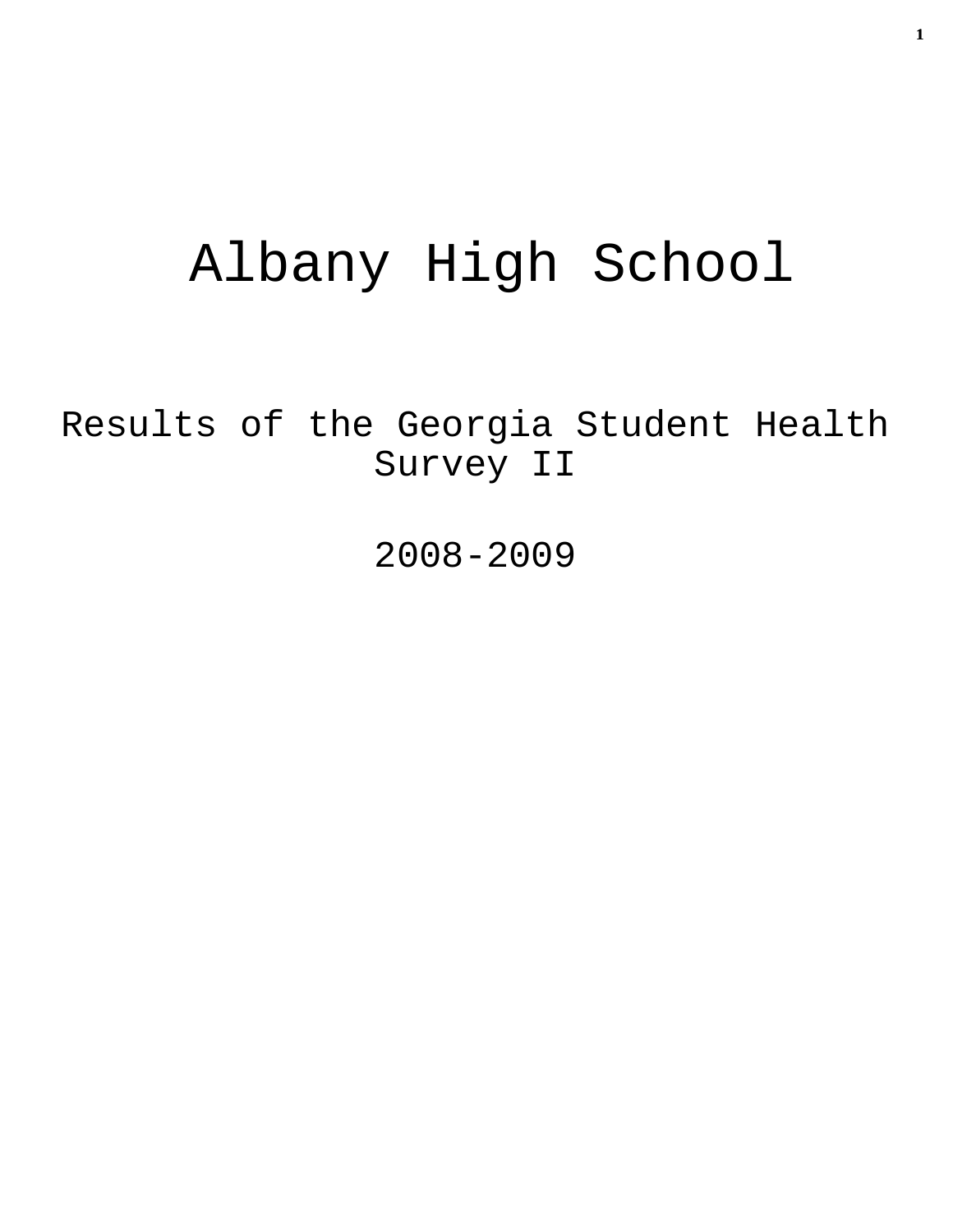### *Demographics* **2**

| Grade                    |     |  |  |  |
|--------------------------|-----|--|--|--|
| <b>Grade   Frequency</b> |     |  |  |  |
| 10                       | 151 |  |  |  |
| 12                       | 108 |  |  |  |

| Frequency      | <b>Table of Gender by Grade</b> |              |             |              |  |  |
|----------------|---------------------------------|--------------|-------------|--------------|--|--|
| <b>Col Pct</b> |                                 | Grade(Grade) |             |              |  |  |
|                | Gender(Gender)                  | 10           | 12          | <b>Total</b> |  |  |
|                | <b>Female</b>                   | 76<br>50.33  | 59<br>54.63 | 135          |  |  |
|                | <b>Male</b>                     | 75<br>49.67  | 49<br>45.37 | 124          |  |  |
|                | <b>Total</b>                    | 151          | 108         | 259          |  |  |

| Frequency<br>Col Pct |
|----------------------|

| <b>Table of Ethnicity by Grade</b> |              |             |              |  |  |  |
|------------------------------------|--------------|-------------|--------------|--|--|--|
|                                    | Grade(Grade) |             |              |  |  |  |
| <b>Ethnicity</b> (Ethnicity)       | 10           | 12          | <b>Total</b> |  |  |  |
| <b>Black</b>                       | 126<br>83.44 | 89<br>82.41 | 215          |  |  |  |
| <b>Hispanic</b>                    | 3<br>1.99    | 0<br>0.00   | 3            |  |  |  |
| White                              | 12<br>7.95   | 12<br>11.11 | 24           |  |  |  |
| <b>Asian</b>                       | 0<br>0.00    | 1<br>0.93   | 1            |  |  |  |
| <b>Other</b>                       | 10<br>6.62   | 6<br>5.56   | 16           |  |  |  |
| <b>Total</b>                       | 151          | 108         | 259          |  |  |  |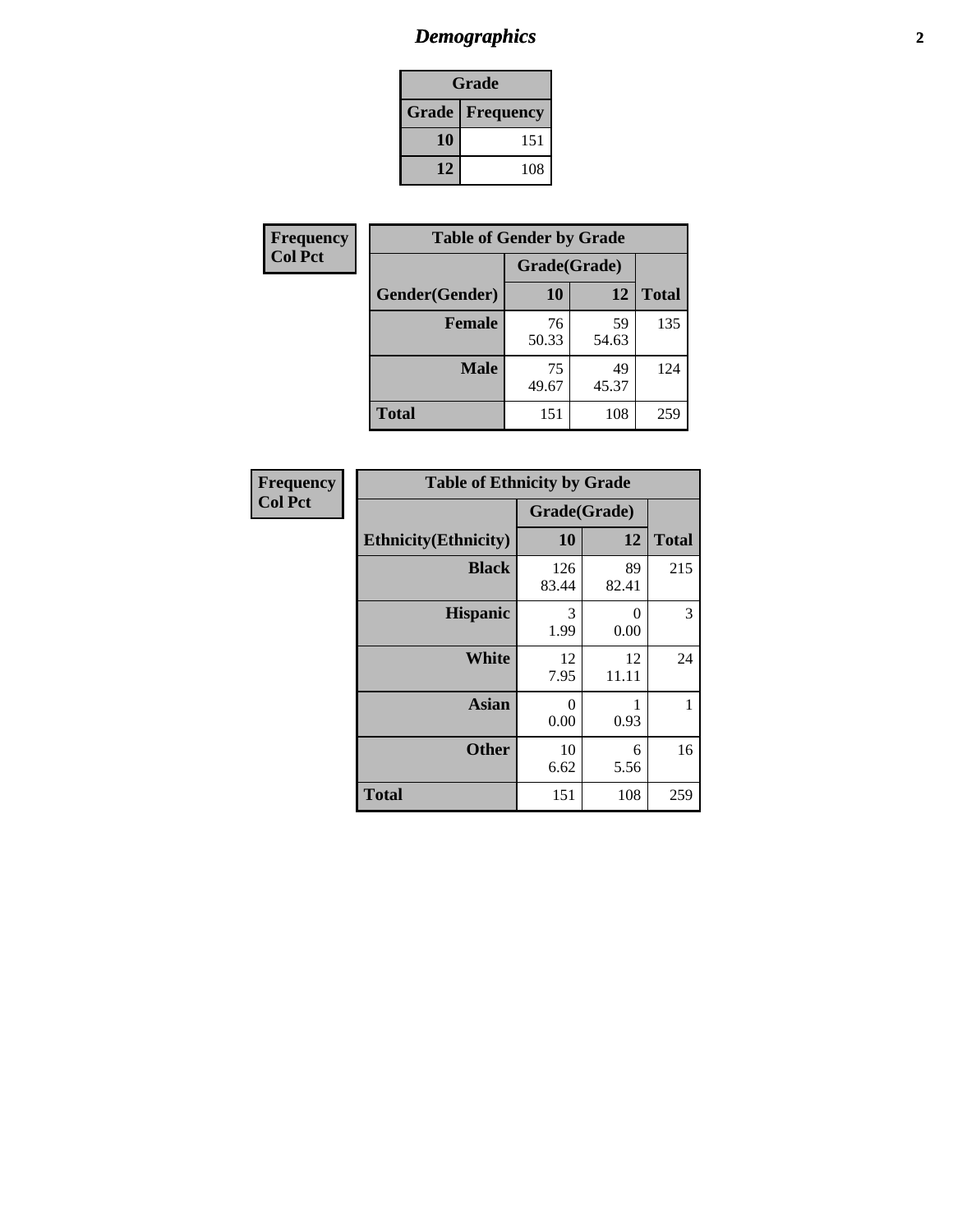#### *Title IV, Part A, Schedule A* **3** *Goal 1: Ensure that all schools are drug-free Baseline Data: Year 2008-2009 Prevalence of Drug Use*

| Frequency<br><b>Col Pct</b> | <b>Table of AlcoholAlt by Grade</b> |              |             |              |  |
|-----------------------------|-------------------------------------|--------------|-------------|--------------|--|
|                             | AlcoholAlt(Alcohol                  | Grade(Grade) |             |              |  |
|                             | use, past 30 days)                  | <b>10</b>    | 12          | <b>Total</b> |  |
|                             | Yes                                 | 12<br>7.95   | 17<br>15.74 | 29           |  |
|                             | N <sub>0</sub>                      | 139<br>92.05 | 91<br>84.26 | 230          |  |
|                             | Total                               | 151          | 108         | 259          |  |

| Frequency      | <b>Table of TobaccoAny by Grade</b> |              |              |              |  |
|----------------|-------------------------------------|--------------|--------------|--------------|--|
| <b>Col Pct</b> | <b>TobaccoAny(Tobacco</b>           | Grade(Grade) |              |              |  |
|                | use, past 30 days)                  | 10           | 12           | <b>Total</b> |  |
|                | Yes                                 | 16<br>10.60  | 5<br>4.63    | 21           |  |
|                | N <sub>0</sub>                      | 135<br>89.40 | 103<br>95.37 | 238          |  |
|                | <b>Total</b>                        | 151          | 108          | 259          |  |

| Frequency<br><b>Col Pct</b> | <b>Table of MarijuanaAlt by Grade</b> |              |             |              |  |
|-----------------------------|---------------------------------------|--------------|-------------|--------------|--|
|                             | MarijuanaAlt(Marijuana                | Grade(Grade) |             |              |  |
|                             | use, past 30 days)                    | 10           | 12          | <b>Total</b> |  |
|                             | <b>Yes</b>                            | 10<br>6.62   | 10<br>9.26  | 20           |  |
|                             | N <sub>0</sub>                        | 141<br>93.38 | 98<br>90.74 | 239          |  |
|                             | <b>Total</b>                          | 151          | 108         | 259          |  |

| Frequency<br><b>Col Pct</b> | <b>Table of OtherDrugAny by Grade</b>  |              |              |              |  |
|-----------------------------|----------------------------------------|--------------|--------------|--------------|--|
|                             | <b>OtherDrugAny(Other</b><br>drug use, | Grade(Grade) |              |              |  |
|                             | past 30 days)                          | 10           | 12           | <b>Total</b> |  |
|                             | Yes                                    | 11<br>7.28   | 6<br>5.56    | 17           |  |
|                             | N <sub>0</sub>                         | 140<br>92.72 | 102<br>94.44 | 242          |  |
|                             | <b>Total</b>                           | 151          | 108          | 259          |  |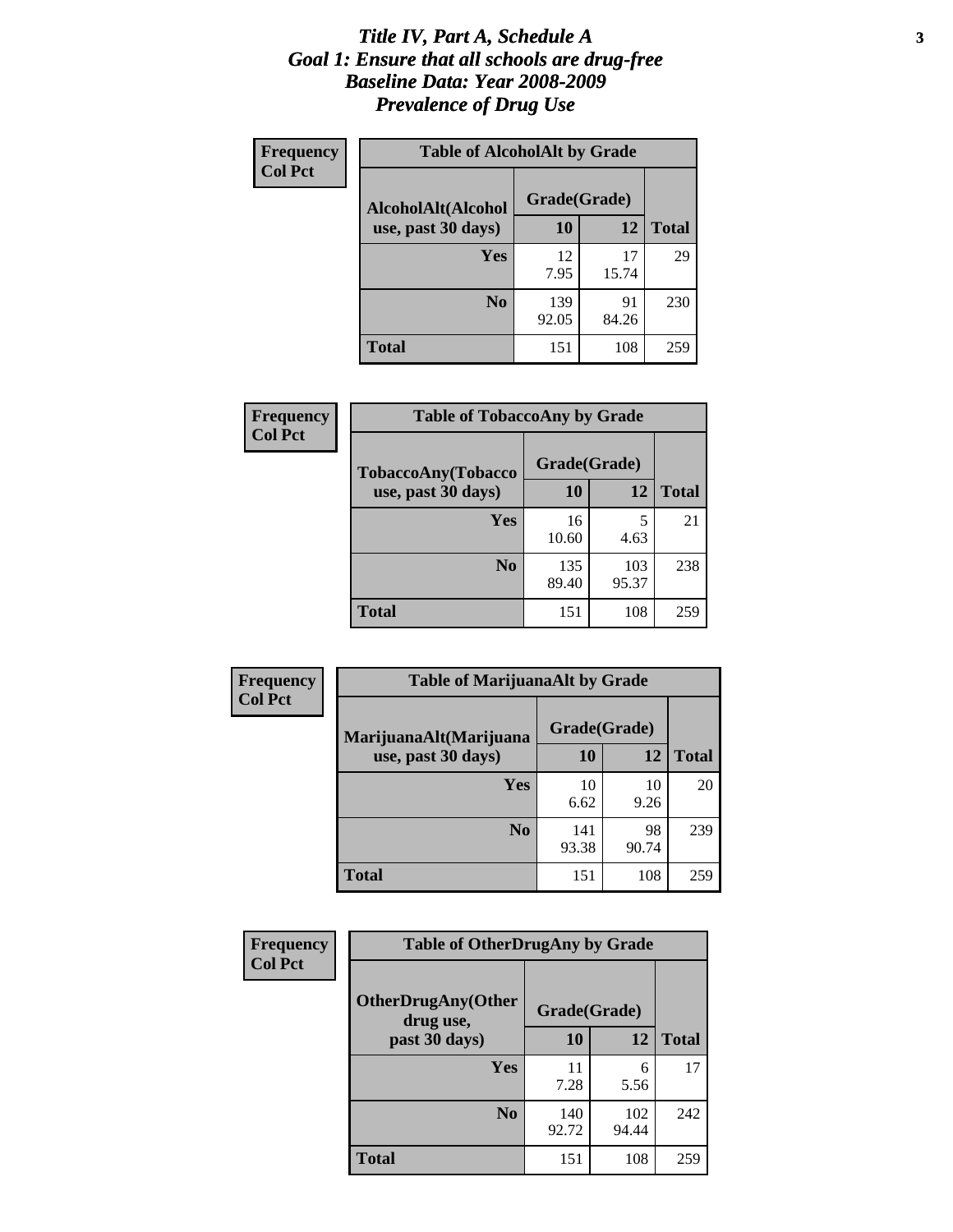#### *Average Age of Onset of Use* **4** *Results for "Average Age of Onset of Use" questions exclude students who said they did not use that substance*

| <b>Variable</b>    | Label                                                              | <b>Mean</b> |
|--------------------|--------------------------------------------------------------------|-------------|
| Alcoholinit2       | I started using alcohol when I was                                 | 14.29       |
| Cigarettesinit2    | I started smoking tobacco when I was                               | 13.84       |
| Smokelessinit2     | I started chewing tobacco when I was                               | 12.50       |
| Marijuanainit2     | I started using marijuana when I was                               | 14.24       |
| Cocaineinit2       | I started using cocaine when I was                                 |             |
| Inhalantsinit2     | I started using inhalants when I was                               | 10.67       |
| Steroidsinit2      | I started using steroids when I was                                | 12.00       |
| Ecstasyinit2       | I started using ecstasy when I was                                 | 14.00       |
| Methinit2          | I started using methamphetamines when I was                        |             |
| Hallucinogensinit2 | I started using hallucinogens when I was                           |             |
| Prescriptioninit2  | I started using prescription drugs not prescribed to me when I was | 13.71       |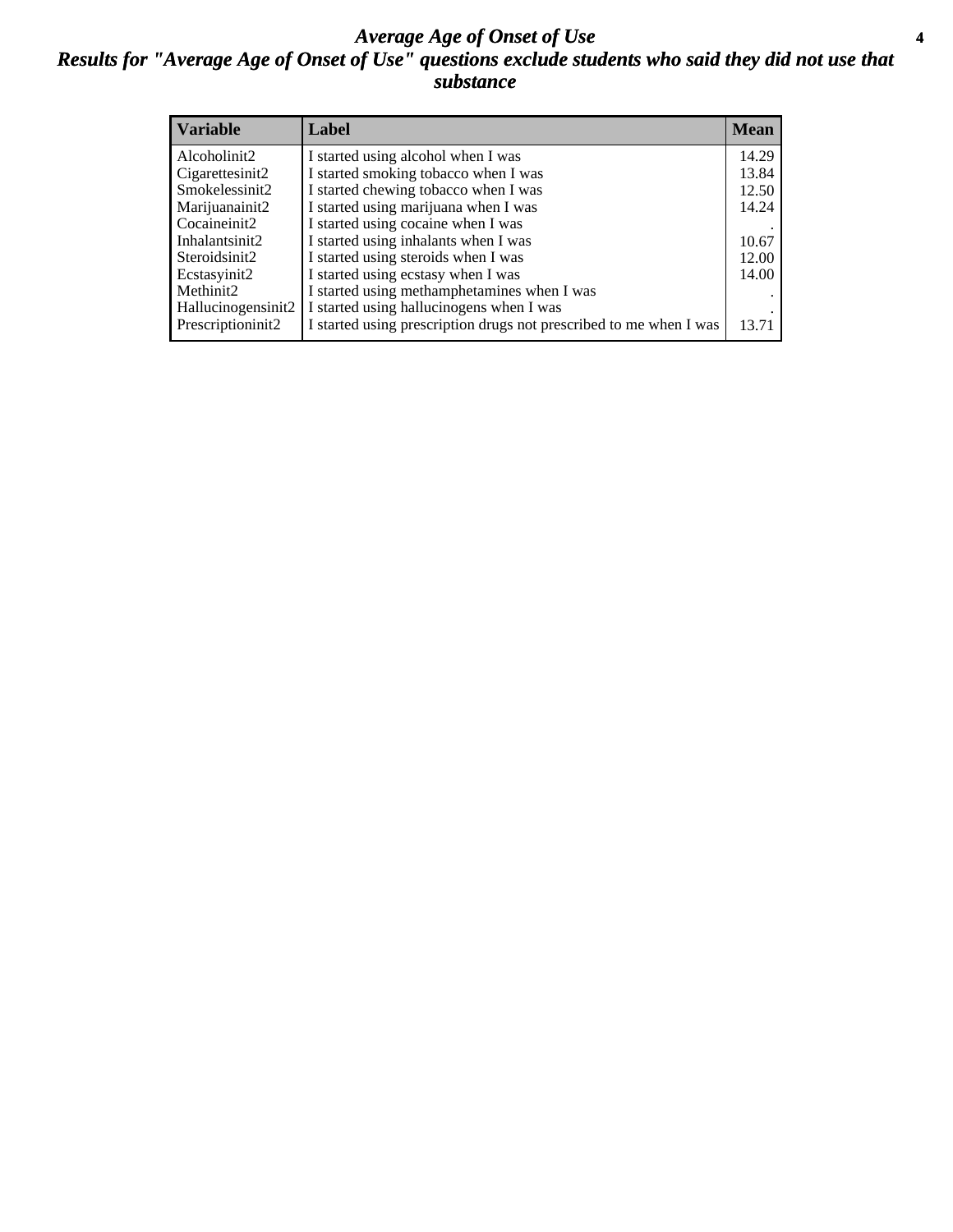### *Perception of Health Risk* **5**

| Frequency      | <b>Table of Alcoholharmdich by Grade</b> |              |             |              |  |
|----------------|------------------------------------------|--------------|-------------|--------------|--|
| <b>Col Pct</b> | Alcoholharmdich(I<br>think alcohol is    | Grade(Grade) |             |              |  |
|                | harmful)                                 | 10           | 12          | <b>Total</b> |  |
|                | <b>Yes</b>                               | 126<br>83.44 | 95<br>87.96 | 221          |  |
|                | N <sub>0</sub>                           | 25<br>16.56  | 13<br>12.04 | 38           |  |
|                | <b>Total</b>                             | 151          | 108         | 259          |  |

| Frequency      | <b>Table of Tobaccoharmdich by Grade</b>          |              |              |              |  |
|----------------|---------------------------------------------------|--------------|--------------|--------------|--|
| <b>Col Pct</b> | Tobaccoharmdich(I<br>think tobacco is<br>harmful) | Grade(Grade) |              |              |  |
|                |                                                   | 10           | 12           | <b>Total</b> |  |
|                | <b>Yes</b>                                        | 136<br>90.07 | 105<br>97.22 | 241          |  |
|                | N <sub>0</sub>                                    | 15<br>9.93   | 3<br>2.78    | 18           |  |
|                | Total                                             | 151          | 108          | 259          |  |

| Frequency      | <b>Table of Marijuanaharmdich by Grade</b> |              |             |              |  |  |
|----------------|--------------------------------------------|--------------|-------------|--------------|--|--|
| <b>Col Pct</b> | Marijuanaharmdich(I<br>think marijuana is  | Grade(Grade) |             |              |  |  |
|                | harmful)                                   | 10           | 12          | <b>Total</b> |  |  |
|                | Yes                                        | 116<br>76.82 | 86<br>79.63 | 202          |  |  |
|                | N <sub>0</sub>                             | 35<br>23.18  | 22<br>20.37 | 57           |  |  |
|                | <b>Total</b>                               | 151          | 108         | 259          |  |  |

| Frequency      | <b>Table of Otherdrugharmdich by Grade</b>   |              |              |              |  |  |  |  |
|----------------|----------------------------------------------|--------------|--------------|--------------|--|--|--|--|
| <b>Col Pct</b> | Otherdrugharmdich(I<br>think other drugs are | Grade(Grade) |              |              |  |  |  |  |
|                | harmful)                                     | 10           | 12           | <b>Total</b> |  |  |  |  |
|                | Yes                                          | 137<br>90.73 | 105<br>97.22 | 242          |  |  |  |  |
|                | N <sub>0</sub>                               | 14<br>9.27   | 3<br>2.78    | 17           |  |  |  |  |
|                | <b>Total</b>                                 | 151          | 108          | 259          |  |  |  |  |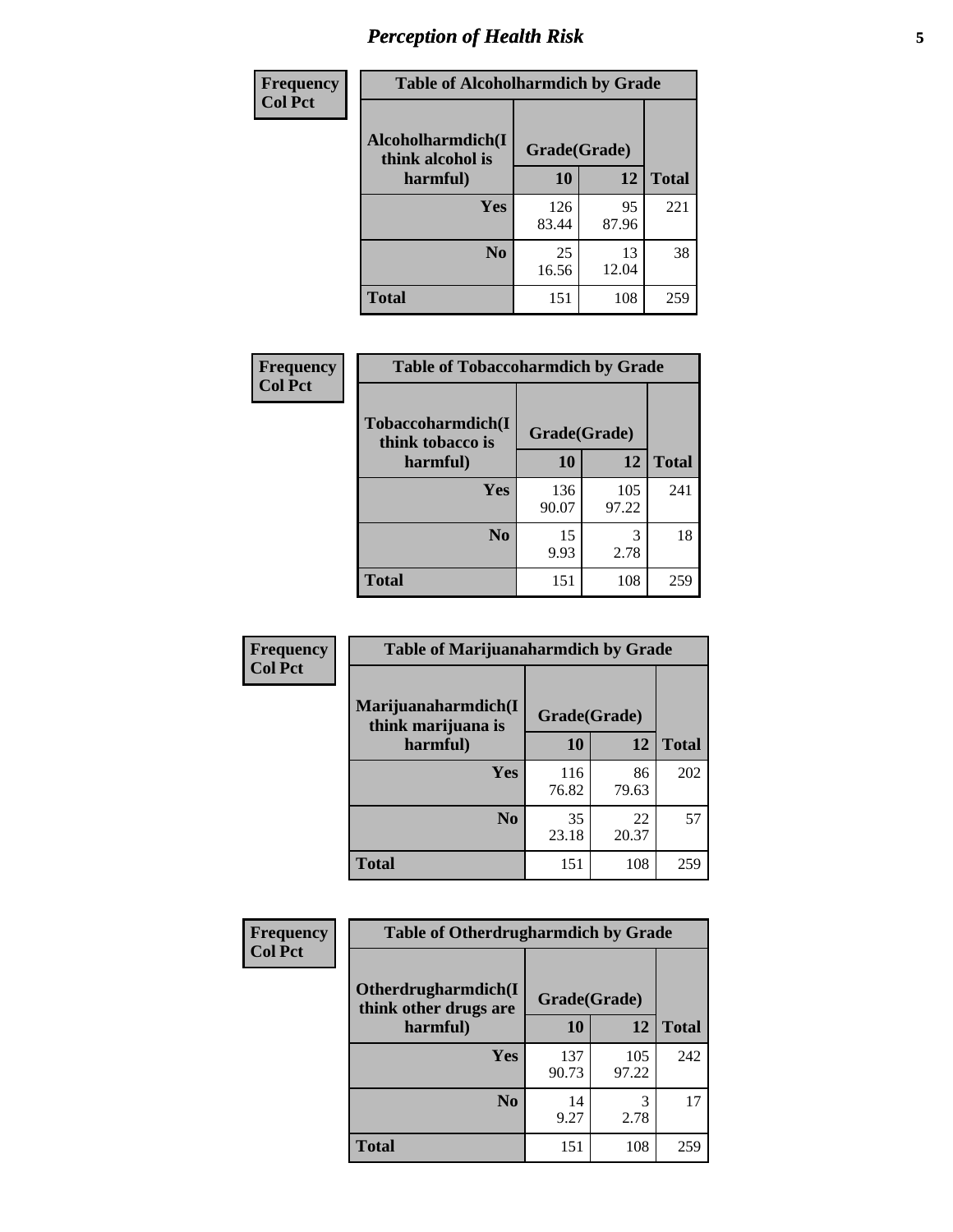### *Social Disapproval* **6**

| <b>Frequency</b> | <b>Table of Alcoholpeerdich by Grade</b>                    |              |             |              |
|------------------|-------------------------------------------------------------|--------------|-------------|--------------|
| <b>Col Pct</b>   | Alcoholpeerdich(My<br>friends would<br>disapprove if I used | Grade(Grade) |             |              |
|                  | alcohol)                                                    | 10           | 12          | <b>Total</b> |
|                  | <b>Yes</b>                                                  | 85<br>56.29  | 55<br>50.93 | 140          |
|                  | N <sub>0</sub>                                              | 66<br>43.71  | 53<br>49.07 | 119          |
|                  | <b>Total</b>                                                | 151          | 108         | 259          |

| <b>Frequency</b> |
|------------------|
| <b>Col Pct</b>   |

| <b>Table of Tobaccopeerdich by Grade</b>                    |              |              |              |  |  |  |
|-------------------------------------------------------------|--------------|--------------|--------------|--|--|--|
| Tobaccopeerdich(My<br>friends would<br>disapprove if I used |              | Grade(Grade) |              |  |  |  |
| tobacco)                                                    | 10           | 12           | <b>Total</b> |  |  |  |
| Yes                                                         | 100<br>66.23 | 74<br>68.52  | 174          |  |  |  |
| N <sub>0</sub>                                              | 51<br>33.77  | 34<br>31.48  | 85           |  |  |  |
| <b>Total</b>                                                | 151          | 108          | 259          |  |  |  |

| Frequency      | <b>Table of Marijuanapeerdich by Grade</b>                    |              |             |              |  |  |  |
|----------------|---------------------------------------------------------------|--------------|-------------|--------------|--|--|--|
| <b>Col Pct</b> | Marijuanapeerdich(My<br>friends would<br>disapprove if I used | Grade(Grade) |             |              |  |  |  |
|                | marijuana)                                                    | 10           | 12          | <b>Total</b> |  |  |  |
|                | <b>Yes</b>                                                    | 103<br>68.21 | 67<br>62.04 | 170          |  |  |  |
|                | N <sub>0</sub>                                                | 48<br>31.79  | 41<br>37.96 | 89           |  |  |  |
|                | <b>Total</b>                                                  | 151          | 108         | 259          |  |  |  |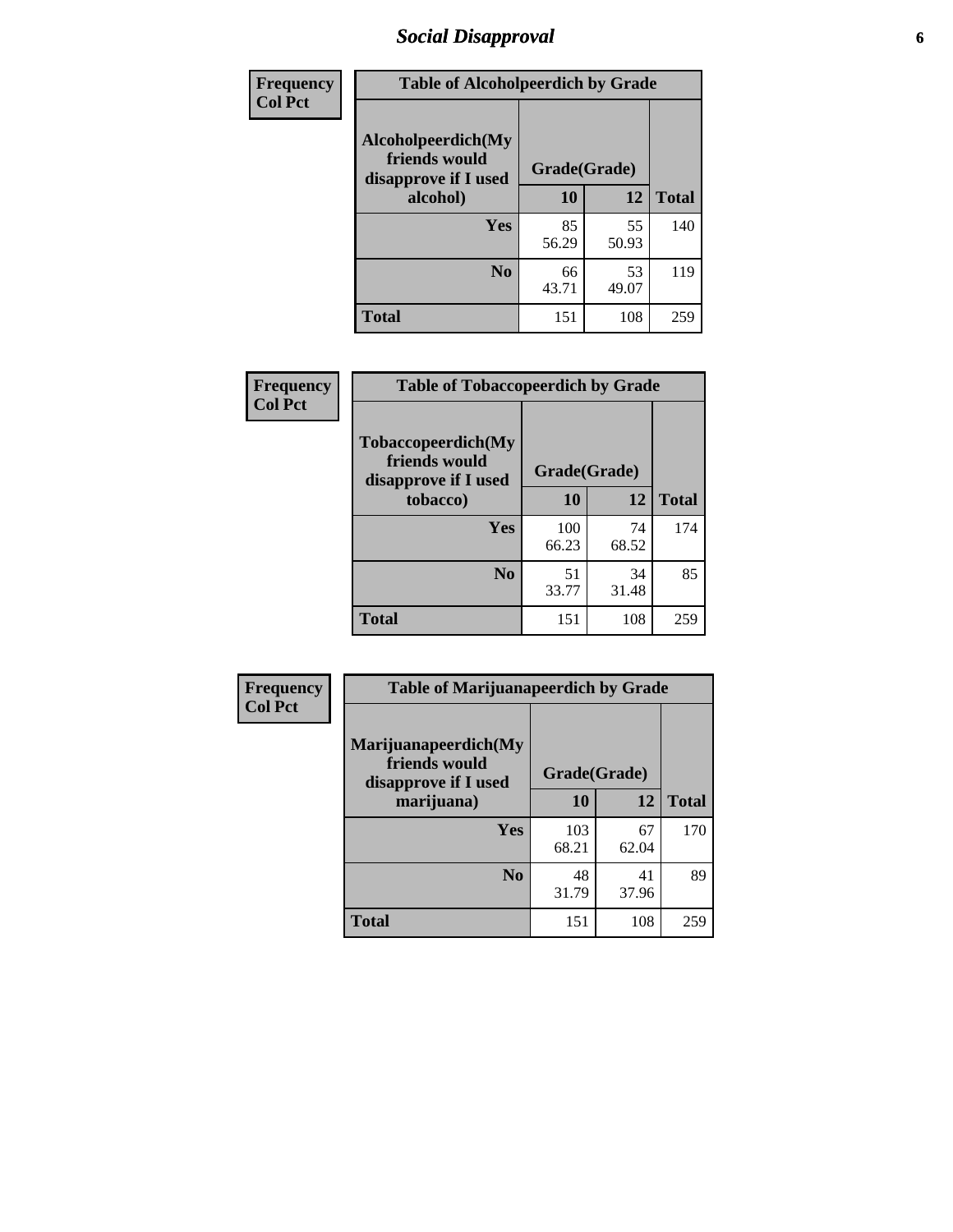### *Social Disapproval* **7**

| Frequency      | <b>Table of Otherdrugpeerdich by Grade</b>                    |              |             |              |  |  |  |
|----------------|---------------------------------------------------------------|--------------|-------------|--------------|--|--|--|
| <b>Col Pct</b> | Otherdrugpeerdich(My<br>friends would<br>disapprove if I used | Grade(Grade) |             |              |  |  |  |
|                | other drugs)                                                  | 10           | 12          | <b>Total</b> |  |  |  |
|                | Yes                                                           | 111<br>73.51 | 86<br>79.63 | 197          |  |  |  |
|                | N <sub>0</sub>                                                | 40<br>26.49  | 22<br>20.37 | 62           |  |  |  |
|                | <b>Total</b>                                                  | 151          | 108         | 259          |  |  |  |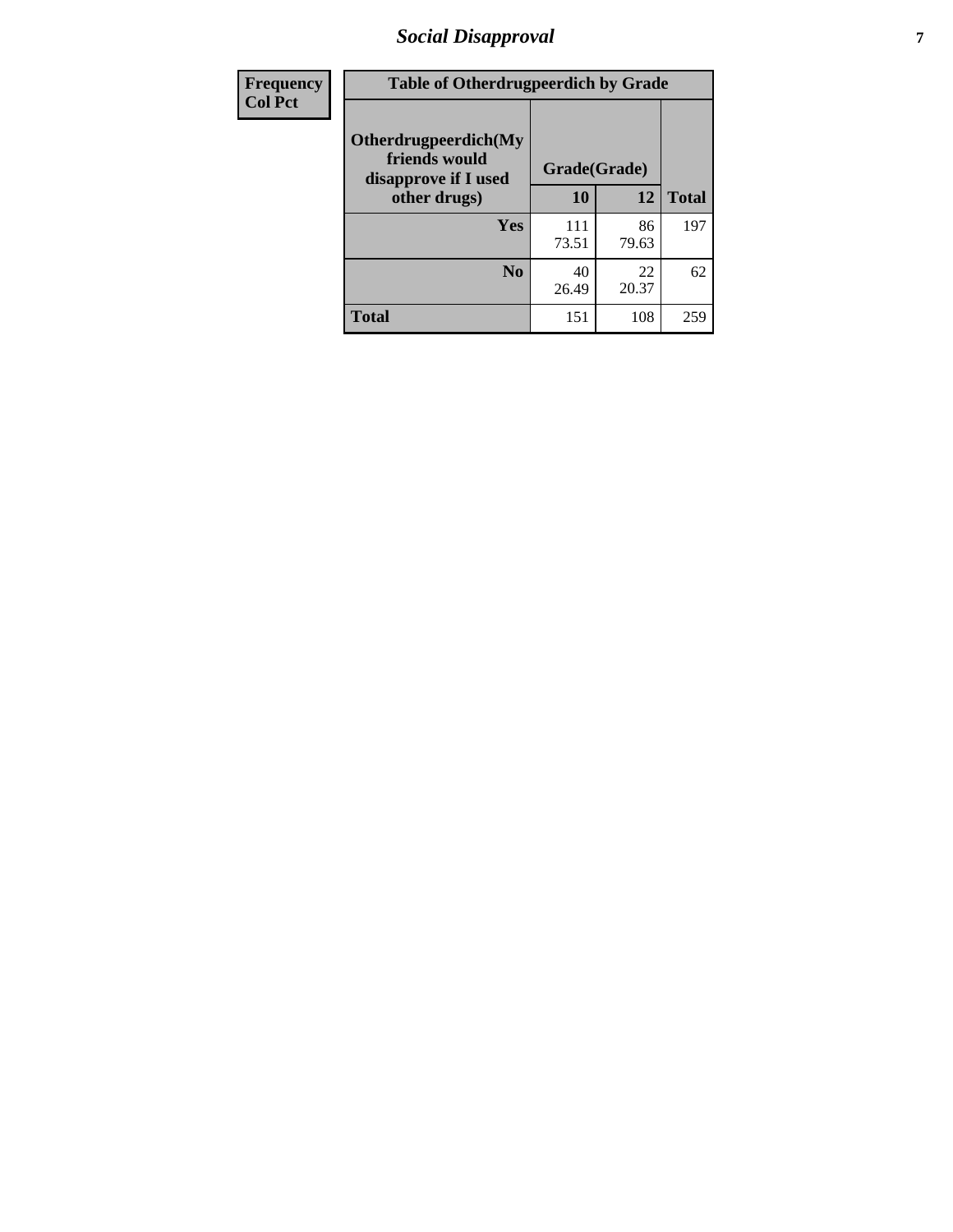#### Title IV, Part A, Schedule A **8** *Goal 2: To help ensure that all schools are safe and disciplined Baseline Data: Year 2008-2009 Student Involvement in Gang Activity*

| Frequency      | <b>Table of Gangself by Grade</b>                                                                 |                    |              |              |
|----------------|---------------------------------------------------------------------------------------------------|--------------------|--------------|--------------|
| <b>Col Pct</b> | Gangself(I<br>have<br>participated<br>in illegal<br>gang<br>activities in<br>the past 30<br>days) | Grade(Grade)<br>10 | 12           | <b>Total</b> |
|                | Yes                                                                                               | 9<br>5.96          | 7<br>6.48    | 16           |
|                | N <sub>0</sub>                                                                                    | 142<br>94.04       | 101<br>93.52 | 243          |
|                | <b>Total</b>                                                                                      | 151                | 108          | 259          |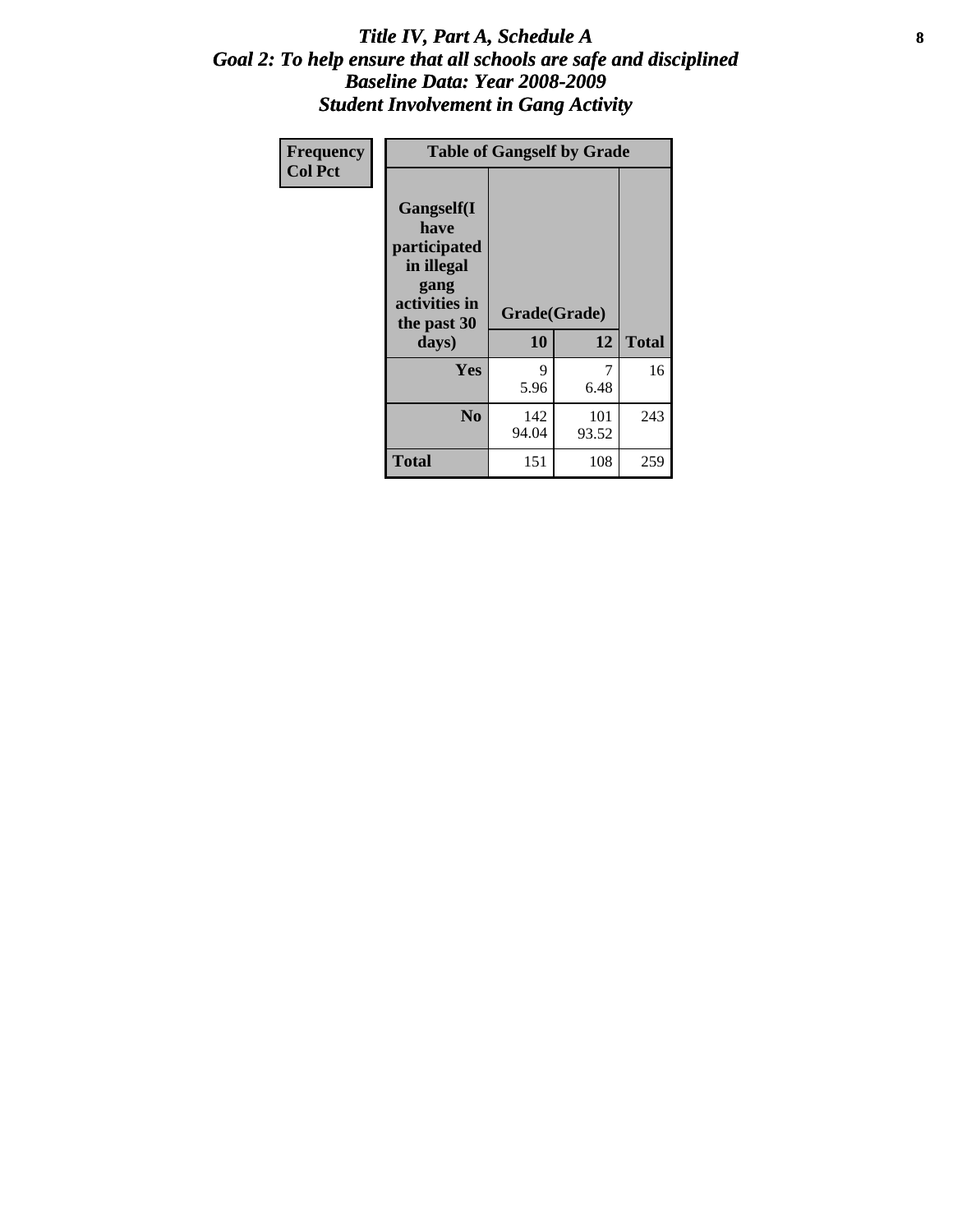### *Student Perception of School Safety* **9**

| <b>Frequency</b><br>Row Pct |
|-----------------------------|
|                             |

| <b>Table of Grade by Safeschool</b> |                                                                                                          |             |             |             |     |  |  |
|-------------------------------------|----------------------------------------------------------------------------------------------------------|-------------|-------------|-------------|-----|--|--|
|                                     | Safeschool (School is a place at which I feel<br>safe)                                                   |             |             |             |     |  |  |
| Grade(Grade)                        | Somewhat Somewhat<br><b>Strongly</b><br><b>Strongly</b><br><b>Disagree</b><br>Agree<br>Disagree<br>Agree |             |             |             |     |  |  |
| 10                                  | 17<br>11.26                                                                                              | 84<br>55.63 | 23<br>15.23 | 27<br>17.88 | 151 |  |  |
| 12                                  | 18<br>16.67                                                                                              | 59<br>54.63 | 20<br>18.52 | 11<br>10.19 | 108 |  |  |
| <b>Total</b>                        | 35                                                                                                       | 143         | 43          | 38          | 259 |  |  |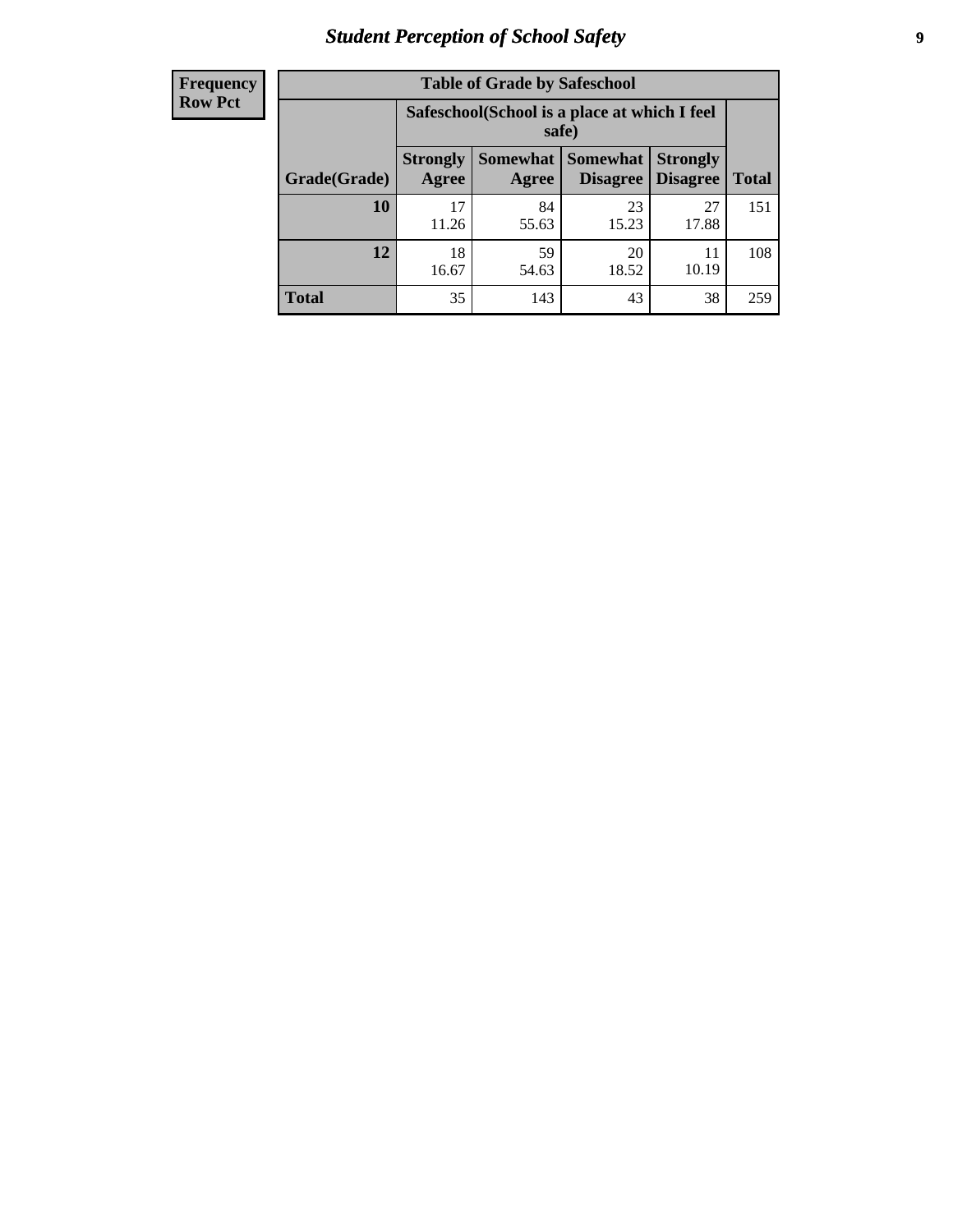#### *Students Who Have Been Bullied* **10**

| Frequency      |  |
|----------------|--|
| <b>Row Pct</b> |  |

## **Table of Grade by Bullied**

| Ψy | Table of Graue by Dunieu |                                                                                  |                   |                              |                        |                   |              |
|----|--------------------------|----------------------------------------------------------------------------------|-------------------|------------------------------|------------------------|-------------------|--------------|
|    |                          | <b>Bullied</b> (I have been bullied by<br>other students in the past 30<br>days) |                   |                              |                        |                   |              |
|    | Grade(Grade)             | $\bf{0}$<br><b>Days</b>                                                          | 1 or<br>2<br>days | 3 <sub>to</sub><br>5<br>days | 20<br>to<br>29<br>days | All<br>30<br>days | <b>Total</b> |
|    | 10                       | 136<br>90.07                                                                     | 9<br>5.96         | 3<br>1.99                    | 2<br>1.32              | 0.66              | 151          |
|    | 12                       | 99<br>91.67                                                                      | 5<br>4.63         | 2<br>1.85                    | 0.93                   | 0.93              | 108          |
|    | <b>Total</b>             | 235                                                                              | 14                | 5                            | 3                      | 2                 | 259          |

٦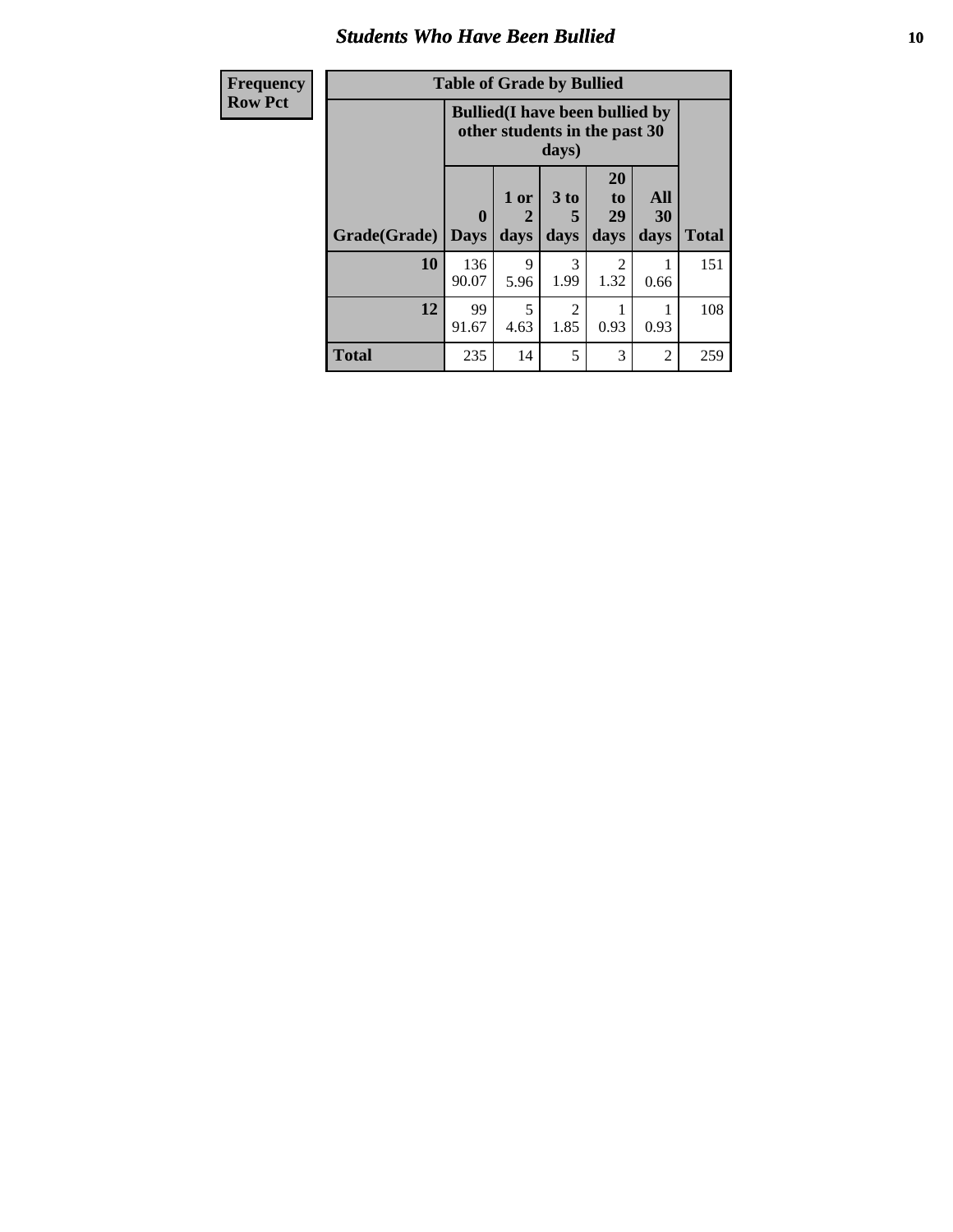#### *School Climate* **11**

| Frequency      | <b>Table of SchoolClimate1 by Grade</b> |                    |                        |              |  |  |
|----------------|-----------------------------------------|--------------------|------------------------|--------------|--|--|
| <b>Col Pct</b> | SchoolClimate1(I<br>like school)        | Grade(Grade)<br>10 | 12                     | <b>Total</b> |  |  |
|                | <b>Strongly Agree</b>                   | 52<br>34.44        | 46<br>42.59            | 98           |  |  |
|                | <b>Somewhat Agree</b>                   | 86<br>56.95        | 55<br>50.93            | 141          |  |  |
|                | <b>Somewhat Disagree</b>                | 6<br>3.97          | 5<br>4.63              | 11           |  |  |
|                | <b>Strongly Disagree</b>                | 7<br>4.64          | $\mathfrak{D}$<br>1.85 | 9            |  |  |
|                | <b>Total</b>                            | 151                | 108                    | 259          |  |  |

| Frequency      | <b>Table of SchoolClimate2 by Grade</b>           |                    |             |              |
|----------------|---------------------------------------------------|--------------------|-------------|--------------|
| <b>Col Pct</b> | SchoolClimate2(I<br>feel successful at<br>school) | Grade(Grade)<br>10 | 12          | <b>Total</b> |
|                | <b>Strongly Agree</b>                             | 60<br>39.74        | 68<br>62.96 | 128          |
|                | <b>Somewhat Agree</b>                             | 81<br>53.64        | 36<br>33.33 | 117          |
|                | <b>Somewhat Disagree</b>                          | 6<br>3.97          | 3<br>2.78   | 9            |
|                | <b>Strongly Disagree</b>                          | 4<br>2.65          | 0.93        | 5            |
|                | <b>Total</b>                                      | 151                | 108         | 259          |

| Frequency | <b>Table of SchoolClimate3 by Grade</b>               |              |             |              |
|-----------|-------------------------------------------------------|--------------|-------------|--------------|
| Col Pct   | SchoolClimate3(My<br>school has high<br>standards for | Grade(Grade) |             |              |
|           | achievement)                                          | <b>10</b>    | 12          | <b>Total</b> |
|           | <b>Strongly Agree</b>                                 | 58<br>38.41  | 38<br>35.19 | 96           |
|           | <b>Somewhat Agree</b>                                 | 57<br>37.75  | 57<br>52.78 | 114          |
|           | <b>Somewhat Disagree</b>                              | 24<br>15.89  | 11<br>10.19 | 35           |
|           | <b>Strongly Disagree</b>                              | 12<br>7.95   | 2<br>1.85   | 14           |
|           | Total                                                 | 151          | 108         | 259          |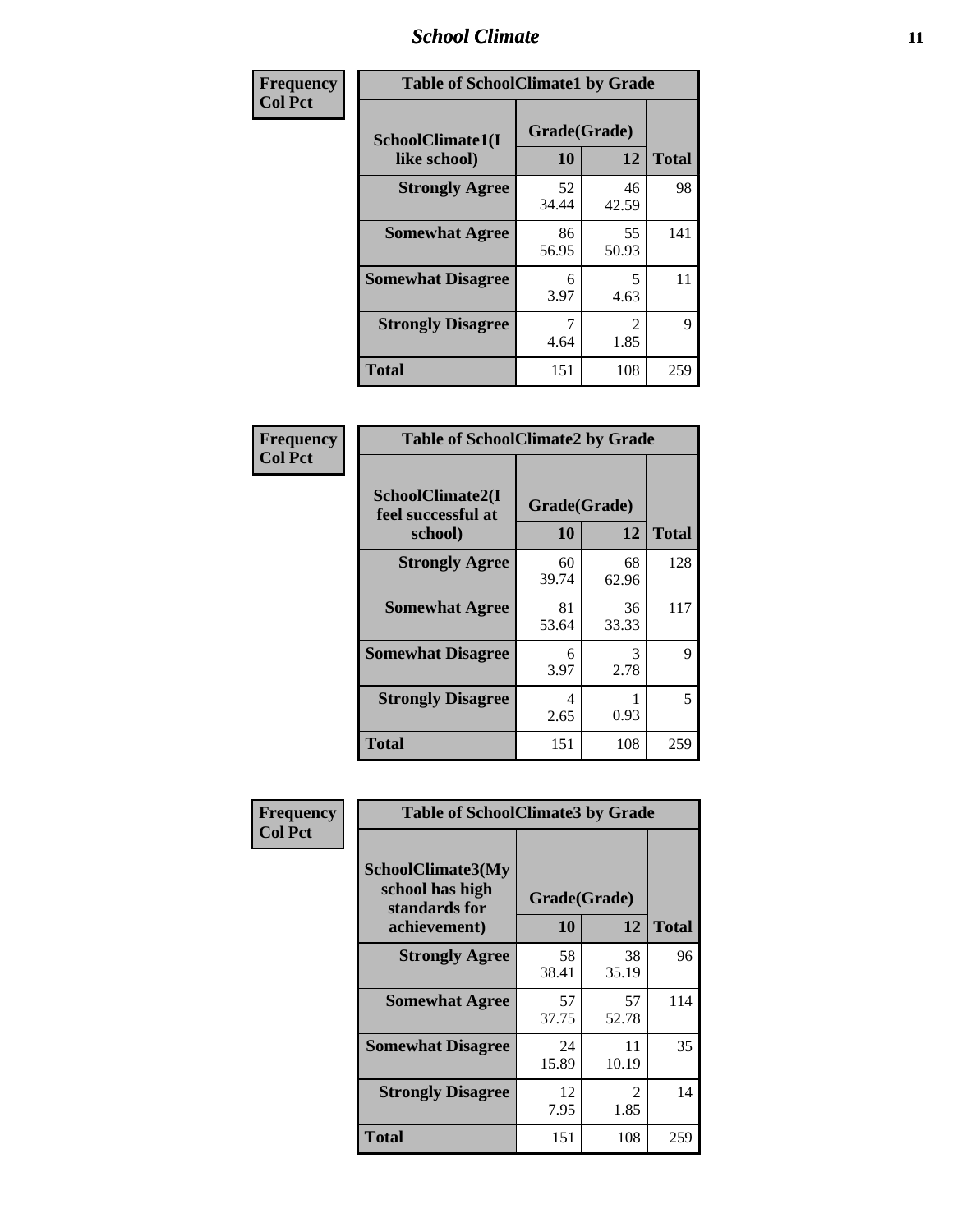#### *School Climate* **12**

| Frequency      |                                                                      | <b>Table of SchoolClimate4 by Grade</b> |             |              |  |
|----------------|----------------------------------------------------------------------|-----------------------------------------|-------------|--------------|--|
| <b>Col Pct</b> | <b>SchoolClimate4(My</b><br>school sets clear<br>rules for behavior) | Grade(Grade)<br>10                      | 12          | <b>Total</b> |  |
|                | <b>Strongly Agree</b>                                                | 81<br>53.64                             | 63<br>58.33 | 144          |  |
|                | <b>Somewhat Agree</b>                                                | 49<br>32.45                             | 36<br>33.33 | 85           |  |
|                | <b>Somewhat Disagree</b>                                             | 15<br>9.93                              | 6<br>5.56   | 21           |  |
|                | <b>Strongly Disagree</b>                                             | 6<br>3.97                               | 3<br>2.78   | 9            |  |
|                | <b>Total</b>                                                         | 151                                     | 108         | 259          |  |

| <b>Table of SchoolClimate5 by Grade</b>                   |              |             |              |  |  |
|-----------------------------------------------------------|--------------|-------------|--------------|--|--|
| SchoolClimate5(I<br>know what to do in<br>an emergency at | Grade(Grade) |             |              |  |  |
| school)                                                   | 10           | 12          | <b>Total</b> |  |  |
| <b>Strongly Agree</b>                                     | 107<br>70.86 | 76<br>70.37 | 183          |  |  |
| <b>Somewhat Agree</b>                                     | 31<br>20.53  | 30<br>27.78 | 61           |  |  |
| <b>Somewhat Disagree</b>                                  | 10<br>6.62   | 0.93        | 11           |  |  |
| <b>Strongly Disagree</b>                                  | 3<br>1.99    | 0.93        | 4            |  |  |
| Total                                                     | 151          | 108         | 259          |  |  |

| Frequency      | <b>Table of SchoolClimate6 by Grade</b>                  |                    |             |              |
|----------------|----------------------------------------------------------|--------------------|-------------|--------------|
| <b>Col Pct</b> | <b>SchoolClimate6(Teachers</b><br>treat me with respect) | Grade(Grade)<br>10 | 12          | <b>Total</b> |
|                | <b>Strongly Agree</b>                                    | 47<br>31.13        | 62<br>57.41 | 109          |
|                | <b>Somewhat Agree</b>                                    | 64<br>42.38        | 34<br>31.48 | 98           |
|                | <b>Somewhat Disagree</b>                                 | 28<br>18.54        | 9<br>8.33   | 37           |
|                | <b>Strongly Disagree</b>                                 | 12<br>7.95         | 3<br>2.78   | 15           |
|                | <b>Total</b>                                             | 151                | 108         | 259          |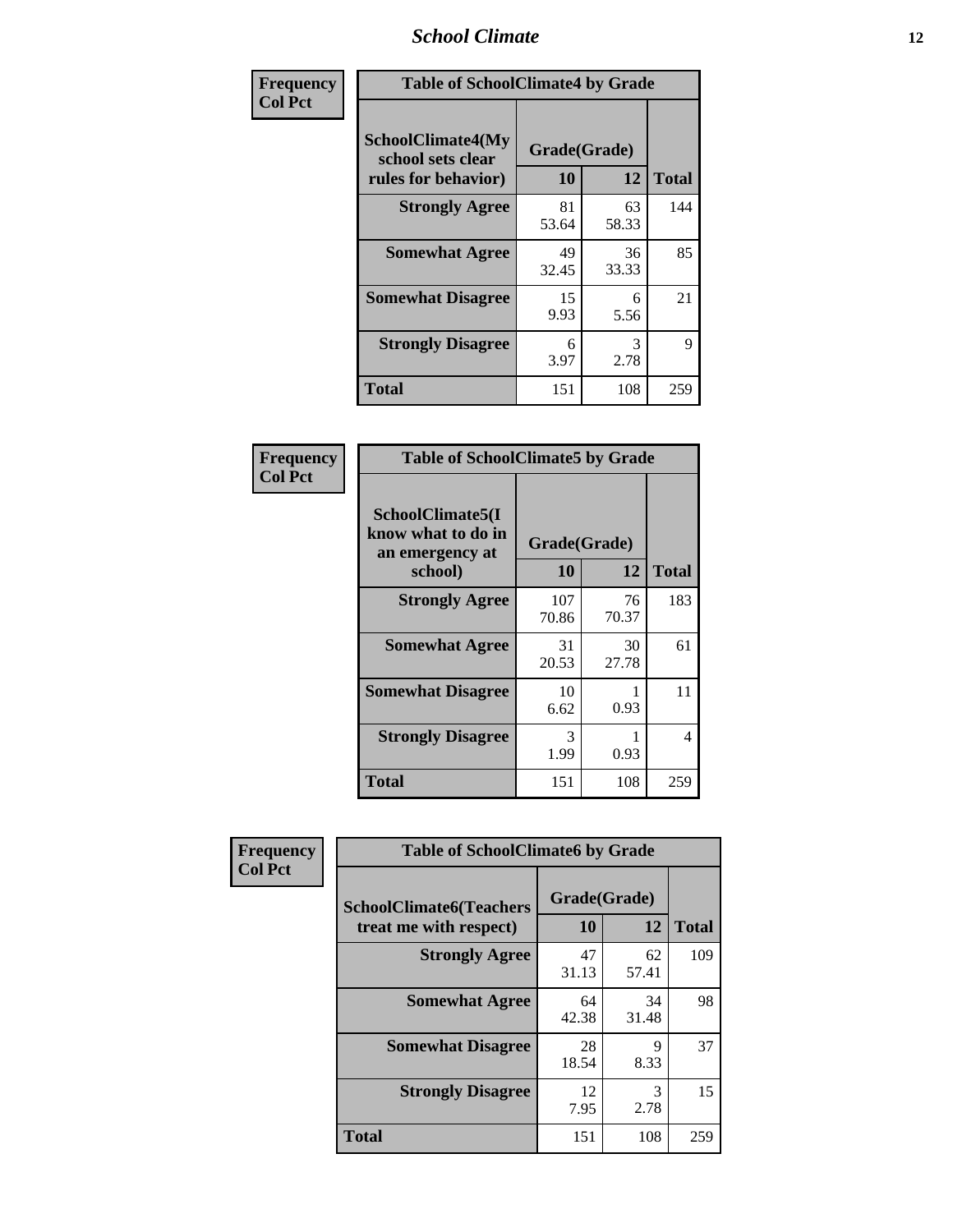#### *School Climate* **13**

| Frequency      | <b>Table of SchoolClimate7 by Grade</b>                                       |                           |             |              |
|----------------|-------------------------------------------------------------------------------|---------------------------|-------------|--------------|
| <b>Col Pct</b> | <b>SchoolClimate7(Behaviors</b><br>in my class allow the<br>teacher to teach) | Grade(Grade)<br><b>10</b> | 12          | <b>Total</b> |
|                | <b>Strongly Agree</b>                                                         | 34<br>22.52               | 34<br>31.48 | 68           |
|                | <b>Somewhat Agree</b>                                                         | 67<br>44.37               | 55<br>50.93 | 122          |
|                | <b>Somewhat Disagree</b>                                                      | 30<br>19.87               | 12<br>11.11 | 42           |
|                | <b>Strongly Disagree</b>                                                      | 20<br>13.25               | 7<br>6.48   | 27           |
|                | <b>Total</b>                                                                  | 151                       | 108         | 259          |

| Frequency      | <b>Table of SchoolClimate8 by Grade</b>                                              |                    |             |              |
|----------------|--------------------------------------------------------------------------------------|--------------------|-------------|--------------|
| <b>Col Pct</b> | <b>SchoolClimate8(Students</b><br>are frequently<br>recognized for good<br>behavior) | Grade(Grade)<br>10 | 12          | <b>Total</b> |
|                | <b>Strongly Agree</b>                                                                | 27<br>17.88        | 24<br>22.22 | 51           |
|                | <b>Somewhat Agree</b>                                                                | 65<br>43.05        | 46<br>42.59 | 111          |
|                | <b>Somewhat Disagree</b>                                                             | 34<br>22.52        | 30<br>27.78 | 64           |
|                | <b>Strongly Disagree</b>                                                             | 25<br>16.56        | 8<br>7.41   | 33           |
|                | <b>Total</b>                                                                         | 151                | 108         | 259          |

| Frequency      | <b>Table of SchoolClimate9 by Grade</b>                                           |                    |             |              |
|----------------|-----------------------------------------------------------------------------------|--------------------|-------------|--------------|
| <b>Col Pct</b> | SchoolClimate9(School<br>counselor would be<br>helpful if I needed<br>assistance) | Grade(Grade)<br>10 | 12          | <b>Total</b> |
|                | <b>Strongly Agree</b>                                                             | 91<br>60.26        | 63<br>58.33 | 154          |
|                | <b>Somewhat Agree</b>                                                             | 45<br>29.80        | 33<br>30.56 | 78           |
|                | <b>Somewhat Disagree</b>                                                          | 10<br>6.62         | 8<br>7.41   | 18           |
|                | <b>Strongly Disagree</b>                                                          | 5<br>3.31          | 4<br>3.70   | 9            |
|                | <b>Total</b>                                                                      | 151                | 108         | 259          |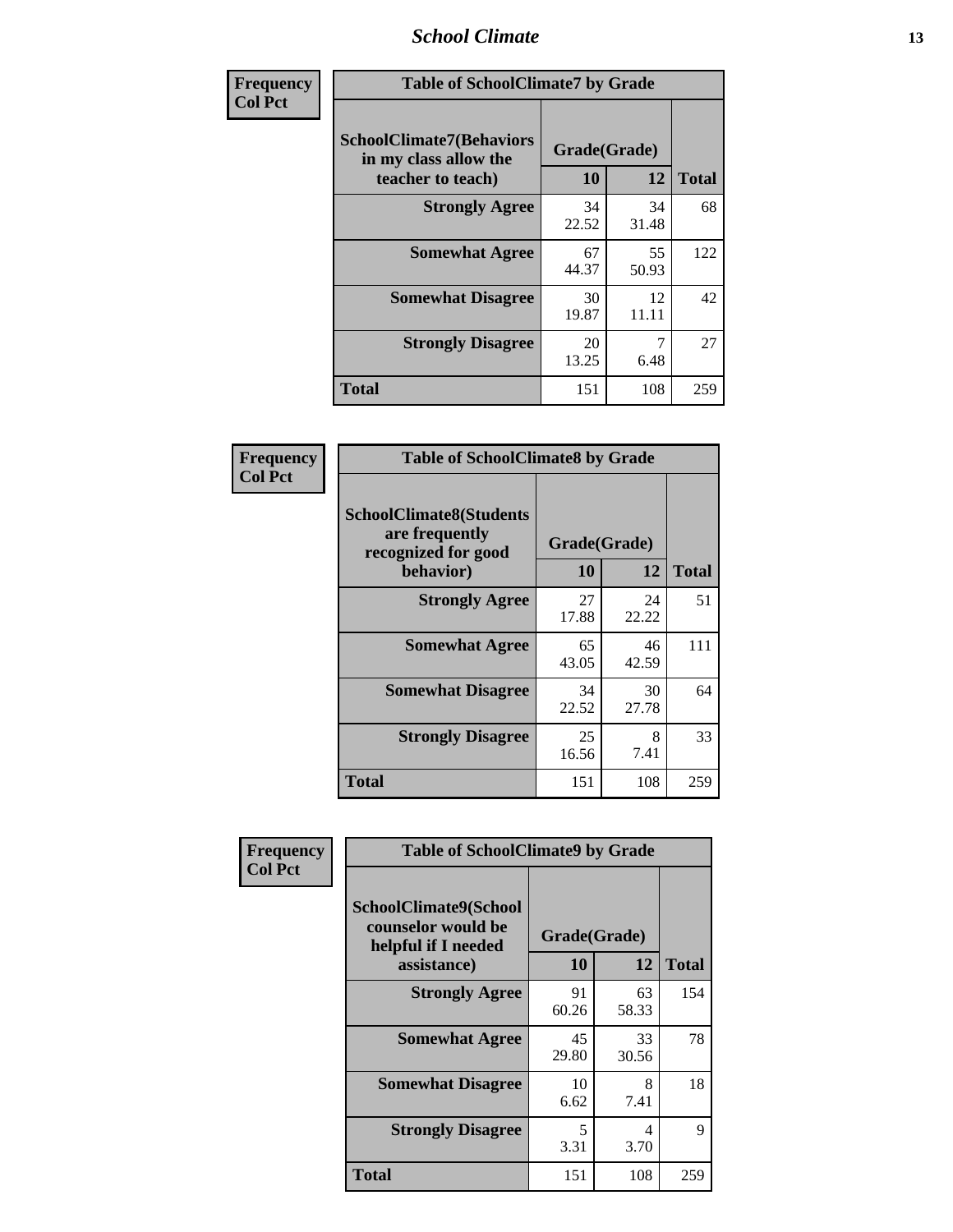### *Reasons for Dropping Out* **14**

| Frequency      | <b>Table of Dropoutreason by Grade</b>                                   |             |                    |              |
|----------------|--------------------------------------------------------------------------|-------------|--------------------|--------------|
| <b>Col Pct</b> | Dropoutreason(If<br>I dropped out the<br>reason would<br>most likely be) | 10          | Grade(Grade)<br>12 | <b>Total</b> |
|                | Won't Drop out                                                           | 92<br>60.93 | 60<br>55.56        | 152          |
|                | <b>Bored</b>                                                             | 16<br>10.60 | 10<br>9.26         | 26           |
|                | <b>Family Reasons</b>                                                    | 16<br>10.60 | 12<br>11.11        | 28           |
|                | <b>Being Bullied</b>                                                     | 3<br>1.99   | 0.93               | 4            |
|                | <b>Other</b>                                                             | 24<br>15.89 | 25<br>23.15        | 49           |
|                | <b>Total</b>                                                             | 151         | 108                | 259          |

| Frequency<br><b>Col Pct</b> |                                                             | <b>Table of Dropout by Grade</b> |             |              |
|-----------------------------|-------------------------------------------------------------|----------------------------------|-------------|--------------|
|                             | Dropout(I<br>have<br>thought<br>about<br>dropping<br>out of | Grade(Grade)                     |             |              |
|                             | school)                                                     | 10                               | 12          | <b>Total</b> |
|                             | Yes                                                         | 35<br>23.18                      | 36<br>33.33 | 71           |
|                             | N <sub>0</sub>                                              | 116<br>76.82                     | 72<br>66.67 | 188          |
|                             | <b>Total</b>                                                | 151                              | 108         | 259          |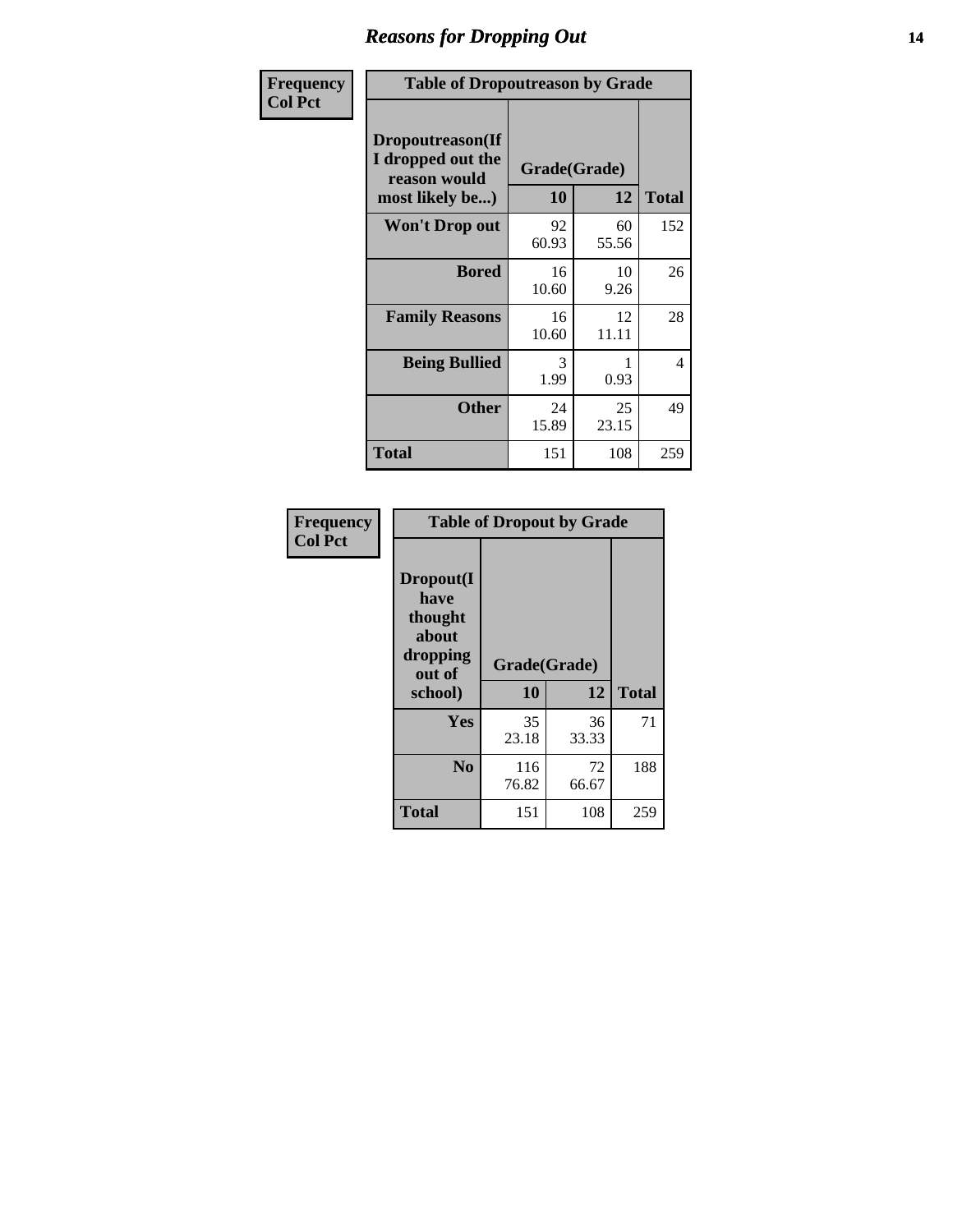*School Safety* **15**

| Frequency      | <b>Table of Gangself by Grade</b>                                                        |                    |              |              |
|----------------|------------------------------------------------------------------------------------------|--------------------|--------------|--------------|
| <b>Col Pct</b> | Gangself(I<br>have<br>participated<br>in illegal<br>gang<br>activities in<br>the past 30 | Grade(Grade)<br>10 | 12           | <b>Total</b> |
|                | days)                                                                                    |                    |              |              |
|                | Yes                                                                                      | 9                  | 7            | 16           |
|                |                                                                                          | 5.96               | 6.48         |              |
|                | N <sub>0</sub>                                                                           | 142<br>94.04       | 101<br>93.52 | 243          |
|                | <b>Total</b>                                                                             | 151                | 108          | 259          |

| Frequency<br><b>Col Pct</b> | <b>Table of Gangpeers by Grade</b>                                                                                             |                    |             |              |
|-----------------------------|--------------------------------------------------------------------------------------------------------------------------------|--------------------|-------------|--------------|
|                             | <b>Gangpeers</b> (I<br>have friends<br>who have<br>participated<br>in illegal<br>gang<br>activities in<br>the past 30<br>days) | Grade(Grade)<br>10 | 12          | <b>Total</b> |
|                             | Yes                                                                                                                            | 58<br>38.41        | 40<br>37.04 | 98           |
|                             | N <sub>0</sub>                                                                                                                 | 93<br>61.59        | 68<br>62.96 | 161          |
|                             | <b>Total</b>                                                                                                                   | 151                | 108         | 259          |

| Frequency      | <b>Table of Pickedon by Grade</b>                                   |              |             |              |  |  |  |  |  |
|----------------|---------------------------------------------------------------------|--------------|-------------|--------------|--|--|--|--|--|
| <b>Col Pct</b> | <b>Pickedon</b> (I have<br>been picked on or<br>teased at school in | Grade(Grade) |             |              |  |  |  |  |  |
|                | the past 30 days)                                                   | 10           | 12          | <b>Total</b> |  |  |  |  |  |
|                | <b>Strongly Agree</b>                                               | 16<br>10.60  | 6<br>5.56   | 22           |  |  |  |  |  |
|                | <b>Somewhat Agree</b>                                               | 21<br>13.91  | 17<br>15.74 | 38           |  |  |  |  |  |
|                | <b>Somewhat Disagree</b>                                            | 22<br>14.57  | 5<br>4.63   | 27           |  |  |  |  |  |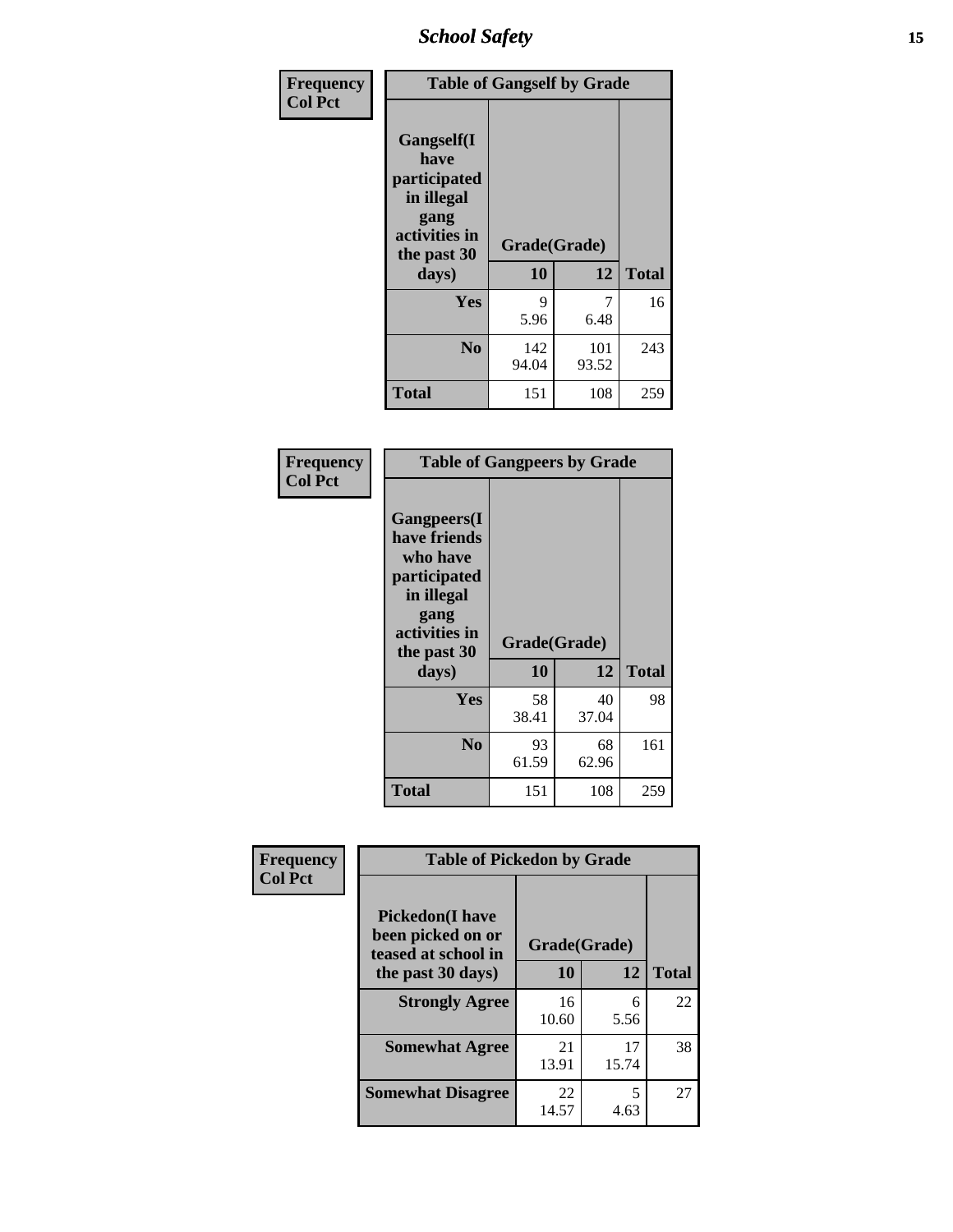### *School Safety* **16**

| <b>Frequency</b> | <b>Table of Pickedon by Grade</b>                                                        |                    |             |              |
|------------------|------------------------------------------------------------------------------------------|--------------------|-------------|--------------|
| <b>Col Pct</b>   | <b>Pickedon</b> (I have<br>been picked on or<br>teased at school in<br>the past 30 days) | Grade(Grade)<br>10 | 12          | <b>Total</b> |
|                  | <b>Strongly Disagree</b>                                                                 | 92<br>60.93        | 80<br>74.07 | 172          |
|                  | Total                                                                                    | 151                | 108         | 259          |

| Frequency      | <b>Table of Safeschool by Grade</b>                      |                    |             |              |  |  |  |  |  |
|----------------|----------------------------------------------------------|--------------------|-------------|--------------|--|--|--|--|--|
| <b>Col Pct</b> | Safeschool(School<br>is a place at which I<br>feel safe) | Grade(Grade)<br>10 | 12          | <b>Total</b> |  |  |  |  |  |
|                | <b>Strongly Agree</b>                                    | 17<br>11.26        | 18<br>16.67 | 35           |  |  |  |  |  |
|                | <b>Somewhat Agree</b>                                    | 84<br>55.63        | 59<br>54.63 | 143          |  |  |  |  |  |
|                | <b>Somewhat Disagree</b>                                 | 23<br>15.23        | 20<br>18.52 | 43           |  |  |  |  |  |
|                | <b>Strongly Disagree</b>                                 | 27<br>17.88        | 11<br>10.19 | 38           |  |  |  |  |  |
|                | Total                                                    | 151                | 108         | 259          |  |  |  |  |  |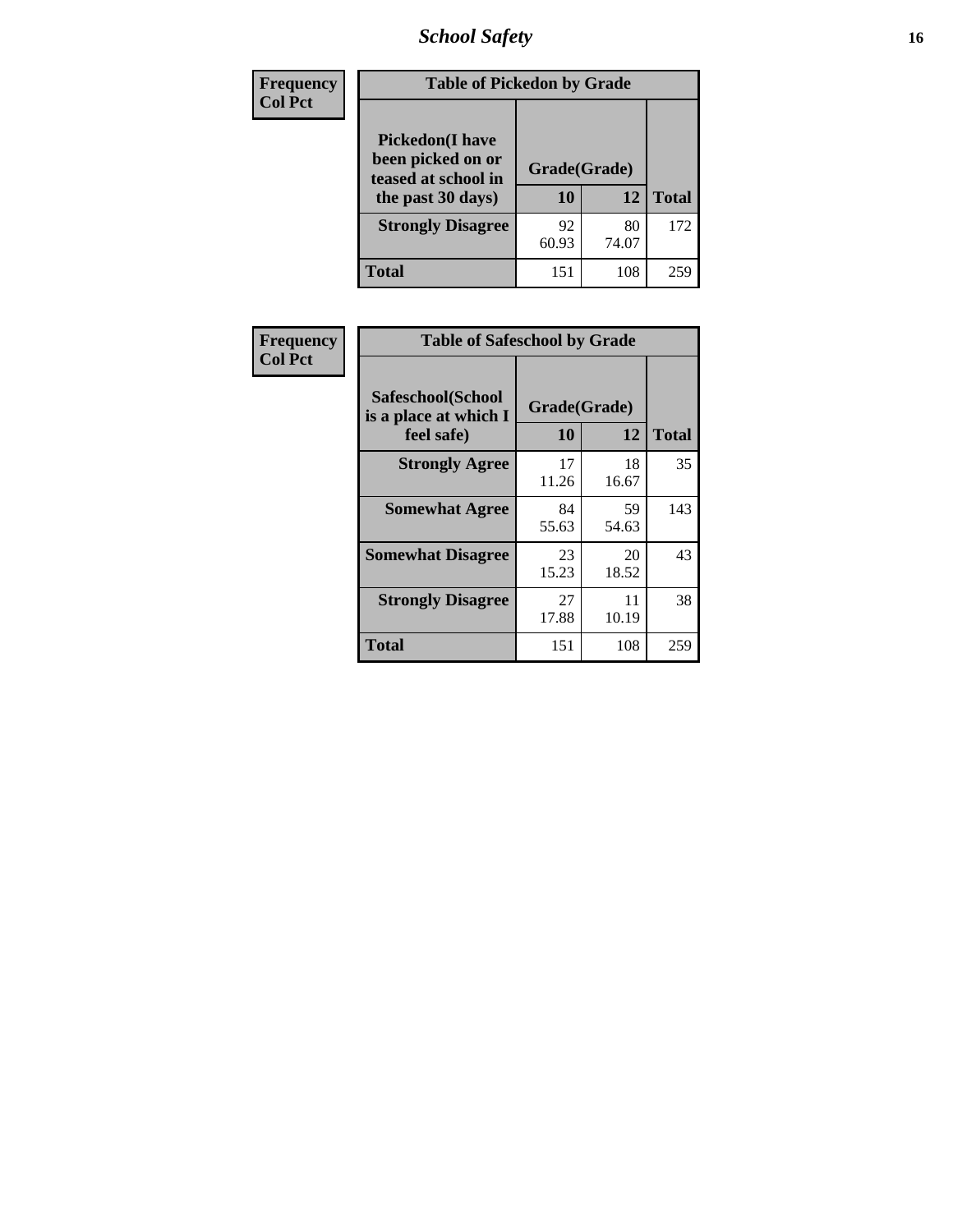*School Safety* **17**

| <b>Frequency</b> | <b>Table of Grade by Bullied</b> |                         |                                                                         |                              |                        |                   |              |  |  |  |
|------------------|----------------------------------|-------------------------|-------------------------------------------------------------------------|------------------------------|------------------------|-------------------|--------------|--|--|--|
| <b>Row Pct</b>   |                                  |                         | <b>Bullied</b> (I have been bullied by<br>other students in the past 30 | days)                        |                        |                   |              |  |  |  |
|                  | Grade(Grade)                     | $\bf{0}$<br><b>Days</b> | 1 or<br>2<br>days                                                       | 3 <sub>to</sub><br>5<br>days | 20<br>to<br>29<br>days | All<br>30<br>days | <b>Total</b> |  |  |  |
|                  | 10                               | 136<br>90.07            | 9<br>5.96                                                               | 3<br>1.99                    | 2<br>1.32              | 0.66              | 151          |  |  |  |
|                  | 12                               | 99<br>91.67             | 5<br>4.63                                                               | 2<br>1.85                    | 0.93                   | 0.93              | 108          |  |  |  |
|                  | <b>Total</b>                     | 235                     | 14                                                                      | 5                            | 3                      | $\mathfrak{D}$    | 259          |  |  |  |

| <b>Frequency</b> |                     | <b>Table of Grade by Bulliedothers</b>        |                        |                                     |                        |                               |                        |              |
|------------------|---------------------|-----------------------------------------------|------------------------|-------------------------------------|------------------------|-------------------------------|------------------------|--------------|
| <b>Row Pct</b>   |                     | <b>Bulliedothers</b> (I bullied others in the |                        |                                     |                        |                               |                        |              |
|                  | Grade(Grade)   Days | $\bf{0}$                                      | 1 or<br>days           | 3 to<br>days                        | 10<br>to<br>19<br>days | <b>20</b><br>to<br>29<br>days | All<br>30<br>days      | <b>Total</b> |
|                  | 10                  | 147<br>97.35                                  | 0.66                   | 0.66                                | $\mathfrak{D}$<br>1.32 | 0<br>0.00                     | $\Omega$<br>0.00       | 151          |
|                  | 12                  | 100<br>92.59                                  | $\mathfrak{D}$<br>1.85 | $\mathcal{D}_{\mathcal{A}}$<br>1.85 | 0.93                   | 0.93                          | $\mathfrak{D}$<br>1.85 | 108          |
|                  | <b>Total</b>        | 247                                           | 3                      | 3                                   | 3                      |                               | $\overline{2}$         | 259          |

| <b>Frequency</b> |              | <b>Table of Grade by Weaponschool</b> |                                                                    |             |                       |                            |                        |              |
|------------------|--------------|---------------------------------------|--------------------------------------------------------------------|-------------|-----------------------|----------------------------|------------------------|--------------|
| <b>Row Pct</b>   |              |                                       | Weaponschool (I brought a weapon<br>to school in the past 30 days) |             |                       |                            |                        |              |
|                  |              | $\bf{0}$                              | 1 or                                                               | $3$ to<br>5 | <b>10</b><br>to<br>19 | 20<br>t <sub>0</sub><br>29 | All<br>30              |              |
|                  | Grade(Grade) | <b>Days</b>                           | days                                                               | days        | days                  | days                       | days                   | <b>Total</b> |
|                  | 10           | 146<br>96.69                          | $\mathfrak{D}$<br>1.32                                             | 0<br>0.00   | 0.66                  | 0<br>0.00                  | $\overline{2}$<br>1.32 | 151          |
|                  | 12           | 104<br>96.30                          | $\mathfrak{D}$<br>1.85                                             | 0.93        | $\Omega$<br>0.00      | 0.93                       | 0<br>0.00              | 108          |
|                  | <b>Total</b> | 250                                   | 4                                                                  |             |                       | 1                          | $\overline{c}$         | 259          |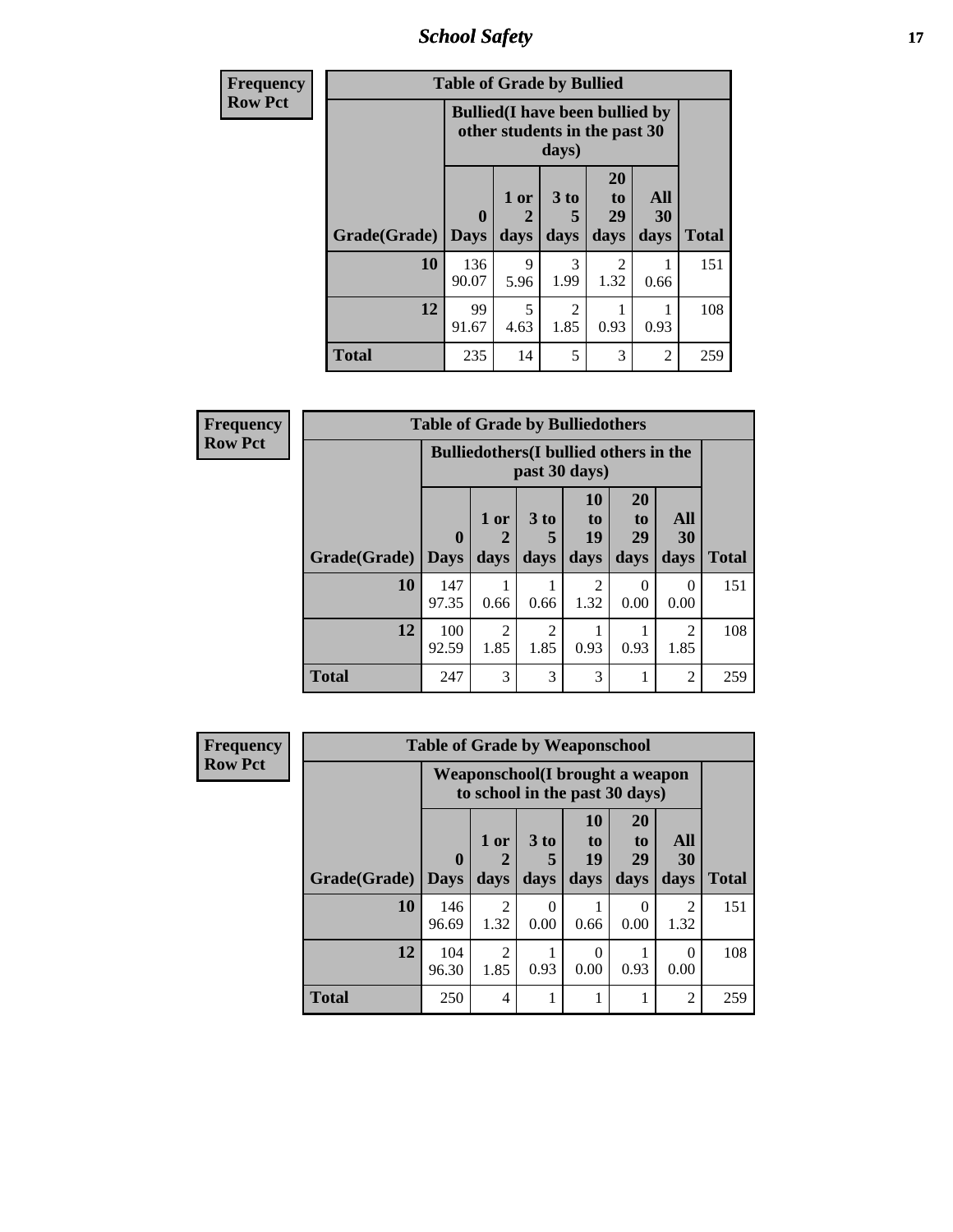*School Safety* **18**

| Frequency      | <b>Table of Grade by Absentunsafe</b> |                                                                      |                   |                        |                        |                        |              |  |  |
|----------------|---------------------------------------|----------------------------------------------------------------------|-------------------|------------------------|------------------------|------------------------|--------------|--|--|
| <b>Row Pct</b> |                                       | <b>Absentunsafe(I have missed</b><br>school because I felt unsafe in |                   |                        |                        |                        |              |  |  |
|                | Grade(Grade)                          | $\mathbf{0}$<br><b>Days</b>                                          | 1 or<br>2<br>days | 3 to<br>days           | 10<br>to<br>19<br>days | 20<br>to<br>29<br>days | <b>Total</b> |  |  |
|                | 10                                    | 146<br>96.69                                                         | 2<br>1.32         | $\mathfrak{D}$<br>1.32 | 0.66                   | $\Omega$<br>0.00       | 151          |  |  |
|                | 12                                    | 106<br>98.15                                                         | 0.93              | 0<br>0.00              | 0.00                   | 0.93                   | 108          |  |  |
|                | <b>Total</b>                          | 252                                                                  | 3                 | $\mathfrak{D}$         | 1                      |                        | 259          |  |  |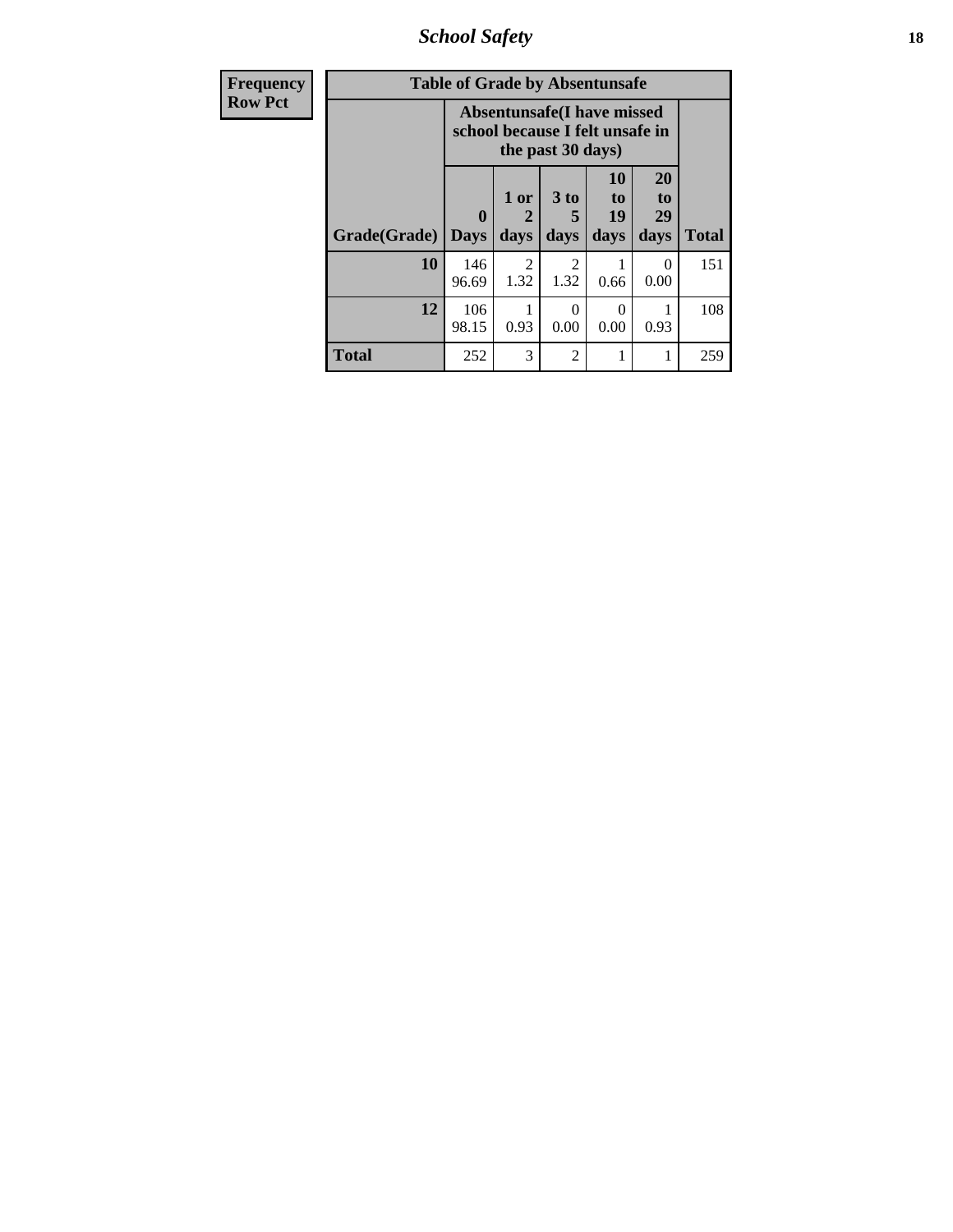### *Drug Use During Last 30 Days* **19**

#### **Frequency Row Pct**

| <b>Table of Grade by Alcohol</b> |                          |                                    |                        |                 |                 |                        |              |  |  |  |
|----------------------------------|--------------------------|------------------------------------|------------------------|-----------------|-----------------|------------------------|--------------|--|--|--|
|                                  |                          | Alcohol(Alcohol use, past 30 days) |                        |                 |                 |                        |              |  |  |  |
| Grade(Grade)                     | Did<br>not<br><b>use</b> | $1-2$<br>days                      | $3 - 5$<br>days        | $6 - 9$<br>days | $10-19$<br>days | <b>Every</b><br>day    | <b>Total</b> |  |  |  |
| 10                               | 139<br>92.05             | 6<br>3.97                          | $\overline{2}$<br>1.32 | 0.66            | 2<br>1.32       | 0.66                   | 151          |  |  |  |
| 12                               | 91<br>84.26              | 6<br>5.56                          | 5<br>4.63              | 0.93            | 3<br>2.78       | $\overline{2}$<br>1.85 | 108          |  |  |  |
| <b>Total</b>                     | 230                      | 12                                 | 7                      | $\overline{2}$  | 5               | 3                      | 259          |  |  |  |

| <b>Frequency</b> |              |                                 | <b>Table of Grade by Cigarettes</b> |                 |               |                                  |                        |              |
|------------------|--------------|---------------------------------|-------------------------------------|-----------------|---------------|----------------------------------|------------------------|--------------|
| <b>Row Pct</b>   |              |                                 |                                     |                 | past 30 days) | Cigarettes (Smoking tobacco use, |                        |              |
|                  | Grade(Grade) | <b>Did</b><br>not<br><b>use</b> | $1 - 2$<br>days                     | $3 - 5$<br>days | $6-9$<br>days | $20 - 29$<br>days                | <b>Every</b><br>day    | <b>Total</b> |
|                  | 10           | 136<br>90.07                    | 4.64                                | 5<br>3.31       | 0.66          | 0.66                             | 0.66                   | 151          |
|                  | 12           | 103<br>95.37                    | $\overline{2}$<br>1.85              | 0.93            | 0<br>0.00     | 0<br>0.00                        | $\overline{c}$<br>1.85 | 108          |
|                  | <b>Total</b> | 239                             | 9                                   | 6               | 1             |                                  | 3                      | 259          |

| Frequency      | <b>Table of Grade by Smokeless</b> |                       |                                                            |              |  |  |  |
|----------------|------------------------------------|-----------------------|------------------------------------------------------------|--------------|--|--|--|
| <b>Row Pct</b> |                                    |                       | <b>Smokeless</b> (Chewing<br>tobacco use,<br>past 30 days) |              |  |  |  |
|                | Grade(Grade)                       | Did not<br><b>use</b> | $1-2$ days                                                 | <b>Total</b> |  |  |  |
|                | 10                                 | 150<br>99.34          | 0.66                                                       | 151          |  |  |  |
|                | 12                                 | 108<br>100.00         | ∩<br>0.00                                                  | 108          |  |  |  |
|                | <b>Total</b>                       | 258                   |                                                            | 259          |  |  |  |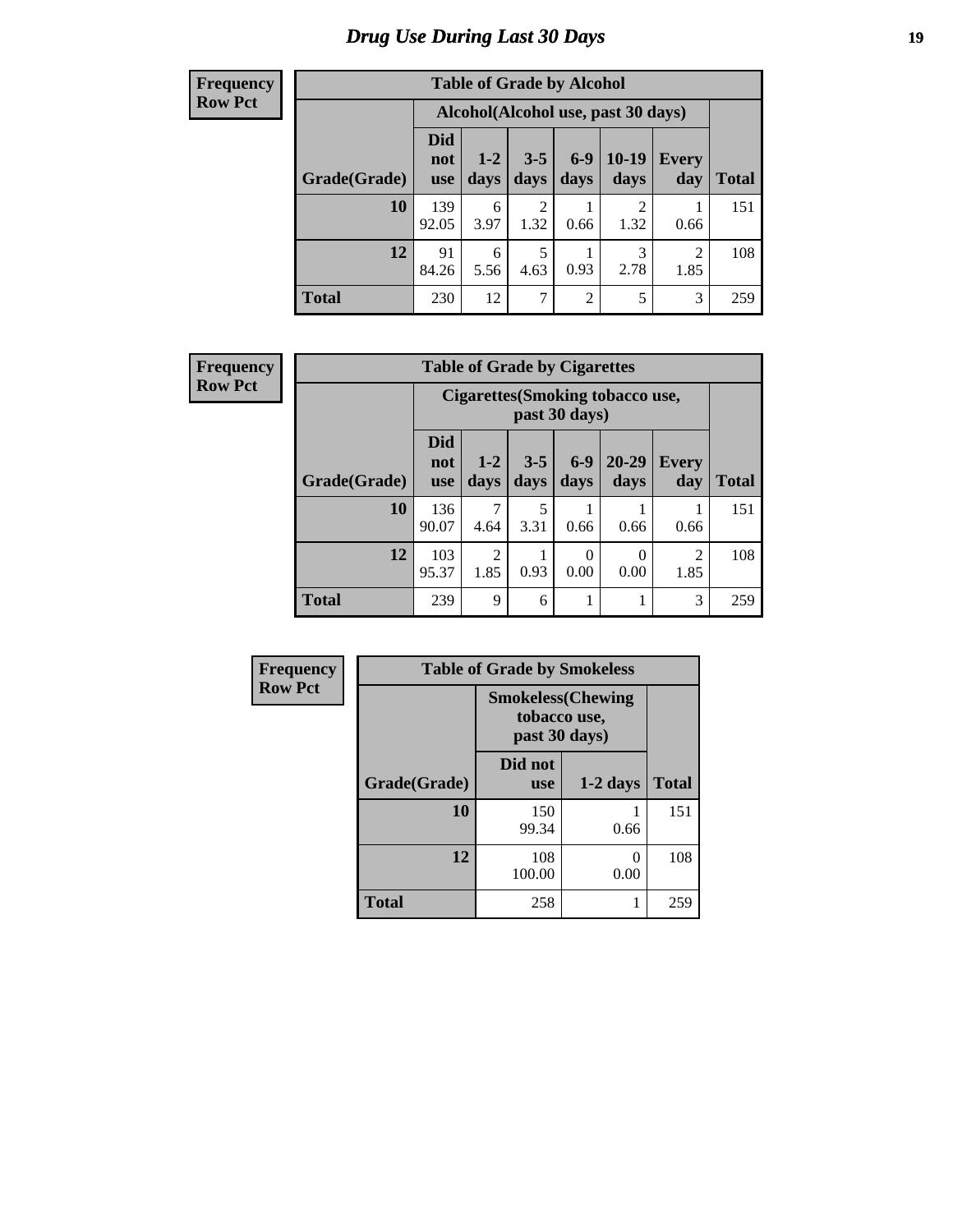#### **Frequency Row Pct**

| <b>Table of Grade by Marijuana</b> |                                 |                                         |                 |               |                 |                |              |       |  |  |
|------------------------------------|---------------------------------|-----------------------------------------|-----------------|---------------|-----------------|----------------|--------------|-------|--|--|
|                                    |                                 | Marijuana (Marijuana use, past 30 days) |                 |               |                 |                |              |       |  |  |
| Grade(Grade)                       | <b>Did</b><br>not<br><b>use</b> | $1 - 2$<br>days                         | $3 - 5$<br>days | $6-9$<br>days | $10-19$<br>days | 20-29<br>days  | Every<br>day | Total |  |  |
| 10                                 | 141<br>93.38                    | 7<br>4.64                               | 0<br>0.00       | 0<br>0.00     | 0.66            | 0.66           | 0.66         | 151   |  |  |
| 12                                 | 98<br>90.74                     | 4<br>3.70                               | 0.93            | 0.93          | 0.93            | 0.93           | 2<br>1.85    | 108   |  |  |
| <b>Total</b>                       | 239                             | 11                                      |                 | 1             | 2               | $\overline{2}$ | 3            | 259   |  |  |

| Frequency      | <b>Table of Grade by Cocaine</b> |                                               |                      |              |  |  |  |  |  |
|----------------|----------------------------------|-----------------------------------------------|----------------------|--------------|--|--|--|--|--|
| <b>Row Pct</b> |                                  | <b>Cocaine</b> (Cocaine<br>use, past 30 days) |                      |              |  |  |  |  |  |
|                | Grade(Grade)                     | Did not<br><b>use</b>                         | $3-5$ days           | <b>Total</b> |  |  |  |  |  |
|                | 10                               | 150<br>99.34                                  | 0.66                 | 151          |  |  |  |  |  |
|                | 12                               | 108<br>100.00                                 | $\mathbf{0}$<br>0.00 | 108          |  |  |  |  |  |
|                | <b>Total</b>                     | 258                                           | 1                    | 259          |  |  |  |  |  |

| Frequency      | <b>Table of Grade by Inhalants</b> |                                                  |                           |              |
|----------------|------------------------------------|--------------------------------------------------|---------------------------|--------------|
| <b>Row Pct</b> |                                    | <b>Inhalants</b> (Inhalant<br>use, past 30 days) |                           |              |
|                | Grade(Grade)                       | Did not<br><b>use</b>                            | $1-2$ days                | <b>Total</b> |
|                | 10                                 | 149<br>98.68                                     | 2<br>1.32                 | 151          |
|                | 12                                 | 108<br>100.00                                    | $\mathbf{\Omega}$<br>0.00 | 108          |
|                | <b>Total</b>                       | 257                                              | 2                         | 259          |

| Frequency      | <b>Table of Grade by Steroids</b> |                                                   |              |  |
|----------------|-----------------------------------|---------------------------------------------------|--------------|--|
| <b>Row Pct</b> |                                   | <b>Steroids</b> (Steroid<br>use,<br>past 30 days) |              |  |
|                | Grade(Grade)                      | Did not use                                       | <b>Total</b> |  |
|                | 10                                | 151<br>100.00                                     | 151          |  |
|                | 12                                | 108<br>100.00                                     | 108          |  |
|                | <b>Total</b>                      | 259                                               | 259          |  |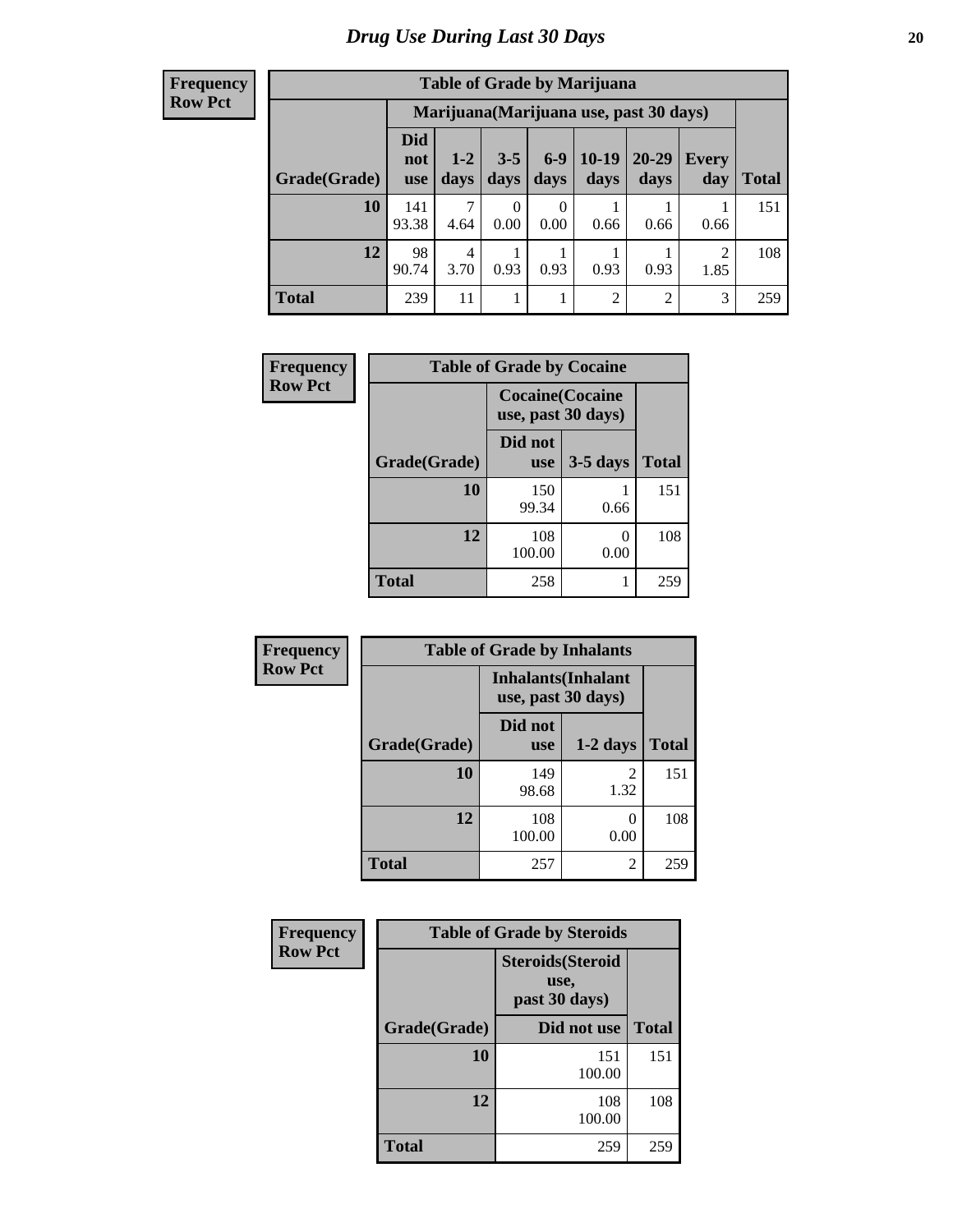### *Drug Use During Last 30 Days* **21**

| <b>Frequency</b> | <b>Table of Grade by Ecstasy</b> |                                               |               |              |
|------------------|----------------------------------|-----------------------------------------------|---------------|--------------|
| <b>Row Pct</b>   |                                  | <b>Ecstasy</b> (Ecstasy<br>use, past 30 days) |               |              |
|                  | Grade(Grade)                     | Did not<br><b>use</b>                         | 20-29<br>days | <b>Total</b> |
|                  | 10                               | 150<br>99.34                                  | 0.66          | 151          |
|                  | 12                               | 107<br>99.07                                  | 0.93          | 108          |
|                  | <b>Total</b>                     | 257                                           | 2             | 259          |

| <b>Frequency</b> | <b>Table of Grade by Meth</b> |               |                                                    |              |
|------------------|-------------------------------|---------------|----------------------------------------------------|--------------|
| <b>Row Pct</b>   |                               |               | <b>Meth</b> (Methamphetamine<br>use, past 30 days) |              |
|                  | Grade(Grade)                  | Did not use   | $1-2$ days                                         | <b>Total</b> |
|                  | 10                            | 151<br>100.00 | $\theta$<br>0.00                                   | 151          |
|                  | 12                            | 107<br>99.07  | 0.93                                               | 108          |
|                  | <b>Total</b>                  | 258           |                                                    | 259          |

| <b>Frequency</b> |              | <b>Table of Grade by Hallucinogens</b>            |              |
|------------------|--------------|---------------------------------------------------|--------------|
| <b>Row Pct</b>   |              | Hallucinogens (Hallucinogen<br>use, past 30 days) |              |
|                  | Grade(Grade) | Did not use                                       | <b>Total</b> |
|                  | <b>10</b>    | 151<br>100.00                                     | 151          |
|                  | 12           | 108<br>100.00                                     | 108          |
|                  | <b>Total</b> | 259                                               | 259          |

| Frequency      | <b>Table of Grade by Prescription</b> |                                                                                    |                        |                 |                 |                   |       |
|----------------|---------------------------------------|------------------------------------------------------------------------------------|------------------------|-----------------|-----------------|-------------------|-------|
| <b>Row Pct</b> |                                       | <b>Prescription</b> (Prescription drugs)<br>not prescribed to me,<br>past 30 days) |                        |                 |                 |                   |       |
|                | Grade(Grade)                          | <b>Did</b><br>not<br><b>use</b>                                                    | $1 - 2$<br>days        | $3 - 5$<br>days | $10-19$<br>days | $20 - 29$<br>days | Total |
|                | 10                                    | 143<br>94.70                                                                       | 6<br>3.97              | 0<br>0.00       | 0.66            | 0.66              | 151   |
|                | 12                                    | 104<br>96.30                                                                       | $\mathfrak{D}$<br>1.85 | 0.93            | 0.93            | 0<br>0.00         | 108   |
|                | <b>Total</b>                          | 247                                                                                | 8                      | 1               | 2               |                   | 259   |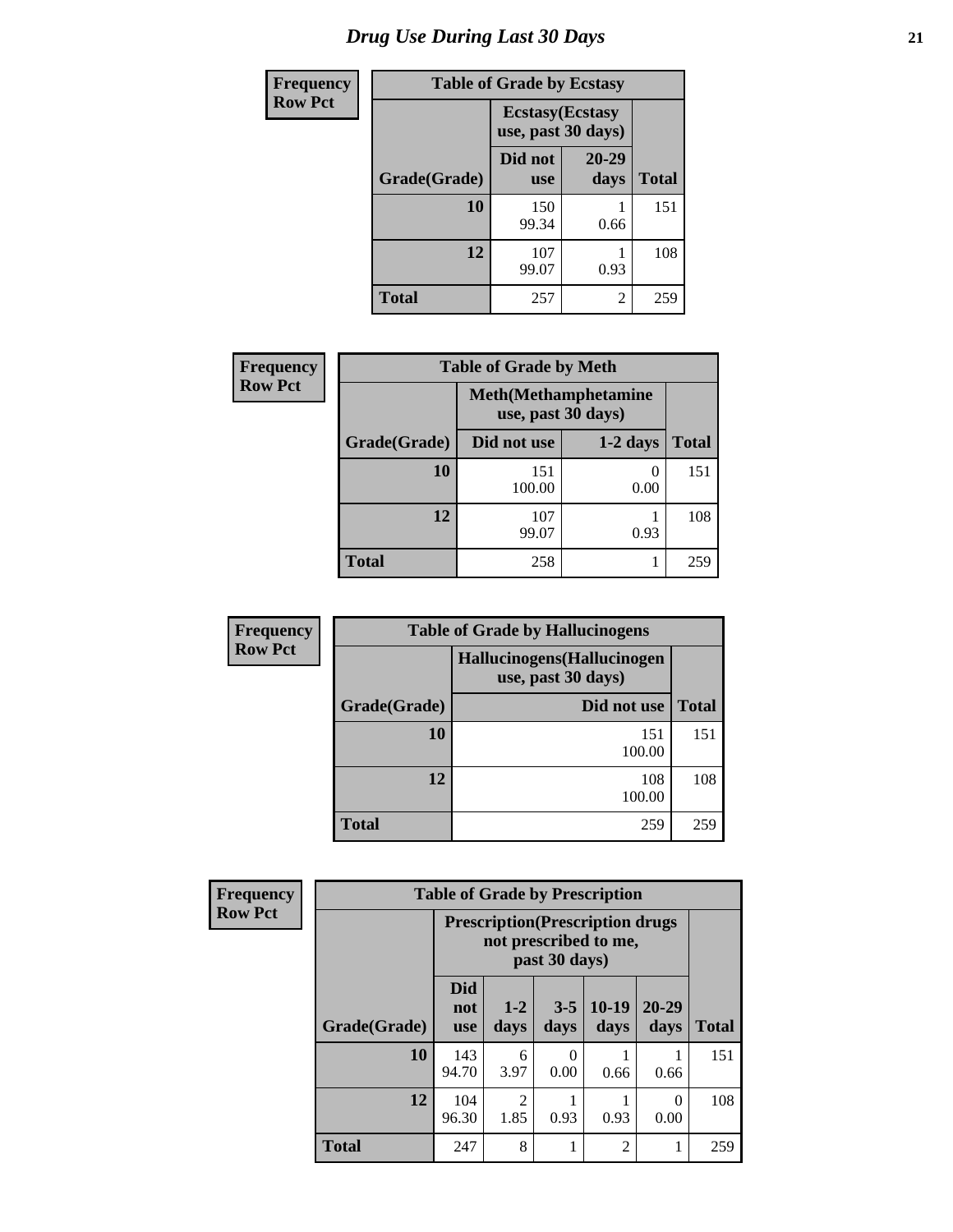| Frequency      | <b>Table of Alcoholease by Grade</b>              |                    |             |              |
|----------------|---------------------------------------------------|--------------------|-------------|--------------|
| <b>Col Pct</b> | <b>Alcoholease</b> (It is<br>easy to get alcohol) | Grade(Grade)<br>10 | 12          | <b>Total</b> |
|                | <b>Strongly Agree</b>                             | 45<br>29.80        | 35<br>32.41 | 80           |
|                | <b>Somewhat Agree</b>                             | 32<br>21.19        | 28<br>25.93 | 60           |
|                | <b>Somewhat Disagree</b>                          | 18<br>11.92        | 18<br>16.67 | 36           |
|                | <b>Strongly Disagree</b>                          | 56<br>37.09        | 27<br>25.00 | 83           |
|                | <b>Total</b>                                      | 151                | 108         | 259          |

| Frequency      | <b>Table of Cigarettesease by Grade</b>                 |                           |             |              |
|----------------|---------------------------------------------------------|---------------------------|-------------|--------------|
| <b>Col Pct</b> | Cigarettesease(It is<br>easy to get smoking<br>tobacco) | Grade(Grade)<br><b>10</b> | 12          | <b>Total</b> |
|                | <b>Strongly Agree</b>                                   | 51<br>33.77               | 47<br>43.52 | 98           |
|                | <b>Somewhat Agree</b>                                   | 31<br>20.53               | 22<br>20.37 | 53           |
|                | <b>Somewhat Disagree</b>                                | 7<br>4.64                 | 9<br>8.33   | 16           |
|                | <b>Strongly Disagree</b>                                | 62<br>41.06               | 30<br>27.78 | 92           |
|                | Total                                                   | 151                       | 108         | 259          |

| Frequency      | <b>Table of Smokelessease by Grade</b>                         |                    |             |              |
|----------------|----------------------------------------------------------------|--------------------|-------------|--------------|
| <b>Col Pct</b> | <b>Smokelessease</b> (It is<br>easy to get chewing<br>tobacco) | Grade(Grade)<br>10 | 12          | <b>Total</b> |
|                | <b>Strongly Agree</b>                                          | 28<br>18.54        | 33<br>30.56 | 61           |
|                | <b>Somewhat Agree</b>                                          | 30<br>19.87        | 14<br>12.96 | 44           |
|                | <b>Somewhat Disagree</b>                                       | 15<br>9.93         | 19<br>17.59 | 34           |
|                | <b>Strongly Disagree</b>                                       | 78<br>51.66        | 42<br>38.89 | 120          |
|                | <b>Total</b>                                                   | 151                | 108         | 259          |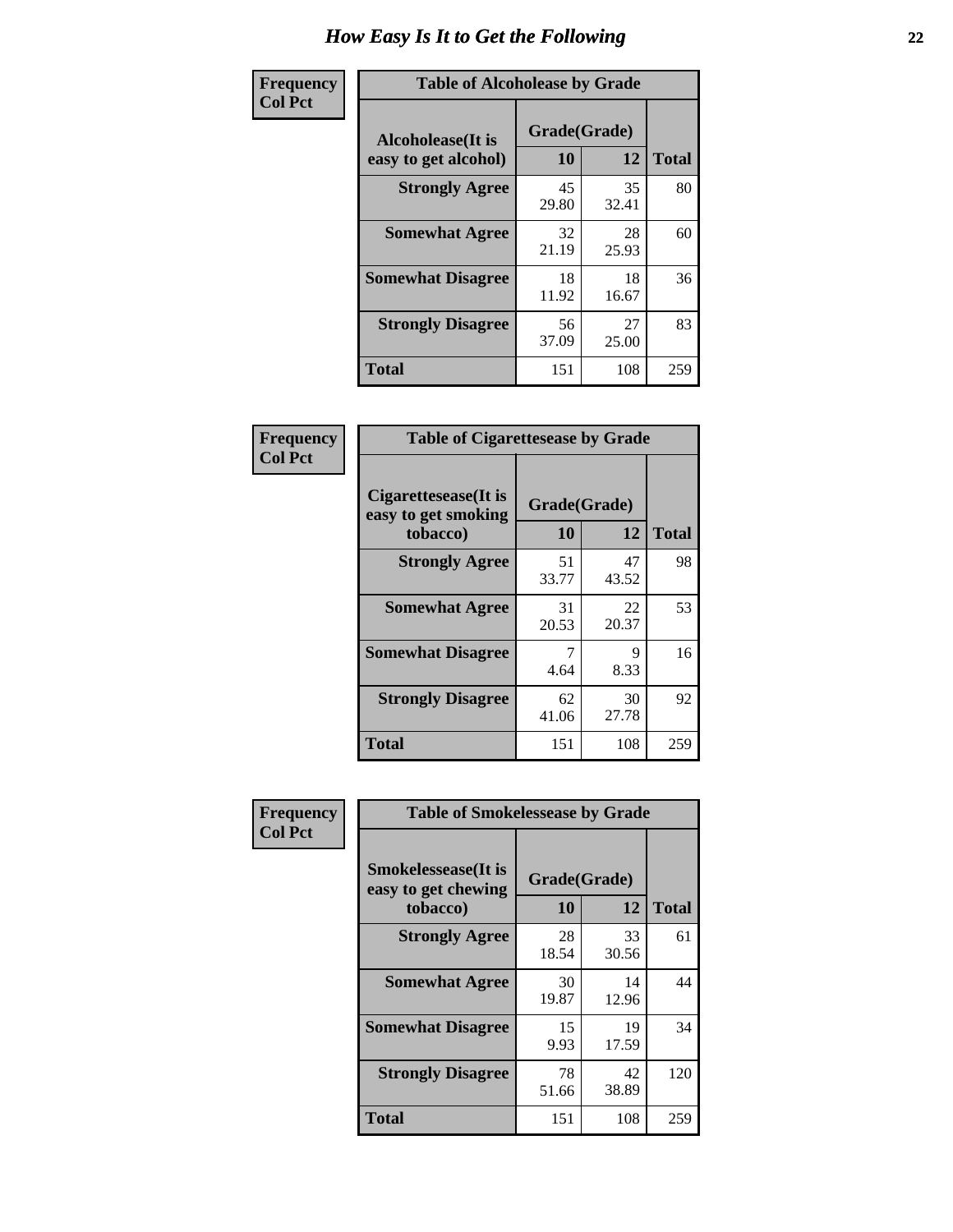| Frequency      | <b>Table of Marijuanaease by Grade</b>            |                           |             |              |
|----------------|---------------------------------------------------|---------------------------|-------------|--------------|
| <b>Col Pct</b> | Marijuanaease (It is<br>easy to get<br>marijuana) | Grade(Grade)<br><b>10</b> | 12          | <b>Total</b> |
|                | <b>Strongly Agree</b>                             | 65<br>43.05               | 49<br>45.37 | 114          |
|                | <b>Somewhat Agree</b>                             | 22<br>14.57               | 18<br>16.67 | 40           |
|                | <b>Somewhat Disagree</b>                          | 6<br>3.97                 | 10<br>9.26  | 16           |
|                | <b>Strongly Disagree</b>                          | 58<br>38.41               | 31<br>28.70 | 89           |
|                | <b>Total</b>                                      | 151                       | 108         | 259          |

| <b>Table of Cocaineease by Grade</b> |              |             |              |  |  |
|--------------------------------------|--------------|-------------|--------------|--|--|
| <b>Cocaineease</b> (It is            | Grade(Grade) |             |              |  |  |
| easy to get cocaine)                 | 10           | 12          | <b>Total</b> |  |  |
| <b>Strongly Agree</b>                | 27<br>17.88  | 26<br>24.07 | 53           |  |  |
| <b>Somewhat Agree</b>                | 21<br>13.91  | 15<br>13.89 | 36           |  |  |
| <b>Somewhat Disagree</b>             | 16<br>10.60  | 15<br>13.89 | 31           |  |  |
| <b>Strongly Disagree</b>             | 87<br>57.62  | 52<br>48.15 | 139          |  |  |
| <b>Total</b>                         | 151          | 108         | 259          |  |  |

| Frequency      | <b>Table of Inhalantsease by Grade</b>                   |                    |             |              |
|----------------|----------------------------------------------------------|--------------------|-------------|--------------|
| <b>Col Pct</b> | <b>Inhalantsease</b> (It is<br>easy to get<br>inhalants) | Grade(Grade)<br>10 | 12          | <b>Total</b> |
|                | <b>Strongly Agree</b>                                    | 43<br>28.48        | 32<br>29.63 | 75           |
|                | <b>Somewhat Agree</b>                                    | 22<br>14.57        | 17<br>15.74 | 39           |
|                | <b>Somewhat Disagree</b>                                 | 8<br>5.30          | 12<br>11.11 | 20           |
|                | <b>Strongly Disagree</b>                                 | 78<br>51.66        | 47<br>43.52 | 125          |
|                | <b>Total</b>                                             | 151                | 108         | 259          |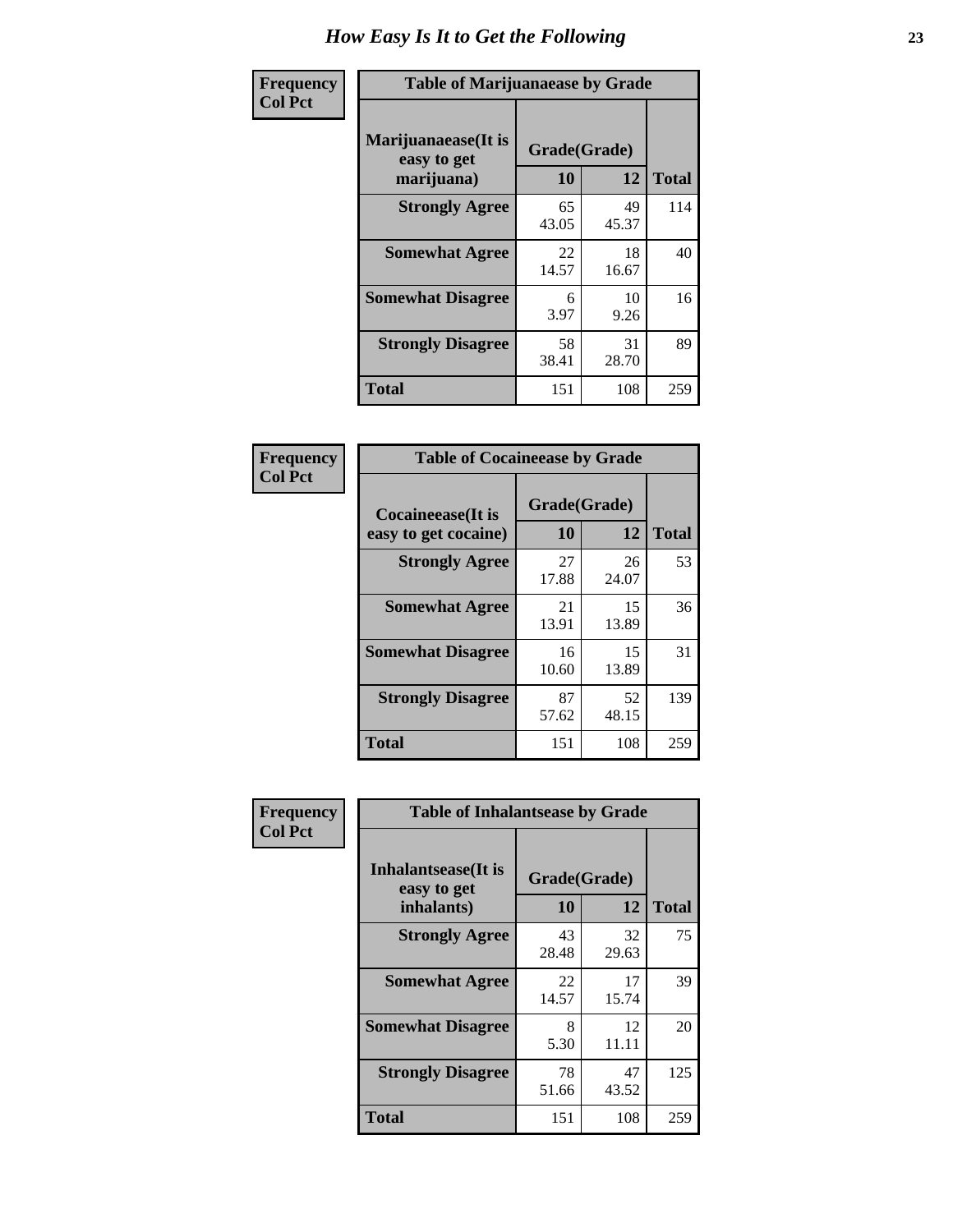| Frequency      | <b>Table of Steroidsease by Grade</b>               |                    |              |     |  |  |  |  |  |  |  |
|----------------|-----------------------------------------------------|--------------------|--------------|-----|--|--|--|--|--|--|--|
| <b>Col Pct</b> | <b>Steroidsease</b> (It is<br>easy to get steroids) | Grade(Grade)<br>10 | <b>Total</b> |     |  |  |  |  |  |  |  |
|                | <b>Strongly Agree</b>                               | 17<br>11.26        | 21<br>19.44  | 38  |  |  |  |  |  |  |  |
|                | <b>Somewhat Agree</b>                               | 26<br>17.22        | 17<br>15.74  | 43  |  |  |  |  |  |  |  |
|                | <b>Somewhat Disagree</b>                            | 17<br>11.26        | 17<br>15.74  | 34  |  |  |  |  |  |  |  |
|                | <b>Strongly Disagree</b>                            | 91<br>60.26        | 53<br>49.07  | 144 |  |  |  |  |  |  |  |
|                | <b>Total</b>                                        | 151                | 108          | 259 |  |  |  |  |  |  |  |

| Frequency      | <b>Table of Ecstasyease by Grade</b>              |                    |             |              |
|----------------|---------------------------------------------------|--------------------|-------------|--------------|
| <b>Col Pct</b> | <b>Ecstasyease</b> (It is<br>easy to get ecstasy) | Grade(Grade)<br>10 | 12          | <b>Total</b> |
|                | <b>Strongly Agree</b>                             | 21<br>13.91        | 19<br>17.59 | 40           |
|                | <b>Somewhat Agree</b>                             | 21<br>13.91        | 11<br>10.19 | 32           |
|                | <b>Somewhat Disagree</b>                          | 17<br>11.26        | 25<br>23.15 | 42           |
|                | <b>Strongly Disagree</b>                          | 92<br>60.93        | 53<br>49.07 | 145          |
|                | <b>Total</b>                                      | 151                | 108         | 259          |

| <b>Frequency</b> | <b>Table of Methease by Grade</b>                          |                    |             |              |  |  |  |  |  |  |
|------------------|------------------------------------------------------------|--------------------|-------------|--------------|--|--|--|--|--|--|
| <b>Col Pct</b>   | <b>Methease</b> (It is easy<br>to get<br>methamphetamines) | Grade(Grade)<br>10 | 12          | <b>Total</b> |  |  |  |  |  |  |
|                  | <b>Strongly Agree</b>                                      | 16<br>10.60        | 17<br>15.74 | 33           |  |  |  |  |  |  |
|                  | <b>Somewhat Agree</b>                                      | 24<br>15.89        | 13<br>12.04 | 37           |  |  |  |  |  |  |
|                  | <b>Somewhat Disagree</b>                                   | 14<br>9.27         | 17<br>15.74 | 31           |  |  |  |  |  |  |
|                  | <b>Strongly Disagree</b>                                   | 97<br>64.24        | 61<br>56.48 | 158          |  |  |  |  |  |  |
|                  | <b>Total</b>                                               | 151                | 108         | 259          |  |  |  |  |  |  |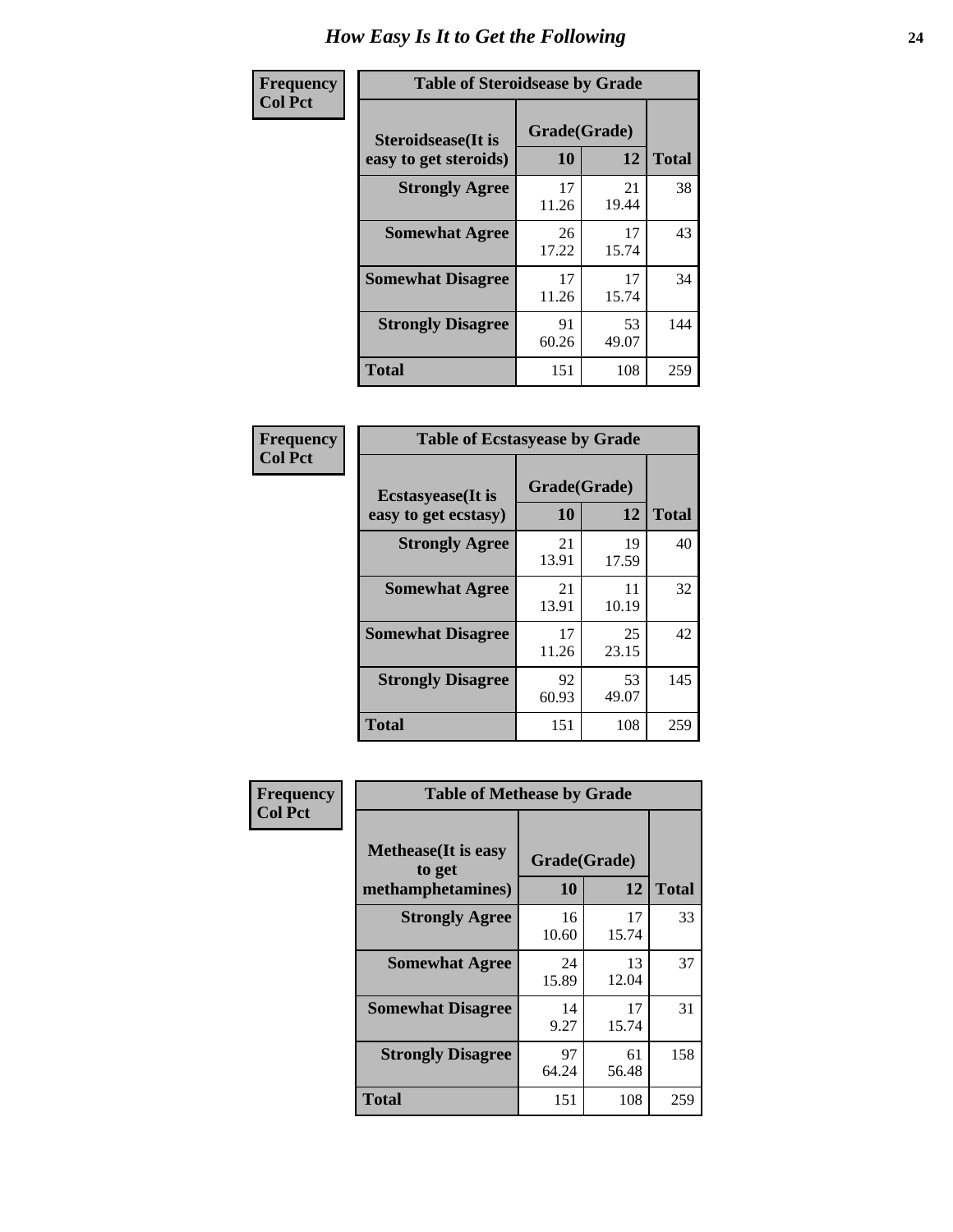| <b>Frequency</b> | <b>Table of Hallucinogensease by Grade</b>               |                    |             |              |  |  |  |  |  |  |
|------------------|----------------------------------------------------------|--------------------|-------------|--------------|--|--|--|--|--|--|
| <b>Col Pct</b>   | Hallucinogensease(It<br>is easy to get<br>hallucinogens) | Grade(Grade)<br>10 | 12          | <b>Total</b> |  |  |  |  |  |  |
|                  | <b>Strongly Agree</b>                                    | 16<br>10.60        | 15<br>13.89 | 31           |  |  |  |  |  |  |
|                  | <b>Somewhat Agree</b>                                    | 22<br>14.57        | 10<br>9.26  | 32           |  |  |  |  |  |  |
|                  | <b>Somewhat Disagree</b>                                 | 16<br>10.60        | 24<br>22.22 | 40           |  |  |  |  |  |  |
|                  | <b>Strongly Disagree</b>                                 | 97<br>64.24        | 59<br>54.63 | 156          |  |  |  |  |  |  |
|                  | <b>Total</b>                                             | 151                | 108         | 259          |  |  |  |  |  |  |

| Frequency<br>Col Pct |
|----------------------|
|                      |

| <b>Table of Prescriptionease by Grade</b>                                                |             |              |              |  |  |  |  |  |
|------------------------------------------------------------------------------------------|-------------|--------------|--------------|--|--|--|--|--|
| <b>Prescriptionease</b> (It<br>is easy to get<br>prescription drugs<br>not prescribed to |             | Grade(Grade) |              |  |  |  |  |  |
| me)                                                                                      | 10          | 12           | <b>Total</b> |  |  |  |  |  |
| <b>Strongly Agree</b>                                                                    | 45<br>29.80 | 42<br>38.89  | 87           |  |  |  |  |  |
| <b>Somewhat Agree</b>                                                                    | 25<br>16.56 | 16<br>14.81  | 41           |  |  |  |  |  |
| <b>Somewhat Disagree</b>                                                                 | Q<br>5.96   | 12<br>11.11  | 21           |  |  |  |  |  |
| <b>Strongly Disagree</b>                                                                 | 72<br>47.68 | 38<br>35.19  | 110          |  |  |  |  |  |
| <b>Total</b>                                                                             | 151         | 108          | 259          |  |  |  |  |  |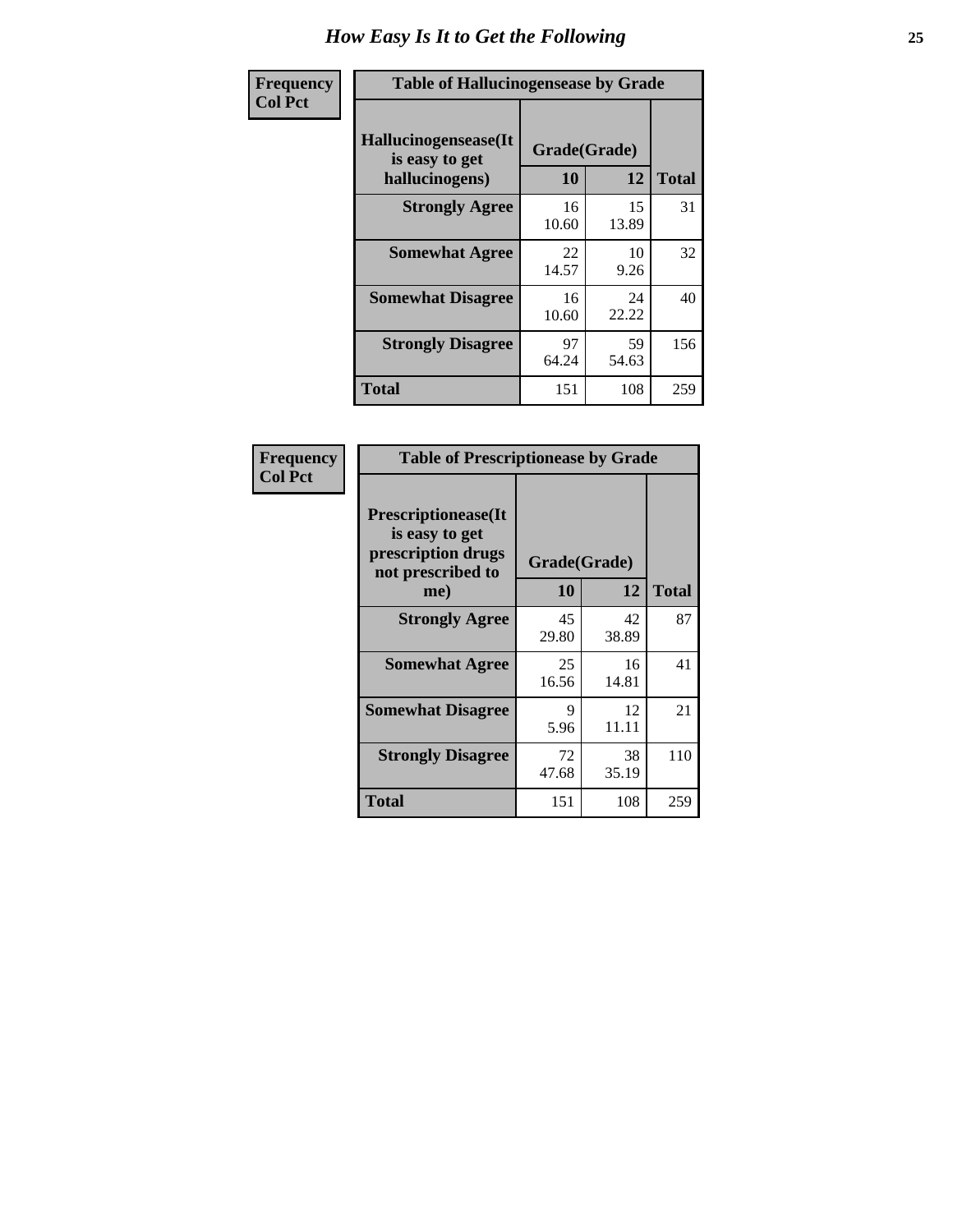#### *Age at Onset of Use* **26** *Results for "Age at Onset of Use" questions exclude students who said they did not use that substance*

| <b>Frequency</b> | <b>Table of Grade by Alcoholinit</b>             |               |                 |           |                         |                           |            |           |            |             |                       |              |  |
|------------------|--------------------------------------------------|---------------|-----------------|-----------|-------------------------|---------------------------|------------|-----------|------------|-------------|-----------------------|--------------|--|
| <b>Row Pct</b>   | Alcoholinit (I started using alcohol when I was) |               |                 |           |                         |                           |            |           |            |             |                       |              |  |
|                  | Grade(Grade)   younger                           | 8 or          | 10 <sup>1</sup> | <b>11</b> | 12                      | 13                        | 14         | 15        | <b>16</b>  | 17          | <b>18 or</b><br>older | <b>Total</b> |  |
|                  | 10                                               | $0.00\degree$ | 5.71            | ↑<br>5.71 | $\overline{4}$<br>11.43 | 10<br>28.57               | 8<br>22.86 | 3<br>8.57 | 4<br>11.43 | 2.86        | 2.86                  | 35           |  |
|                  | 12                                               | 4<br>10.81    | 2.70            | 2.70      | 2<br>5.41               | 2.70                      | 2.70       | 3<br>8.11 | 9<br>24.32 | 10<br>27.03 | 5<br>13.51            | 37           |  |
|                  | <b>Total</b>                                     | 4             | 3               | 3         | 6                       | 11                        | 9          | 6         | 13         | 11          | 6                     | 72           |  |
|                  |                                                  |               |                 |           |                         | Frequency Missing $= 187$ |            |           |            |             |                       |              |  |

| <b>Frequency</b> |
|------------------|
| <b>Row Pct</b>   |

| <b>Table of Grade by Cigarettesinit</b>                                                               |                                                                                                      |                                                       |                  |           |                           |                  |            |            |            |            |      |              |
|-------------------------------------------------------------------------------------------------------|------------------------------------------------------------------------------------------------------|-------------------------------------------------------|------------------|-----------|---------------------------|------------------|------------|------------|------------|------------|------|--------------|
|                                                                                                       |                                                                                                      | Cigarettesinit (I started smoking tobacco when I was) |                  |           |                           |                  |            |            |            |            |      |              |
| Grade(Grade)                                                                                          | <b>18 or</b><br>8 or<br>13<br>15<br>older<br>9<br>10<br>12<br>14<br><b>16</b><br>17<br>11<br>younger |                                                       |                  |           |                           |                  |            |            |            |            |      | <b>Total</b> |
| 10                                                                                                    | 4.76                                                                                                 | 4.76                                                  | 3<br>14.29       | 4.76      | 0<br>0.00                 | 23.81            | 3<br>14.29 | 3<br>14.29 | 9.52       | 4.76       | 4.76 | 21           |
| 12                                                                                                    | 6.25                                                                                                 | 6.25                                                  | $\theta$<br>0.00 | 0<br>0.00 | ∍<br>12.50                | $\theta$<br>0.00 | 6.25       | 2<br>12.50 | 4<br>25.00 | 4<br>25.00 | 6.25 | 16           |
| <b>Total</b><br>3<br>$\mathfrak{D}$<br>5<br>5<br>$\overline{2}$<br>2<br>$\overline{2}$<br>5<br>4<br>6 |                                                                                                      |                                                       |                  |           |                           |                  |            |            |            |            | 37   |              |
|                                                                                                       |                                                                                                      |                                                       |                  |           | Frequency Missing $= 222$ |                  |            |            |            |            |      |              |

| <b>Frequency</b> | <b>Table of Grade by Smokelessinit</b> |                                |                                                              |                                      |              |  |  |  |  |
|------------------|----------------------------------------|--------------------------------|--------------------------------------------------------------|--------------------------------------|--------------|--|--|--|--|
| <b>Row Pct</b>   |                                        |                                | Smokelessinit(I<br>started chewing<br>tobacco when I<br>was) |                                      |              |  |  |  |  |
|                  | Grade(Grade)                           | 9                              | 11                                                           | 15                                   | <b>Total</b> |  |  |  |  |
|                  | 10                                     | 0<br>0.00                      | 33.33                                                        | $\mathcal{D}_{\mathcal{L}}$<br>66.67 | 3            |  |  |  |  |
|                  | 12                                     | 100.00                         | $\Omega$<br>0.00                                             | $\mathbf{\Omega}$<br>0.00            |              |  |  |  |  |
|                  | <b>Total</b>                           |                                |                                                              | 2                                    | 4            |  |  |  |  |
|                  |                                        | <b>Frequency Missing = 255</b> |                                                              |                                      |              |  |  |  |  |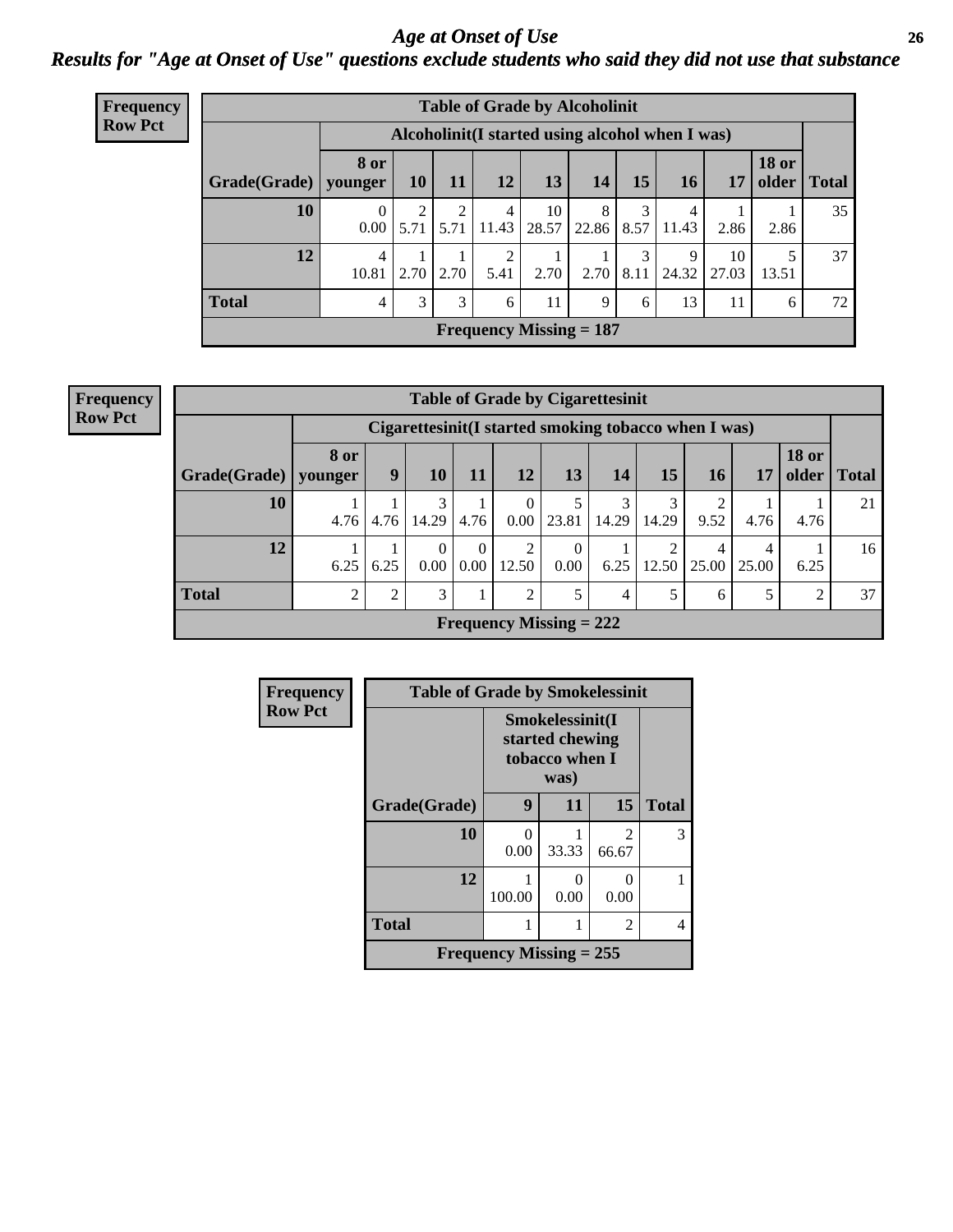#### *Age at Onset of Use* **27**

*Results for "Age at Onset of Use" questions exclude students who said they did not use that substance*

| <b>Frequency</b> | <b>Table of Grade by Marijuanainit</b> |                  |                                                     |                  |            |                  |                           |            |            |       |                  |               |  |
|------------------|----------------------------------------|------------------|-----------------------------------------------------|------------------|------------|------------------|---------------------------|------------|------------|-------|------------------|---------------|--|
| <b>Row Pct</b>   |                                        |                  | Marijuanainit(I started using marijuana when I was) |                  |            |                  |                           |            |            |       |                  |               |  |
|                  | Grade(Grade)   younger                 | <b>8 or</b>      | <b>10</b>                                           | 11               | 12         | 13               | 14                        | 15         | 16         | 17    | <b>18 or</b>     | older   Total |  |
|                  | 10                                     | $\theta$<br>0.00 | 8.70                                                | 8.70             | 4<br>17.39 | 3<br>13.04       | 8.70                      | 8<br>34.78 | 4.35       | 0.00  | 4.35             | 23            |  |
|                  | 12                                     | 4.55             | $\Omega$<br>0.00                                    | $\Omega$<br>0.00 | 2<br>9.09  | $\Omega$<br>0.00 | 3<br>13.64                | 5<br>22.73 | 6<br>27.27 | 22.73 | $\Omega$<br>0.00 | 22            |  |
|                  | <b>Total</b>                           |                  | $\overline{2}$                                      | 2                | 6          | 3                | 5                         | 13         | ⇁          |       |                  | 45            |  |
|                  |                                        |                  |                                                     |                  |            |                  | Frequency Missing $= 214$ |            |            |       |                  |               |  |

#### *For Grade \* Cocaineinit all data are missing since all the levels of variable Cocaineinit are missing.*

| <b>Frequency</b> | <b>Table of Grade by Inhalantsinit</b> |                                                      |                           |                       |             |  |  |  |
|------------------|----------------------------------------|------------------------------------------------------|---------------------------|-----------------------|-------------|--|--|--|
| <b>Row Pct</b>   |                                        | Inhalantsinit(I<br>started using<br>inhalants when I |                           |                       |             |  |  |  |
|                  | Grade(Grade)                           | 9                                                    | 13                        | <b>Total</b>          |             |  |  |  |
|                  | 10                                     | 50.00                                                | 50.00                     | $\mathcal{O}$<br>0.00 | $2^{\circ}$ |  |  |  |
|                  | 12                                     | 0<br>0.00                                            | 0<br>0.00                 | 100.00                |             |  |  |  |
|                  | <b>Total</b>                           |                                                      | 3                         |                       |             |  |  |  |
|                  |                                        |                                                      | Frequency Missing $= 256$ |                       |             |  |  |  |

| Frequency      | <b>Table of Grade by Steroidsinit</b> |                                                            |                   |  |  |
|----------------|---------------------------------------|------------------------------------------------------------|-------------------|--|--|
| <b>Row Pct</b> |                                       | Steroidsinit(I<br>started using<br>steroids<br>when I was) |                   |  |  |
|                | Grade(Grade)                          | 12                                                         | <b>Total</b>      |  |  |
|                | 10                                    | 100.00                                                     |                   |  |  |
|                | 12                                    | 0                                                          | $\mathbf{\Omega}$ |  |  |
|                | <b>Total</b>                          |                                                            |                   |  |  |
|                |                                       | Frequency Missing $= 258$                                  |                   |  |  |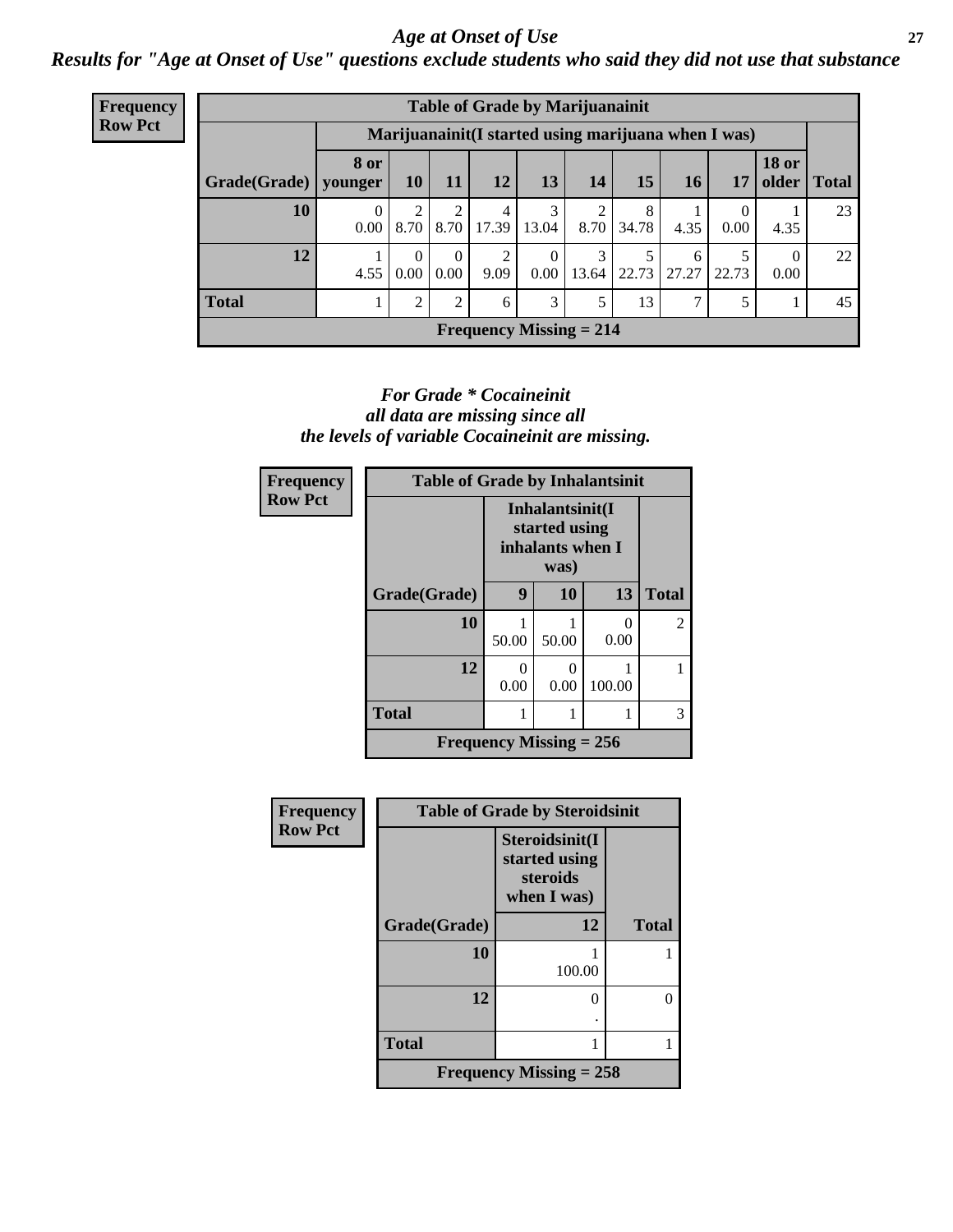#### *Age at Onset of Use* **28**

*Results for "Age at Onset of Use" questions exclude students who said they did not use that substance*

| Frequency      | <b>Table of Grade by Ecstasyinit</b> |                                                          |        |              |  |
|----------------|--------------------------------------|----------------------------------------------------------|--------|--------------|--|
| <b>Row Pct</b> |                                      | Ecstasyinit(I<br>started using<br>ecstasy when<br>I was) |        |              |  |
|                | Grade(Grade)                         | 12                                                       | 16     | <b>Total</b> |  |
|                | 10                                   | 0<br>0.00                                                | 100.00 |              |  |
|                | 12                                   | 100.00                                                   | 0.00   |              |  |
|                | <b>Total</b>                         |                                                          |        | 2            |  |
|                | <b>Frequency Missing = 257</b>       |                                                          |        |              |  |

#### *For Grade \* Methinit all data are missing since all the levels of variable Methinit are missing.*

*For Grade \* Hallucinogensinit all data are missing since all the levels of variable Hallucinogensinit are missing.*

| <b>Frequency</b> |              | <b>Table of Grade by Prescriptioninit</b>                                                        |           |           |           |                                |                        |                         |       |              |
|------------------|--------------|--------------------------------------------------------------------------------------------------|-----------|-----------|-----------|--------------------------------|------------------------|-------------------------|-------|--------------|
| <b>Row Pct</b>   |              | <b>Prescriptioninit (I started using prescription drugs)</b><br>not prescribed to me when I was) |           |           |           |                                |                        |                         |       |              |
|                  | Grade(Grade) | 8 or<br>  younger                                                                                | <b>10</b> | 12        | <b>13</b> | 14                             | 15                     | <b>16</b>               | 17    | <b>Total</b> |
|                  | 10           | 9.09                                                                                             | 9.09      | 9.09      | 9.09      | 18.18                          | $\mathcal{D}$<br>18.18 | $\mathfrak{D}$<br>18.18 | 9.09  | 11           |
|                  | 12           | 16.67                                                                                            | 0<br>0.00 | 0<br>0.00 | 33.33     | 0.00                           | 16.67                  | 0<br>0.00               | 33.33 | 6            |
|                  | <b>Total</b> | $\overline{2}$                                                                                   |           |           | 3         | $\overline{2}$                 | 3                      | 2                       | 3     | 17           |
|                  |              |                                                                                                  |           |           |           | <b>Frequency Missing = 242</b> |                        |                         |       |              |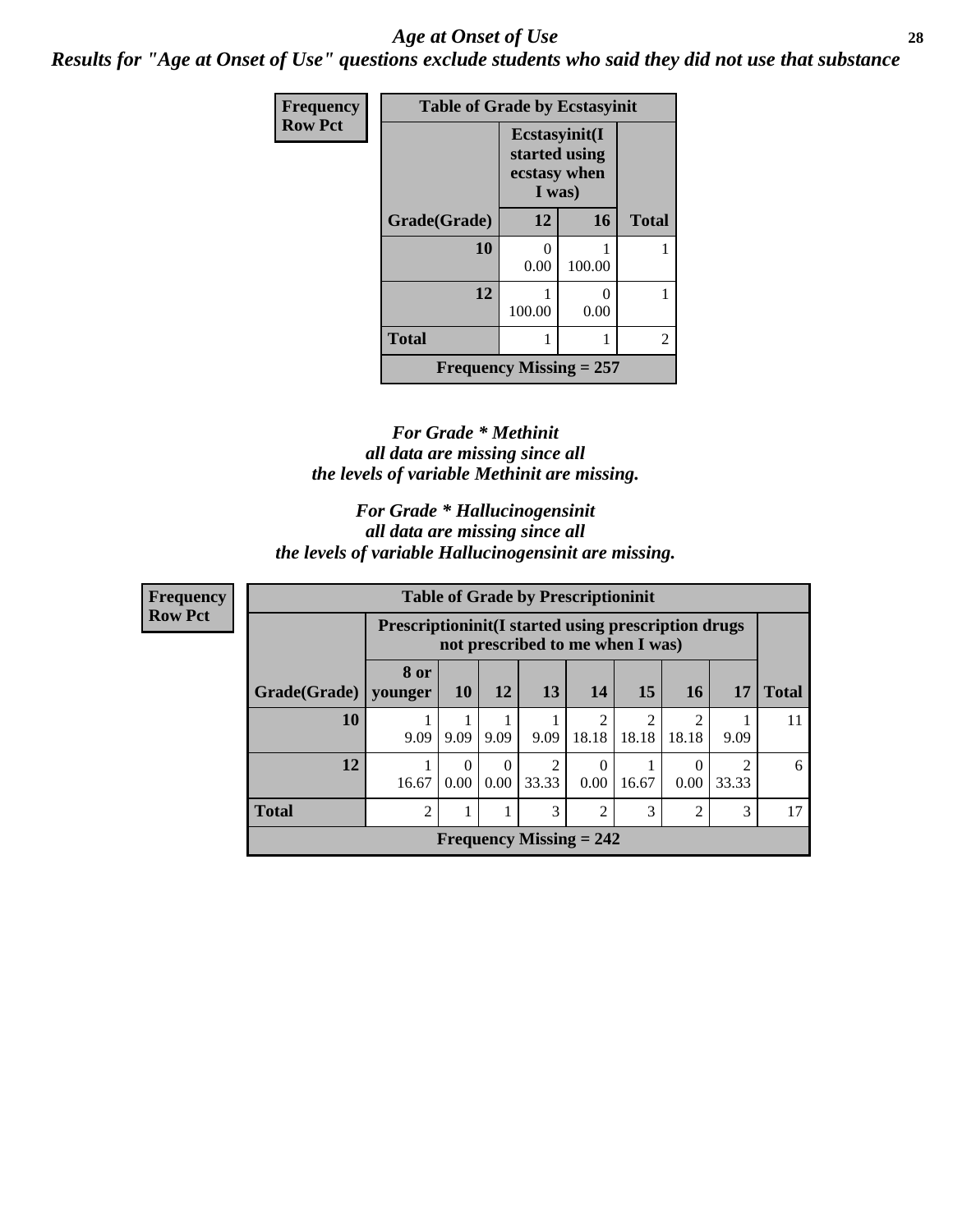| Frequency      | <b>Table of Alcoholharm by Grade</b>          |                    |             |              |  |
|----------------|-----------------------------------------------|--------------------|-------------|--------------|--|
| <b>Col Pct</b> | Alcoholharm(I<br>think alcohol is<br>harmful) | Grade(Grade)<br>10 | 12          | <b>Total</b> |  |
|                | <b>Strongly Agree</b>                         | 108<br>71.52       | 73<br>67.59 | 181          |  |
|                | <b>Somewhat Agree</b>                         | 18<br>11.92        | 22<br>20.37 | 40           |  |
|                | <b>Somewhat Disagree</b>                      | 9<br>5.96          | 10<br>9.26  | 19           |  |
|                | <b>Strongly Disagree</b>                      | 16<br>10.60        | 3<br>2.78   | 19           |  |
|                | <b>Total</b>                                  | 151                | 108         | 259          |  |

| <b>Table of Cigarettesharm by Grade</b>                  |                    |                        |              |  |  |
|----------------------------------------------------------|--------------------|------------------------|--------------|--|--|
| Cigarettesharm(I<br>think smoking<br>tobacco is harmful) | Grade(Grade)<br>10 | 12                     | <b>Total</b> |  |  |
| <b>Strongly Agree</b>                                    | 124<br>82.12       | 98<br>90.74            | 222          |  |  |
| <b>Somewhat Agree</b>                                    | 8<br>5.30          | 4<br>3.70              | 12           |  |  |
| <b>Somewhat Disagree</b>                                 | 4<br>2.65          | $\mathfrak{D}$<br>1.85 | 6            |  |  |
| <b>Strongly Disagree</b>                                 | 15<br>9.93         | 4<br>3.70              | 19           |  |  |
| <b>Total</b>                                             | 151                | 108                    | 259          |  |  |

| Frequency      | <b>Table of Smokelessharm by Grade</b>                  |                           |             |              |
|----------------|---------------------------------------------------------|---------------------------|-------------|--------------|
| <b>Col Pct</b> | Smokelessharm(I<br>think chewing<br>tobacco is harmful) | Grade(Grade)<br><b>10</b> | 12          | <b>Total</b> |
|                | <b>Strongly Agree</b>                                   | 130<br>86.09              | 99<br>91.67 | 229          |
|                | <b>Somewhat Agree</b>                                   | 5<br>3.31                 | 4<br>3.70   | 9            |
|                | <b>Somewhat Disagree</b>                                | $\mathfrak{D}$<br>1.32    | 3<br>2.78   | 5            |
|                | <b>Strongly Disagree</b>                                | 14<br>9.27                | 2<br>1.85   | 16           |
|                | <b>Total</b>                                            | 151                       | 108         | 259          |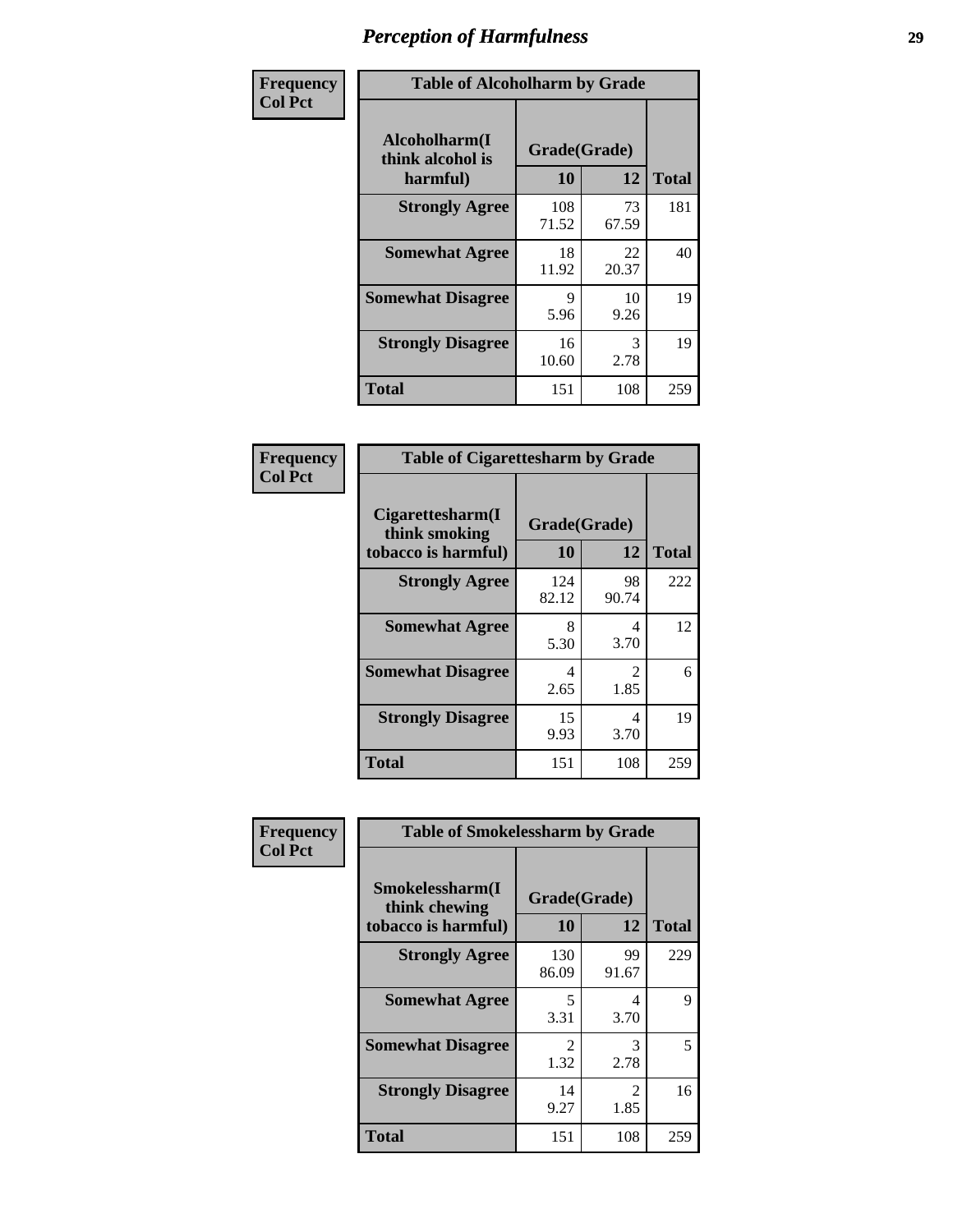| Frequency      | <b>Table of Marijuanaharm by Grade</b>            |                    |             |              |  |
|----------------|---------------------------------------------------|--------------------|-------------|--------------|--|
| <b>Col Pct</b> | Marijuanaharm(I<br>think marijuana is<br>harmful) | Grade(Grade)<br>10 | 12          | <b>Total</b> |  |
|                | <b>Strongly Agree</b>                             | 107<br>70.86       | 77<br>71.30 | 184          |  |
|                | <b>Somewhat Agree</b>                             | 9<br>5.96          | 9<br>8.33   | 18           |  |
|                | <b>Somewhat Disagree</b>                          | 11<br>7.28         | 6.48        | 18           |  |
|                | <b>Strongly Disagree</b>                          | 24<br>15.89        | 15<br>13.89 | 39           |  |
|                | <b>Total</b>                                      | 151                | 108         | 259          |  |

| <b>Table of Cocaineharm by Grade</b>          |                    |                        |              |  |  |
|-----------------------------------------------|--------------------|------------------------|--------------|--|--|
| Cocaineharm(I<br>think cocaine is<br>harmful) | Grade(Grade)<br>10 | 12                     | <b>Total</b> |  |  |
| <b>Strongly Agree</b>                         | 135<br>89.40       | 103<br>95.37           | 238          |  |  |
| <b>Somewhat Agree</b>                         | 2<br>1.32          | 2<br>1.85              | 4            |  |  |
| <b>Somewhat Disagree</b>                      | 0<br>0.00          | 0.93                   | 1            |  |  |
| <b>Strongly Disagree</b>                      | 14<br>9.27         | $\mathfrak{D}$<br>1.85 | 16           |  |  |
| <b>Total</b>                                  | 151                | 108                    | 259          |  |  |

| Frequency      | <b>Table of Inhalantsharm by Grade</b>             |                    |                       |              |  |
|----------------|----------------------------------------------------|--------------------|-----------------------|--------------|--|
| <b>Col Pct</b> | Inhalantsharm(I<br>think inhalants are<br>harmful) | Grade(Grade)<br>10 | 12                    | <b>Total</b> |  |
|                | <b>Strongly Agree</b>                              | 126<br>83.44       | 102<br>94.44          | 228          |  |
|                | <b>Somewhat Agree</b>                              | 8<br>5.30          | 2<br>1.85             | 10           |  |
|                | <b>Somewhat Disagree</b>                           | 3<br>1.99          | 2<br>1.85             | 5            |  |
|                | <b>Strongly Disagree</b>                           | 14<br>9.27         | $\mathcal{L}$<br>1.85 | 16           |  |
|                | <b>Total</b>                                       | 151                | 108                   | 259          |  |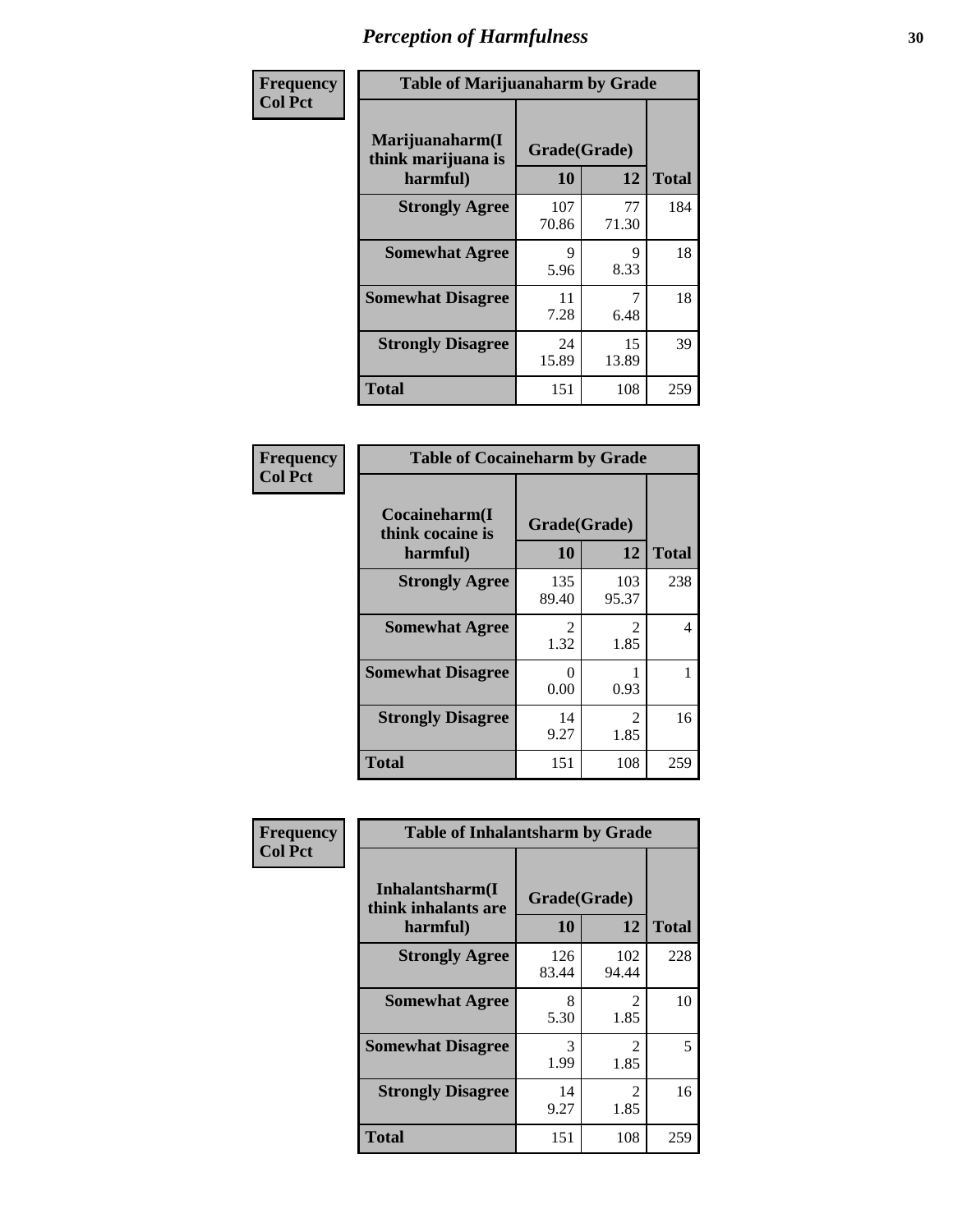| Frequency      | <b>Table of Steroidsharm by Grade</b>            |                        |                        |              |  |
|----------------|--------------------------------------------------|------------------------|------------------------|--------------|--|
| <b>Col Pct</b> | Steroidsharm(I<br>think steroids are<br>harmful) | Grade(Grade)<br>10     | 12                     | <b>Total</b> |  |
|                | <b>Strongly Agree</b>                            | 126<br>83.44           | 95<br>87.96            | 221          |  |
|                | <b>Somewhat Agree</b>                            | 9<br>5.96              | 9<br>8.33              | 18           |  |
|                | <b>Somewhat Disagree</b>                         | $\mathfrak{D}$<br>1.32 | $\mathfrak{D}$<br>1.85 | 4            |  |
|                | <b>Strongly Disagree</b>                         | 14<br>9.27             | $\mathcal{L}$<br>1.85  | 16           |  |
|                | <b>Total</b>                                     | 151                    | 108                    | 259          |  |

| <b>Table of Ecstasyharm by Grade</b>          |                    |                        |              |  |  |
|-----------------------------------------------|--------------------|------------------------|--------------|--|--|
| Ecstasyharm(I<br>think ecstasy is<br>harmful) | Grade(Grade)<br>10 | 12                     | <b>Total</b> |  |  |
| <b>Strongly Agree</b>                         | 132<br>87.42       | 100<br>92.59           | 232          |  |  |
| <b>Somewhat Agree</b>                         | 3<br>1.99          | 3<br>2.78              | 6            |  |  |
| <b>Somewhat Disagree</b>                      | 2<br>1.32          | $\mathfrak{D}$<br>1.85 | 4            |  |  |
| <b>Strongly Disagree</b>                      | 14<br>9.27         | 3<br>2.78              | 17           |  |  |
| <b>Total</b>                                  | 151                | 108                    | 259          |  |  |

| Frequency      | <b>Table of Methharm by Grade</b>                            |                           |              |              |  |
|----------------|--------------------------------------------------------------|---------------------------|--------------|--------------|--|
| <b>Col Pct</b> | <b>Methharm</b> (I think<br>methamphetamines<br>are harmful) | Grade(Grade)<br><b>10</b> | 12           | <b>Total</b> |  |
|                | <b>Strongly Agree</b>                                        | 137<br>90.73              | 102<br>94.44 | 239          |  |
|                | <b>Somewhat Agree</b>                                        | 0<br>0.00                 | 0.93         |              |  |
|                | <b>Somewhat Disagree</b>                                     | 0<br>0.00                 | 3<br>2.78    | 3            |  |
|                | <b>Strongly Disagree</b>                                     | 14<br>9.27                | 2<br>1.85    | 16           |  |
|                | <b>Total</b>                                                 | 151                       | 108          | 259          |  |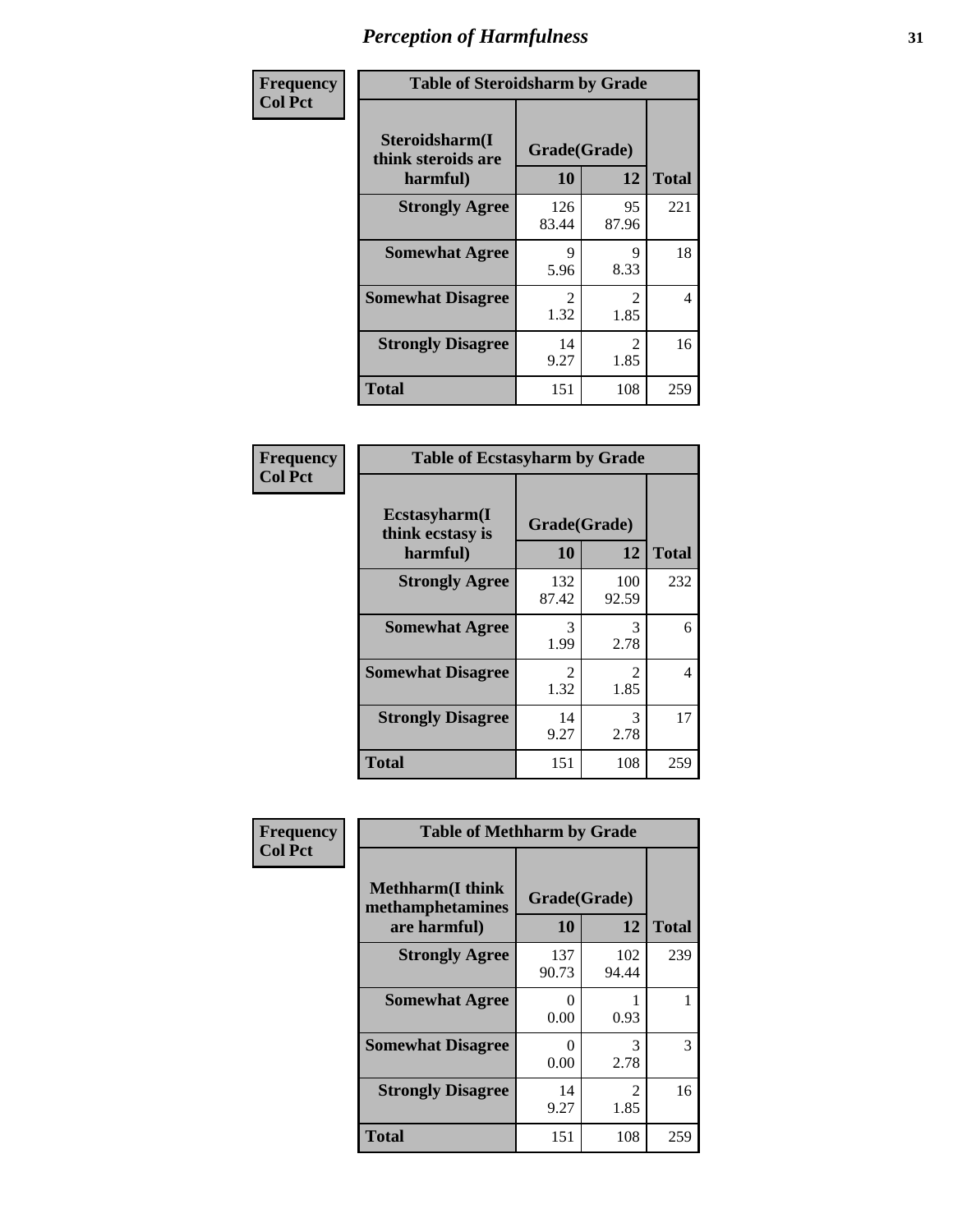| Frequency      | <b>Table of Hallucinogensharm by Grade</b>                 |                    |                        |                |
|----------------|------------------------------------------------------------|--------------------|------------------------|----------------|
| <b>Col Pct</b> | Hallucinogensharm(I<br>think hallucinogens<br>are harmful) | Grade(Grade)<br>10 | 12                     | <b>Total</b>   |
|                | <b>Strongly Agree</b>                                      | 136<br>90.07       | 102<br>94.44           | 238            |
|                | <b>Somewhat Agree</b>                                      | 0.66               | 2<br>1.85              | 3              |
|                | <b>Somewhat Disagree</b>                                   | 0<br>0.00          | $\mathfrak{D}$<br>1.85 | $\overline{2}$ |
|                | <b>Strongly Disagree</b>                                   | 14<br>9.27         | $\mathcal{L}$<br>1.85  | 16             |
|                | <b>Total</b>                                               | 151                | 108                    | 259            |

| <b>Table of Prescriptionharm by Grade</b>                                         |              |             |              |  |
|-----------------------------------------------------------------------------------|--------------|-------------|--------------|--|
| <b>Prescriptionharm</b> (I<br>think prescription<br>drugs not<br>prescribed to me | Grade(Grade) |             |              |  |
| are harmful)                                                                      | 10           | 12          | <b>Total</b> |  |
| <b>Strongly Agree</b>                                                             | 115<br>76.16 | 85<br>78.70 | 200          |  |
| <b>Somewhat Agree</b>                                                             | 12<br>7.95   | 10<br>9.26  | 22           |  |
| <b>Somewhat Disagree</b>                                                          | 11<br>7.28   | 10<br>9.26  | 21           |  |
| <b>Strongly Disagree</b>                                                          | 13<br>8.61   | 3<br>2.78   | 16           |  |
| <b>Total</b>                                                                      | 151          | 108         | 259          |  |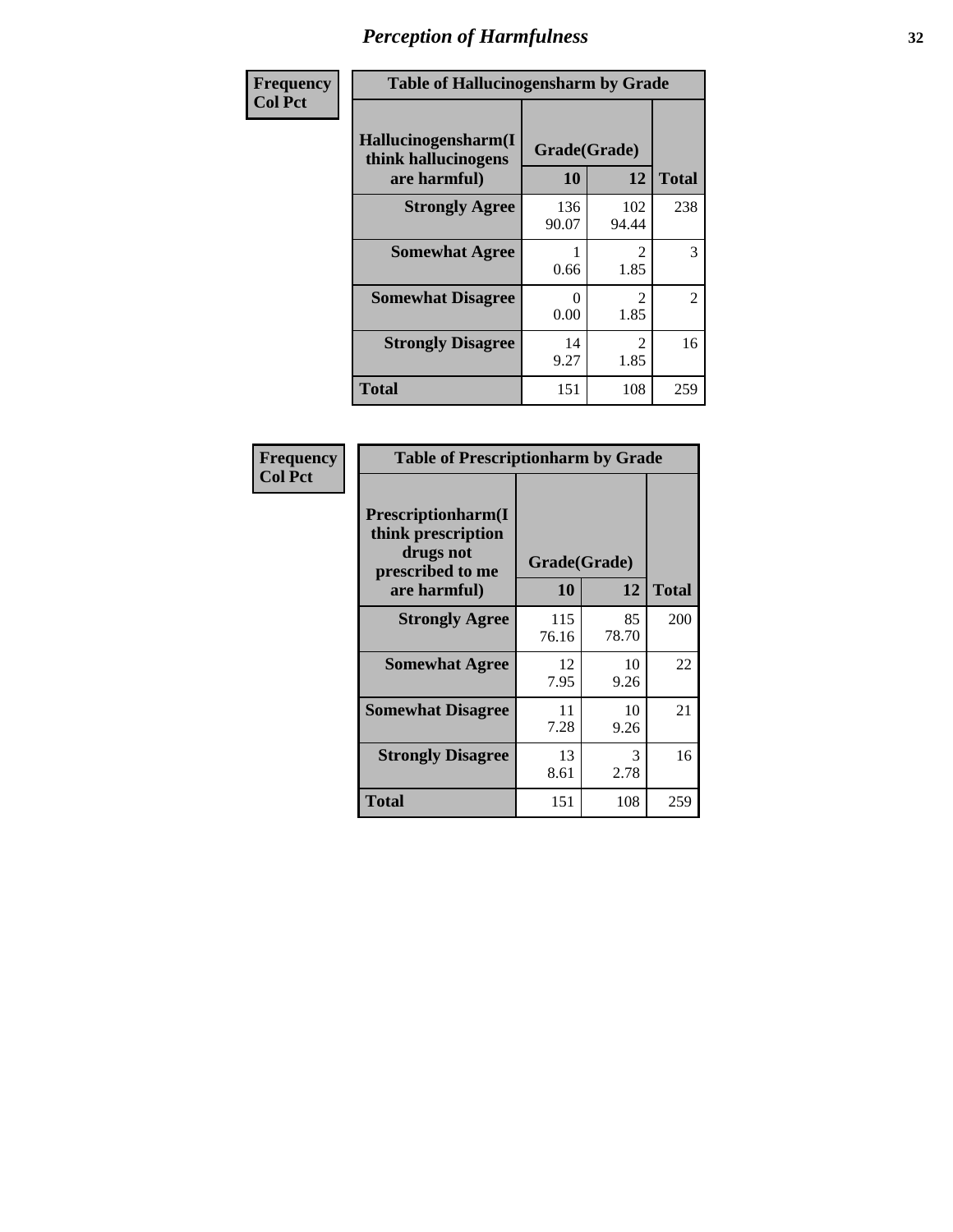### *Disapproval by Adults* **33**

| Frequency      | <b>Table of Alcoholadult by Grade</b>                                 |                    |             |              |  |
|----------------|-----------------------------------------------------------------------|--------------------|-------------|--------------|--|
| <b>Col Pct</b> | <b>Alcoholadult</b> (Adults<br>would disapprove if<br>I used alcohol) | Grade(Grade)<br>10 | 12          | <b>Total</b> |  |
|                | <b>Strongly Agree</b>                                                 | 111<br>73.51       | 65<br>60.19 | 176          |  |
|                | <b>Somewhat Agree</b>                                                 | 14<br>9.27         | 21<br>19.44 | 35           |  |
|                | <b>Somewhat Disagree</b>                                              | 8<br>5.30          | 14<br>12.96 | 22           |  |
|                | <b>Strongly Disagree</b>                                              | 18<br>11.92        | 8<br>7.41   | 26           |  |
|                | <b>Total</b>                                                          | 151                | 108         | 259          |  |

| <b>Table of Tobaccoadult by Grade</b>                                 |                    |             |              |  |  |
|-----------------------------------------------------------------------|--------------------|-------------|--------------|--|--|
| <b>Tobaccoadult</b> (Adults<br>would disapprove if<br>I used tobacco) | Grade(Grade)<br>10 | 12          | <b>Total</b> |  |  |
| <b>Strongly Agree</b>                                                 | 123<br>81.46       | 78<br>72.22 | 201          |  |  |
| <b>Somewhat Agree</b>                                                 | 9<br>5.96          | 17<br>15.74 | 26           |  |  |
| <b>Somewhat Disagree</b>                                              | 5<br>3.31          | 3<br>2.78   | 8            |  |  |
| <b>Strongly Disagree</b>                                              | 14<br>9.27         | 10<br>9.26  | 24           |  |  |
| <b>Total</b>                                                          | 151                | 108         | 259          |  |  |

| Frequency      | <b>Table of Marijuanaadult by Grade</b>                           |                    |             |              |
|----------------|-------------------------------------------------------------------|--------------------|-------------|--------------|
| <b>Col Pct</b> | Marijuanaadult(Adults<br>would disapprove if I<br>used marijuana) | Grade(Grade)<br>10 | 12          | <b>Total</b> |
|                | <b>Strongly Agree</b>                                             | 121<br>80.13       | 79<br>73.15 | 200          |
|                | <b>Somewhat Agree</b>                                             | 9<br>5.96          | 9<br>8.33   | 18           |
|                | <b>Somewhat Disagree</b>                                          | 6<br>3.97          | 8<br>7.41   | 14           |
|                | <b>Strongly Disagree</b>                                          | 15<br>9.93         | 12<br>11.11 | 27           |
|                | <b>Total</b>                                                      | 151                | 108         | 259          |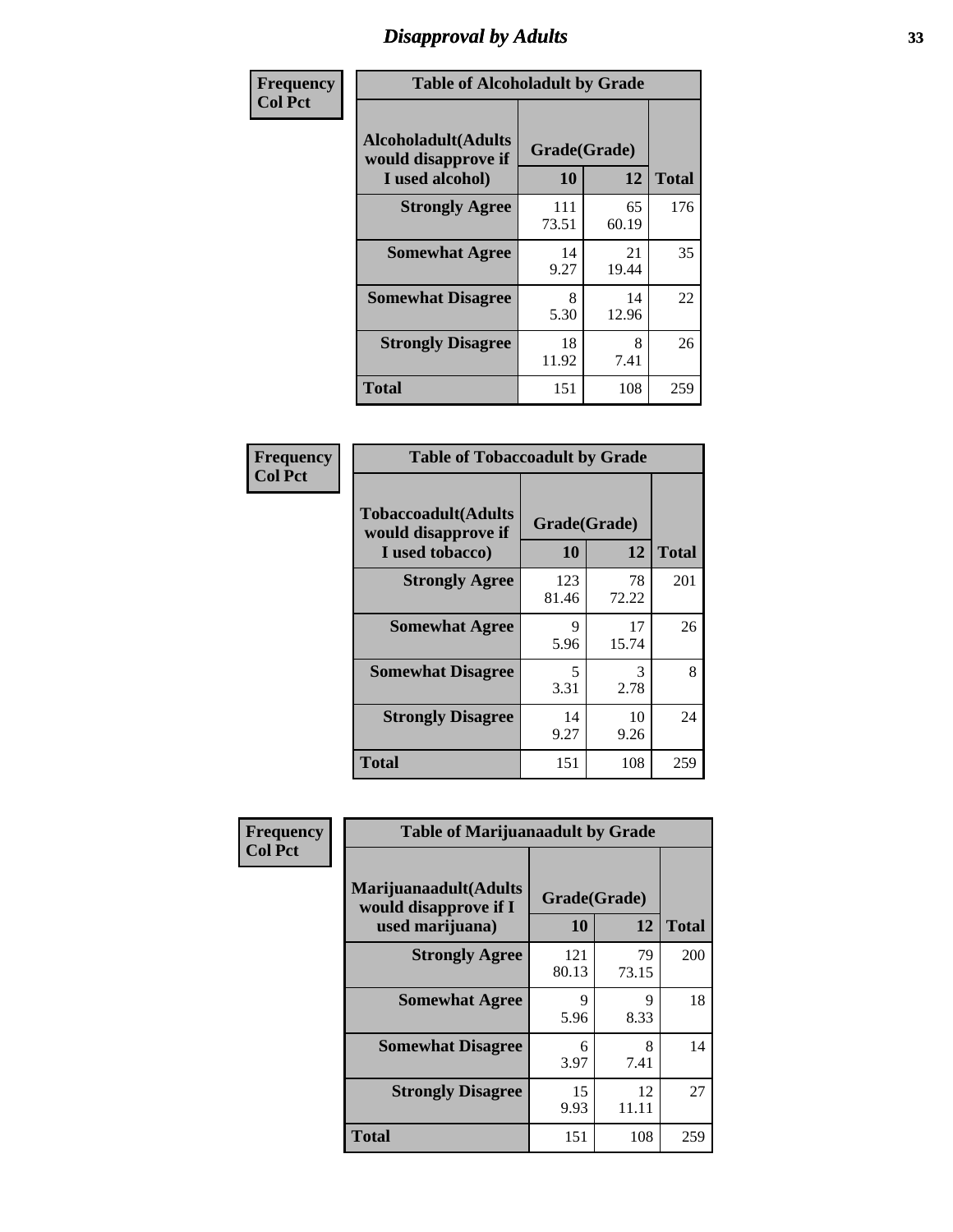### *Disapproval by Adults* **34**

| <b>Frequency</b> | <b>Table of Otherdrugadult by Grade</b>                                     |                           |             |              |
|------------------|-----------------------------------------------------------------------------|---------------------------|-------------|--------------|
| <b>Col Pct</b>   | <b>Otherdrugadult</b> (Adults<br>would disapprove if I<br>used other drugs) | Grade(Grade)<br><b>10</b> | 12          | <b>Total</b> |
|                  | <b>Strongly Agree</b>                                                       | 132<br>87.42              | 96<br>88.89 | 228          |
|                  | <b>Somewhat Agree</b>                                                       | $\mathfrak{D}$<br>1.32    | 4<br>3.70   | 6            |
|                  | <b>Somewhat Disagree</b>                                                    | $\mathbf{0}$<br>0.00      | 0.93        |              |
|                  | <b>Strongly Disagree</b>                                                    | 17<br>11.26               | 7<br>6.48   | 24           |
|                  | <b>Total</b>                                                                | 151                       | 108         | 259          |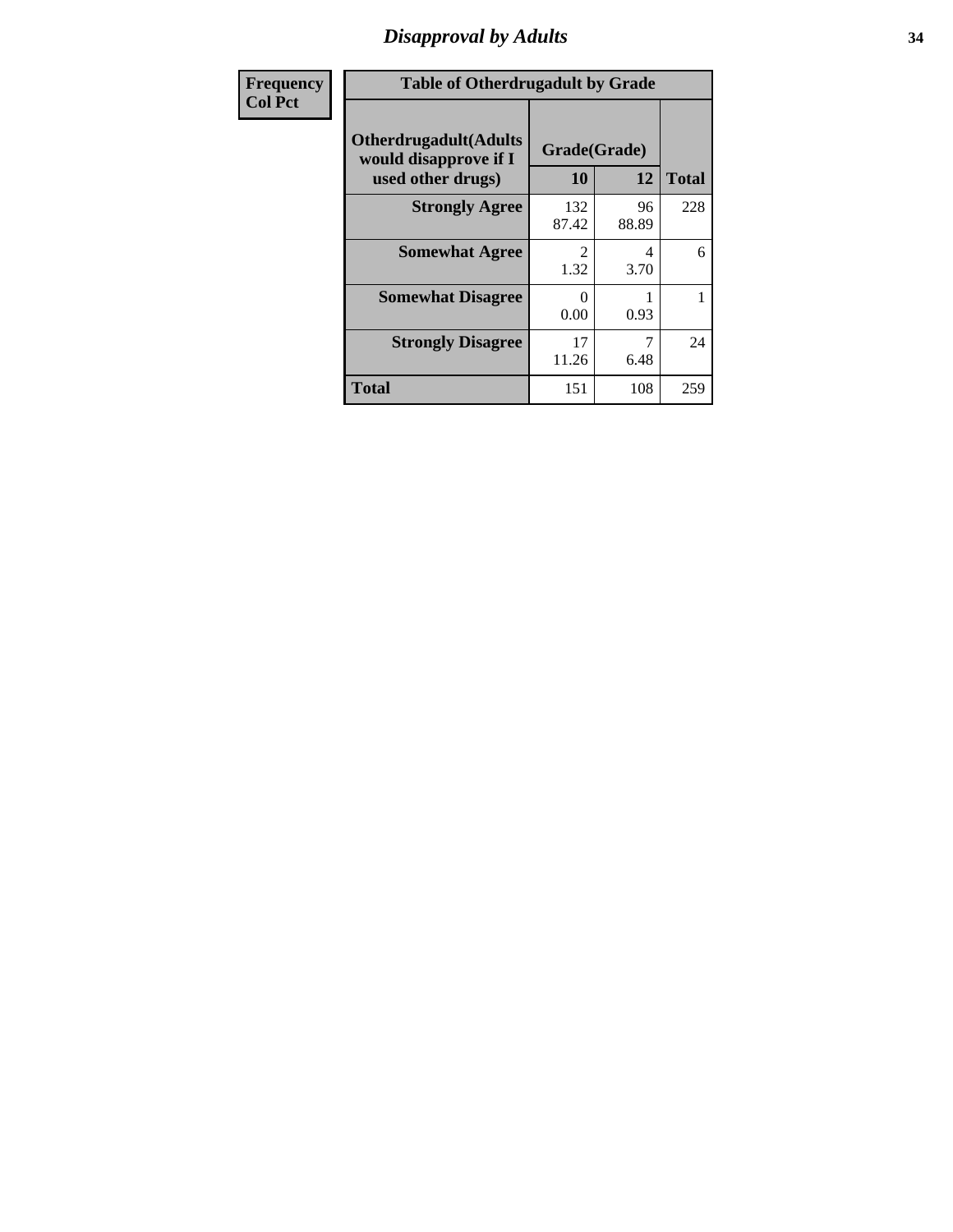### *Disapproval by Peers* **35**

| Frequency      | <b>Table of Alcoholpeer by Grade</b>                    |              |             |              |
|----------------|---------------------------------------------------------|--------------|-------------|--------------|
| <b>Col Pct</b> | Alcoholpeer(My<br>friends would<br>disapprove if I used | Grade(Grade) |             |              |
|                | alcohol)                                                | 10           | 12          | <b>Total</b> |
|                | <b>Strongly Agree</b>                                   | 50<br>33.11  | 38<br>35.19 | 88           |
|                | <b>Somewhat Agree</b>                                   | 35<br>23.18  | 17<br>15.74 | 52           |
|                | <b>Somewhat Disagree</b>                                | 28<br>18.54  | 35<br>32.41 | 63           |
|                | <b>Strongly Disagree</b>                                | 38<br>25.17  | 18<br>16.67 | 56           |
|                | Total                                                   | 151          | 108         | 259          |

| Frequency      | <b>Table of Tobaccopeer by Grade</b>                    |              |             |              |  |
|----------------|---------------------------------------------------------|--------------|-------------|--------------|--|
| <b>Col Pct</b> | Tobaccopeer(My<br>friends would<br>disapprove if I used | Grade(Grade) |             |              |  |
|                | tobacco)                                                | 10           | 12          | <b>Total</b> |  |
|                | <b>Strongly Agree</b>                                   | 75<br>49.67  | 61<br>56.48 | 136          |  |
|                | <b>Somewhat Agree</b>                                   | 25<br>16.56  | 13<br>12.04 | 38           |  |
|                | <b>Somewhat Disagree</b>                                | 12<br>7.95   | 20<br>18.52 | 32           |  |
|                | <b>Strongly Disagree</b>                                | 39<br>25.83  | 14<br>12.96 | 53           |  |
|                | <b>Total</b>                                            | 151          | 108         | 259          |  |

| Frequency      | <b>Table of Marijuanapeer by Grade</b>                    |              |             |              |
|----------------|-----------------------------------------------------------|--------------|-------------|--------------|
| <b>Col Pct</b> | Marijuanapeer(My<br>friends would<br>disapprove if I used | Grade(Grade) |             |              |
|                | marijuana)                                                | <b>10</b>    | 12          | <b>Total</b> |
|                | <b>Strongly Agree</b>                                     | 65<br>43.05  | 54<br>50.00 | 119          |
|                | <b>Somewhat Agree</b>                                     | 38<br>25.17  | 13<br>12.04 | 51           |
|                | <b>Somewhat Disagree</b>                                  | 15<br>9.93   | 19<br>17.59 | 34           |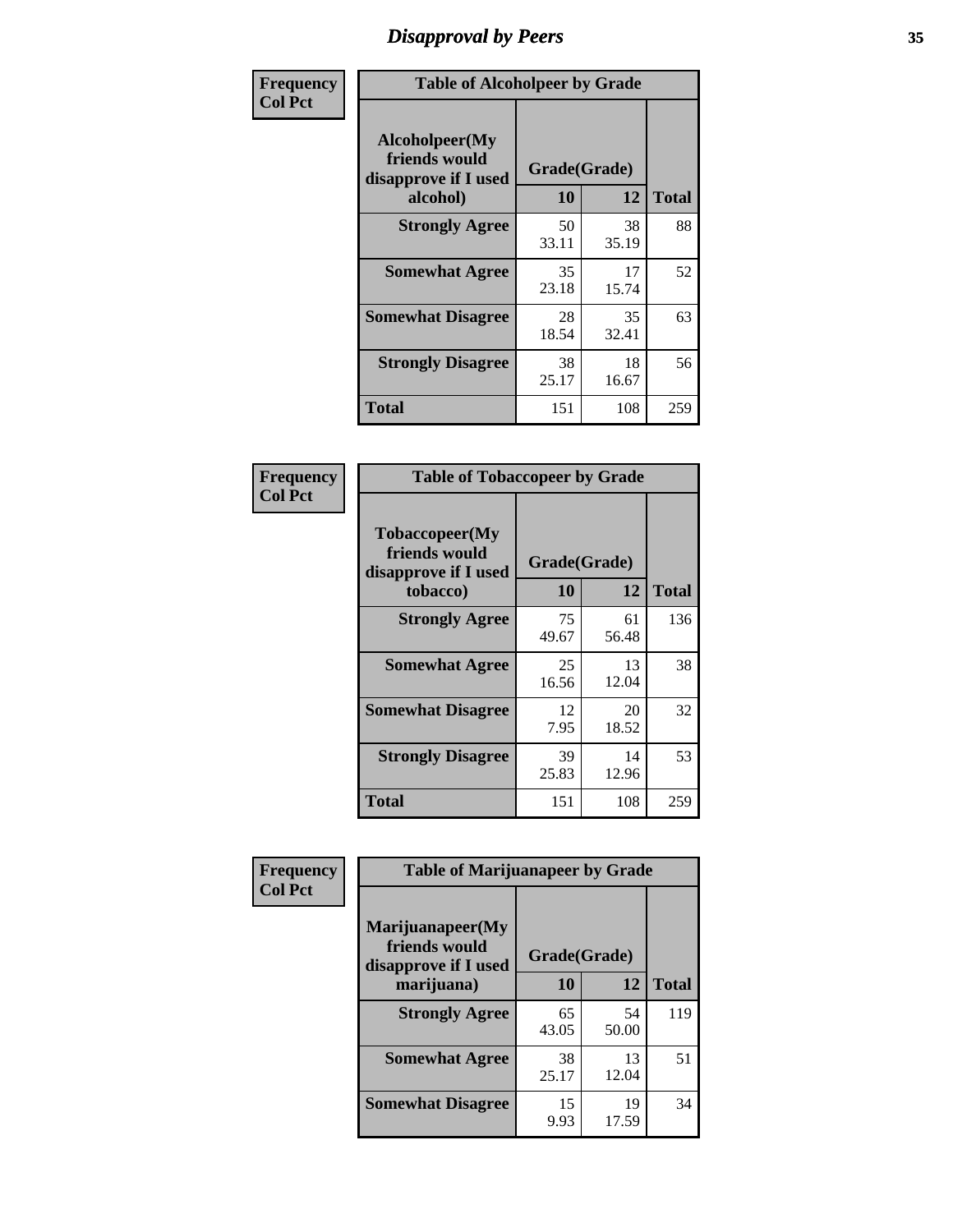### *Disapproval by Peers* **36**

| <b>Frequency</b> | <b>Table of Marijuanapeer by Grade</b>                                  |                           |             |              |  |
|------------------|-------------------------------------------------------------------------|---------------------------|-------------|--------------|--|
| <b>Col Pct</b>   | Marijuanapeer(My<br>friends would<br>disapprove if I used<br>marijuana) | Grade(Grade)<br><b>10</b> | 12          | <b>Total</b> |  |
|                  | <b>Strongly Disagree</b>                                                | 33<br>21.85               | 22<br>20.37 | 55           |  |
|                  | <b>Total</b>                                                            | 151                       | 108         | 259          |  |

| <b>Frequency</b> | <b>Table of Otherdrugpeer by Grade</b>                                    |                           |             |              |
|------------------|---------------------------------------------------------------------------|---------------------------|-------------|--------------|
| <b>Col Pct</b>   | Otherdrugpeer(My<br>friends would<br>disapprove if I used<br>other drugs) | Grade(Grade)<br><b>10</b> | 12          | <b>Total</b> |
|                  | <b>Strongly Agree</b>                                                     | 91<br>60.26               | 76<br>70.37 | 167          |
|                  | <b>Somewhat Agree</b>                                                     | 20<br>13.25               | 10<br>9.26  | 30           |
|                  | <b>Somewhat Disagree</b>                                                  | 12<br>7.95                | 14<br>12.96 | 26           |
|                  | <b>Strongly Disagree</b>                                                  | 28<br>18.54               | 8<br>7.41   | 36           |
|                  | <b>Total</b>                                                              | 151                       | 108         | 259          |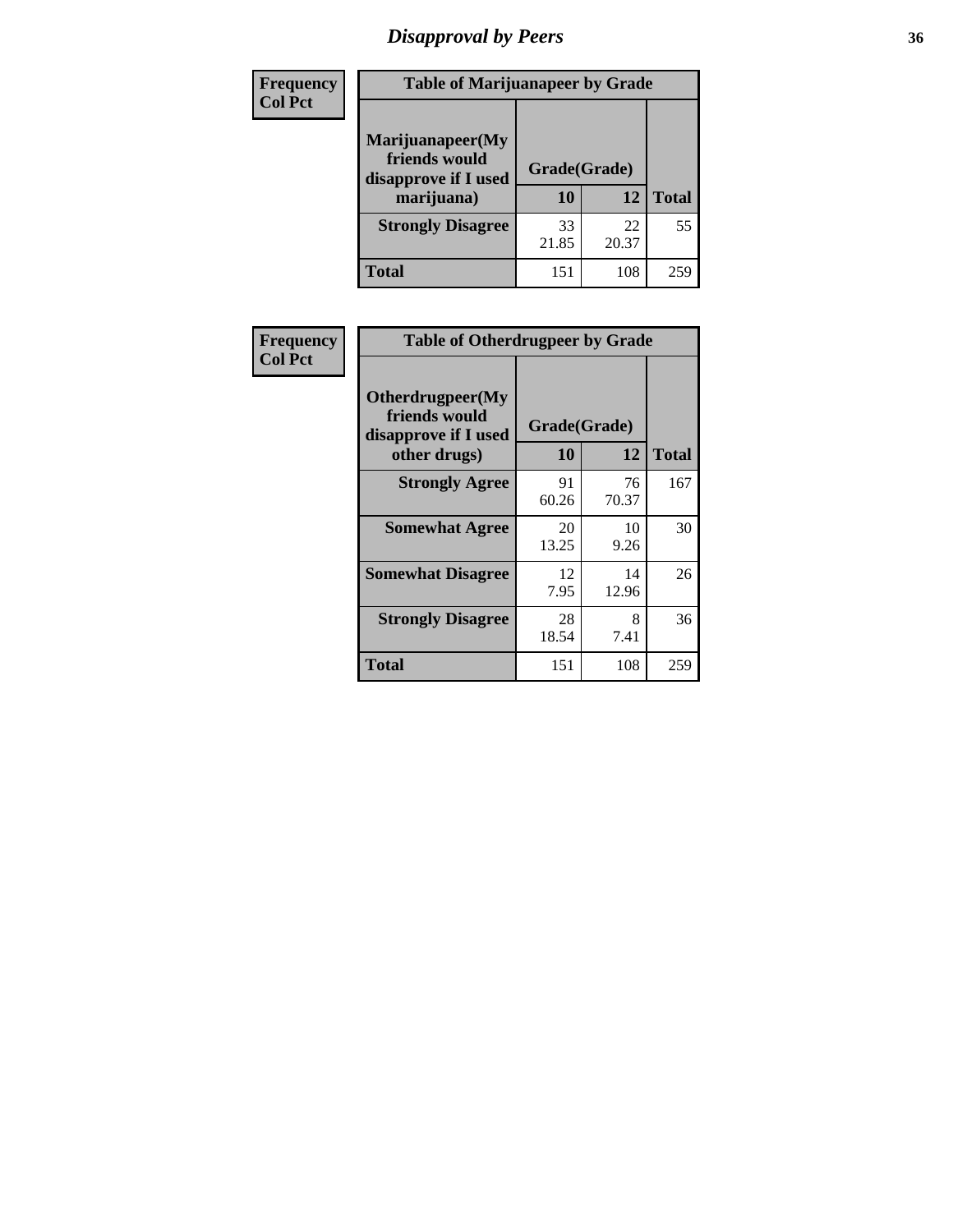| Frequency      | <b>Table of Alcohollocation1 by Grade</b> |              |             |              |  |
|----------------|-------------------------------------------|--------------|-------------|--------------|--|
| <b>Col Pct</b> | <b>Alcohollocation1(Places</b>            | Grade(Grade) |             |              |  |
|                | <b>Friends Use Alcohol)</b>               | 10           | 12          | <b>Total</b> |  |
|                |                                           | 70<br>46.36  | 55<br>50.93 | 125          |  |
|                | Do Not Use                                | 81<br>53.64  | 53<br>49.07 | 134          |  |
|                | <b>Total</b>                              | 151          | 108         | 259          |  |

| Frequency      | <b>Table of Alcohollocation2 by Grade</b>                     |                    |             |              |
|----------------|---------------------------------------------------------------|--------------------|-------------|--------------|
| <b>Col Pct</b> | <b>Alcohollocation2(Places</b><br><b>Friends Use Alcohol)</b> | Grade(Grade)<br>10 | <b>12</b>   | <b>Total</b> |
|                |                                                               | 106<br>70.20       | 68<br>62.96 | 174          |
|                | Home                                                          | 45<br>29.80        | 40<br>37.04 | 85           |
|                | <b>Total</b>                                                  | 151                | 108         | 259          |

| Frequency<br><b>Col Pct</b> | <b>Table of Alcohollocation 3 by Grade</b>                    |                    |              |              |
|-----------------------------|---------------------------------------------------------------|--------------------|--------------|--------------|
|                             | <b>Alcohollocation3(Places</b><br><b>Friends Use Alcohol)</b> | Grade(Grade)<br>10 | 12           | <b>Total</b> |
|                             |                                                               | 136<br>90.07       | 101<br>93.52 | 237          |
|                             | <b>School</b>                                                 | 15<br>9.93         | 6.48         | 22           |
|                             | <b>Total</b>                                                  | 151                | 108          | 259          |

| Frequency      | <b>Table of Alcohollocation4 by Grade</b>      |              |             |              |  |
|----------------|------------------------------------------------|--------------|-------------|--------------|--|
| <b>Col Pct</b> | Grade(Grade)<br><b>Alcohollocation4(Places</b> |              |             |              |  |
|                | <b>Friends Use Alcohol)</b>                    | 10           | 12          | <b>Total</b> |  |
|                |                                                | 137<br>90.73 | 99<br>91.67 | 236          |  |
|                | Car                                            | 14<br>9.27   | 9<br>8.33   | 23           |  |
|                | <b>Total</b>                                   | 151          | 108         | 259          |  |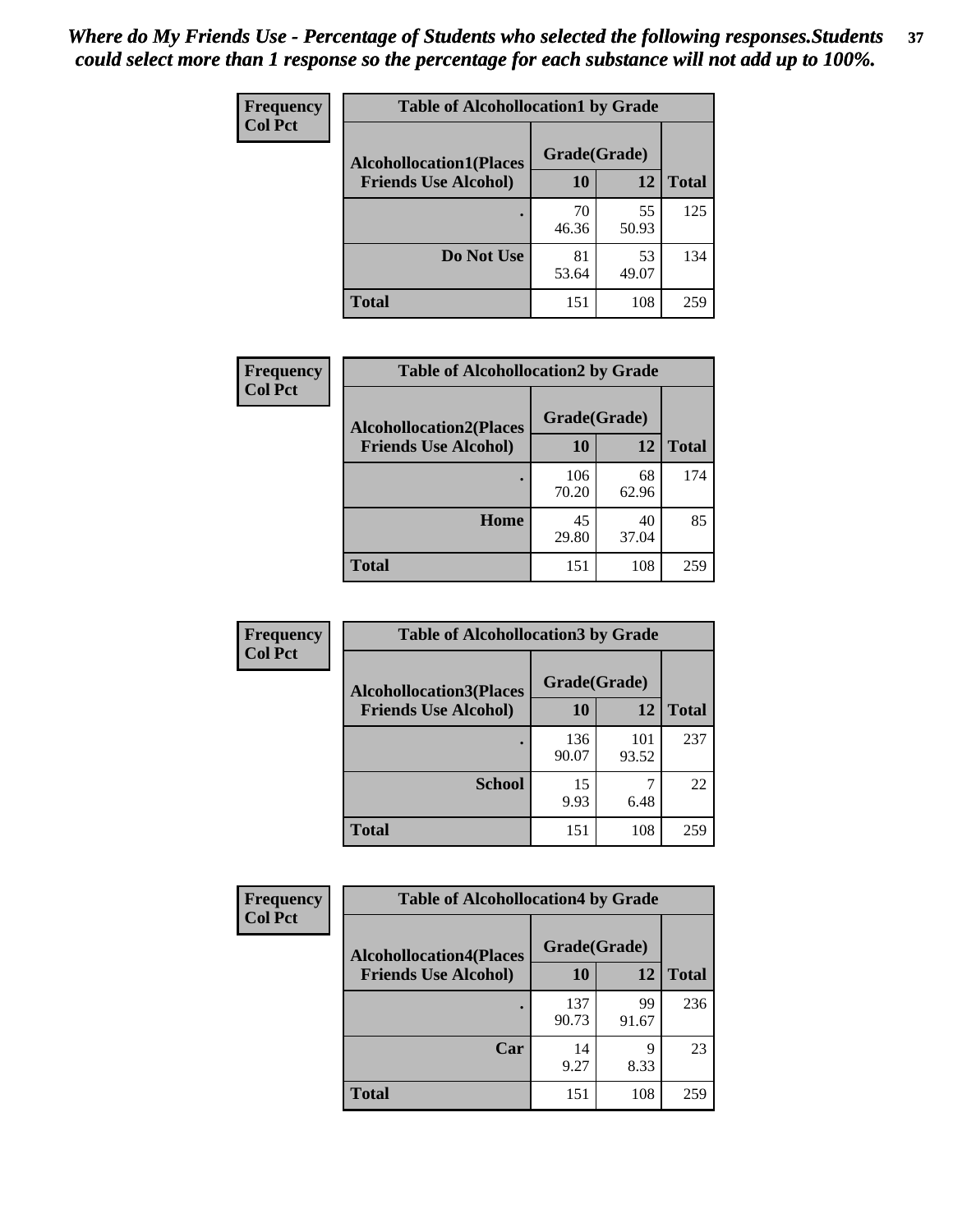| Frequency<br><b>Col Pct</b> | <b>Table of Alcohollocation5 by Grade</b>      |              |             |              |  |
|-----------------------------|------------------------------------------------|--------------|-------------|--------------|--|
|                             | Grade(Grade)<br><b>Alcohollocation5(Places</b> |              |             |              |  |
|                             | <b>Friends Use Alcohol)</b>                    | 10           | 12          | <b>Total</b> |  |
|                             |                                                | 106<br>70.20 | 76<br>70.37 | 182          |  |
|                             | <b>Friend's House</b>                          | 45<br>29.80  | 32<br>29.63 | 77           |  |
|                             | <b>Total</b>                                   | 151          | 108         | 259          |  |

| Frequency      | <b>Table of Alcohollocation6 by Grade</b>                     |                    |             |              |
|----------------|---------------------------------------------------------------|--------------------|-------------|--------------|
| <b>Col Pct</b> | <b>Alcohollocation6(Places</b><br><b>Friends Use Alcohol)</b> | Grade(Grade)<br>10 | <b>12</b>   | <b>Total</b> |
|                |                                                               | 121                | 78          | 199          |
|                | <b>Other</b>                                                  | 80.13<br>30        | 72.22<br>30 | 60           |
|                |                                                               | 19.87              | 27.78       |              |
|                | <b>Total</b>                                                  | 151                | 108         | 259          |

| Frequency      | <b>Table of Tobaccolocation1 by Grade</b> |              |             |              |
|----------------|-------------------------------------------|--------------|-------------|--------------|
| <b>Col Pct</b> | <b>Tobaccolocation1(Places</b>            | Grade(Grade) |             |              |
|                | <b>Friends Use Tobacco)</b>               | 10           | 12          | <b>Total</b> |
|                |                                           | 43<br>28.48  | 30<br>27.78 | 73           |
|                | Do Not Use                                | 108<br>71.52 | 78<br>72.22 | 186          |
|                | <b>Total</b>                              | 151          | 108         | 259          |

| Frequency      | <b>Table of Tobaccolocation2 by Grade</b> |              |             |              |
|----------------|-------------------------------------------|--------------|-------------|--------------|
| <b>Col Pct</b> | <b>Tobaccolocation2(Places</b>            | Grade(Grade) |             |              |
|                | <b>Friends Use Tobacco)</b>               | 10           | 12          | <b>Total</b> |
|                |                                           | 120<br>79.47 | 84<br>77.78 | 204          |
|                | Home                                      | 31<br>20.53  | 24<br>22.22 | 55           |
|                | <b>Total</b>                              | 151          | 108         | 259          |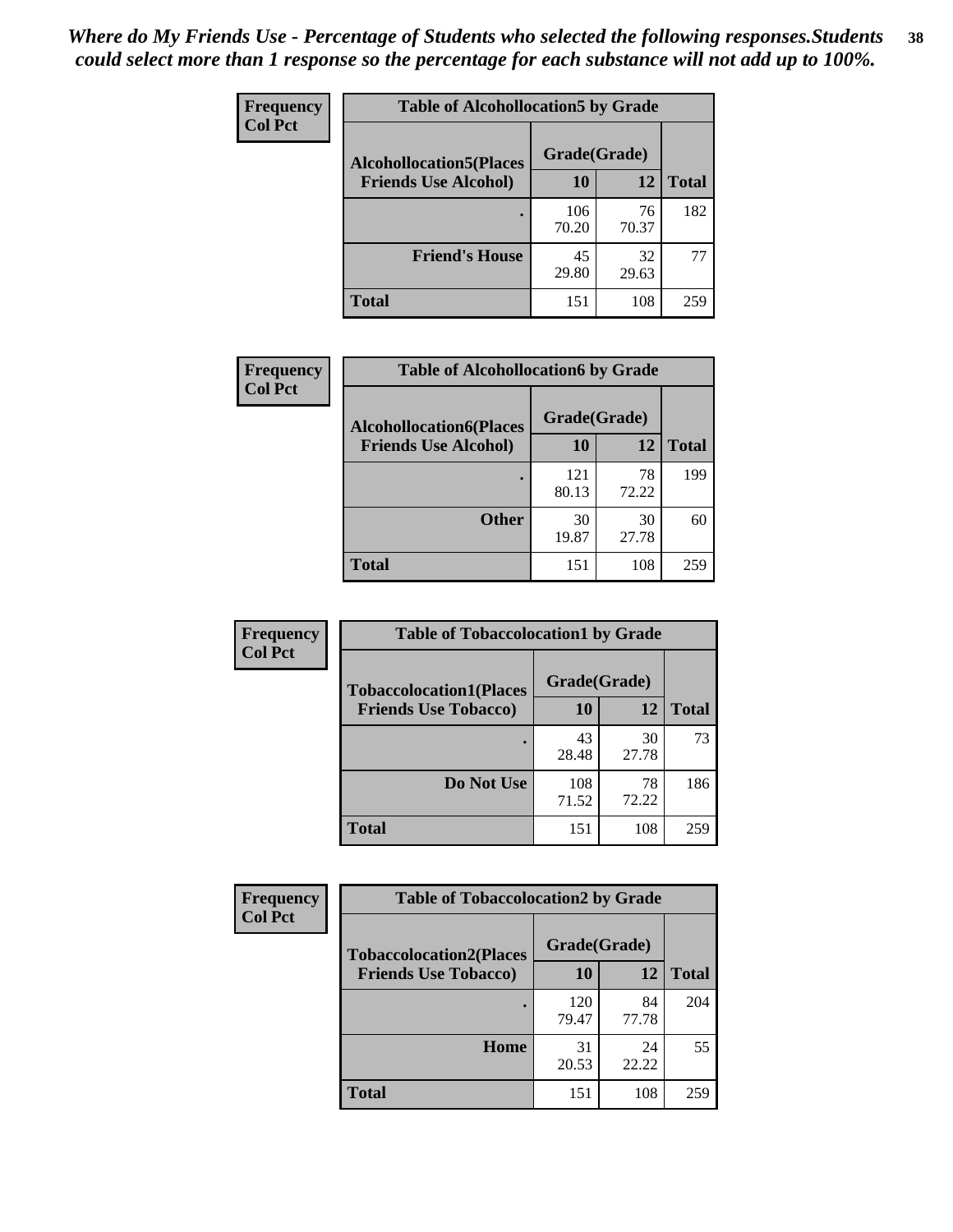| Frequency      | <b>Table of Tobaccolocation 3 by Grade</b> |              |             |              |
|----------------|--------------------------------------------|--------------|-------------|--------------|
| <b>Col Pct</b> | <b>Tobaccolocation3(Places</b>             | Grade(Grade) |             |              |
|                | <b>Friends Use Tobacco)</b>                | 10           | <b>12</b>   | <b>Total</b> |
|                |                                            | 132<br>87.42 | 96<br>88.89 | 228          |
|                | <b>School</b>                              | 19<br>12.58  | 12<br>11.11 | 31           |
|                | <b>Total</b>                               | 151          | 108         | 259          |

| <b>Frequency</b> | <b>Table of Tobaccolocation4 by Grade</b> |              |             |              |
|------------------|-------------------------------------------|--------------|-------------|--------------|
| <b>Col Pct</b>   | <b>Tobaccolocation4(Places</b>            | Grade(Grade) |             |              |
|                  | <b>Friends Use Tobacco)</b>               | 10           | 12          | <b>Total</b> |
|                  |                                           | 129<br>85.43 | 93<br>86.11 | 222          |
|                  | Car                                       | 22<br>14.57  | 15<br>13.89 | 37           |
|                  | <b>Total</b>                              | 151          | 108         | 259          |

| Frequency      | <b>Table of Tobaccolocation5 by Grade</b> |              |             |              |
|----------------|-------------------------------------------|--------------|-------------|--------------|
| <b>Col Pct</b> | <b>Tobaccolocation5(Places</b>            | Grade(Grade) |             |              |
|                | <b>Friends Use Tobacco)</b>               | 10           | <b>12</b>   | <b>Total</b> |
|                |                                           | 122<br>80.79 | 91<br>84.26 | 213          |
|                | <b>Friend's House</b>                     | 29<br>19.21  | 17<br>15.74 | 46           |
|                | <b>Total</b>                              | 151          | 108         | 259          |

| <b>Frequency</b> | <b>Table of Tobaccolocation6 by Grade</b> |              |             |              |
|------------------|-------------------------------------------|--------------|-------------|--------------|
| <b>Col Pct</b>   | <b>Tobaccolocation6(Places</b>            | Grade(Grade) |             |              |
|                  | <b>Friends Use Tobacco)</b>               | 10           | 12          | <b>Total</b> |
|                  |                                           | 124<br>82.12 | 90<br>83.33 | 214          |
|                  | <b>Other</b>                              | 27<br>17.88  | 18<br>16.67 | 45           |
|                  | <b>Total</b>                              | 151          | 108         | 259          |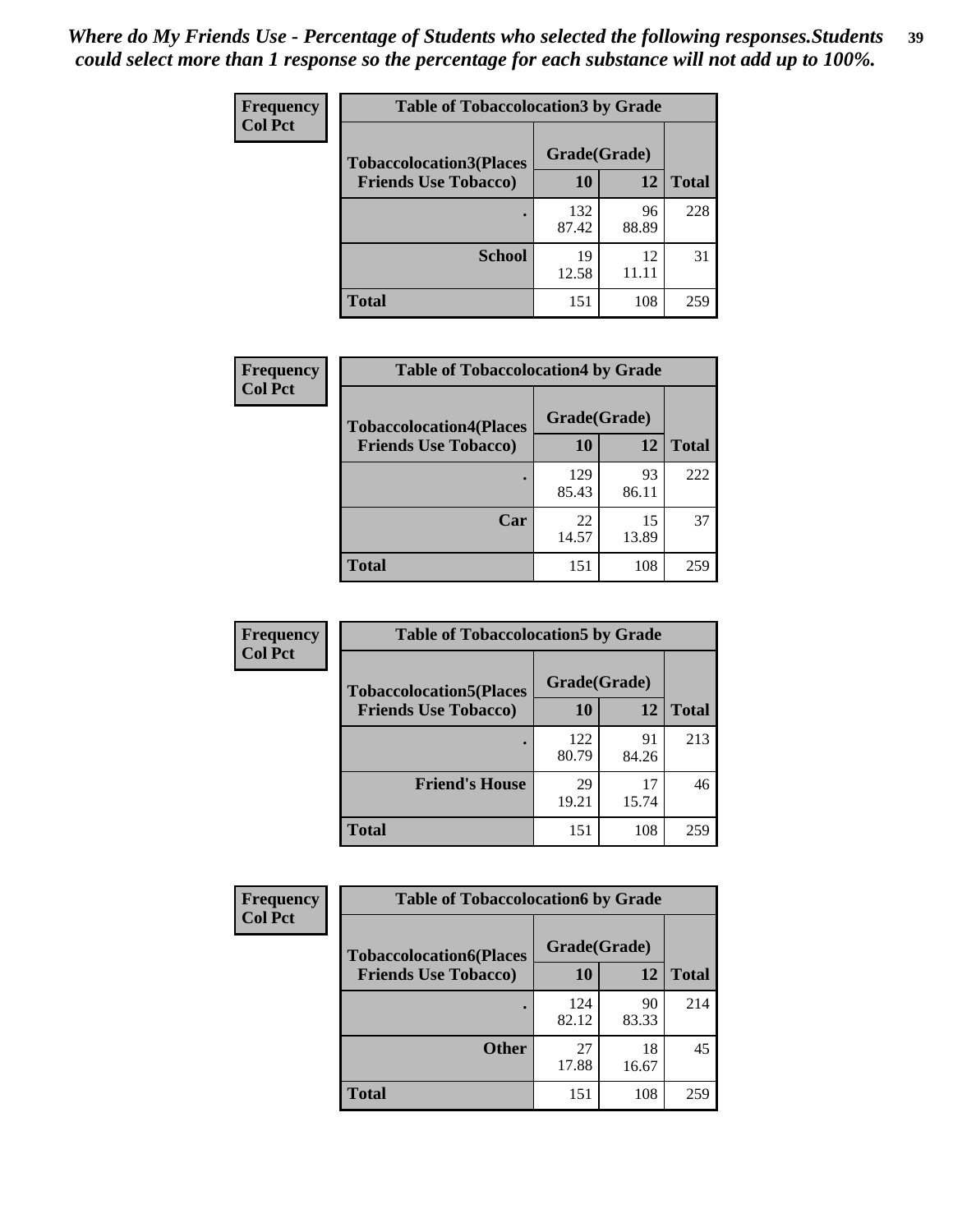| <b>Frequency</b> | <b>Table of Marijuanalocation1 by Grade</b> |              |             |              |
|------------------|---------------------------------------------|--------------|-------------|--------------|
| <b>Col Pct</b>   | <b>Marijuanalocation1(Places</b>            | Grade(Grade) |             |              |
|                  | <b>Friends Use Marijuana</b> )              | 10           | 12          | <b>Total</b> |
|                  |                                             | 62<br>41.06  | 46<br>42.59 | 108          |
|                  | Do Not Use                                  | 89<br>58.94  | 62<br>57.41 | 151          |
|                  | <b>Total</b>                                | 151          | 108         | 259          |

| <b>Frequency</b> | <b>Table of Marijuanalocation2 by Grade</b>                        |                    |             |              |
|------------------|--------------------------------------------------------------------|--------------------|-------------|--------------|
| <b>Col Pct</b>   | <b>Marijuanalocation2(Places</b><br><b>Friends Use Marijuana</b> ) | Grade(Grade)<br>10 | 12          | <b>Total</b> |
|                  |                                                                    | 106<br>70.20       | 74<br>68.52 | 180          |
|                  | Home                                                               | 45<br>29.80        | 34<br>31.48 | 79           |
|                  | <b>Total</b>                                                       | 151                | 108         | 259          |

| Frequency<br><b>Col Pct</b> | <b>Table of Marijuanalocation3 by Grade</b> |              |       |       |
|-----------------------------|---------------------------------------------|--------------|-------|-------|
|                             | <b>Marijuanalocation3</b> (Places           | Grade(Grade) |       |       |
|                             | <b>Friends Use Marijuana</b> )              | 10           | 12    | Total |
|                             |                                             | 123          | 93    | 216   |
|                             |                                             | 81.46        | 86.11 |       |
|                             | <b>School</b>                               | 28           | 15    | 43    |
|                             |                                             | 18.54        | 13.89 |       |
|                             | <b>Total</b>                                | 151          | 108   | 259   |

| <b>Frequency</b> | <b>Table of Marijuanalocation4 by Grade</b> |              |             |              |  |
|------------------|---------------------------------------------|--------------|-------------|--------------|--|
| <b>Col Pct</b>   | <b>Marijuanalocation4(Places</b>            | Grade(Grade) |             |              |  |
|                  | <b>Friends Use Marijuana</b> )              | <b>10</b>    | 12          | <b>Total</b> |  |
|                  |                                             | 118<br>78.15 | 83<br>76.85 | 201          |  |
|                  | Car                                         | 33<br>21.85  | 25<br>23.15 | 58           |  |
|                  | <b>Total</b>                                | 151          | 108         | 259          |  |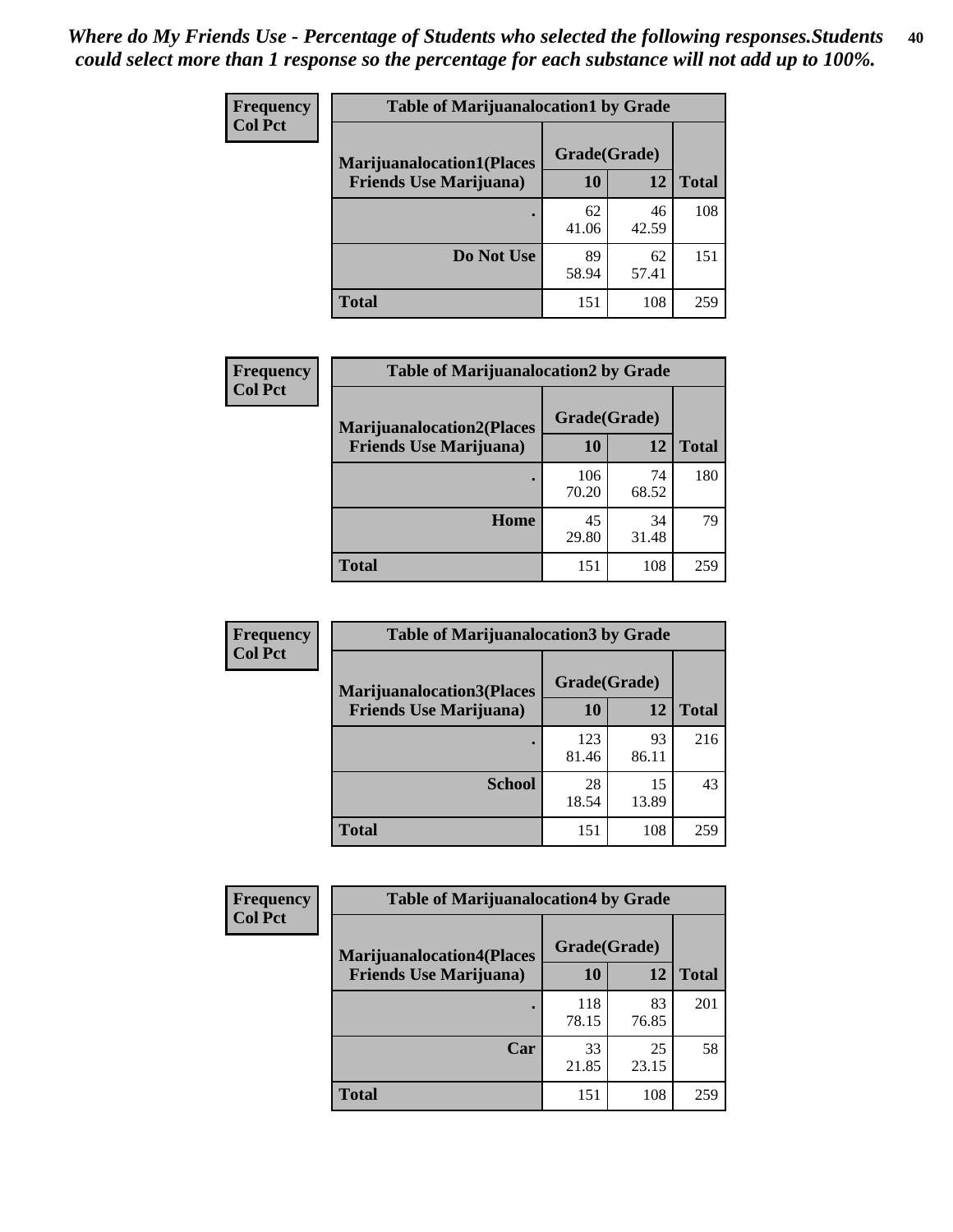| <b>Frequency</b>               | <b>Table of Marijuanalocation5 by Grade</b> |              |              |     |
|--------------------------------|---------------------------------------------|--------------|--------------|-----|
| <b>Col Pct</b>                 | <b>Marijuanalocation5</b> (Places           | Grade(Grade) |              |     |
| <b>Friends Use Marijuana</b> ) | 10                                          | 12           | <b>Total</b> |     |
|                                |                                             | 103<br>68.21 | 78<br>72.22  | 181 |
|                                | <b>Friend's House</b>                       | 48<br>31.79  | 30<br>27.78  | 78  |
|                                | <b>Total</b>                                | 151          | 108          | 259 |

| <b>Frequency</b> | <b>Table of Marijuanalocation6 by Grade</b>                        |                    |             |              |
|------------------|--------------------------------------------------------------------|--------------------|-------------|--------------|
| <b>Col Pct</b>   | <b>Marijuanalocation6(Places</b><br><b>Friends Use Marijuana</b> ) | Grade(Grade)<br>10 | 12          | <b>Total</b> |
|                  |                                                                    | 118<br>78.15       | 75<br>69.44 | 193          |
|                  | <b>Other</b>                                                       | 33<br>21.85        | 33<br>30.56 | 66           |
|                  | <b>Total</b>                                                       | 151                | 108         | 259          |

| Frequency      | <b>Table of Otherdruglocation1 by Grade</b>                          |              |             |              |
|----------------|----------------------------------------------------------------------|--------------|-------------|--------------|
| <b>Col Pct</b> | <b>Otherdruglocation1(Places</b><br><b>Friends Use Other Illegal</b> | Grade(Grade) |             |              |
|                | Drugs)                                                               | 10           | 12          | <b>Total</b> |
|                |                                                                      | 19<br>12.58  | 20<br>18.52 | 39           |
|                | Do Not Use                                                           | 132<br>87.42 | 88<br>81.48 | 220          |
|                | <b>Total</b>                                                         | 151          | 108         | 259          |

| Frequency      | <b>Table of Otherdruglocation2 by Grade</b>                          |              |             |              |
|----------------|----------------------------------------------------------------------|--------------|-------------|--------------|
| <b>Col Pct</b> | <b>Otherdruglocation2(Places</b><br><b>Friends Use Other Illegal</b> | Grade(Grade) |             |              |
|                | Drugs)                                                               | 10           | 12          | <b>Total</b> |
|                |                                                                      | 138<br>91.39 | 93<br>86.11 | 231          |
|                | Home                                                                 | 13<br>8.61   | 15<br>13.89 | 28           |
|                | <b>Total</b>                                                         | 151          | 108         | 259          |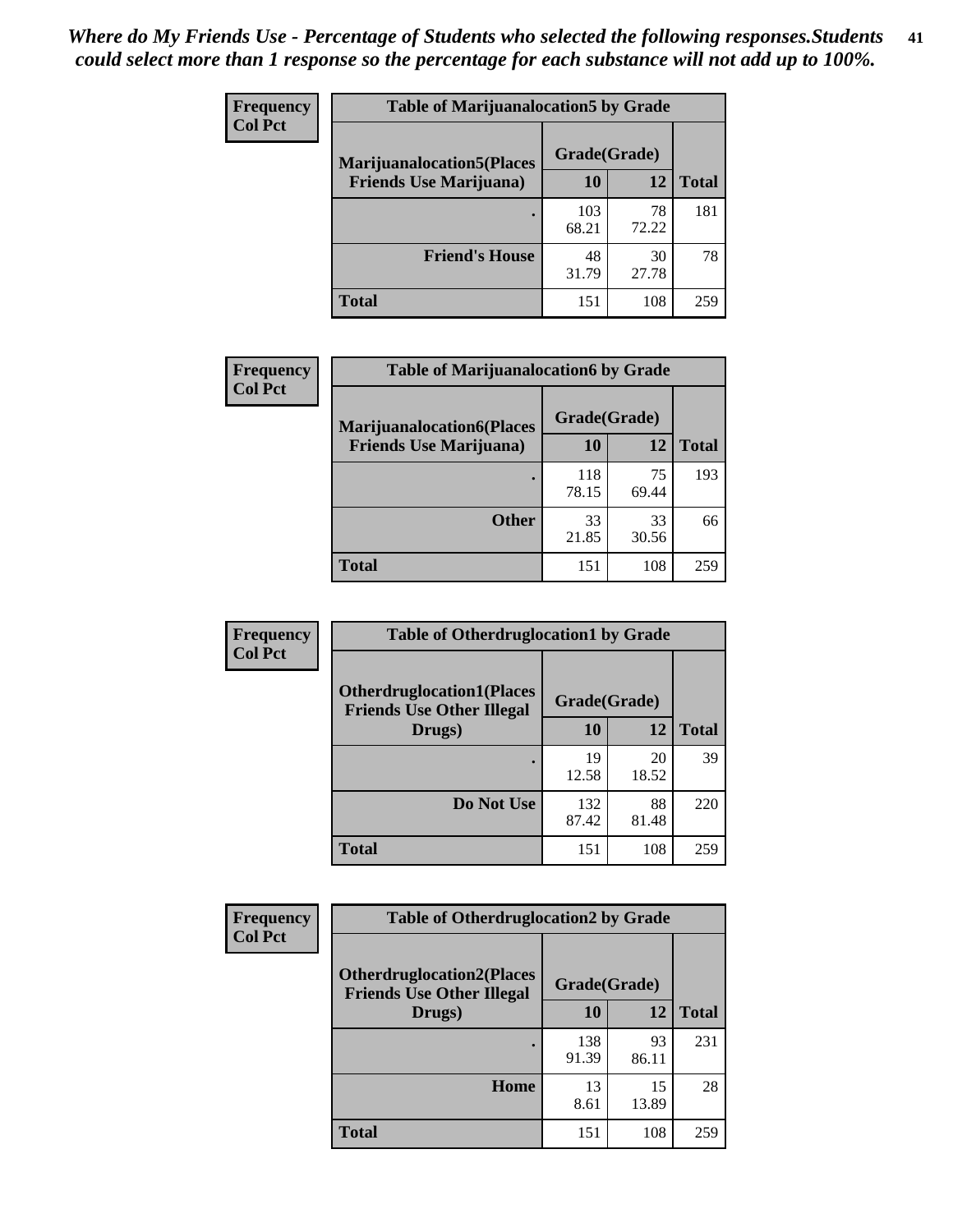| <b>Frequency</b> | <b>Table of Otherdruglocation 3 by Grade</b>                          |              |              |              |
|------------------|-----------------------------------------------------------------------|--------------|--------------|--------------|
| <b>Col Pct</b>   | <b>Otherdruglocation3(Places)</b><br><b>Friends Use Other Illegal</b> | Grade(Grade) |              |              |
|                  | Drugs)                                                                | 10           | 12           | <b>Total</b> |
|                  |                                                                       | 143<br>94.70 | 100<br>92.59 | 243          |
|                  | <b>School</b>                                                         | 8<br>5.30    | 8<br>7.41    | 16           |
|                  | <b>Total</b>                                                          | 151          | 108          | 259          |

| <b>Frequency</b> | <b>Table of Otherdruglocation4 by Grade</b>                          |              |             |              |
|------------------|----------------------------------------------------------------------|--------------|-------------|--------------|
| <b>Col Pct</b>   | <b>Otherdruglocation4(Places</b><br><b>Friends Use Other Illegal</b> | Grade(Grade) |             |              |
|                  | Drugs)                                                               | 10           | 12          | <b>Total</b> |
|                  |                                                                      | 147<br>97.35 | 97<br>89.81 | 244          |
|                  | Car                                                                  | 4<br>2.65    | 11<br>10.19 | 15           |
|                  | <b>Total</b>                                                         | 151          | 108         | 259          |

| <b>Frequency</b> | <b>Table of Otherdruglocation5 by Grade</b>                          |              |             |              |
|------------------|----------------------------------------------------------------------|--------------|-------------|--------------|
| <b>Col Pct</b>   | <b>Otherdruglocation5(Places</b><br><b>Friends Use Other Illegal</b> | Grade(Grade) |             |              |
|                  | Drugs)                                                               | <b>10</b>    | 12          | <b>Total</b> |
|                  |                                                                      | 141<br>93.38 | 93<br>86.11 | 234          |
|                  | <b>Friend's House</b>                                                | 10<br>6.62   | 15<br>13.89 | 25           |
|                  | <b>Total</b>                                                         | 151          | 108         | 259          |

| <b>Frequency</b> | <b>Table of Otherdruglocation6 by Grade</b>                           |              |             |              |
|------------------|-----------------------------------------------------------------------|--------------|-------------|--------------|
| <b>Col Pct</b>   | <b>Otherdruglocation6(Places)</b><br><b>Friends Use Other Illegal</b> | Grade(Grade) |             |              |
|                  | Drugs)                                                                | 10           | 12          | <b>Total</b> |
|                  |                                                                       | 141<br>93.38 | 92<br>85.19 | 233          |
|                  | <b>Other</b>                                                          | 10<br>6.62   | 16<br>14.81 | 26           |
|                  | <b>Total</b>                                                          | 151          | 108         | 259          |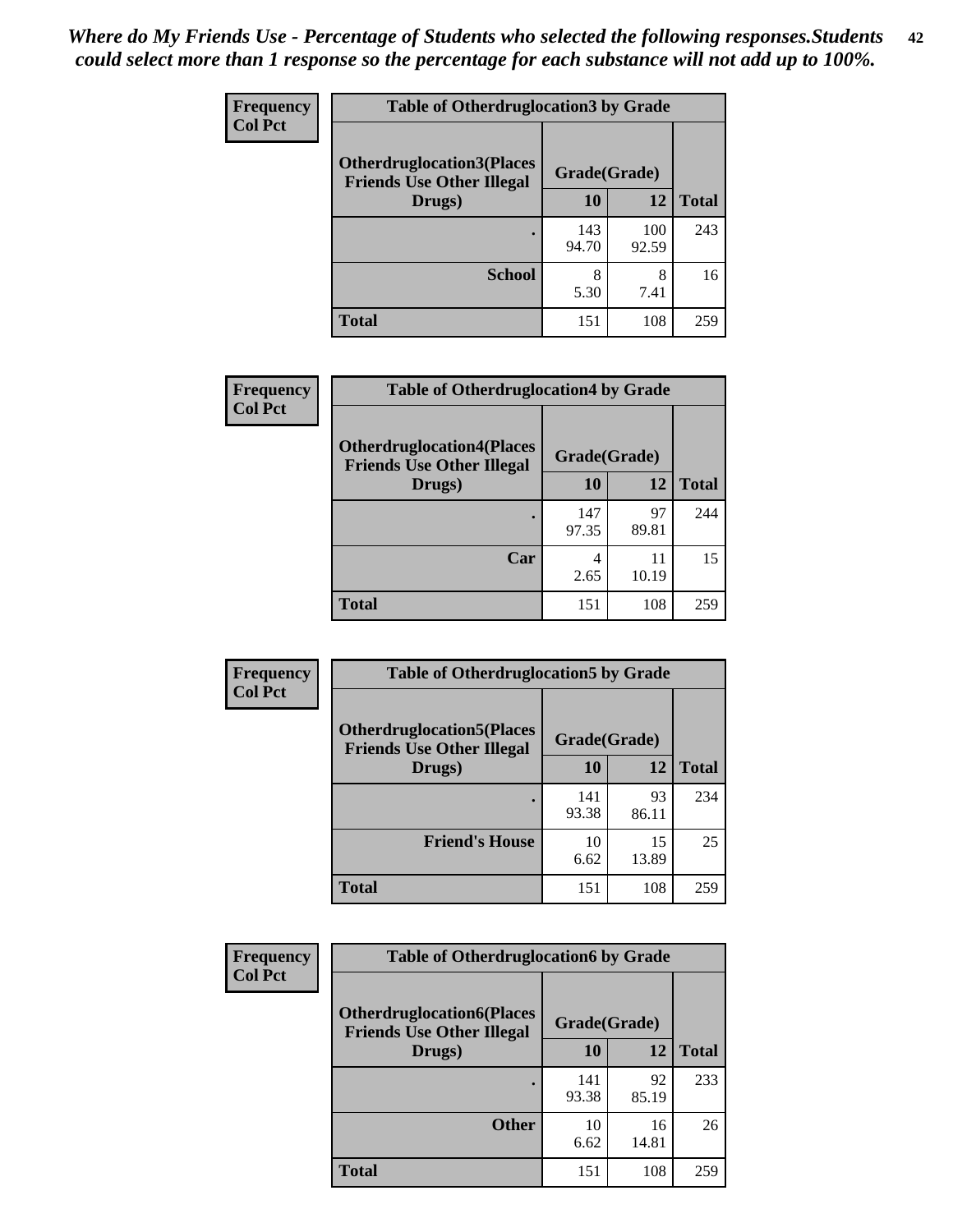| Frequency      | <b>Table of Alcoholtime1 by Grade</b>           |              |             |              |
|----------------|-------------------------------------------------|--------------|-------------|--------------|
| <b>Col Pct</b> | <b>Alcoholtime1(Times</b><br><b>Friends Use</b> | Grade(Grade) |             |              |
|                | Alcohol)                                        | 10           | 12          | <b>Total</b> |
|                |                                                 | 69<br>45.70  | 58<br>53.70 | 127          |
|                | Do Not Use                                      | 82<br>54.30  | 50<br>46.30 | 132          |
|                | <b>Total</b>                                    | 151          | 108         | 259          |

| Frequency      | <b>Table of Alcoholtime2 by Grade</b>           |              |              |              |
|----------------|-------------------------------------------------|--------------|--------------|--------------|
| <b>Col Pct</b> | <b>Alcoholtime2(Times</b><br><b>Friends Use</b> | Grade(Grade) |              |              |
|                | Alcohol)                                        | 10           | 12           | <b>Total</b> |
|                |                                                 | 136<br>90.07 | 100<br>92.59 | 236          |
|                | <b>On Way to School</b>                         | 15<br>9.93   | 8<br>7.41    | 23           |
|                | <b>Total</b>                                    | 151          | 108          | 259          |

| Frequency<br><b>Col Pct</b> | <b>Table of Alcoholtime3 by Grade</b>                           |              |              |              |
|-----------------------------|-----------------------------------------------------------------|--------------|--------------|--------------|
|                             | <b>Alcoholtime3(Times</b><br>Grade(Grade)<br><b>Friends Use</b> |              |              |              |
|                             | Alcohol)                                                        | 10           | 12           | <b>Total</b> |
|                             |                                                                 | 144<br>95.36 | 102<br>94.44 | 246          |
|                             | <b>During School</b>                                            | 4.64         | 6<br>5.56    | 13           |
|                             | <b>Total</b>                                                    | 151          | 108          | 259          |

| <b>Frequency</b> | <b>Table of Alcoholtime4 by Grade</b> |              |             |              |
|------------------|---------------------------------------|--------------|-------------|--------------|
| <b>Col Pct</b>   | <b>Alcoholtime4(Times</b>             | Grade(Grade) |             |              |
|                  | <b>Friends Use Alcohol)</b>           | 10           | 12          | <b>Total</b> |
|                  | ٠                                     | 137<br>90.73 | 98<br>90.74 | 235          |
|                  | <b>On Way Home From School</b>        | 14<br>9.27   | 10<br>9.26  | 24           |
|                  | <b>Total</b>                          | 151          | 108         | 259          |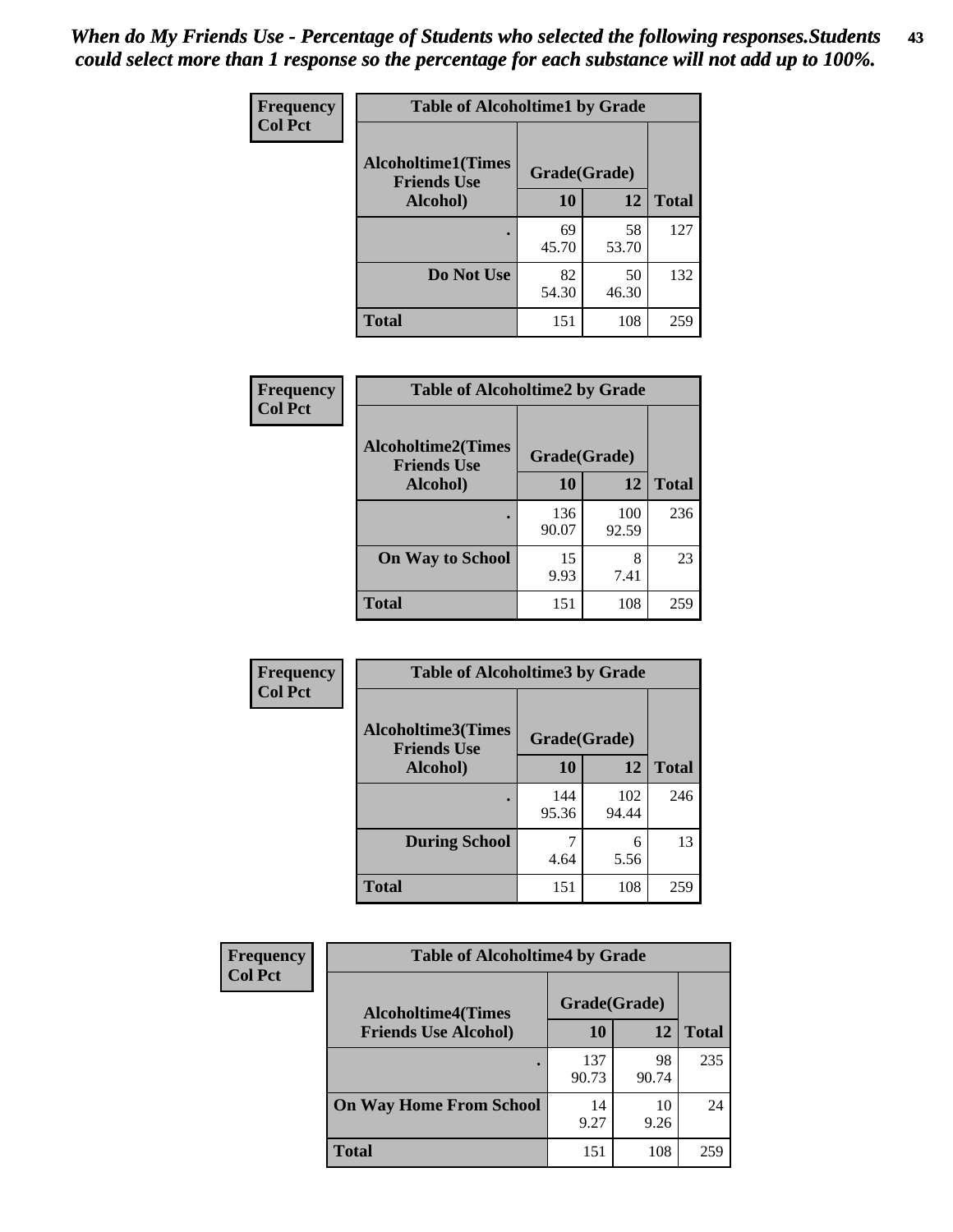*When do My Friends Use - Percentage of Students who selected the following responses.Students could select more than 1 response so the percentage for each substance will not add up to 100%.* **44**

| Frequency      | <b>Table of Alcoholtime5 by Grade</b>           |              |             |              |
|----------------|-------------------------------------------------|--------------|-------------|--------------|
| <b>Col Pct</b> | <b>Alcoholtime5(Times</b><br><b>Friends Use</b> | Grade(Grade) |             |              |
|                | Alcohol)                                        | 10           | 12          | <b>Total</b> |
|                |                                                 | 125<br>82.78 | 84<br>77.78 | 209          |
|                | Weeknights                                      | 26<br>17.22  | 24<br>22.22 | 50           |
|                | <b>Total</b>                                    | 151          | 108         | 259          |

| Frequency      | <b>Table of Alcoholtime6 by Grade</b>           |              |             |              |
|----------------|-------------------------------------------------|--------------|-------------|--------------|
| <b>Col Pct</b> | <b>Alcoholtime6(Times</b><br><b>Friends Use</b> | Grade(Grade) |             |              |
|                | Alcohol)                                        | 10           | 12          | <b>Total</b> |
|                |                                                 | 88<br>58.28  | 49<br>45.37 | 137          |
|                | Weekends                                        | 63<br>41.72  | 59<br>54.63 | 122          |
|                | <b>Total</b>                                    | 151          | 108         | 259          |

| <b>Frequency</b> | <b>Table of Tobaccotime1 by Grade</b>           |              |             |              |
|------------------|-------------------------------------------------|--------------|-------------|--------------|
| <b>Col Pct</b>   | <b>Tobaccotime1(Times</b><br><b>Friends Use</b> | Grade(Grade) |             |              |
|                  | <b>Tobacco</b> )                                | 10           | 12          | <b>Total</b> |
|                  |                                                 | 43<br>28.48  | 29<br>26.85 | 72           |
|                  | Do Not Use                                      | 108<br>71.52 | 79<br>73.15 | 187          |
|                  | <b>Total</b>                                    | 151          | 108         | 259          |

| <b>Frequency</b> | <b>Table of Tobaccotime2 by Grade</b>           |              |             |              |
|------------------|-------------------------------------------------|--------------|-------------|--------------|
| <b>Col Pct</b>   | <b>Tobaccotime2(Times</b><br><b>Friends Use</b> | Grade(Grade) |             |              |
|                  | <b>Tobacco</b> )                                | 10           | 12          | <b>Total</b> |
|                  |                                                 | 127<br>84.11 | 92<br>85.19 | 219          |
|                  | <b>On Way to School</b>                         | 24<br>15.89  | 16<br>14.81 | 40           |
|                  | <b>Total</b>                                    | 151          | 108         | 259          |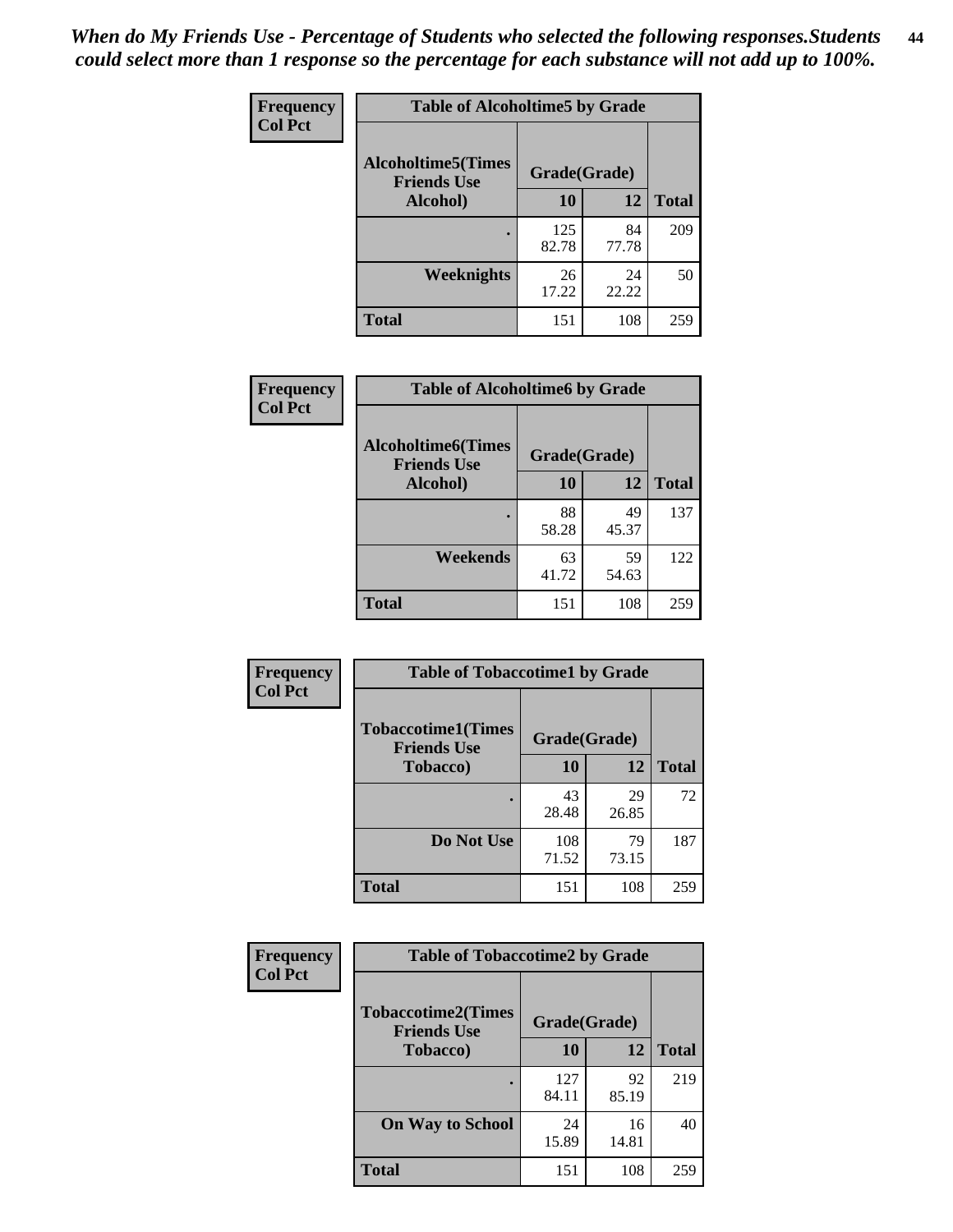*When do My Friends Use - Percentage of Students who selected the following responses.Students could select more than 1 response so the percentage for each substance will not add up to 100%.* **45**

| <b>Frequency</b> | <b>Table of Tobaccotime3 by Grade</b>           |              |             |              |
|------------------|-------------------------------------------------|--------------|-------------|--------------|
| <b>Col Pct</b>   | <b>Tobaccotime3(Times</b><br><b>Friends Use</b> | Grade(Grade) |             |              |
|                  | <b>Tobacco</b> )                                | 10           | 12          | <b>Total</b> |
|                  |                                                 | 132<br>87.42 | 95<br>87.96 | 227          |
|                  | <b>During School</b>                            | 19<br>12.58  | 13<br>12.04 | 32           |
|                  | <b>Total</b>                                    | 151          | 108         | 259          |

| Frequency<br><b>Col Pct</b> | <b>Table of Tobaccotime4 by Grade</b> |              |             |              |
|-----------------------------|---------------------------------------|--------------|-------------|--------------|
|                             | <b>Tobaccotime4(Times</b>             | Grade(Grade) |             |              |
|                             | <b>Friends Use Tobacco)</b>           | 10           | 12          | <b>Total</b> |
|                             |                                       | 137<br>90.73 | 98<br>90.74 | 235          |
|                             | <b>On Way Home From School</b>        | 14<br>9.27   | 10<br>9.26  | 24           |
|                             | Total                                 | 151          | 108         | 259          |

| <b>Frequency</b> | <b>Table of Tobaccotime5 by Grade</b>            |              |             |              |
|------------------|--------------------------------------------------|--------------|-------------|--------------|
| <b>Col Pct</b>   | <b>Tobaccotime5</b> (Times<br><b>Friends Use</b> | Grade(Grade) |             |              |
|                  | <b>Tobacco</b> )                                 | 10           | 12          | <b>Total</b> |
|                  |                                                  | 118<br>78.15 | 82<br>75.93 | 200          |
|                  | Weeknights                                       | 33<br>21.85  | 26<br>24.07 | 59           |
|                  | <b>Total</b>                                     | 151          | 108         | 259          |

| <b>Frequency</b> | <b>Table of Tobaccotime6 by Grade</b>           |              |             |              |
|------------------|-------------------------------------------------|--------------|-------------|--------------|
| <b>Col Pct</b>   | <b>Tobaccotime6(Times</b><br><b>Friends Use</b> | Grade(Grade) |             |              |
|                  | <b>Tobacco</b> )                                | 10           | 12          | <b>Total</b> |
|                  | ٠                                               | 115<br>76.16 | 77<br>71.30 | 192          |
|                  | Weekends                                        | 36<br>23.84  | 31<br>28.70 | 67           |
|                  | <b>Total</b>                                    | 151          | 108         | 259          |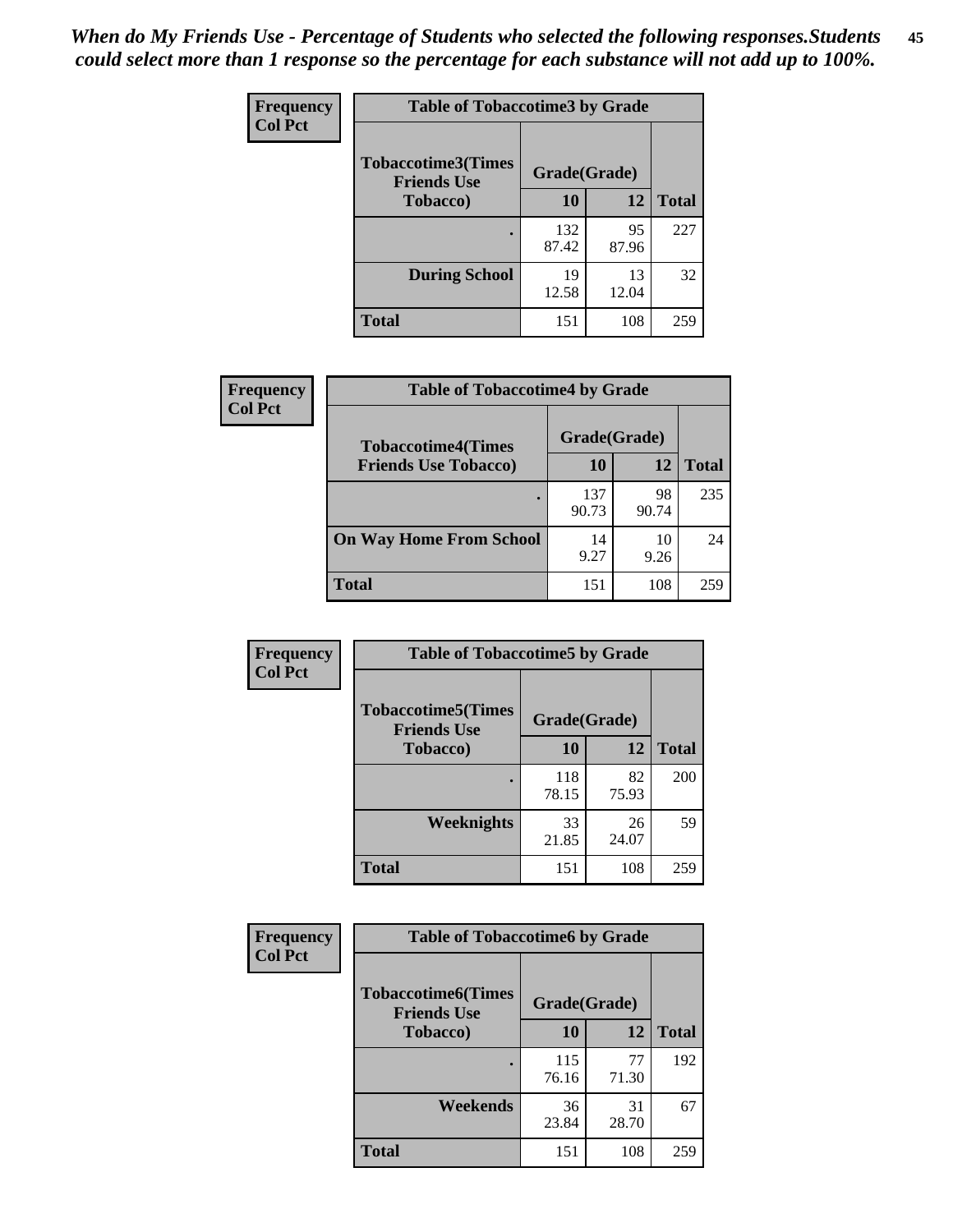| Frequency      | <b>Table of Marijuanatime1 by Grade</b>           |              |             |              |
|----------------|---------------------------------------------------|--------------|-------------|--------------|
| <b>Col Pct</b> | <b>Marijuanatime1(Times</b><br><b>Friends Use</b> | Grade(Grade) |             |              |
|                | Marijuana)                                        | 10           | 12          | <b>Total</b> |
|                |                                                   | 63<br>41.72  | 41<br>37.96 | 104          |
|                | Do Not Use                                        | 88<br>58.28  | 67<br>62.04 | 155          |
|                | <b>Total</b>                                      | 151          | 108         | 259          |

| <b>Frequency</b> | <b>Table of Marijuanatime2 by Grade</b>           |              |             |              |
|------------------|---------------------------------------------------|--------------|-------------|--------------|
| <b>Col Pct</b>   | <b>Marijuanatime2(Times</b><br><b>Friends Use</b> | Grade(Grade) |             |              |
|                  | Marijuana)                                        | 10           | 12          | <b>Total</b> |
|                  |                                                   | 118<br>78.15 | 84<br>77.78 | 202          |
|                  | <b>On Way to School</b>                           | 33<br>21.85  | 24<br>22.22 | 57           |
|                  | <b>Total</b>                                      | 151          | 108         | 259          |

| Frequency      | <b>Table of Marijuanatime3 by Grade</b>    |              |             |              |
|----------------|--------------------------------------------|--------------|-------------|--------------|
| <b>Col Pct</b> | Marijuanatime3(Times<br><b>Friends Use</b> | Grade(Grade) |             |              |
|                | Marijuana)                                 | 10           | 12          | <b>Total</b> |
|                |                                            | 133<br>88.08 | 96<br>88.89 | 229          |
|                | <b>During School</b>                       | 18<br>11.92  | 12<br>11.11 | 30           |
|                | <b>Total</b>                               | 151          | 108         | 259          |

| <b>Frequency</b> | <b>Table of Marijuanatime4 by Grade</b> |              |             |              |
|------------------|-----------------------------------------|--------------|-------------|--------------|
| <b>Col Pct</b>   | <b>Marijuanatime4(Times</b>             | Grade(Grade) |             |              |
|                  | <b>Friends Use Marijuana</b> )          | 10           | 12          | <b>Total</b> |
|                  |                                         | 117<br>77.48 | 85<br>78.70 | 202          |
|                  | <b>On Way Home From School</b>          | 34<br>22.52  | 23<br>21.30 | 57           |
|                  | <b>Total</b>                            | 151          | 108         | 259          |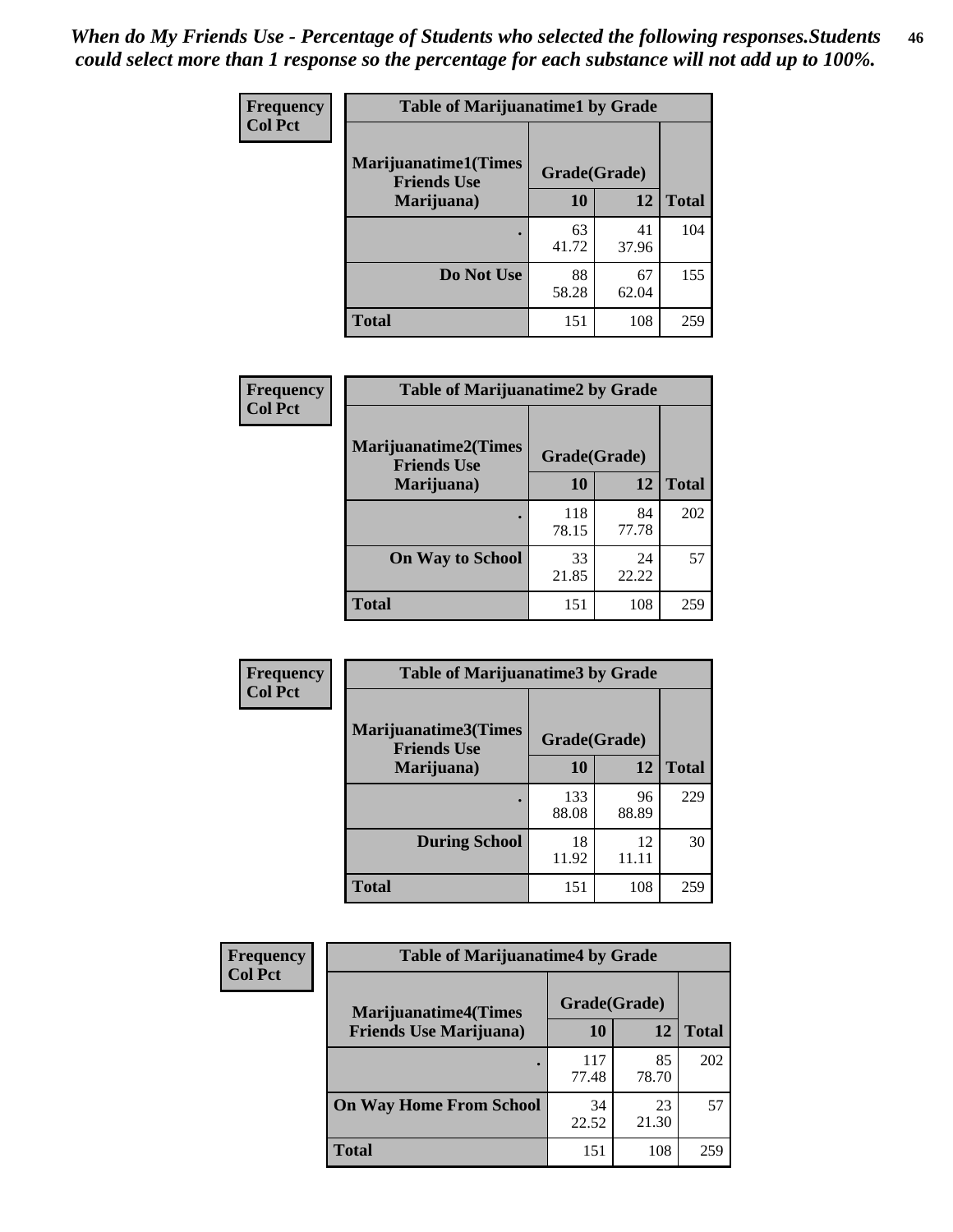| Frequency      | <b>Table of Marijuanatime5 by Grade</b>            |              |             |              |
|----------------|----------------------------------------------------|--------------|-------------|--------------|
| <b>Col Pct</b> | <b>Marijuanatime5</b> (Times<br><b>Friends Use</b> | Grade(Grade) |             |              |
|                | Marijuana)                                         | 10           | 12          | <b>Total</b> |
|                |                                                    | 113<br>74.83 | 78<br>72.22 | 191          |
|                | Weeknights                                         | 38<br>25.17  | 30<br>27.78 | 68           |
|                | <b>Total</b>                                       | 151          | 108         | 259          |

| Frequency      | <b>Table of Marijuanatime6 by Grade</b>            |              |             |              |
|----------------|----------------------------------------------------|--------------|-------------|--------------|
| <b>Col Pct</b> | <b>Marijuanatime6</b> (Times<br><b>Friends Use</b> | Grade(Grade) |             |              |
|                | Marijuana)                                         | 10           | 12          | <b>Total</b> |
|                |                                                    | 95<br>62.91  | 65<br>60.19 | 160          |
|                | Weekends                                           | 56<br>37.09  | 43<br>39.81 | 99           |
|                | <b>Total</b>                                       | 151          | 108         | 259          |

| Frequency      | <b>Table of Otherdrugtime1 by Grade</b>                 |              |             |              |
|----------------|---------------------------------------------------------|--------------|-------------|--------------|
| <b>Col Pct</b> | <b>Otherdrugtime1(Times</b><br><b>Friends Use Other</b> | Grade(Grade) |             |              |
|                | <b>Illegal Drugs</b> )                                  | 10           | 12          | <b>Total</b> |
|                |                                                         | 22<br>14.57  | 13<br>12.04 | 35           |
|                | Do Not Use                                              | 129<br>85.43 | 95<br>87.96 | 224          |
|                | Total                                                   | 151          | 108         | 259          |

| Frequency      | <b>Table of Otherdrugtime2 by Grade</b>                 |              |             |              |
|----------------|---------------------------------------------------------|--------------|-------------|--------------|
| <b>Col Pct</b> | <b>Otherdrugtime2(Times</b><br><b>Friends Use Other</b> | Grade(Grade) |             |              |
|                | <b>Illegal Drugs</b> )                                  | 10           | 12          | <b>Total</b> |
|                |                                                         | 144<br>95.36 | 99<br>91.67 | 243          |
|                | <b>On Way to School</b>                                 | 4.64         | 9<br>8.33   | 16           |
|                | <b>Total</b>                                            | 151          | 108         | 259          |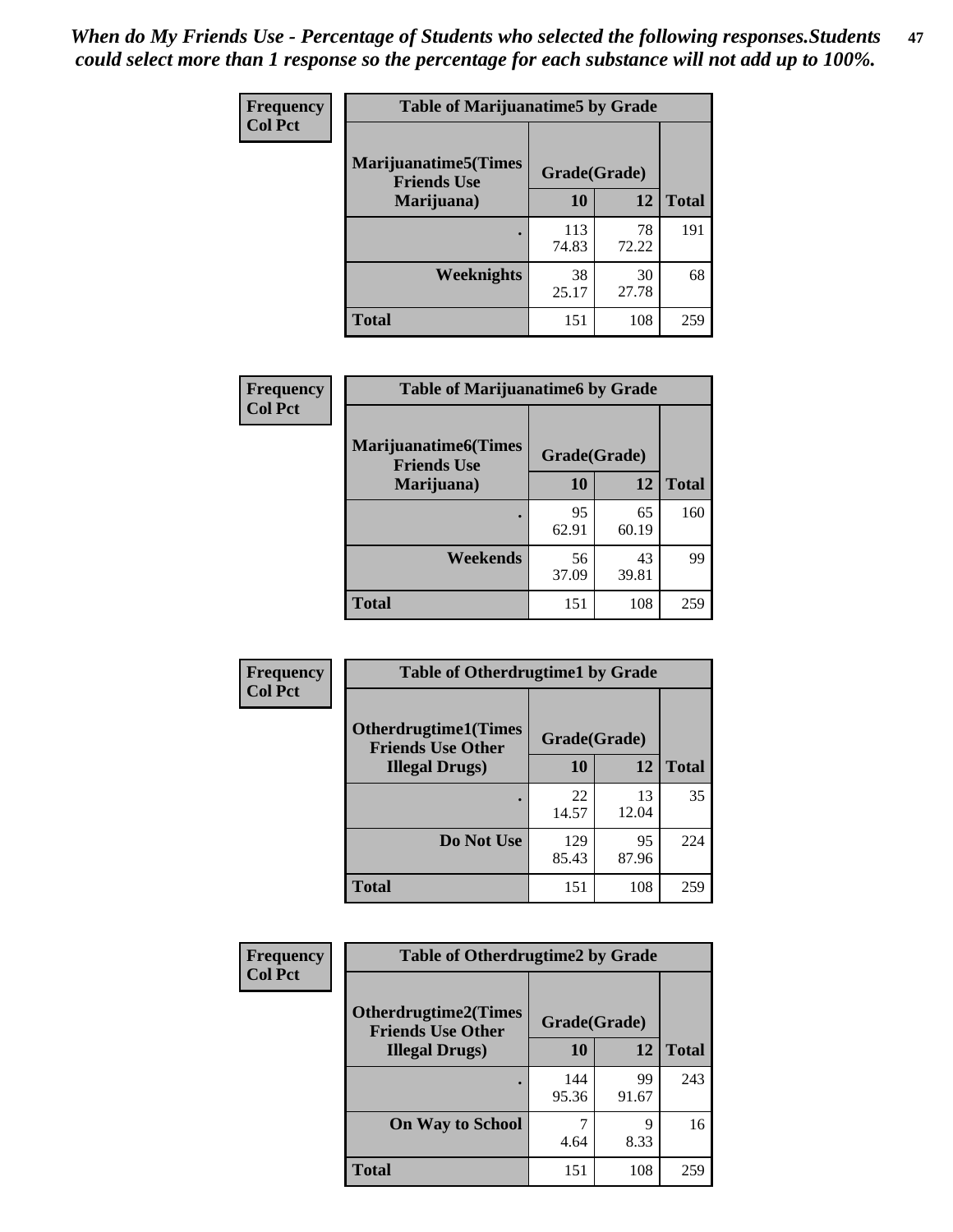| <b>Frequency</b> | <b>Table of Otherdrugtime3 by Grade</b>          |              |              |              |
|------------------|--------------------------------------------------|--------------|--------------|--------------|
| <b>Col Pct</b>   | Otherdrugtime3(Times<br><b>Friends Use Other</b> | Grade(Grade) |              |              |
|                  | <b>Illegal Drugs</b> )                           | 10           | 12           | <b>Total</b> |
|                  |                                                  | 146<br>96.69 | 104<br>96.30 | 250          |
|                  | <b>During School</b>                             | 5<br>3.31    | 4<br>3.70    | 9            |
|                  | Total                                            | 151          | 108          | 259          |

| Frequency      | <b>Table of Otherdrugtime4 by Grade</b>                         |              |              |              |
|----------------|-----------------------------------------------------------------|--------------|--------------|--------------|
| <b>Col Pct</b> | <b>Otherdrugtime4(Times</b><br><b>Friends Use Other Illegal</b> | Grade(Grade) |              |              |
|                | Drugs)                                                          | 10           | 12           | <b>Total</b> |
|                | $\bullet$                                                       | 145<br>96.03 | 100<br>92.59 | 245          |
|                | <b>On Way Home From School</b>                                  | 6<br>3.97    | 8<br>7.41    | 14           |
|                | <b>Total</b>                                                    | 151          | 108          | 259          |

| <b>Frequency</b> | <b>Table of Otherdrugtime5 by Grade</b>                  |              |             |              |
|------------------|----------------------------------------------------------|--------------|-------------|--------------|
| <b>Col Pct</b>   | <b>Otherdrugtime5</b> (Times<br><b>Friends Use Other</b> | Grade(Grade) |             |              |
|                  | <b>Illegal Drugs)</b>                                    | 10           | 12          | <b>Total</b> |
|                  |                                                          | 139<br>92.05 | 95<br>87.96 | 234          |
|                  | Weeknights                                               | 12<br>7.95   | 13<br>12.04 | 25           |
|                  | <b>Total</b>                                             | 151          | 108         | 259          |

| <b>Frequency</b> | <b>Table of Otherdrugtime6 by Grade</b>                 |              |             |              |
|------------------|---------------------------------------------------------|--------------|-------------|--------------|
| <b>Col Pct</b>   | <b>Otherdrugtime6(Times</b><br><b>Friends Use Other</b> | Grade(Grade) |             |              |
|                  | <b>Illegal Drugs</b> )                                  | 10           | 12          | <b>Total</b> |
|                  |                                                         | 134<br>88.74 | 92<br>85.19 | 226          |
|                  | Weekends                                                | 17<br>11.26  | 16<br>14.81 | 33           |
|                  | Total                                                   | 151          | 108         | 259          |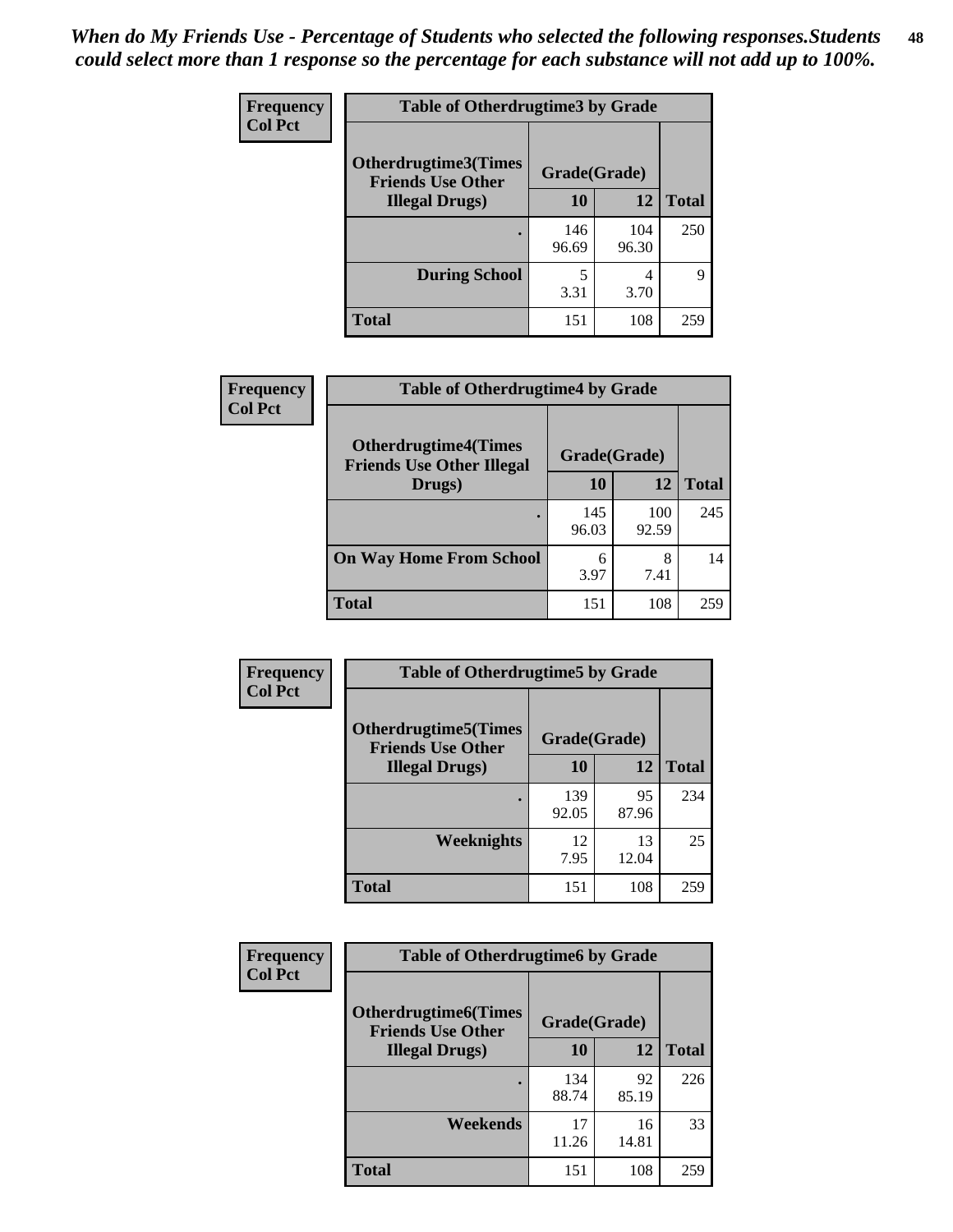| Frequency      | <b>Table of Educationalcohol by Grade</b>                                                                  |              |             |              |  |  |  |
|----------------|------------------------------------------------------------------------------------------------------------|--------------|-------------|--------------|--|--|--|
| <b>Col Pct</b> | Educationalcohol(I<br>have been taught<br>about alcohol,<br>tobacco,<br>and other drugs<br>within the last | Grade(Grade) |             |              |  |  |  |
|                | year at school)                                                                                            | 10           | 12          | <b>Total</b> |  |  |  |
|                | <b>Yes</b>                                                                                                 | 131<br>86.75 | 73<br>67.59 | 204          |  |  |  |
|                | N <sub>0</sub>                                                                                             | 20<br>13.25  | 35<br>32.41 | 55           |  |  |  |
|                | <b>Total</b>                                                                                               | 151          | 108         | 259          |  |  |  |

| Frequency      | <b>Table of Eversmoked by Grade</b> |              |             |              |  |  |  |  |
|----------------|-------------------------------------|--------------|-------------|--------------|--|--|--|--|
| <b>Col Pct</b> | Eversmoked(I<br>have smoked         | Grade(Grade) |             |              |  |  |  |  |
|                | a cigarette)                        | 10           | 12          | <b>Total</b> |  |  |  |  |
|                | Yes                                 | 50<br>33.11  | 40<br>37.04 | 90           |  |  |  |  |
|                | N <sub>0</sub>                      | 101<br>66.89 | 68<br>62.96 | 169          |  |  |  |  |
|                | <b>Total</b>                        | 151          | 108         | 259          |  |  |  |  |

| Frequency      | <b>Table of Drovedrinking by Grade</b>                                                                              |                    |              |              |  |  |  |  |
|----------------|---------------------------------------------------------------------------------------------------------------------|--------------------|--------------|--------------|--|--|--|--|
| <b>Col Pct</b> | Drovedrinking(In<br>the past 30 days I<br>have driven a car<br>or other vehicle<br>while I was<br>drinking alcohol) | Grade(Grade)<br>10 | 12           | <b>Total</b> |  |  |  |  |
|                | <b>Yes</b>                                                                                                          | 2<br>1.32          | 4<br>3.70    | 6            |  |  |  |  |
|                | N <sub>0</sub>                                                                                                      | 149<br>98.68       | 104<br>96.30 | 253          |  |  |  |  |
|                | <b>Total</b>                                                                                                        | 151                | 108          | 259          |  |  |  |  |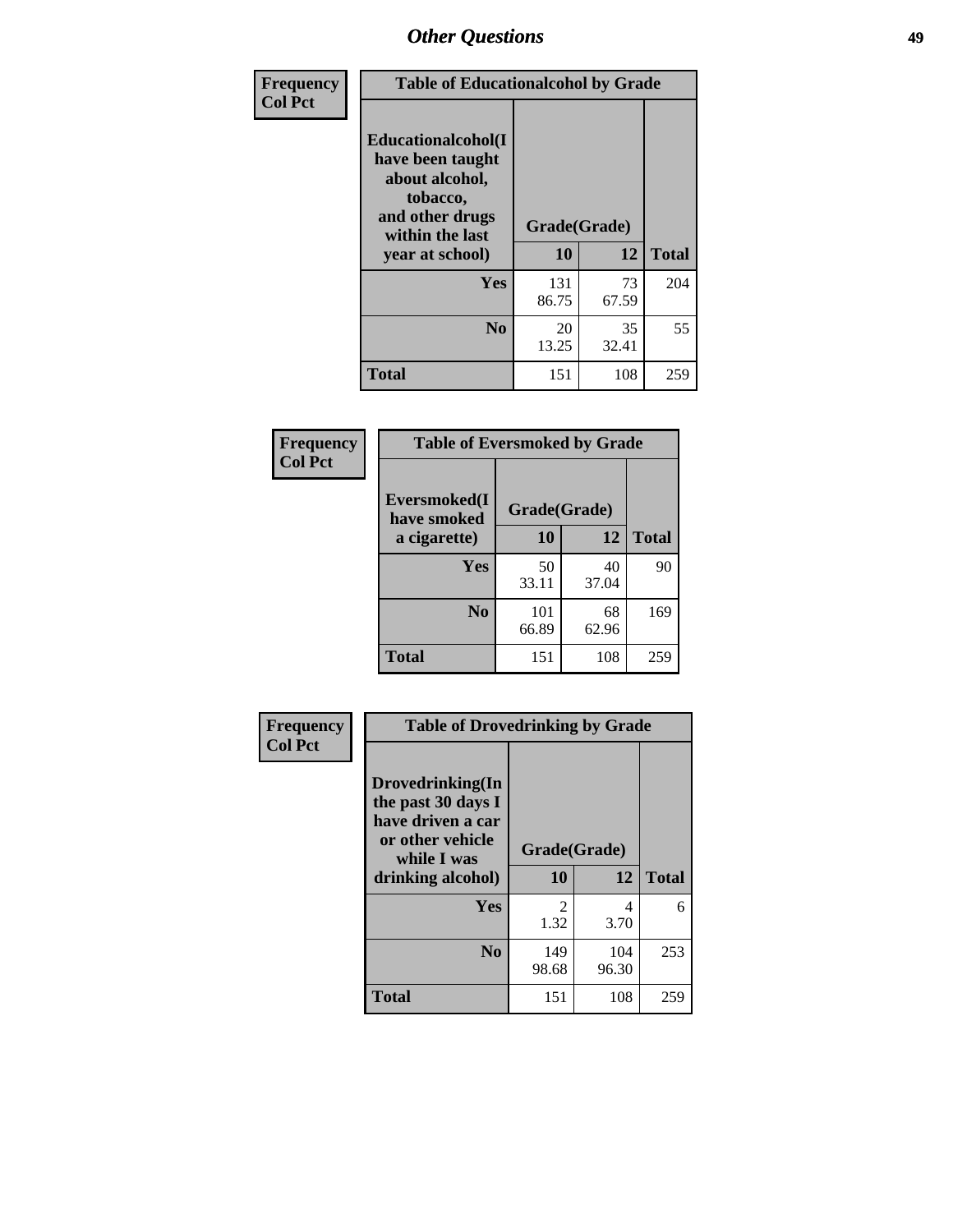| Frequency<br><b>Col Pct</b> | <b>Table of Rodedrinking by Grade</b>                                                                                         |                    |             |              |  |  |  |  |
|-----------------------------|-------------------------------------------------------------------------------------------------------------------------------|--------------------|-------------|--------------|--|--|--|--|
|                             | <b>Rodedrinking(In</b><br>the past 30 days<br>I have ridden in<br>a car with a<br>driver who had<br>been drinking<br>alcohol) | Grade(Grade)<br>10 | 12          | <b>Total</b> |  |  |  |  |
|                             | <b>Yes</b>                                                                                                                    | 18                 | 19          | 37           |  |  |  |  |
|                             |                                                                                                                               | 11.92              | 17.59       |              |  |  |  |  |
|                             | N <sub>0</sub>                                                                                                                | 133<br>88.08       | 89<br>82.41 | 222          |  |  |  |  |
|                             | <b>Total</b>                                                                                                                  | 151                | 108         | 259          |  |  |  |  |

#### **Frequency Col Pct**

| <b>Table of Drugsschool by Grade</b>                                                                                      |              |             |              |  |  |  |
|---------------------------------------------------------------------------------------------------------------------------|--------------|-------------|--------------|--|--|--|
| <b>Drugsschool</b> (During<br>the past 12 months,<br>I have been offered,<br>sold,<br>or given illegal<br>drugs on school | Grade(Grade) |             |              |  |  |  |
| property)                                                                                                                 | 10           | 12          | <b>Total</b> |  |  |  |
| Yes                                                                                                                       | 29<br>19.21  | 18<br>16.67 | 47           |  |  |  |
| N <sub>0</sub>                                                                                                            | 122<br>80.79 | 90<br>83.33 | 212          |  |  |  |
| <b>Total</b>                                                                                                              | 151          | 108         | 259          |  |  |  |

| Frequency      | <b>Table of Helpbullied by Grade</b>                                   |                    |             |              |  |  |  |  |
|----------------|------------------------------------------------------------------------|--------------------|-------------|--------------|--|--|--|--|
| <b>Col Pct</b> | $Helpb$ ullied $(I$<br>would help<br>someone who was<br>being bullied) | Grade(Grade)<br>10 | 12          | <b>Total</b> |  |  |  |  |
|                |                                                                        |                    |             |              |  |  |  |  |
|                | <b>Strongly Agree</b>                                                  | 60<br>39.74        | 62<br>57.41 | 122          |  |  |  |  |
|                | <b>Somewhat Agree</b>                                                  | 72<br>47.68        | 38<br>35.19 | 110          |  |  |  |  |
|                | <b>Somewhat Disagree</b>                                               | 5<br>3.31          | 5<br>4.63   | 10           |  |  |  |  |
|                | <b>Strongly Disagree</b>                                               | 14<br>9.27         | 3<br>2.78   | 17           |  |  |  |  |
|                | <b>Total</b>                                                           | 151                | 108         | 259          |  |  |  |  |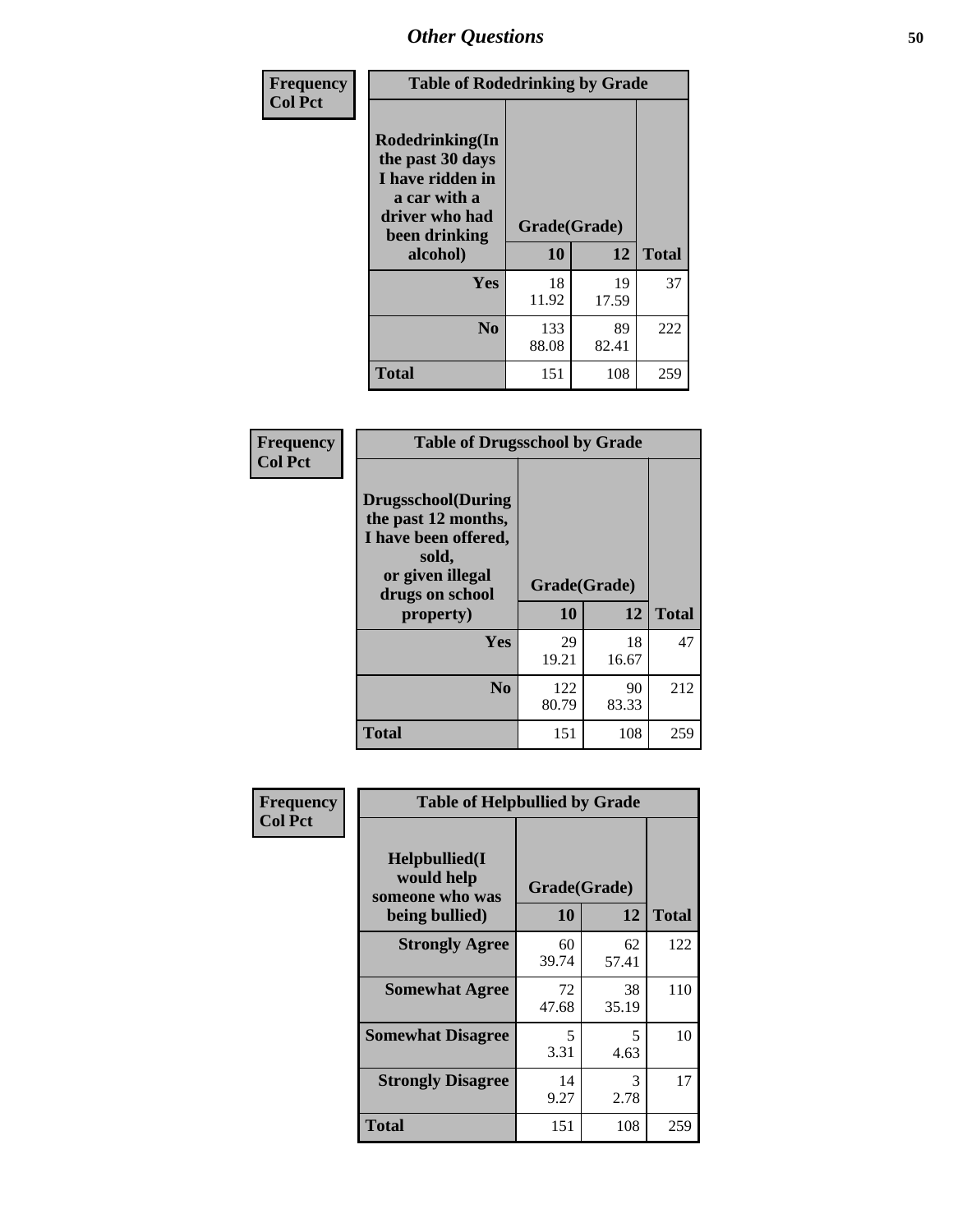| <b>Frequency</b> | <b>Table of Grade by Bingedrinking</b> |                                                                                                         |                        |                              |                          |                                                                     |                               |                        |              |
|------------------|----------------------------------------|---------------------------------------------------------------------------------------------------------|------------------------|------------------------------|--------------------------|---------------------------------------------------------------------|-------------------------------|------------------------|--------------|
| <b>Row Pct</b>   |                                        | Bingedrinking(I have drunk five or more<br>drinks of alcohol at one sitting during the<br>last 30 days) |                        |                              |                          |                                                                     |                               |                        |              |
|                  | Grade(Grade)                           | $\mathbf{0}$<br><b>Days</b>                                                                             | $1$ or<br>2<br>days    | 3 <sub>to</sub><br>5<br>days | <b>6 to</b><br>9<br>days | 10<br>$\mathbf{t}$ <sup><math>\mathbf{0}</math></sup><br>19<br>days | <b>20</b><br>to<br>29<br>days | All<br>30<br>days      | <b>Total</b> |
|                  | 10                                     | 143<br>94.70                                                                                            | $\mathfrak{D}$<br>1.32 | 0.66                         | $\mathfrak{D}$<br>1.32   | $\overline{2}$<br>1.32                                              | 0.66                          | $\theta$<br>0.00       | 151          |
|                  | 12                                     | 101<br>93.52                                                                                            | 0.93                   | 3<br>2.78                    | $\Omega$<br>0.00         | 0.93                                                                | $\Omega$<br>0.00              | $\mathfrak{D}$<br>1.85 | 108          |
|                  | <b>Total</b>                           | 244                                                                                                     | 3                      | 4                            | $\overline{2}$           | 3                                                                   |                               | $\overline{c}$         | 259          |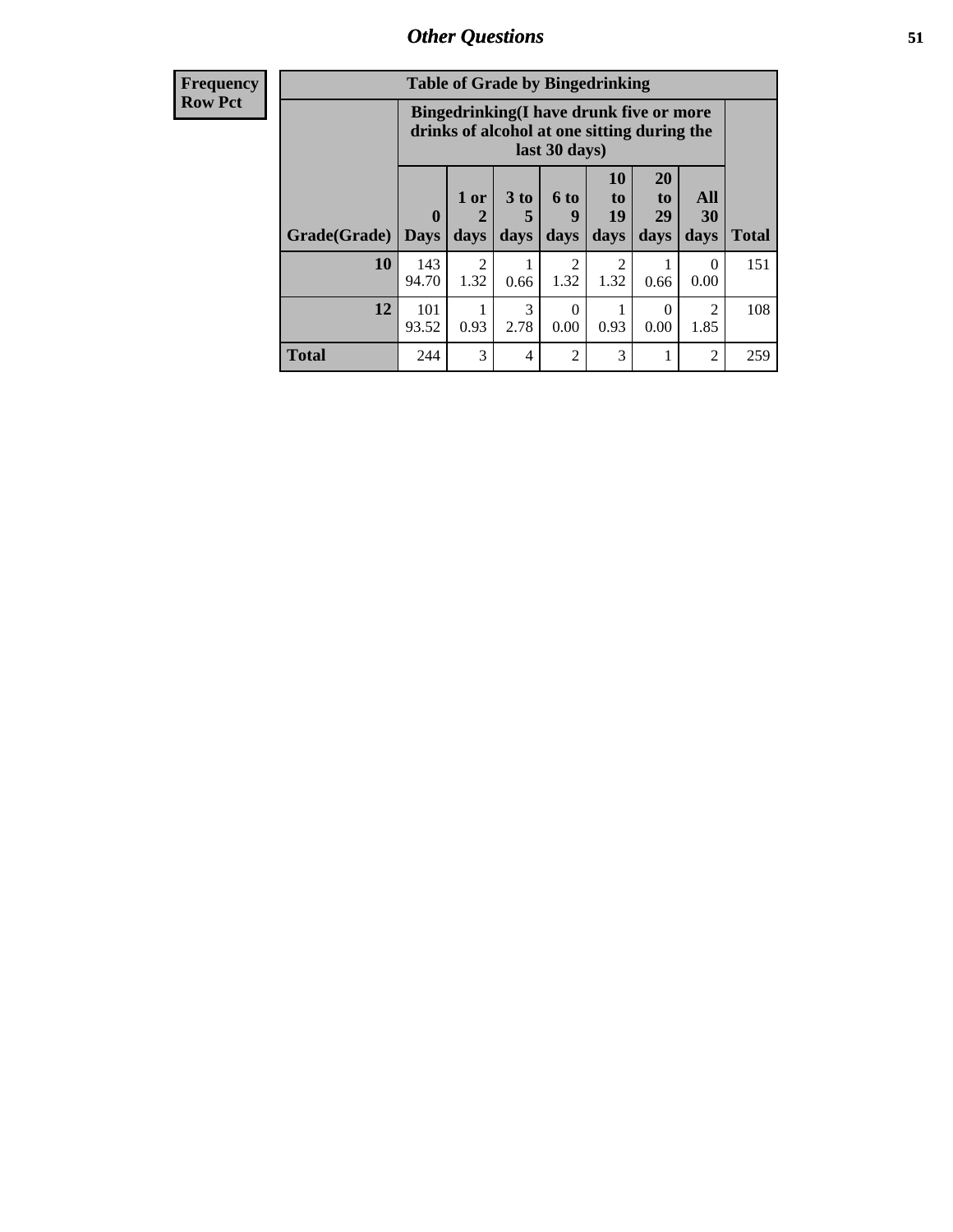## *Nutrition* **52**

| <b>Frequency</b><br>Row Pct |
|-----------------------------|
|                             |

| <b>Table of Grade by Dairy</b> |                                                                                                                           |                                                                 |             |             |     |  |  |  |
|--------------------------------|---------------------------------------------------------------------------------------------------------------------------|-----------------------------------------------------------------|-------------|-------------|-----|--|--|--|
|                                |                                                                                                                           | Dairy (I eat at least 3 servings of dairy<br>products each day) |             |             |     |  |  |  |
| Grade(Grade)                   | <b>Somewhat</b><br><b>Somewhat</b><br><b>Strongly</b><br><b>Strongly</b><br><b>Disagree</b><br>Disagree<br>Agree<br>Agree |                                                                 |             |             |     |  |  |  |
| 10                             | 41<br>27.15                                                                                                               | 74<br>49.01                                                     | 17<br>11.26 | 19<br>12.58 | 151 |  |  |  |
| 12                             | 30<br>27.78                                                                                                               | 45<br>41.67                                                     | 20<br>18.52 | 13<br>12.04 | 108 |  |  |  |
| <b>Total</b>                   | 71                                                                                                                        | 119                                                             | 37          | 32          | 259 |  |  |  |

| <b>Frequency</b> |  |
|------------------|--|
| <b>Row Pct</b>   |  |

| <b>Table of Grade by Fruitveg</b> |                          |                                                                          |                             |                                    |              |  |  |  |
|-----------------------------------|--------------------------|--------------------------------------------------------------------------|-----------------------------|------------------------------------|--------------|--|--|--|
|                                   |                          | Fruitveg(I eat at least 5 servings of fruits<br>and vegetables each day) |                             |                                    |              |  |  |  |
| Grade(Grade)                      | <b>Strongly</b><br>Agree | Somewhat  <br>Agree                                                      | <b>Somewhat</b><br>Disagree | <b>Strongly</b><br><b>Disagree</b> | <b>Total</b> |  |  |  |
| 10                                | 27<br>17.88              | 61<br>40.40                                                              | 48<br>31.79                 | 15<br>9.93                         | 151          |  |  |  |
| 12                                | 20<br>18.52              | 39<br>36.11                                                              | 26<br>24.07                 | 23<br>21.30                        | 108          |  |  |  |
| <b>Total</b>                      | 47                       | 100                                                                      | 74                          | 38                                 | 259          |  |  |  |

| Frequency      | <b>Table of Grade by Cafeteriahealthy</b> |                                                                       |             |                                          |                                    |              |  |  |  |
|----------------|-------------------------------------------|-----------------------------------------------------------------------|-------------|------------------------------------------|------------------------------------|--------------|--|--|--|
| <b>Row Pct</b> |                                           | Cafeteriahealthy (School meals in my<br>school cafeteria are healthy) |             |                                          |                                    |              |  |  |  |
|                | Grade(Grade)                              | <b>Strongly</b><br>Agree                                              | Agree       | Somewhat   Somewhat  <br><b>Disagree</b> | <b>Strongly</b><br><b>Disagree</b> | <b>Total</b> |  |  |  |
|                | <b>10</b>                                 | 4.64                                                                  | 55<br>36.42 | 41<br>27.15                              | 48<br>31.79                        | 151          |  |  |  |
|                | 12                                        | 3.70                                                                  | 28<br>25.93 | 31<br>28.70                              | 45<br>41.67                        | 108          |  |  |  |
|                | <b>Total</b>                              | 11                                                                    | 83          | 72                                       | 93                                 | 259          |  |  |  |

| <b>Frequency</b> |
|------------------|
| <b>Row Pct</b>   |

| <b>Table of Grade by Cafeterianutrition</b> |                                                                                                                                      |                                                                                           |             |             |     |  |  |
|---------------------------------------------|--------------------------------------------------------------------------------------------------------------------------------------|-------------------------------------------------------------------------------------------|-------------|-------------|-----|--|--|
|                                             |                                                                                                                                      | <b>Cafeterianutrition</b> (Facts about nutrition<br>are available in my school cafeteria) |             |             |     |  |  |
|                                             | <b>Somewhat</b><br><b>Strongly</b><br>Somewhat  <br><b>Strongly</b><br><b>Disagree</b><br>Grade(Grade)<br>Disagree<br>Agree<br>Agree |                                                                                           |             |             |     |  |  |
| 10                                          | 22<br>14.57                                                                                                                          | 47<br>31.13                                                                               | 34<br>22.52 | 48<br>31.79 | 151 |  |  |
| 12                                          | 12<br>11.11                                                                                                                          | 31<br>28.70                                                                               | 31<br>28.70 | 34<br>31.48 | 108 |  |  |
| <b>Total</b>                                | 34                                                                                                                                   | 78                                                                                        | 65          | 82          | 259 |  |  |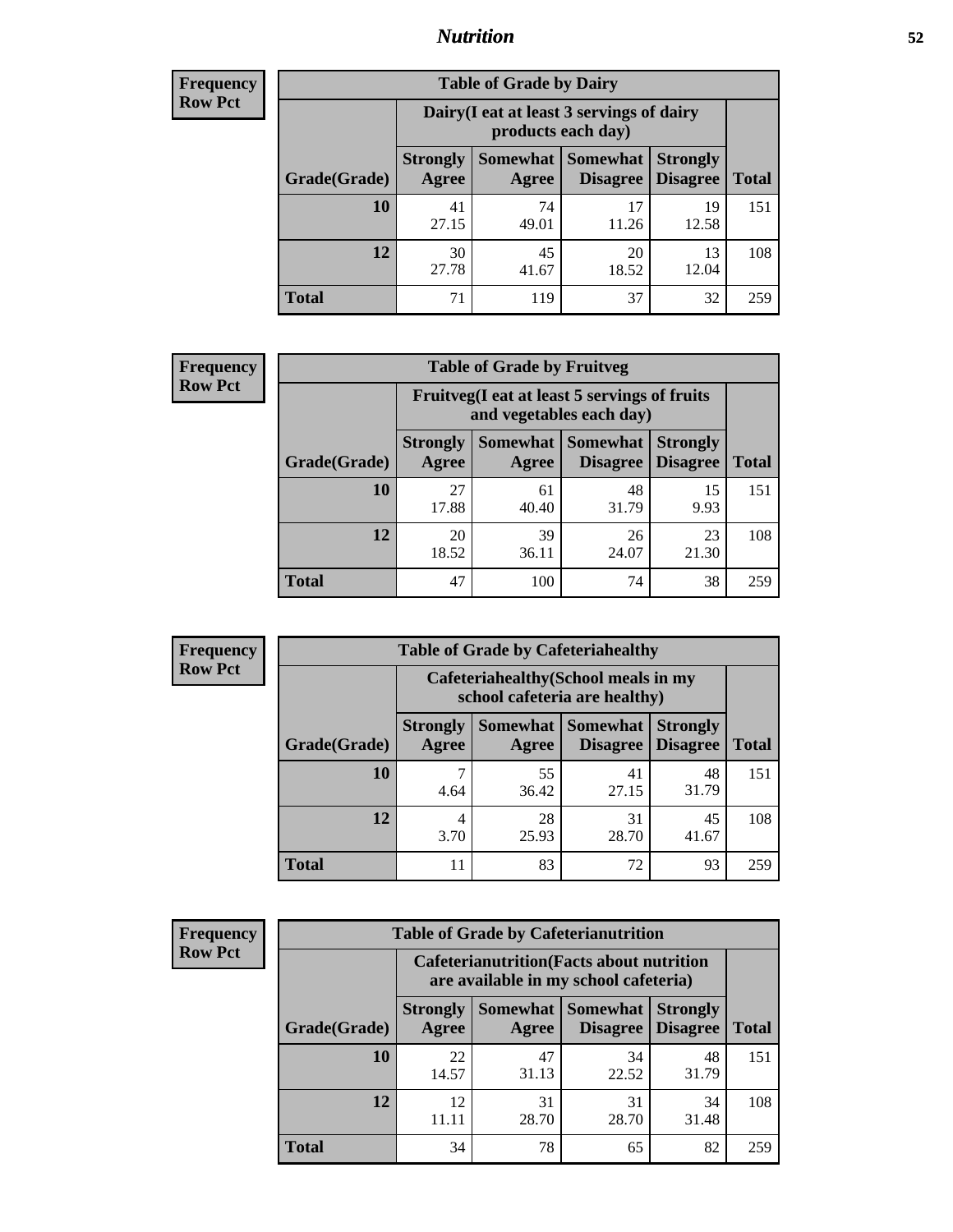## *Nutrition* **53**

| Frequency |
|-----------|
| Row Pct   |

| <b>Table of Grade by Schoollunch</b> |                          |                                                                 |                               |                                    |              |  |
|--------------------------------------|--------------------------|-----------------------------------------------------------------|-------------------------------|------------------------------------|--------------|--|
|                                      |                          | Schoollunch(I eat school lunch three or<br>more times per week) |                               |                                    |              |  |
| Grade(Grade)                         | <b>Strongly</b><br>Agree | Agree                                                           | Somewhat Somewhat<br>Disagree | <b>Strongly</b><br><b>Disagree</b> | <b>Total</b> |  |
| 10                                   | 64<br>42.38              | 37<br>24.50                                                     | 17<br>11.26                   | 33<br>21.85                        | 151          |  |
| 12                                   | 43<br>39.81              | 24<br>22.22                                                     | 12<br>11.11                   | 29<br>26.85                        | 108          |  |
| <b>Total</b>                         | 107                      | 61                                                              | 29                            | 62                                 | 259          |  |

| <b>Frequency</b> |  |
|------------------|--|
| <b>Row Pct</b>   |  |

| <b>Table of Grade by Foodchoices</b> |                                                                     |             |                                   |                                    |              |  |  |
|--------------------------------------|---------------------------------------------------------------------|-------------|-----------------------------------|------------------------------------|--------------|--|--|
|                                      | Foodchoices (I make healthy food choices in<br>my school cafeteria) |             |                                   |                                    |              |  |  |
| Grade(Grade)                         | <b>Strongly</b><br>Agree                                            | Agree       | Somewhat   Somewhat  <br>Disagree | <b>Strongly</b><br><b>Disagree</b> | <b>Total</b> |  |  |
| 10                                   | 37<br>24.50                                                         | 56<br>37.09 | 23<br>15.23                       | 35<br>23.18                        | 151          |  |  |
| 12                                   | 25<br>23.15                                                         | 41<br>37.96 | 19<br>17.59                       | 23<br>21.30                        | 108          |  |  |
| <b>Total</b>                         | 62                                                                  | 97          | 42                                | 58                                 | 259          |  |  |

| <b>Frequency</b><br>Row Pct |
|-----------------------------|
|                             |

| <b>Table of Grade by Wholewheat</b> |                                                                                                             |             |                     |                                        |              |  |  |
|-------------------------------------|-------------------------------------------------------------------------------------------------------------|-------------|---------------------|----------------------------------------|--------------|--|--|
|                                     | Wholewheat (There are whole wheat and<br>multigrain breads and cereals available in<br>my school cafeteria) |             |                     |                                        |              |  |  |
| Grade(Grade)                        | <b>Strongly</b><br>Agree                                                                                    | Agree       | Somewhat   Somewhat | <b>Strongly</b><br>Disagree   Disagree | <b>Total</b> |  |  |
| 10                                  | 38<br>25.17                                                                                                 | 57<br>37.75 | 24<br>15.89         | 32<br>21.19                            | 151          |  |  |
| 12                                  | 19<br>17.59                                                                                                 | 43<br>39.81 | 18<br>16.67         | 28<br>25.93                            | 108          |  |  |
| <b>Total</b>                        | 57                                                                                                          | 100         | 42                  | 60                                     | 259          |  |  |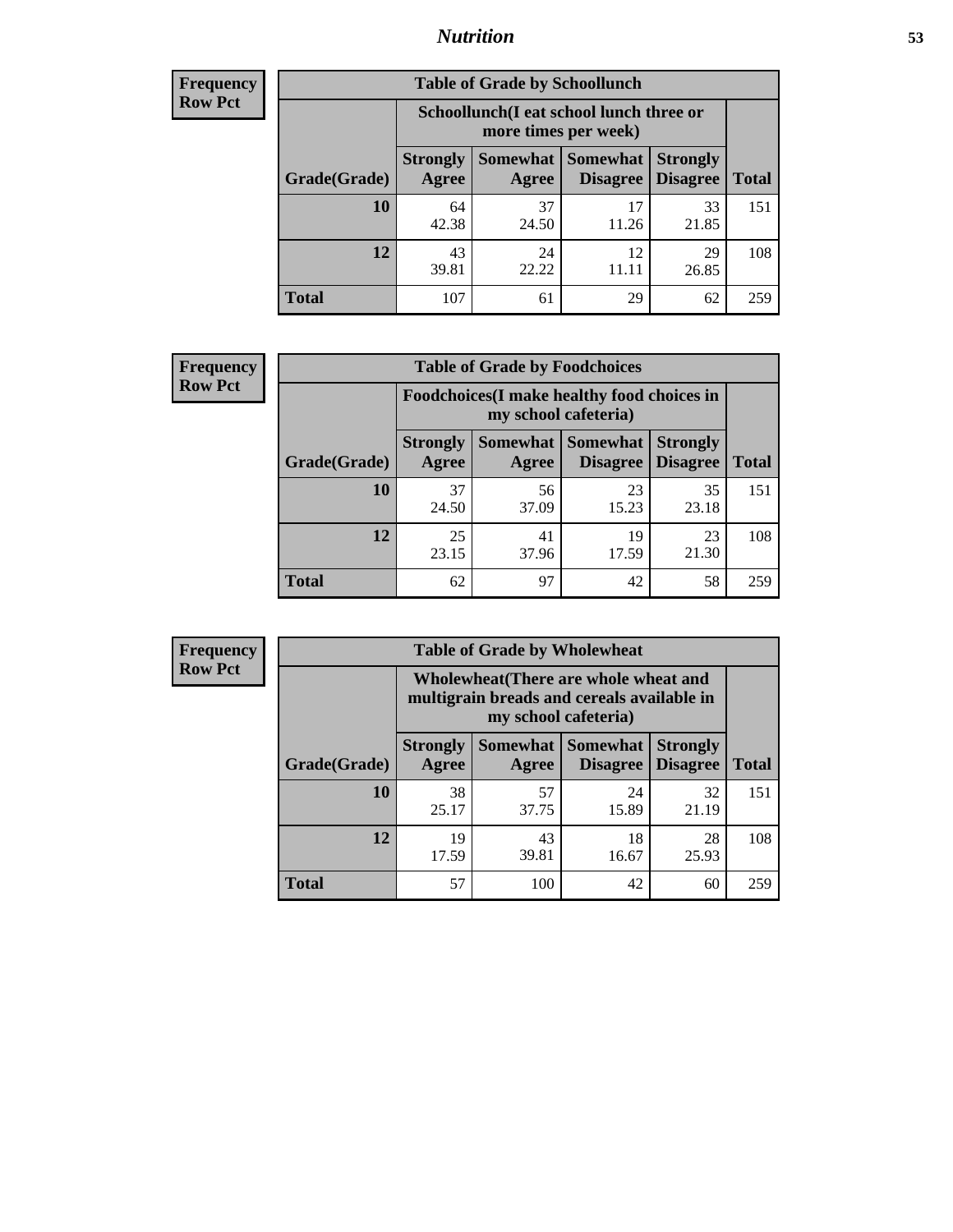## *Nutrition* **54**

**Frequency Row Pct**

| <b>Table of Grade by Healthyvending</b> |                                                                                                                                               |             |                                        |                                    |              |  |  |
|-----------------------------------------|-----------------------------------------------------------------------------------------------------------------------------------------------|-------------|----------------------------------------|------------------------------------|--------------|--|--|
|                                         | Healthyvending (If only healthy snacks and<br>beverages were available in the vending<br>machines during the school day,<br>I would buy them) |             |                                        |                                    |              |  |  |
| Grade(Grade)                            | <b>Strongly</b><br>Agree                                                                                                                      | Agree       | Somewhat   Somewhat<br><b>Disagree</b> | <b>Strongly</b><br><b>Disagree</b> | <b>Total</b> |  |  |
| 10                                      | 45<br>29.80                                                                                                                                   | 43<br>28.48 | 28<br>18.54                            | 35<br>23.18                        | 151          |  |  |
| 12                                      | 32<br>29.63                                                                                                                                   | 38<br>35.19 | 17<br>15.74                            | 21<br>19.44                        | 108          |  |  |
| <b>Total</b>                            | 77                                                                                                                                            | 81          | 45                                     | 56                                 | 259          |  |  |

**Frequency Row Pct**

| <b>Table of Grade by Schoolbreakfast</b> |                                                                                                                                         |             |                                        |                                    |              |  |  |
|------------------------------------------|-----------------------------------------------------------------------------------------------------------------------------------------|-------------|----------------------------------------|------------------------------------|--------------|--|--|
|                                          | Schoolbreakfast (If breakfast were<br>available at school,<br>but outside the cafeteria,<br>I would eat breakfast at school more often) |             |                                        |                                    |              |  |  |
| Grade(Grade)                             | <b>Strongly</b><br>Agree                                                                                                                | Agree       | Somewhat   Somewhat<br><b>Disagree</b> | <b>Strongly</b><br><b>Disagree</b> | <b>Total</b> |  |  |
| 10                                       | 57<br>37.75                                                                                                                             | 42<br>27.81 | 18<br>11.92                            | 34<br>22.52                        | 151          |  |  |
| 12                                       | 42<br>38.89                                                                                                                             | 32<br>29.63 | 13<br>12.04                            | 21<br>19.44                        | 108          |  |  |
| <b>Total</b>                             | 99                                                                                                                                      | 74          | 31                                     | 55                                 | 259          |  |  |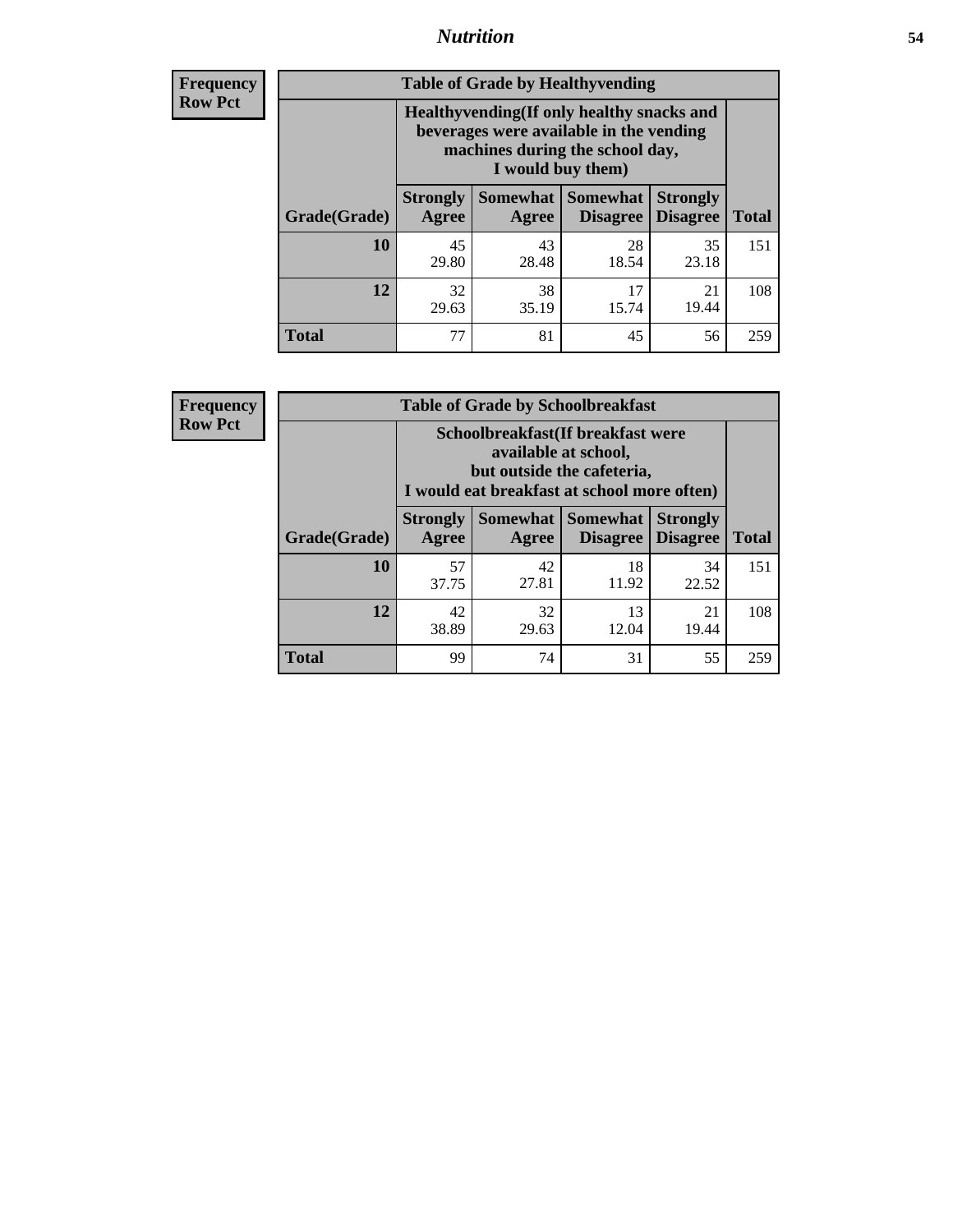| Frequency<br><b>Col Pct</b> | <b>Table of Educationaids by Grade</b>                                                                    |                    |             |              |  |  |  |
|-----------------------------|-----------------------------------------------------------------------------------------------------------|--------------------|-------------|--------------|--|--|--|
|                             | <b>Educationaids</b> (I<br>have been<br>taught about<br><b>HIV/AIDS</b> at<br>school in the<br>past year) | Grade(Grade)<br>10 | 12          | <b>Total</b> |  |  |  |
|                             | Yes                                                                                                       | 144<br>95.36       | 91<br>84.26 | 235          |  |  |  |
|                             | N <sub>0</sub>                                                                                            | 4.64               | 17<br>15.74 | 24           |  |  |  |
|                             | <b>Total</b>                                                                                              | 151                | 108         | 259          |  |  |  |

| Frequency      | <b>Table of Educationcharacter by Grade</b>                                          |              |             |              |  |  |
|----------------|--------------------------------------------------------------------------------------|--------------|-------------|--------------|--|--|
| <b>Col Pct</b> | Educationcharacter(I<br>have been taught<br>about character<br>education in the past | Grade(Grade) |             |              |  |  |
|                | year at school)                                                                      | 10           | 12          | <b>Total</b> |  |  |
|                | <b>Yes</b>                                                                           | 132<br>87.42 | 82<br>75.93 | 214          |  |  |
|                | N <sub>0</sub>                                                                       | 19<br>12.58  | 26<br>24.07 | 45           |  |  |
|                | <b>Total</b>                                                                         | 151          | 108         | 259          |  |  |

| Frequency      | <b>Table of Gradcoach1 by Grade</b> |              |             |              |
|----------------|-------------------------------------|--------------|-------------|--------------|
| <b>Col Pct</b> | Gradcoach1(I<br>know who my         | Grade(Grade) |             |              |
|                | <b>Graduation</b><br>Coach is)      | 10           | 12          | <b>Total</b> |
|                | Yes                                 | 42<br>27.81  | 69<br>63.89 | 111          |
|                | N <sub>0</sub>                      | 109<br>72.19 | 39<br>36.11 | 148          |
|                | <b>Total</b>                        | 151          | 108         | 259          |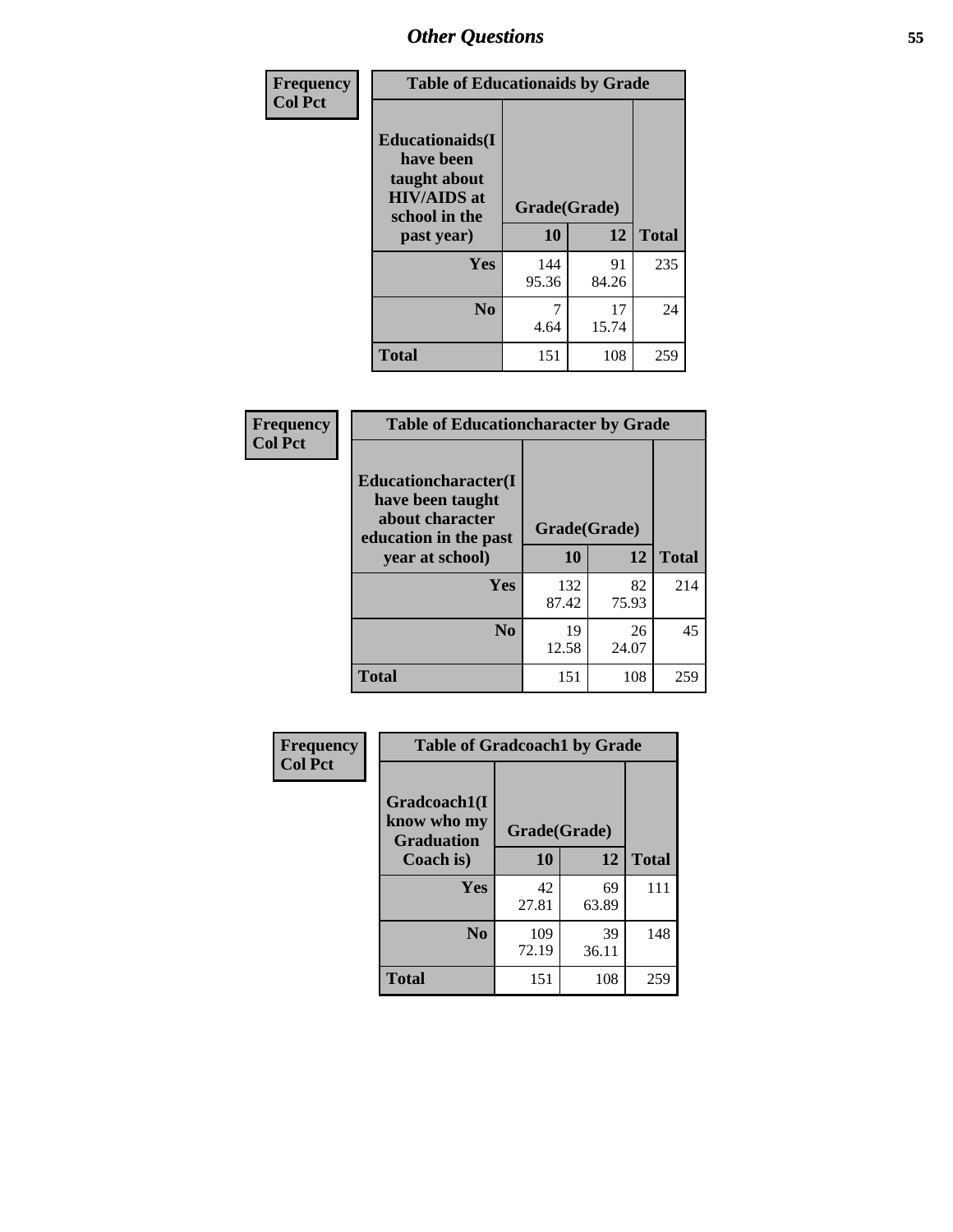| Frequency      | <b>Table of Gradcoach2 by Grade</b> |              |             |              |  |  |
|----------------|-------------------------------------|--------------|-------------|--------------|--|--|
| <b>Col Pct</b> | Gradcoach2(I<br>have                |              |             |              |  |  |
|                | contacted my<br><b>Graduation</b>   | Grade(Grade) |             |              |  |  |
|                | Coach)                              | 10           | 12          | <b>Total</b> |  |  |
|                | Yes                                 | 19<br>12.58  | 32<br>29.63 | 51           |  |  |
|                | N <sub>0</sub>                      | 132<br>87.42 | 76<br>70.37 | 208          |  |  |
|                | <b>Total</b>                        | 151          | 108         | 259          |  |  |

| <b>Frequency</b><br><b>Col Pct</b> | <b>Table of Gradcoach3 by Grade</b>                                         |              |             |              |
|------------------------------------|-----------------------------------------------------------------------------|--------------|-------------|--------------|
|                                    | Gradcoach3(I<br>have received<br>assistance<br>from my<br><b>Graduation</b> | Grade(Grade) |             |              |
|                                    | Coach)                                                                      | 10           | 12          | <b>Total</b> |
|                                    | Yes                                                                         | 15<br>9.93   | 27<br>25.00 | 42           |
|                                    | N <sub>0</sub>                                                              | 39<br>25.83  | 26<br>24.07 | 65           |
|                                    | Don't know                                                                  | 97<br>64.24  | 55<br>50.93 | 152          |
|                                    | <b>Total</b>                                                                | 151          | 108         | 259          |

| Frequency      | <b>Table of Selfharm by Grade</b>                                                                                                                                                      |                    |              |              |
|----------------|----------------------------------------------------------------------------------------------------------------------------------------------------------------------------------------|--------------------|--------------|--------------|
| <b>Col Pct</b> | <b>Selfharm</b> (During<br>the past 12<br>months,<br>I harmed myself<br>on purpose<br><b>Suicideconsider</b><br>During the past<br>12 months,<br>I seriously<br>considered<br>suicide) | Grade(Grade)<br>10 | 12           | <b>Total</b> |
|                | <b>Yes</b>                                                                                                                                                                             | 16<br>10.60        | 4<br>3.70    | 20           |
|                | N <sub>0</sub>                                                                                                                                                                         | 135<br>89.40       | 104<br>96.30 | 239          |
|                | <b>Total</b>                                                                                                                                                                           | 151                | 108          | 259          |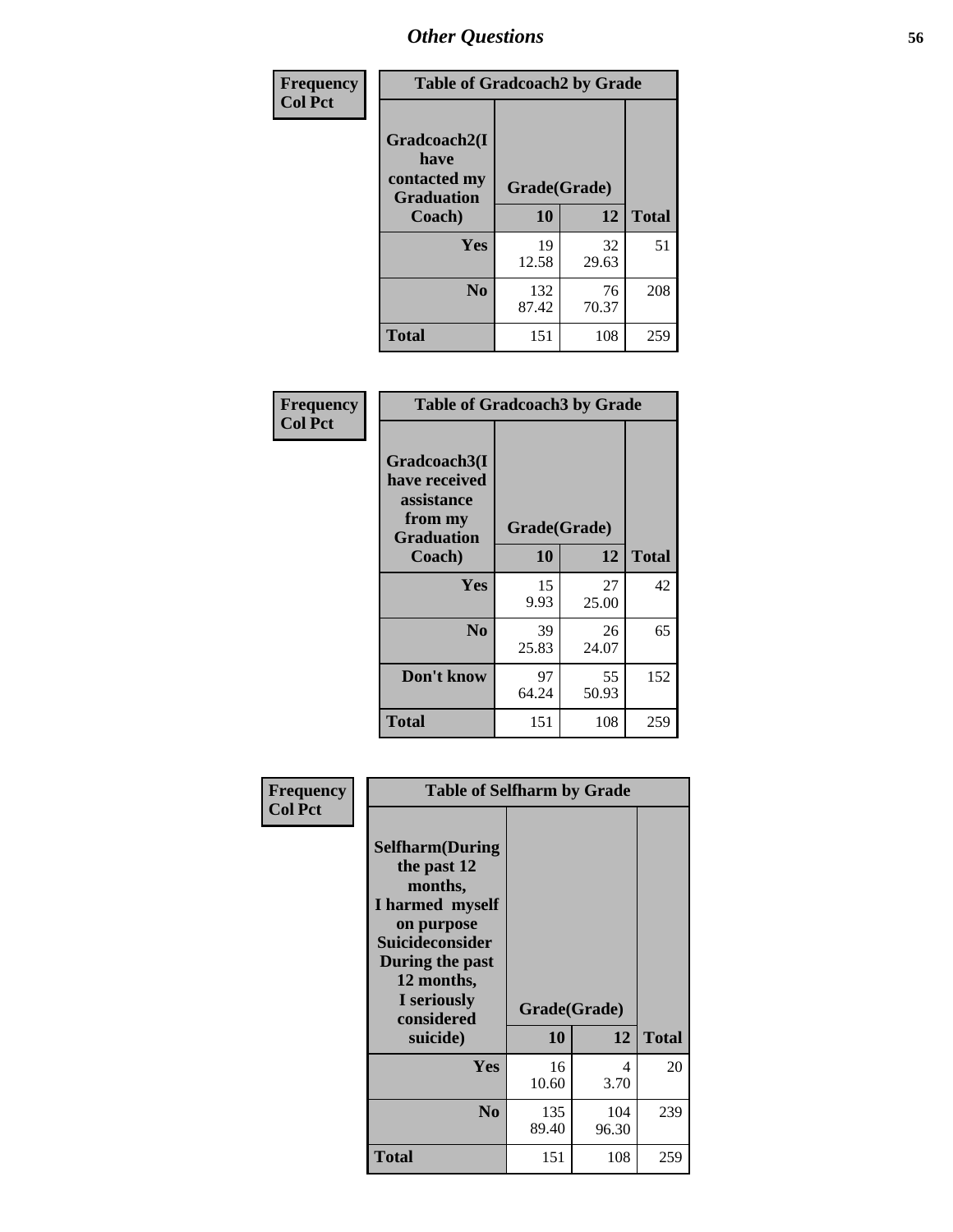| <b>Frequency</b> | <b>Table of Suicideconsider by Grade</b> |              |              |              |
|------------------|------------------------------------------|--------------|--------------|--------------|
| <b>Col Pct</b>   |                                          | Grade(Grade) |              |              |
|                  | Suicideconsider                          | <b>10</b>    | 12           | <b>Total</b> |
|                  | Yes                                      | 15<br>9.93   | 6.48         | 22           |
|                  | N <sub>0</sub>                           | 136<br>90.07 | 101<br>93.52 | 237          |
|                  | <b>Total</b>                             | 151          | 108          | 259          |

| Frequency      | <b>Table of Suicideattempt by Grade</b>              |              |              |              |
|----------------|------------------------------------------------------|--------------|--------------|--------------|
| <b>Col Pct</b> | Suicideattempt(I<br>have attempted<br>suicide in the | Grade(Grade) |              |              |
|                | last year)                                           | 10           | 12           | <b>Total</b> |
|                | Yes                                                  | 10<br>6.62   | 3<br>2.78    | 13           |
|                | N <sub>0</sub>                                       | 141<br>93.38 | 105<br>97.22 | 246          |
|                | <b>Total</b>                                         | 151          | 108          | 259          |

| Frequency      | <b>Table of Instantmessaged by Grade</b>                       |              |             |              |  |  |  |
|----------------|----------------------------------------------------------------|--------------|-------------|--------------|--|--|--|
| <b>Col Pct</b> | <b>Instantmessaged</b> (I<br>have instant<br>messaged people I | Grade(Grade) |             |              |  |  |  |
|                | do not even know)                                              | 10           | 12          | <b>Total</b> |  |  |  |
|                | Yes                                                            | 34<br>22.52  | 26<br>24.07 | 60           |  |  |  |
|                | N <sub>0</sub>                                                 | 117<br>77.48 | 82<br>75.93 | 199          |  |  |  |
|                | <b>Total</b>                                                   | 151          | 108         | 259          |  |  |  |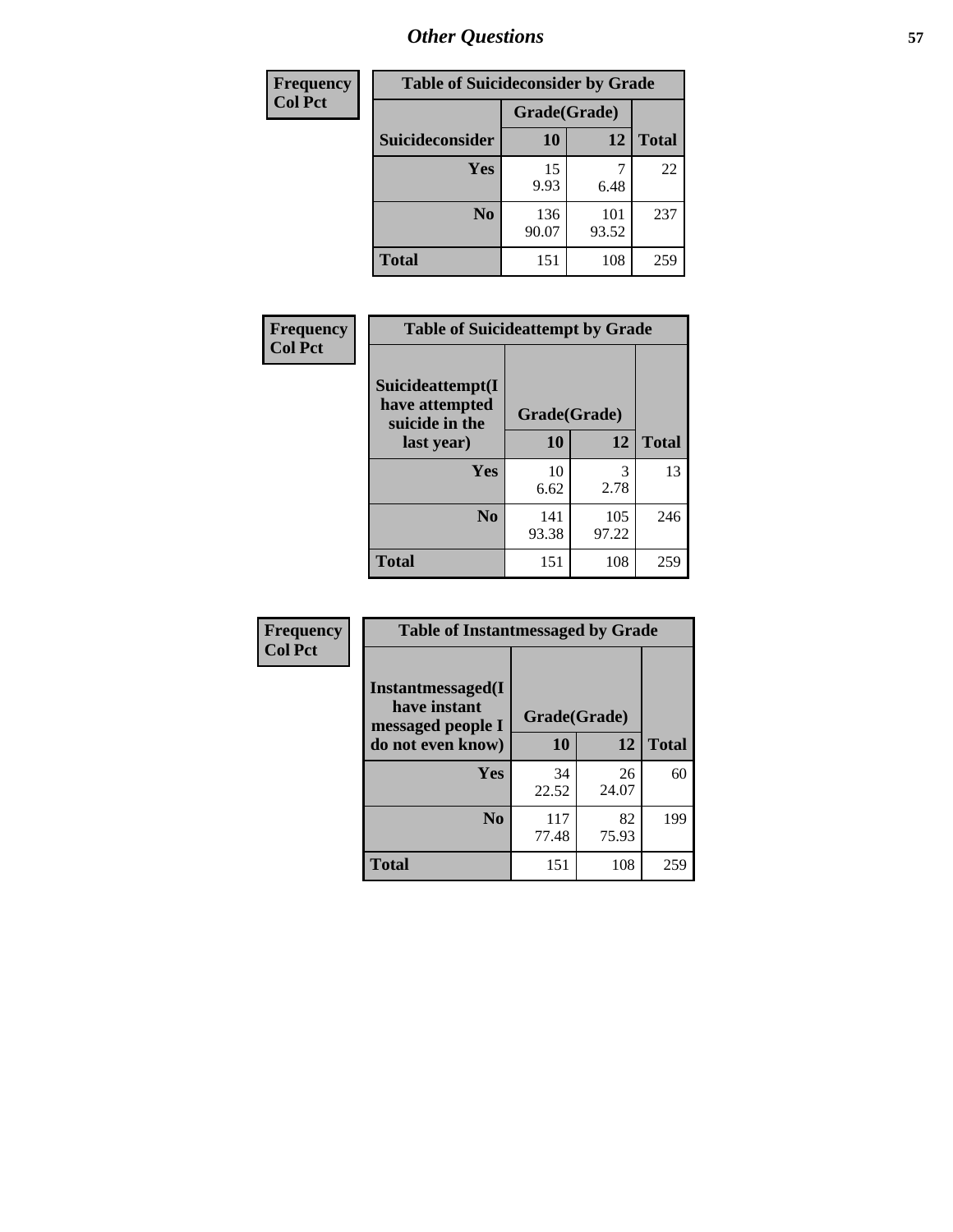| Frequency      | <b>Table of Getsalong by Grade</b>                  |              |                        |              |  |  |  |
|----------------|-----------------------------------------------------|--------------|------------------------|--------------|--|--|--|
| <b>Col Pct</b> | Getsalong(I get<br>along with other<br>students and | Grade(Grade) |                        |              |  |  |  |
|                | adults)                                             | 10           | 12                     | <b>Total</b> |  |  |  |
|                | <b>Strongly Agree</b>                               | 82<br>54.30  | 76<br>70.37            | 158          |  |  |  |
|                | <b>Somewhat Agree</b>                               | 59<br>39.07  | 27<br>25.00            | 86           |  |  |  |
|                | <b>Somewhat Disagree</b>                            | 4.64         | 3<br>2.78              | 10           |  |  |  |
|                | <b>Strongly Disagree</b>                            | 3<br>1.99    | $\mathfrak{D}$<br>1.85 | 5            |  |  |  |
|                | <b>Total</b>                                        | 151          | 108                    | 259          |  |  |  |

| Frequency      | <b>Table of Safehome by Grade</b> |                           |             |              |  |
|----------------|-----------------------------------|---------------------------|-------------|--------------|--|
| <b>Col Pct</b> | Safehome(I feel<br>safe at home)  | Grade(Grade)<br><b>10</b> | 12          | <b>Total</b> |  |
|                | <b>Strongly Agree</b>             | 95<br>62.91               | 83<br>76.85 | 178          |  |
|                | <b>Somewhat Agree</b>             | 43<br>28.48               | 21<br>19.44 | 64           |  |
|                | <b>Somewhat Disagree</b>          | 9<br>5.96                 | 3<br>2.78   | 12           |  |
|                | <b>Strongly Disagree</b>          | 4<br>2.65                 | 0.93        | 5            |  |
|                | <b>Total</b>                      | 151                       | 108         | 259          |  |

| Frequency      | <b>Table of Adulttalk by Grade</b>                                                  |              |             |              |  |  |
|----------------|-------------------------------------------------------------------------------------|--------------|-------------|--------------|--|--|
| <b>Col Pct</b> | <b>Adulttalk(I</b><br>know an<br>adult at<br>school that<br>I can talk<br>with if I | Grade(Grade) |             |              |  |  |
|                | need help)                                                                          | 10           | 12          | <b>Total</b> |  |  |
|                | <b>Yes</b>                                                                          | 119<br>78.81 | 93<br>86.11 | 212          |  |  |
|                | N <sub>0</sub>                                                                      | 32<br>21.19  | 15<br>13.89 | 47           |  |  |
|                | <b>Total</b>                                                                        | 151          | 108         | 259          |  |  |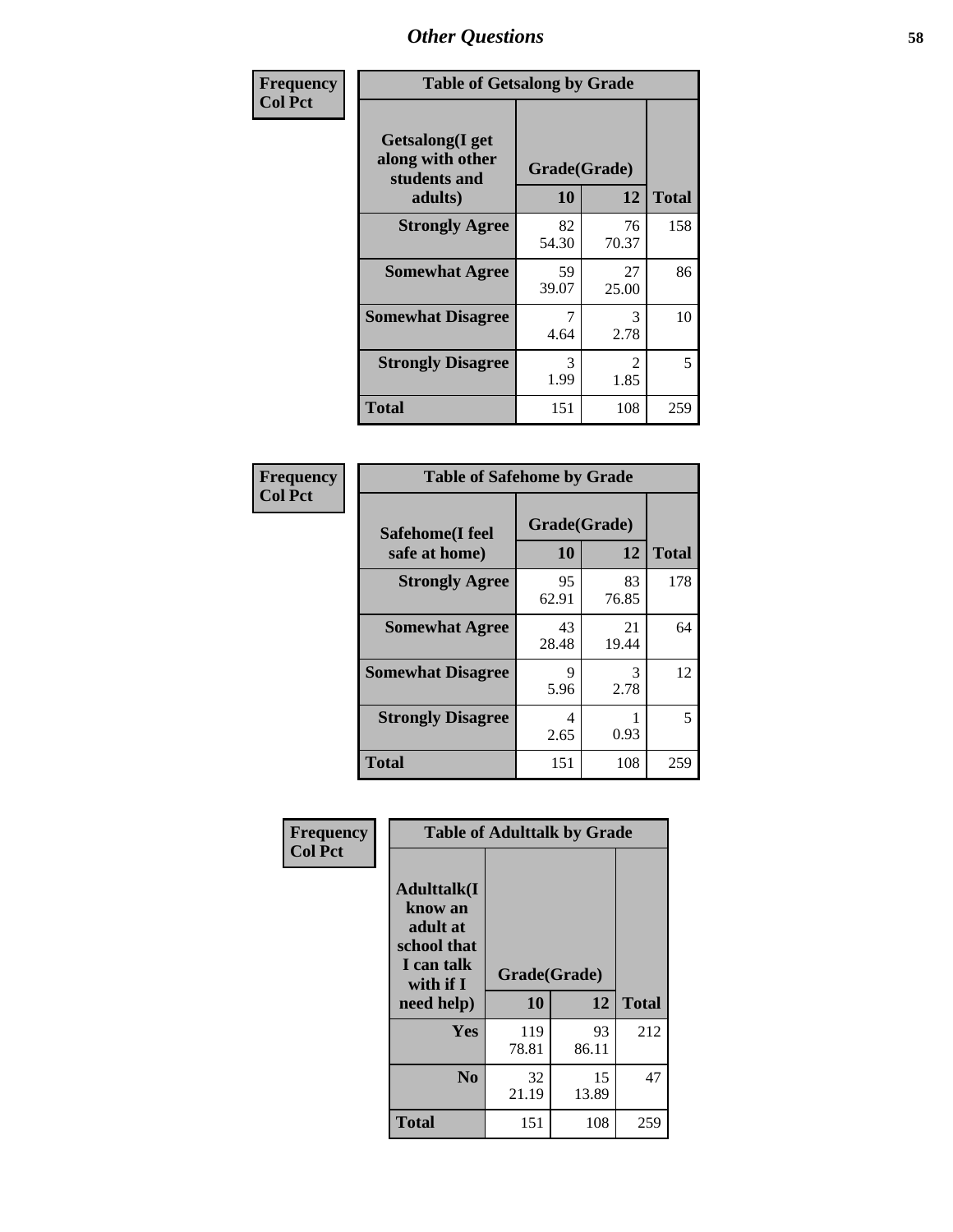**Frequency Row Pct**

| <b>Table of Grade by Tvtime</b> |             |                                                                                         |             |                                 |                       |             |              |  |
|---------------------------------|-------------|-----------------------------------------------------------------------------------------|-------------|---------------------------------|-----------------------|-------------|--------------|--|
|                                 |             | Tytime (On an average school day,<br>how much unsupervised time do I spend watching TV) |             |                                 |                       |             |              |  |
|                                 |             | <b>Less that</b>                                                                        |             | $2 - 3$                         | $4 - 5$               | $6+$        |              |  |
| Grade(Grade)   None             |             |                                                                                         |             | hour/day   hour/day   hours/day | hours/day   hours/day |             | <b>Total</b> |  |
| 10                              | 17<br>11.26 | 26<br>17.22                                                                             | 13<br>8.61  | 49<br>32.45                     | 18<br>11.92           | 28<br>18.54 | 151          |  |
| 12                              | 18<br>16.67 | 11<br>10.19                                                                             | 13<br>12.04 | 29<br>26.85                     | 12<br>11.11           | 25<br>23.15 | 108          |  |
| <b>Total</b>                    | 35          | 37                                                                                      | 26          | 78                              | 30                    | 53          | 259          |  |

**Frequency Row Pct**

| <b>Table of Grade by Computertime</b> |             |                                                                                                   |             |                      |                      |                   |              |  |
|---------------------------------------|-------------|---------------------------------------------------------------------------------------------------|-------------|----------------------|----------------------|-------------------|--------------|--|
|                                       |             | Computertime (On an average school day,<br>how much unsupervised time do I spend on the computer) |             |                      |                      |                   |              |  |
| Grade(Grade)                          | None        | <b>Less that</b><br>hour/day                                                                      | hour/day    | $2 - 3$<br>hours/day | $4 - 5$<br>hours/day | $6+$<br>hours/day | <b>Total</b> |  |
| 10                                    | 33<br>21.85 | 31<br>20.53                                                                                       | 32<br>21.19 | 25<br>16.56          | 16<br>10.60          | 14<br>9.27        | 151          |  |
| 12                                    | 20<br>18.52 | 20<br>18.52                                                                                       | 21<br>19.44 | 26<br>24.07          | 8<br>7.41            | 13<br>12.04       | 108          |  |
| <b>Total</b>                          | 53          | 51                                                                                                | 53          | 51                   | 24                   | 27                | 259          |  |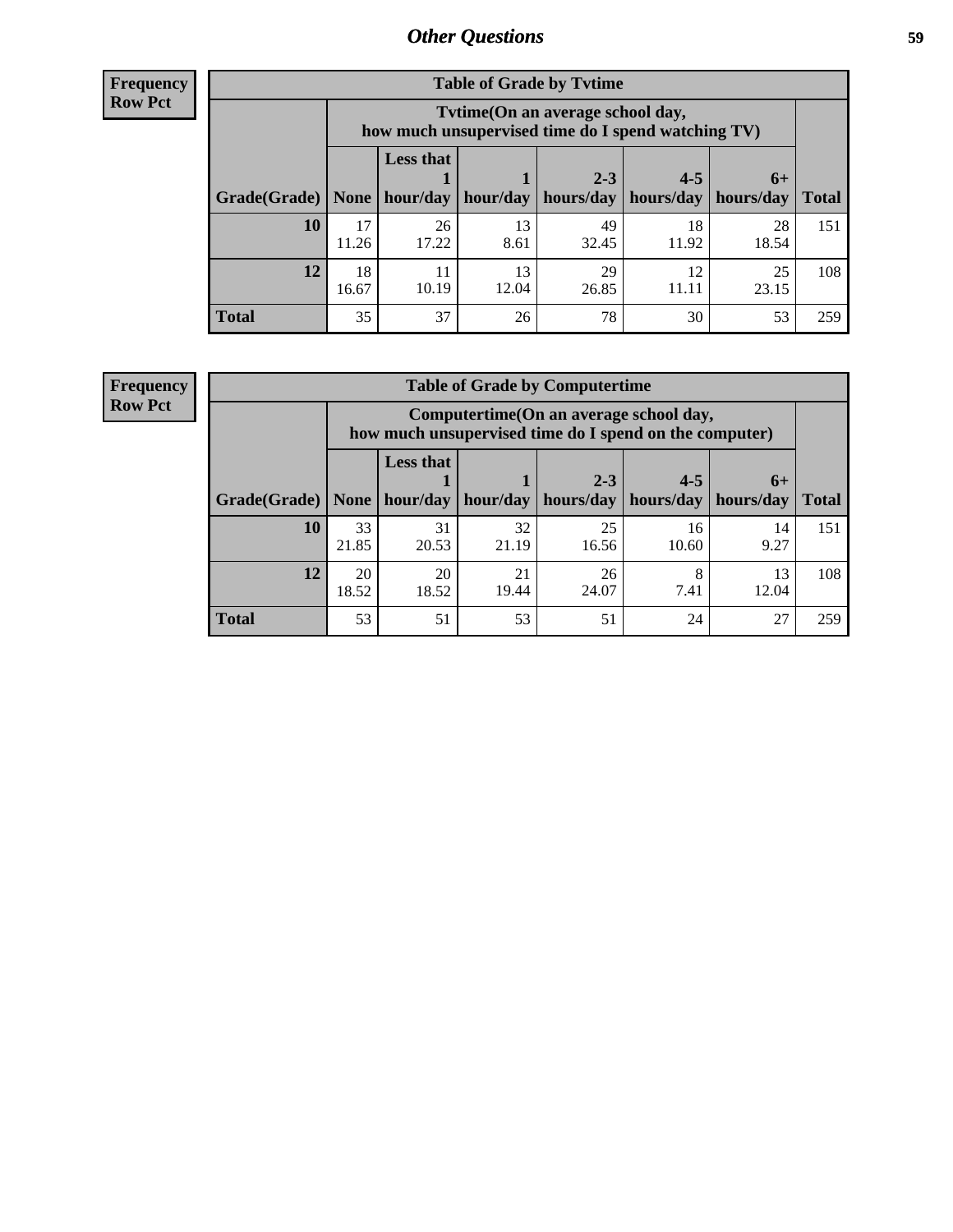### *Questions about Driving Laws* **60** *Driving Questions were asked only of high school students.*

| <b>Frequency</b> |
|------------------|
| <b>Row Pct</b>   |

| <b>Table of Grade by License1</b> |                                                                                                                                           |                          |                |             |                      |              |  |  |
|-----------------------------------|-------------------------------------------------------------------------------------------------------------------------------------------|--------------------------|----------------|-------------|----------------------|--------------|--|--|
|                                   | License1(During the first 6 months of driving<br>with a provisional license,<br>the only passengers who can ride with the<br>driver are:) |                          |                |             |                      |              |  |  |
| Grade(Grade)                      | <b>Parent or</b><br><b>Guardian</b>                                                                                                       | Family<br><b>Members</b> | <b>Friends</b> | Anyone      | Don't<br><b>Know</b> | <b>Total</b> |  |  |
| 10                                | 70<br>46.36                                                                                                                               | 28<br>18.54              | 7<br>4.64      | 26<br>17.22 | 20<br>13.25          | 151          |  |  |
| 12                                | 46<br>42.59                                                                                                                               | 31<br>28.70              | 2<br>1.85      | 19<br>17.59 | 10<br>9.26           | 108          |  |  |
| <b>Total</b>                      | 116                                                                                                                                       | 59                       | 9              | 45          | 30                   | 259          |  |  |

| Frequency      | <b>Table of Grade by License2</b>                                                                        |                           |                  |                         |                                                      |                      |              |  |  |
|----------------|----------------------------------------------------------------------------------------------------------|---------------------------|------------------|-------------------------|------------------------------------------------------|----------------------|--------------|--|--|
| <b>Row Pct</b> | License2(17 yr old drivers with a<br>provisional driver's license cannot<br>drive between the hours of:) |                           |                  |                         |                                                      |                      |              |  |  |
|                | Grade(Grade)                                                                                             | <b>Midnight</b><br>to 6am | 1am<br>to<br>5am | 1am<br>to<br><b>6am</b> | N <sub>0</sub><br>curfew<br>for $17$<br>year<br>olds | Don't<br><b>Know</b> | <b>Total</b> |  |  |
|                | 10                                                                                                       | 85<br>56.29               | 9<br>5.96        | 7<br>4.64               | 13<br>8.61                                           | 37<br>24.50          | 151          |  |  |
|                | 12                                                                                                       | 66<br>61.11               | 9<br>8.33        | 14<br>12.96             | $\overline{2}$<br>1.85                               | 17<br>15.74          | 108          |  |  |
|                | <b>Total</b>                                                                                             | 151                       | 18               | 21                      | 15                                                   | 54                   | 259          |  |  |

| <b>Frequency</b> | <b>Table of Grade by License3</b> |                                                                                        |             |             |            |             |               |              |
|------------------|-----------------------------------|----------------------------------------------------------------------------------------|-------------|-------------|------------|-------------|---------------|--------------|
| <b>Row Pct</b>   |                                   | License3(For drivers under the age of 21,<br>what level of alcohol is considered DUI?) |             |             |            |             |               |              |
|                  | Grade(Grade)                      | Any<br><b>Amount</b>                                                                   | 0.02        | 0.04        | 0.06       | 0.08        | Don't<br>know | <b>Total</b> |
|                  | 10                                | 22<br>14.57                                                                            | 27<br>17.88 | 20<br>13.25 | 13<br>8.61 | 20<br>13.25 | 49<br>32.45   | 151          |
|                  | 12                                | 16<br>14.81                                                                            | 35<br>32.41 | 7<br>6.48   | 6<br>5.56  | 13<br>12.04 | 31<br>28.70   | 108          |
|                  | <b>Total</b>                      | 38                                                                                     | 62          | 27          | 19         | 33          | 80            | 259          |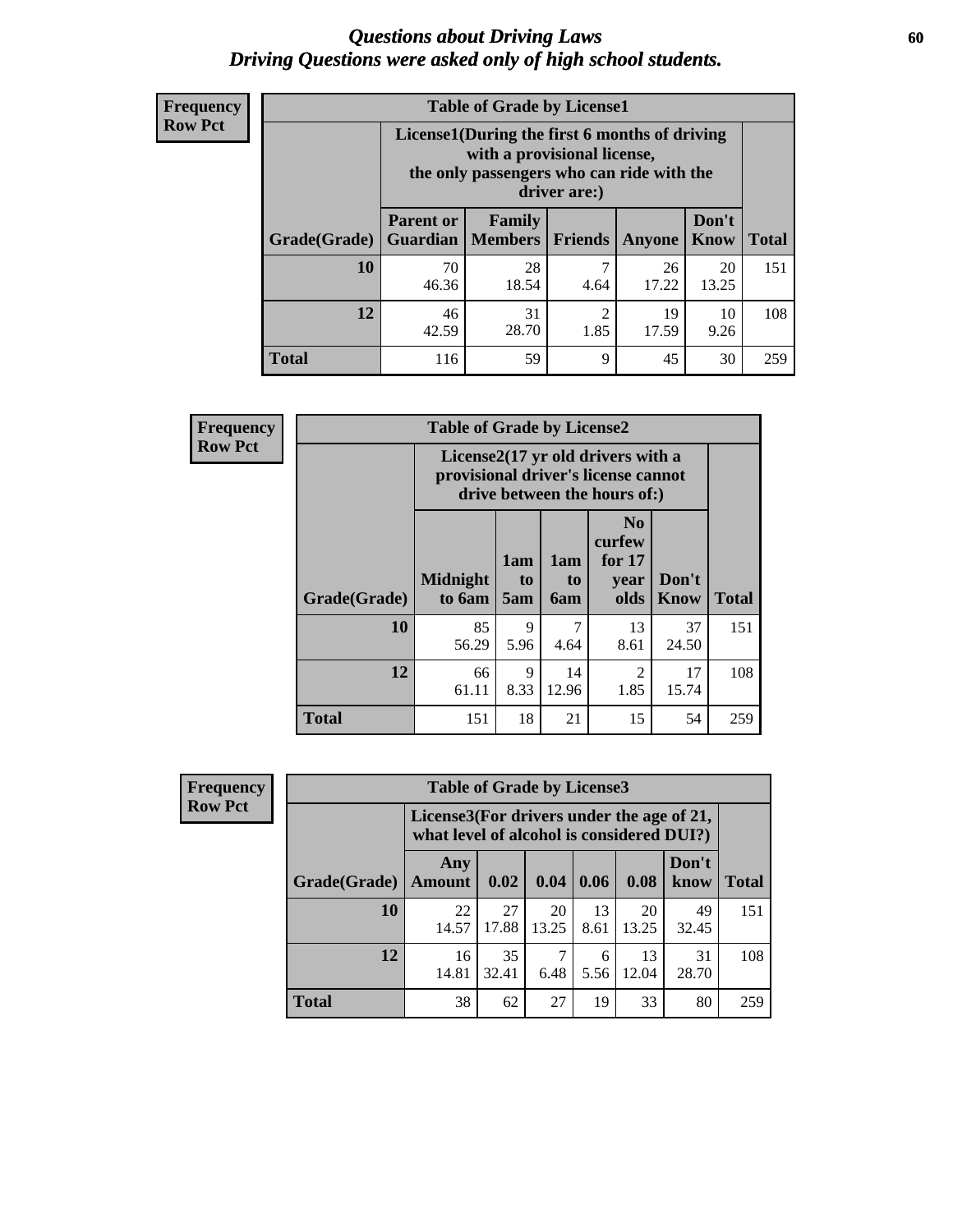### *Questions about Driving Laws* **61** *Driving Questions were asked only of high school students.*

| <b>Frequency</b> |
|------------------|
| <b>Row Pct</b>   |

| <b>Table of Grade by License4</b> |              |                                                                                                                      |              |                               |                                             |               |              |
|-----------------------------------|--------------|----------------------------------------------------------------------------------------------------------------------|--------------|-------------------------------|---------------------------------------------|---------------|--------------|
|                                   |              | License4(A driver under 21 automatically<br>loses his/her license if caught exceeding the<br>posted speet limit by:) |              |                               |                                             |               |              |
| Grade(Grade)                      | $15+$<br>mph | $25+$<br>mph                                                                                                         | $35+$<br>mph | <b>Depends</b><br>on<br>judge | Can't<br>lose<br>license<br>for<br>speeding | Don't<br>know | <b>Total</b> |
| 10                                | 29<br>19.21  | 18<br>11.92                                                                                                          | 19<br>12.58  | 11<br>7.28                    | 17<br>11.26                                 | 57<br>37.75   | 151          |
| 12                                | 28<br>25.93  | 23<br>21.30                                                                                                          | 8<br>7.41    | 11<br>10.19                   | 3<br>2.78                                   | 35<br>32.41   | 108          |
| <b>Total</b>                      | 57           | 41                                                                                                                   | 27           | 22                            | 20                                          | 92            | 259          |

| Frequency      | <b>Table of Grade by License5</b> |             |                                                                                                                                                             |               |              |  |  |
|----------------|-----------------------------------|-------------|-------------------------------------------------------------------------------------------------------------------------------------------------------------|---------------|--------------|--|--|
| <b>Row Pct</b> |                                   |             | License5(A)<br>Georgia teenager<br>with family<br>connections or a<br>good lawyer can<br>break a teen<br>driving law and<br>keep their driver's<br>license) |               |              |  |  |
|                | Grade(Grade)                      | <b>Yes</b>  | N <sub>0</sub>                                                                                                                                              | Don't<br>know | <b>Total</b> |  |  |
|                | 10                                | 22<br>14.57 | 84<br>55.63                                                                                                                                                 | 45<br>29.80   | 151          |  |  |
|                | 12                                | 15<br>13.89 | 66<br>61.11                                                                                                                                                 | 27<br>25.00   | 108          |  |  |
|                | <b>Total</b>                      | 37          | 150                                                                                                                                                         | 72            | 259          |  |  |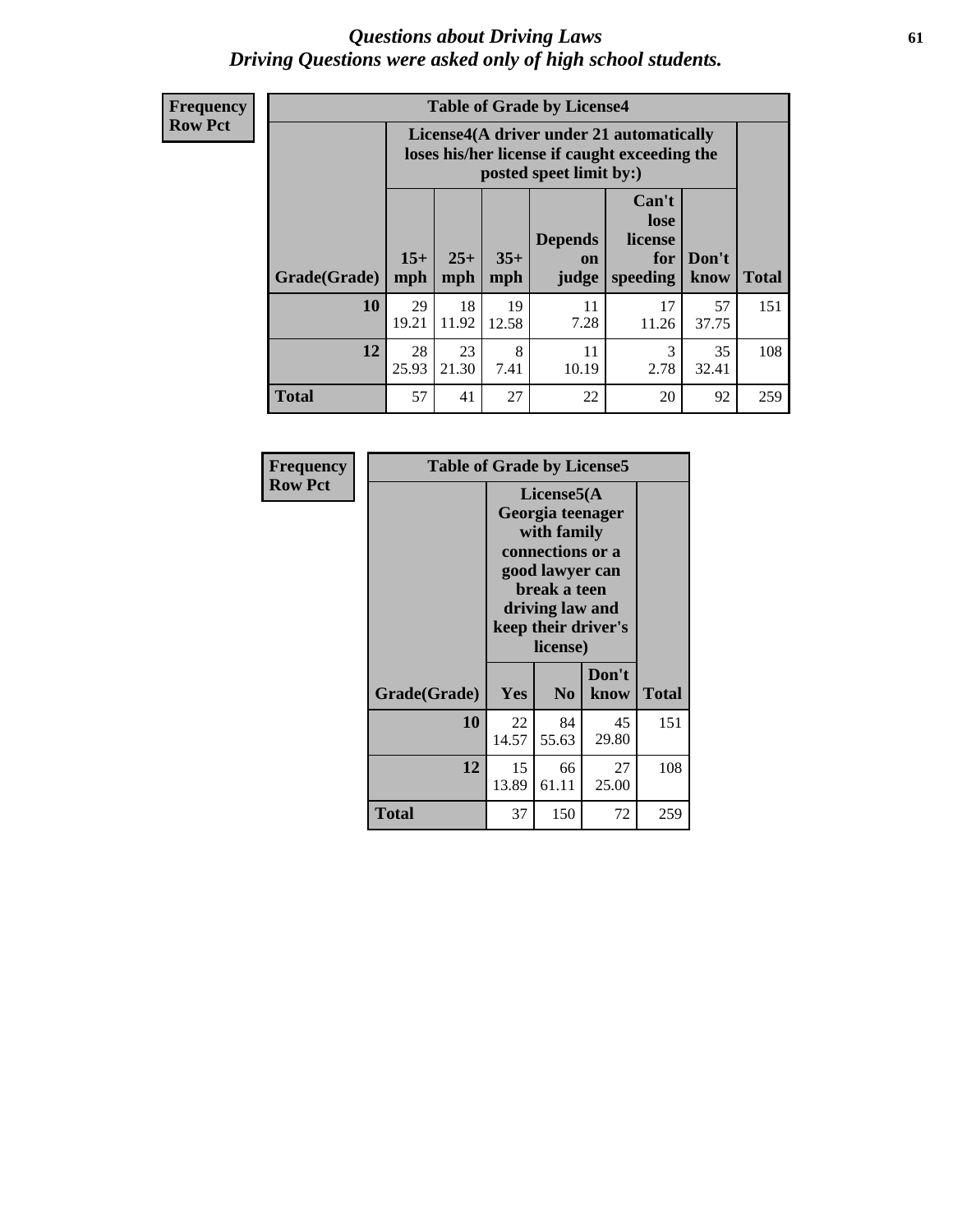### *Questions about Driving Laws* **62** *Driving Questions were asked only of high school students.*

| <b>Frequency</b> | <b>Table of Grade by License6</b> |                                                                                                                                                 |                |               |              |
|------------------|-----------------------------------|-------------------------------------------------------------------------------------------------------------------------------------------------|----------------|---------------|--------------|
| <b>Row Pct</b>   |                                   | License <sub>6</sub> (I know a<br>friend or<br>classmate that<br>broke a teen<br>driving law,<br>but was allowed to<br>keep his/her<br>license) |                |               |              |
|                  | Grade(Grade)                      | Yes                                                                                                                                             | N <sub>0</sub> | Don't<br>know | <b>Total</b> |
|                  | 10                                | 28<br>18.54                                                                                                                                     | 80<br>52.98    | 43<br>28.48   | 151          |
|                  | 12                                | 17<br>15.74                                                                                                                                     | 66<br>61.11    | 25<br>23.15   | 108          |
|                  | <b>Total</b>                      | 45                                                                                                                                              | 146            | 68            | 259          |

| <b>Frequency</b> | <b>Table of Grade by License7</b> |                                                                                               |                                     |                                                   |                        |              |  |  |  |
|------------------|-----------------------------------|-----------------------------------------------------------------------------------------------|-------------------------------------|---------------------------------------------------|------------------------|--------------|--|--|--|
| <b>Row Pct</b>   |                                   | License7(A student under the age of 18 cam loser<br>his/her driving privileges if he or she:) |                                     |                                                   |                        |              |  |  |  |
|                  | Grade(Grade)                      | <b>Have</b><br>more than<br>10<br>unexcused<br>absences<br>per school<br>yr                   | Drop out<br>without  <br>graduating | <b>Bring</b><br>alcohol/drugs/weapon<br>to school | All of<br>the<br>above | <b>Total</b> |  |  |  |
|                  | <b>10</b>                         | 22<br>14.57                                                                                   | 11<br>7.28                          | 3.31                                              | 113<br>74.83           | 151          |  |  |  |
|                  | 12                                | 28<br>25.93                                                                                   | 6<br>5.56                           | 4.63                                              | 69<br>63.89            | 108          |  |  |  |
|                  | <b>Total</b>                      | 50                                                                                            | 17                                  | 10                                                | 182                    | 259          |  |  |  |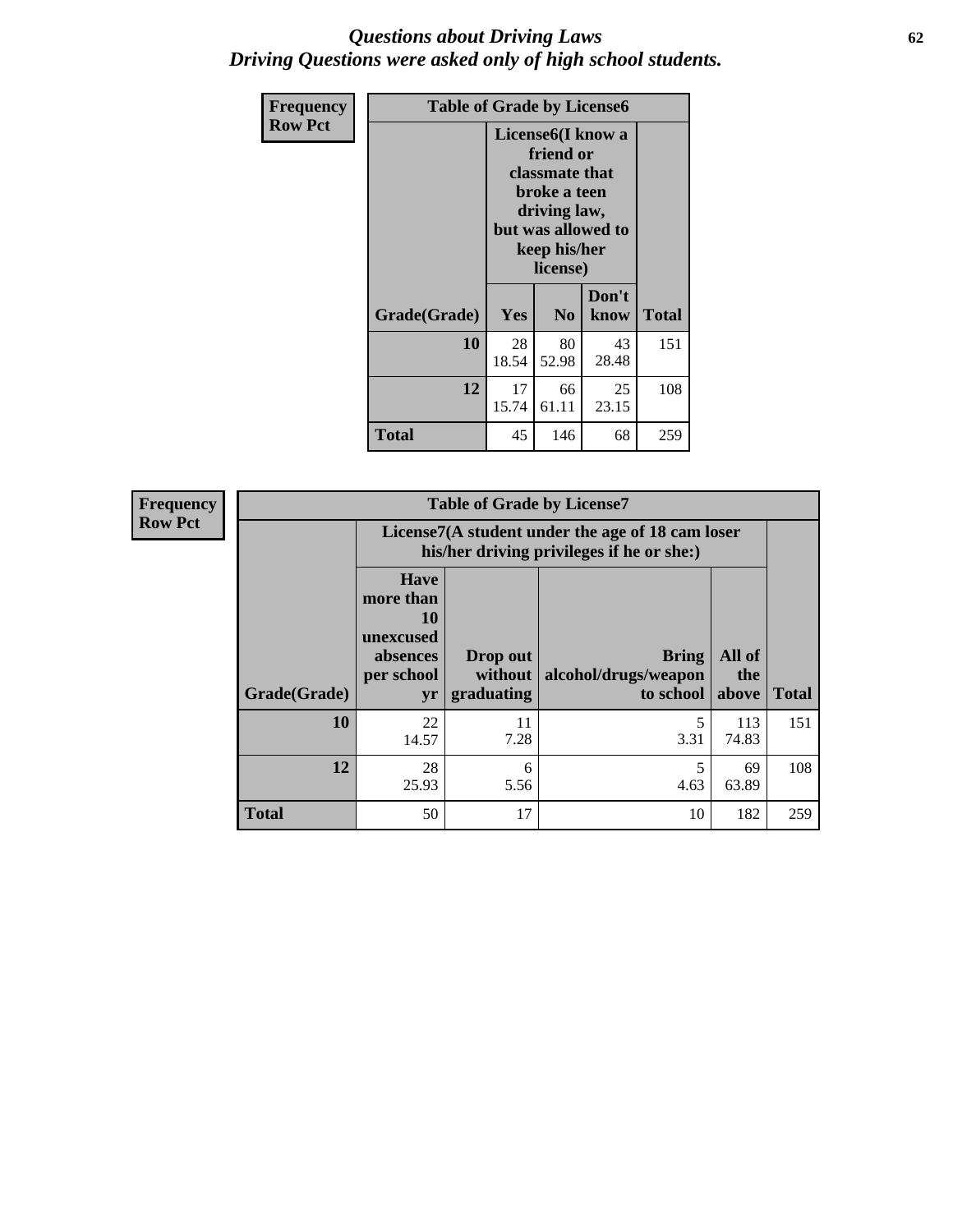# *Select Results by Gender* **63**

| Frequency      | <b>Table of SchoolClimate2 by Gender</b>          |                                 |             |              |  |  |
|----------------|---------------------------------------------------|---------------------------------|-------------|--------------|--|--|
| <b>Col Pct</b> | SchoolClimate2(I<br>feel successful at<br>school) | Gender(Gender)<br><b>Female</b> | <b>Male</b> | <b>Total</b> |  |  |
|                | <b>Strongly Agree</b>                             | 59<br>43.70                     | 69<br>55.65 | 128          |  |  |
|                | <b>Somewhat Agree</b>                             | 69<br>51.11                     | 48<br>38.71 | 117          |  |  |
|                | <b>Somewhat Disagree</b>                          | 5.<br>3.70                      | 4<br>3.23   | 9            |  |  |
|                | <b>Strongly Disagree</b>                          | $\mathcal{L}$<br>1.48           | 3<br>2.42   | 5            |  |  |
|                | <b>Total</b>                                      | 135                             | 124         | 259          |  |  |

| Frequency      | <b>Table of SchoolClimate6 by Gender</b>                 |                                 |             |              |  |  |  |  |
|----------------|----------------------------------------------------------|---------------------------------|-------------|--------------|--|--|--|--|
| <b>Col Pct</b> | <b>SchoolClimate6(Teachers</b><br>treat me with respect) | Gender(Gender)<br><b>Female</b> | <b>Male</b> | <b>Total</b> |  |  |  |  |
|                | <b>Strongly Agree</b>                                    | 52<br>38.52                     | 57<br>45.97 | 109          |  |  |  |  |
|                | <b>Somewhat Agree</b>                                    | 58<br>42.96                     | 40<br>32.26 | 98           |  |  |  |  |
|                | <b>Somewhat Disagree</b>                                 | 18<br>13.33                     | 19<br>15.32 | 37           |  |  |  |  |
|                | <b>Strongly Disagree</b>                                 | 7<br>5.19                       | 8<br>6.45   | 15           |  |  |  |  |
|                | <b>Total</b>                                             | 135                             | 124         | 259          |  |  |  |  |

| <b>Frequency</b> | <b>Table of SchoolClimate8 by Gender</b>                                             |                                 |                            |     |  |  |  |
|------------------|--------------------------------------------------------------------------------------|---------------------------------|----------------------------|-----|--|--|--|
| <b>Col Pct</b>   | <b>SchoolClimate8(Students</b><br>are frequently<br>recognized for good<br>behavior) | Gender(Gender)<br><b>Female</b> | <b>Total</b>               |     |  |  |  |
|                  | <b>Strongly Agree</b>                                                                | 27<br>20.00                     | <b>Male</b><br>24<br>19.35 | 51  |  |  |  |
|                  | <b>Somewhat Agree</b>                                                                | 64<br>47.41                     | 47<br>37.90                | 111 |  |  |  |
|                  | <b>Somewhat Disagree</b>                                                             | 24<br>17.78                     | 40<br>32.26                | 64  |  |  |  |
|                  | <b>Strongly Disagree</b>                                                             | 20<br>14.81                     | 13<br>10.48                | 33  |  |  |  |
|                  | Total                                                                                | 135                             | 124                        | 259 |  |  |  |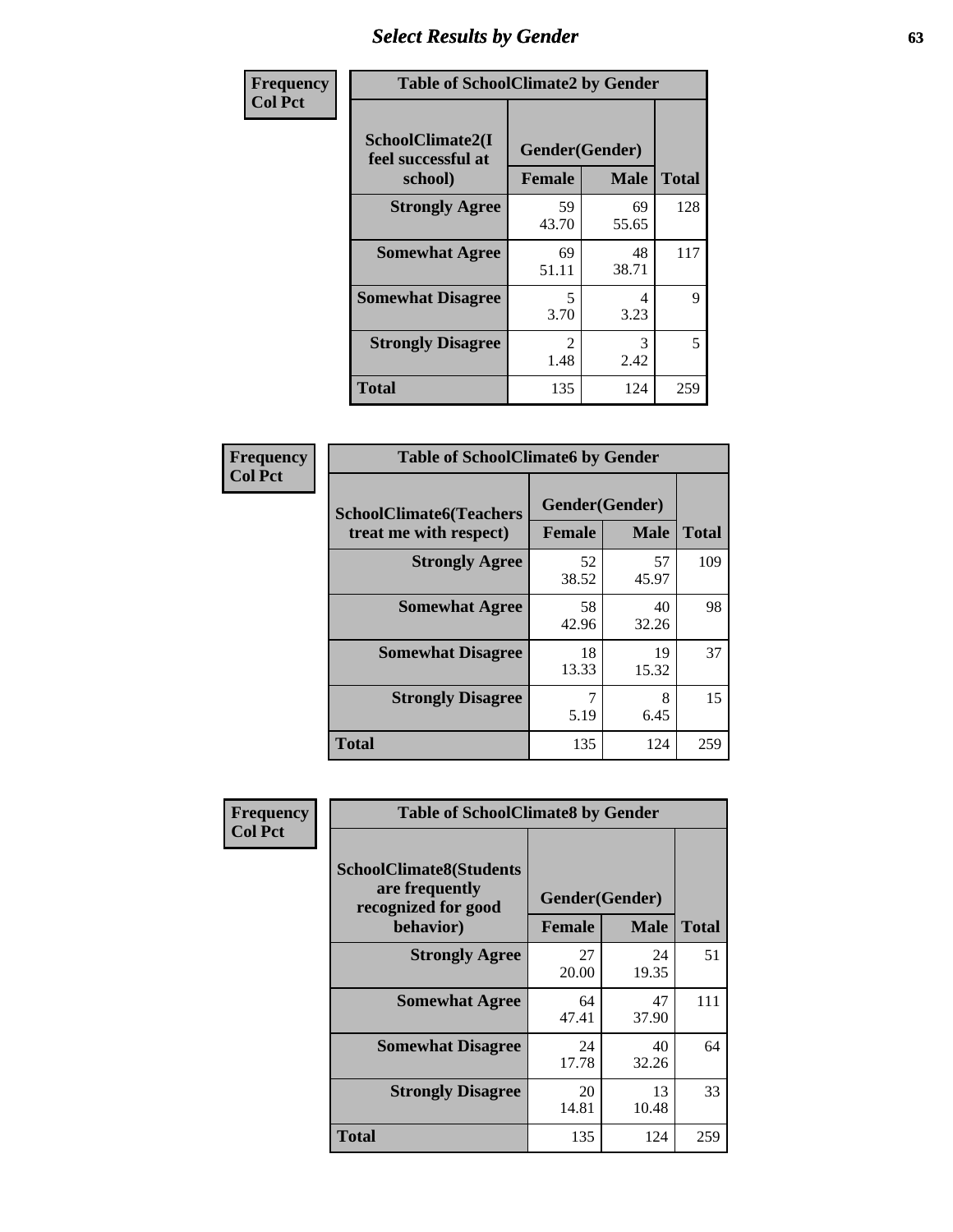# *Select Results by Gender* **64**

| <b>Frequency</b> | <b>Table of Gender by Dropout</b> |                                                                        |                |              |
|------------------|-----------------------------------|------------------------------------------------------------------------|----------------|--------------|
| <b>Row Pct</b>   |                                   | Dropout(I<br>have<br>thought<br>about<br>dropping<br>out of<br>school) |                |              |
|                  | Gender(Gender)                    | Yes                                                                    | N <sub>0</sub> | <b>Total</b> |
|                  | <b>Female</b>                     | 39<br>28.89                                                            | 96<br>71.11    | 135          |
|                  | <b>Male</b>                       | 32<br>25.81                                                            | 92<br>74.19    | 124          |
|                  | <b>Total</b>                      | 71                                                                     | 188            | 259          |

| <b>Frequency</b> |                       | <b>Table of Gender by Dropoutreason</b>                             |              |                                 |                                |              |              |
|------------------|-----------------------|---------------------------------------------------------------------|--------------|---------------------------------|--------------------------------|--------------|--------------|
| <b>Row Pct</b>   |                       | Dropoutreason (If I dropped out the<br>reason would most likely be) |              |                                 |                                |              |              |
|                  | <b>Gender(Gender)</b> | Won't<br><b>Drop</b><br>out                                         | <b>Bored</b> | <b>Family</b><br><b>Reasons</b> | <b>Being</b><br><b>Bullied</b> | <b>Other</b> | <b>Total</b> |
|                  | <b>Female</b>         | 82<br>60.74                                                         | 11<br>8.15   | 15<br>11.11                     | 2.22                           | 24<br>17.78  | 135          |
|                  | <b>Male</b>           | 70<br>56.45                                                         | 15<br>12.10  | 13<br>10.48                     | 0.81                           | 25<br>20.16  | 124          |
|                  | <b>Total</b>          | 152                                                                 | 26           | 28                              | 4                              | 49           | 259          |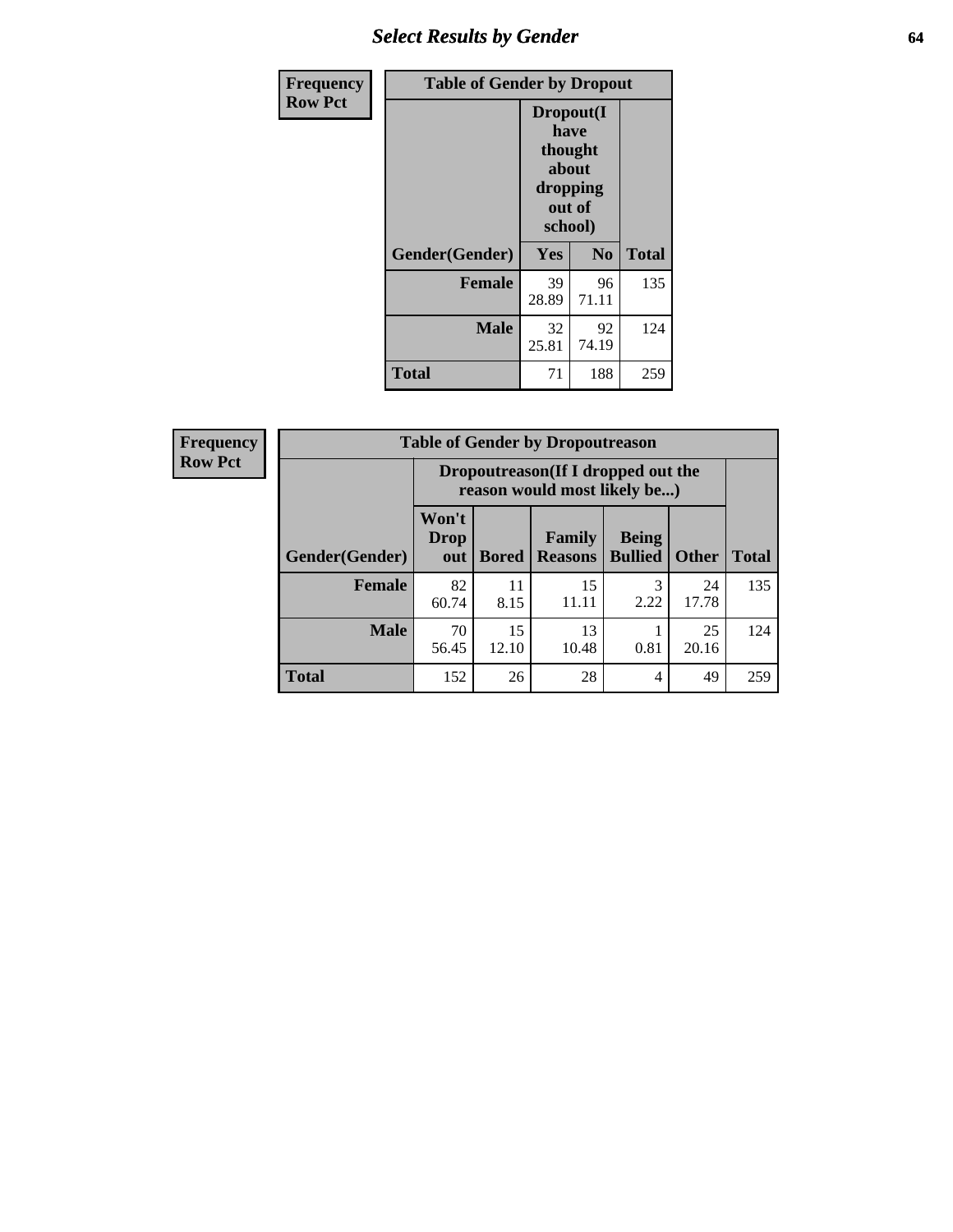*School Safety* **65**

| Frequency      | <b>Table of Gender by Bullied2</b> |                 |                |              |
|----------------|------------------------------------|-----------------|----------------|--------------|
| <b>Row Pct</b> |                                    | <b>Bullied2</b> |                |              |
|                | Gender(Gender)                     | Yes             | N <sub>0</sub> | <b>Total</b> |
|                | <b>Female</b>                      | 15<br>11.11     | 120<br>88.89   | 135          |
|                | <b>Male</b>                        | 9<br>7.26       | 115<br>92.74   | 124          |
|                | <b>Total</b>                       | 24              | 235            | 259          |

| Frequency      | <b>Table of Gender by Bulliedothers2</b> |                       |                |              |
|----------------|------------------------------------------|-----------------------|----------------|--------------|
| <b>Row Pct</b> |                                          | <b>Bulliedothers2</b> |                |              |
|                | Gender(Gender)                           | <b>Yes</b>            | N <sub>0</sub> | <b>Total</b> |
|                | <b>Female</b>                            | 6<br>4.44             | 129<br>95.56   | 135          |
|                | <b>Male</b>                              | 6<br>4.84             | 118<br>95.16   | 124          |
|                | <b>Total</b>                             | 12                    | 247            | 259          |

| Frequency      | <b>Table of Gender by Weaponschool2</b> |                      |                |              |
|----------------|-----------------------------------------|----------------------|----------------|--------------|
| <b>Row Pct</b> |                                         | <b>Weaponschool2</b> |                |              |
|                | Gender(Gender)                          | Yes                  | N <sub>0</sub> | <b>Total</b> |
|                | <b>Female</b>                           | 0.74                 | 134<br>99.26   | 135          |
|                | <b>Male</b>                             | 6.45                 | 116<br>93.55   | 124          |
|                | <b>Total</b>                            | q                    | 250            | 259          |

| Frequency      | <b>Table of Gender by Absentunsafe2</b> |               |                |              |
|----------------|-----------------------------------------|---------------|----------------|--------------|
| <b>Row Pct</b> |                                         | Absentunsafe2 |                |              |
|                | Gender(Gender)                          | Yes           | N <sub>0</sub> | <b>Total</b> |
|                | <b>Female</b>                           | 2.22          | 132<br>97.78   | 135          |
|                | <b>Male</b>                             | 4<br>3.23     | 120<br>96.77   | 124          |
|                | <b>Total</b>                            |               | 252            | 259          |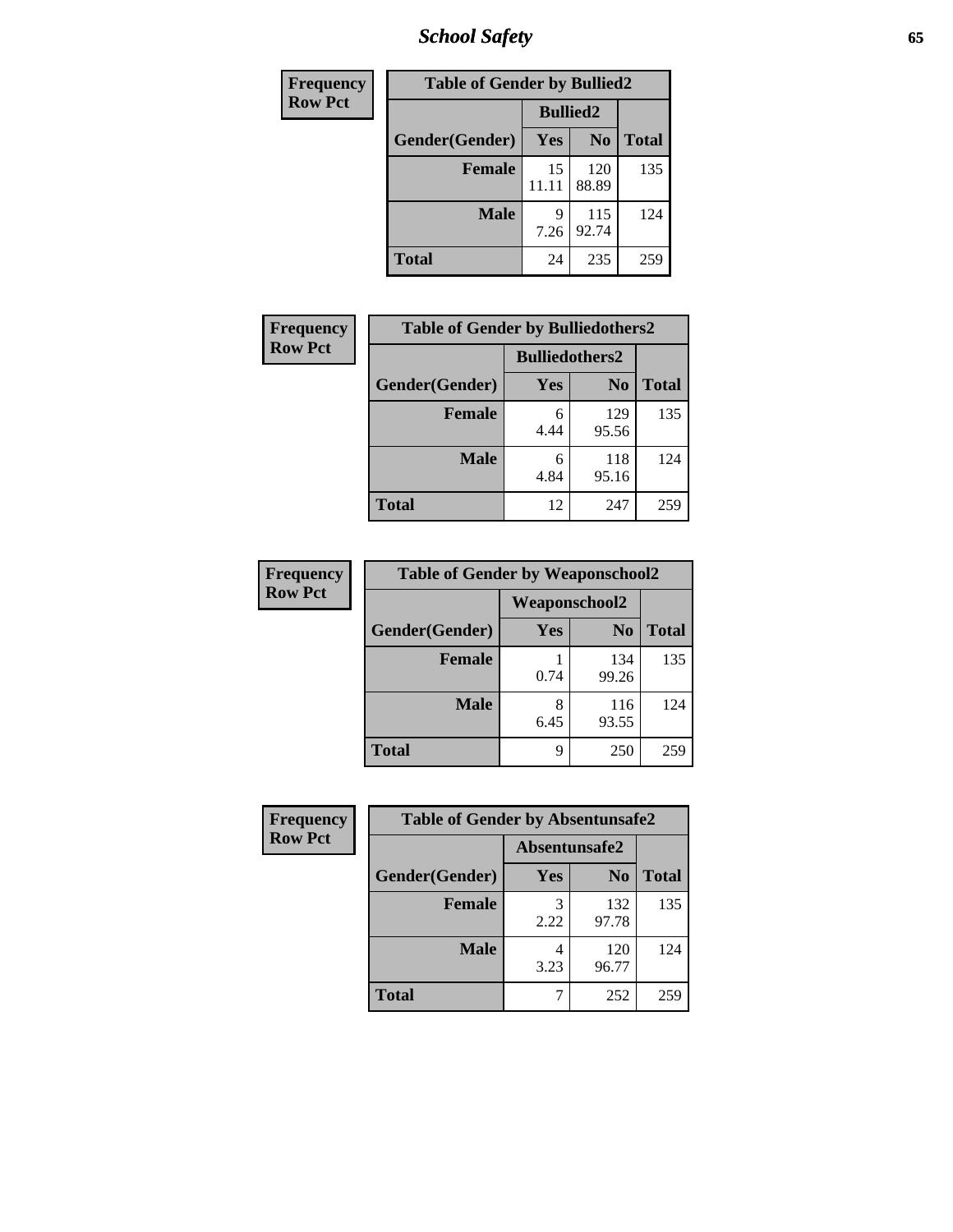*School Safety* **66**

| Frequency      | <b>Table of Gender by Gangself</b> |                                                                                                |              |              |
|----------------|------------------------------------|------------------------------------------------------------------------------------------------|--------------|--------------|
| <b>Row Pct</b> |                                    | Gangself(I<br>have<br>participated<br>in illegal gang<br>activities in<br>the past 30<br>days) |              |              |
|                | Gender(Gender)                     | Yes                                                                                            | $\bf No$     | <b>Total</b> |
|                | <b>Female</b>                      | 6<br>4.44                                                                                      | 129<br>95.56 | 135          |
|                | <b>Male</b>                        | 10<br>8.06                                                                                     | 114<br>91.94 | 124          |
|                | <b>Total</b>                       | 16                                                                                             | 243          | 259          |

| Frequency      |                | <b>Table of Gender by Gangpeers</b>                                                                                         |                |              |  |
|----------------|----------------|-----------------------------------------------------------------------------------------------------------------------------|----------------|--------------|--|
| <b>Row Pct</b> |                | <b>Gangpeers</b> (I<br>have friends<br>who have<br>participated<br>in illegal gang<br>activities in<br>the past 30<br>days) |                |              |  |
|                | Gender(Gender) | <b>Yes</b>                                                                                                                  | N <sub>0</sub> | <b>Total</b> |  |
|                | <b>Female</b>  | 48<br>35.56                                                                                                                 | 87<br>64.44    | 135          |  |
|                | <b>Male</b>    | 50<br>40.32                                                                                                                 | 74<br>59.68    | 124          |  |
|                | Total          | 98                                                                                                                          | 161            | 259          |  |

| Frequency      | <b>Table of Gender by Pickedon2</b> |             |                |              |
|----------------|-------------------------------------|-------------|----------------|--------------|
| <b>Row Pct</b> |                                     | Pickedon2   |                |              |
|                | Gender(Gender)                      | Yes         | N <sub>0</sub> | <b>Total</b> |
|                | <b>Female</b>                       | 28<br>20.74 | 107<br>79.26   | 135          |
|                | <b>Male</b>                         | 32<br>25.81 | 92<br>74.19    | 124          |
|                | <b>Total</b>                        | 60          | 199            | 259          |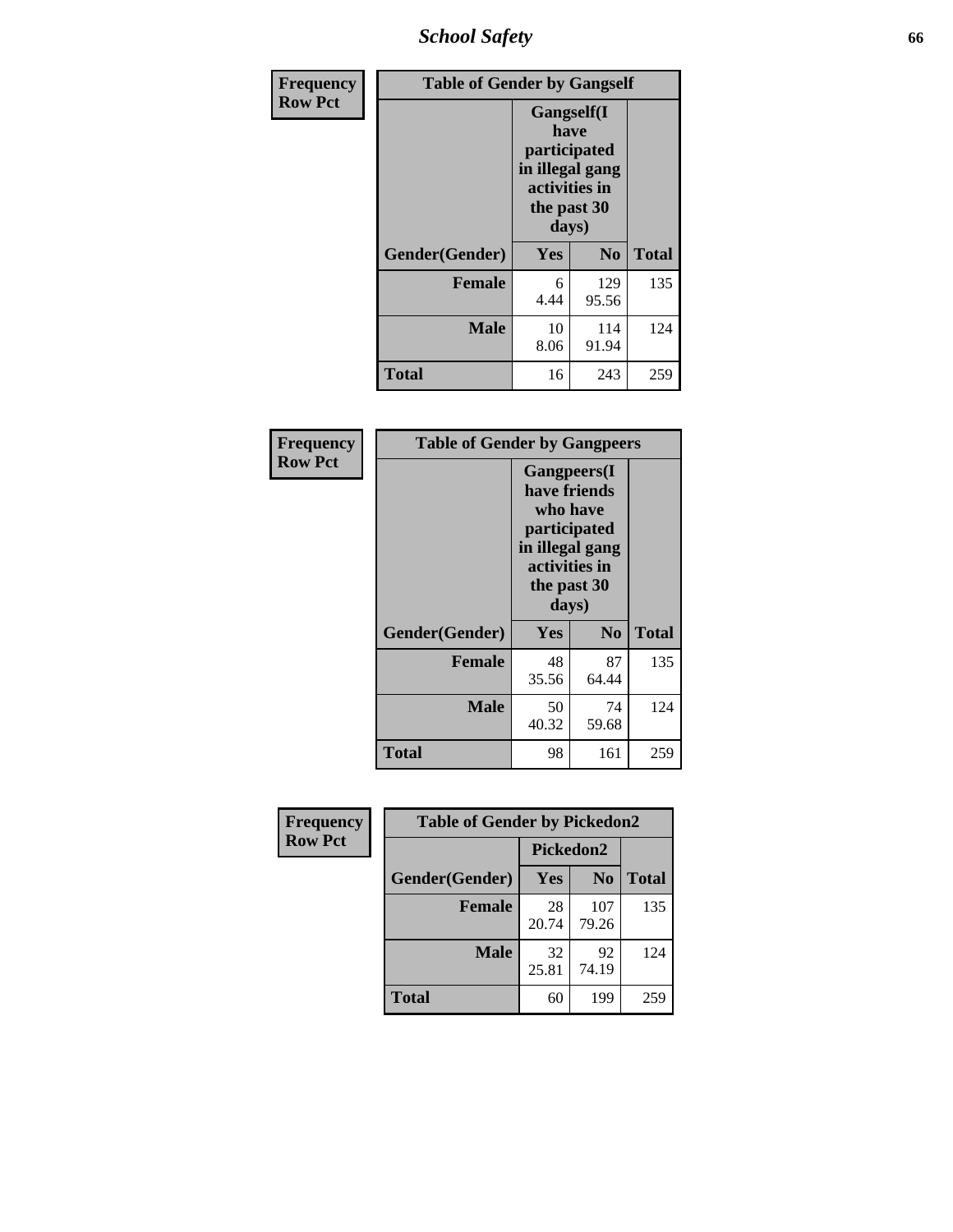*School Safety* **67**

| Frequency      | <b>Table of Gender by Safeschool2</b> |             |                |              |
|----------------|---------------------------------------|-------------|----------------|--------------|
| <b>Row Pct</b> |                                       | Safeschool2 |                |              |
|                | Gender(Gender)                        | Yes         | N <sub>0</sub> | <b>Total</b> |
|                | <b>Female</b>                         | 88<br>65.19 | 47<br>34.81    | 135          |
|                | <b>Male</b>                           | 90<br>72.58 | 34<br>27.42    | 124          |
|                | <b>Total</b>                          | 178         | 81             | 259          |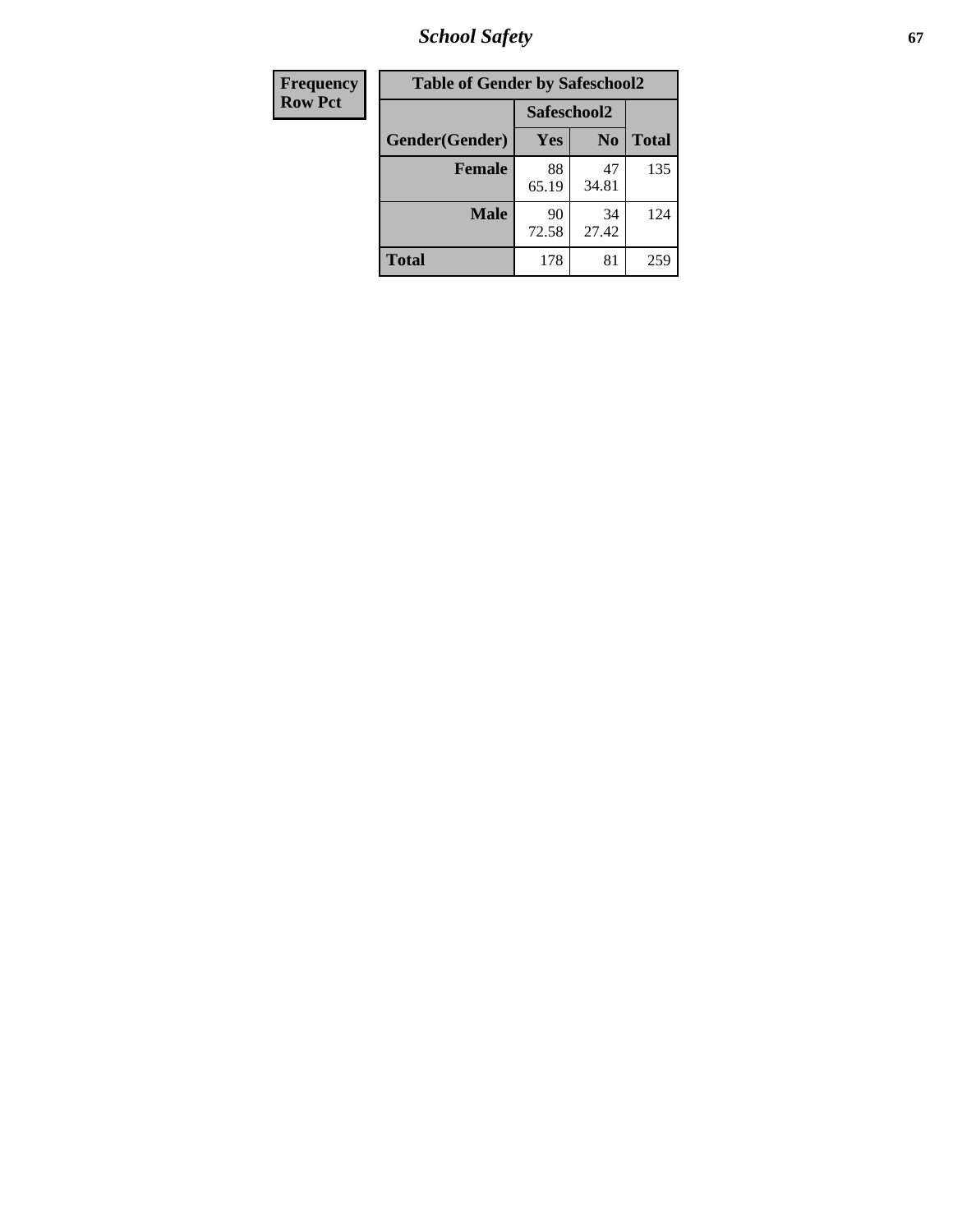# *Incidence of Drug Use* 68

| Frequency      | <b>Table of Gender by AlcoholAlt</b> |                                          |                |              |
|----------------|--------------------------------------|------------------------------------------|----------------|--------------|
| <b>Row Pct</b> |                                      | AlcoholAlt(Alcohol<br>use, past 30 days) |                |              |
|                | Gender(Gender)                       | Yes                                      | N <sub>0</sub> | <b>Total</b> |
|                | <b>Female</b>                        | 12<br>8.89                               | 123<br>91.11   | 135          |
|                | <b>Male</b>                          | 17<br>13.71                              | 107<br>86.29   | 124          |
|                | <b>Total</b>                         | 29                                       | 230            | 259          |

| <b>Frequency</b> | <b>Table of Gender by TobaccoAny</b> |                                          |                |              |  |
|------------------|--------------------------------------|------------------------------------------|----------------|--------------|--|
| <b>Row Pct</b>   |                                      | TobaccoAny(Tobacco<br>use, past 30 days) |                |              |  |
|                  | Gender(Gender)                       | Yes                                      | N <sub>0</sub> | <b>Total</b> |  |
|                  | <b>Female</b>                        | 5.19                                     | 128<br>94.81   | 135          |  |
|                  | <b>Male</b>                          | 14<br>11.29                              | 110<br>88.71   | 124          |  |
|                  | <b>Total</b>                         | 21                                       | 238            | 259          |  |

| <b>Frequency</b> | <b>Table of Gender by MarijuanaAlt</b> |             |                                              |              |
|------------------|----------------------------------------|-------------|----------------------------------------------|--------------|
| <b>Row Pct</b>   |                                        |             | MarijuanaAlt(Marijuana<br>use, past 30 days) |              |
|                  | Gender(Gender)                         | <b>Yes</b>  | N <sub>0</sub>                               | <b>Total</b> |
|                  | <b>Female</b>                          | 7<br>5.19   | 128<br>94.81                                 | 135          |
|                  | <b>Male</b>                            | 13<br>10.48 | 111<br>89.52                                 | 124          |
|                  | <b>Total</b>                           | 20          | 239                                          | 259          |

| <b>Frequency</b> | <b>Table of Gender by OtherDrugAny</b> |                         |                    |              |
|------------------|----------------------------------------|-------------------------|--------------------|--------------|
| <b>Row Pct</b>   |                                        | drug use, past 30 days) | OtherDrugAny(Other |              |
|                  | Gender(Gender)                         | <b>Yes</b>              | N <sub>0</sub>     | <b>Total</b> |
|                  | <b>Female</b>                          | 8<br>5.93               | 127<br>94.07       | 135          |
|                  | <b>Male</b>                            | Q<br>7.26               | 115<br>92.74       | 124          |
|                  | <b>Total</b>                           | 17                      | 242                | 259          |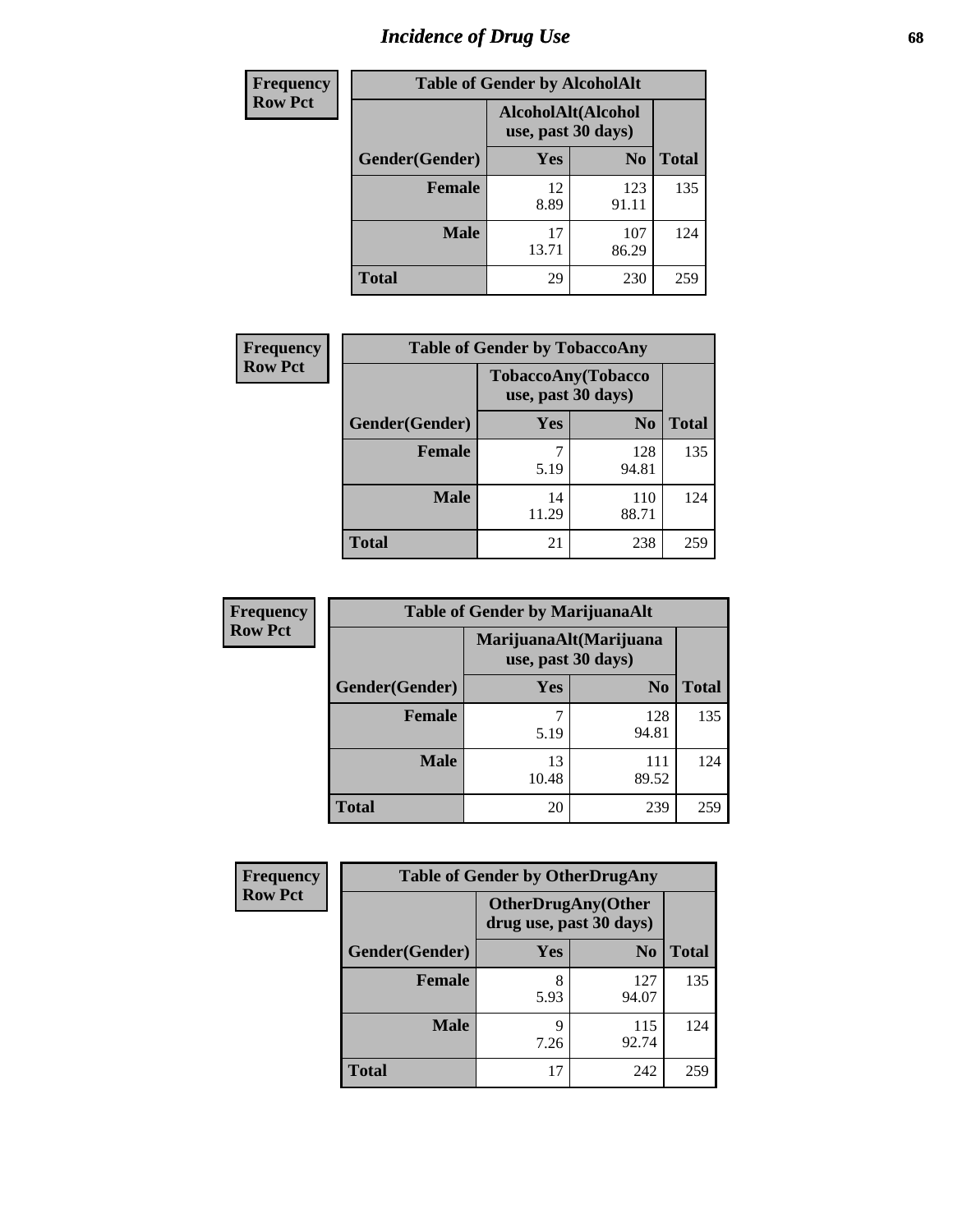## *Average Age at Onset of Use* **69** *Results for "Average Age at Onset of Use" questions exclude students who said they did not use that substance*

#### **Gender=Female**

| <b>Variable</b>    | Label                                                              | <b>Mean</b> |
|--------------------|--------------------------------------------------------------------|-------------|
| Alcoholinit2       | I started using alcohol when I was                                 | 13.95       |
| Cigarettesinit2    | I started smoking tobacco when I was                               | 14.14       |
| Smokelessinit2     | I started chewing tobacco when I was                               | 12.00       |
| Marijuanainit2     | I started using marijuana when I was                               | 14.45       |
| Cocaineinit2       | I started using cocaine when I was                                 |             |
| Inhalantsinit2     | I started using inhalants when I was                               | 11.50       |
| Steroidsinit2      | I started using steroids when I was                                |             |
| Ecstasyinit2       | I started using ecstasy when I was                                 | 12.00       |
| Methinit2          | I started using methamphetamines when I was                        |             |
| Hallucinogensinit2 | I started using hallucinogens when I was                           |             |
| Prescription in t2 | I started using prescription drugs not prescribed to me when I was | 13.55       |

#### **Gender=Male**

| <b>Variable</b>                 | Label                                                              | <b>Mean</b> |
|---------------------------------|--------------------------------------------------------------------|-------------|
| Alcoholinit2                    | I started using alcohol when I was                                 | 14.66       |
| Cigarettesinit2                 | I started smoking tobacco when I was                               | 13.65       |
| Smokelessinit2                  | I started chewing tobacco when I was                               | 13.00       |
| Marijuanainit2                  | I started using marijuana when I was                               | 14.08       |
| Cocaineinit2                    | I started using cocaine when I was                                 |             |
| Inhalantsinit2                  | I started using inhalants when I was                               | 9.00        |
| Steroidsinit2                   | I started using steroids when I was                                | 12.00       |
| Ecstasyinit2                    | I started using ecstasy when I was                                 | 16.00       |
| Methinit2                       | I started using methamphetamines when I was                        |             |
| Hallucinogensinit2              | I started using hallucinogens when I was                           |             |
| Prescription in it <sub>2</sub> | I started using prescription drugs not prescribed to me when I was | 14.00       |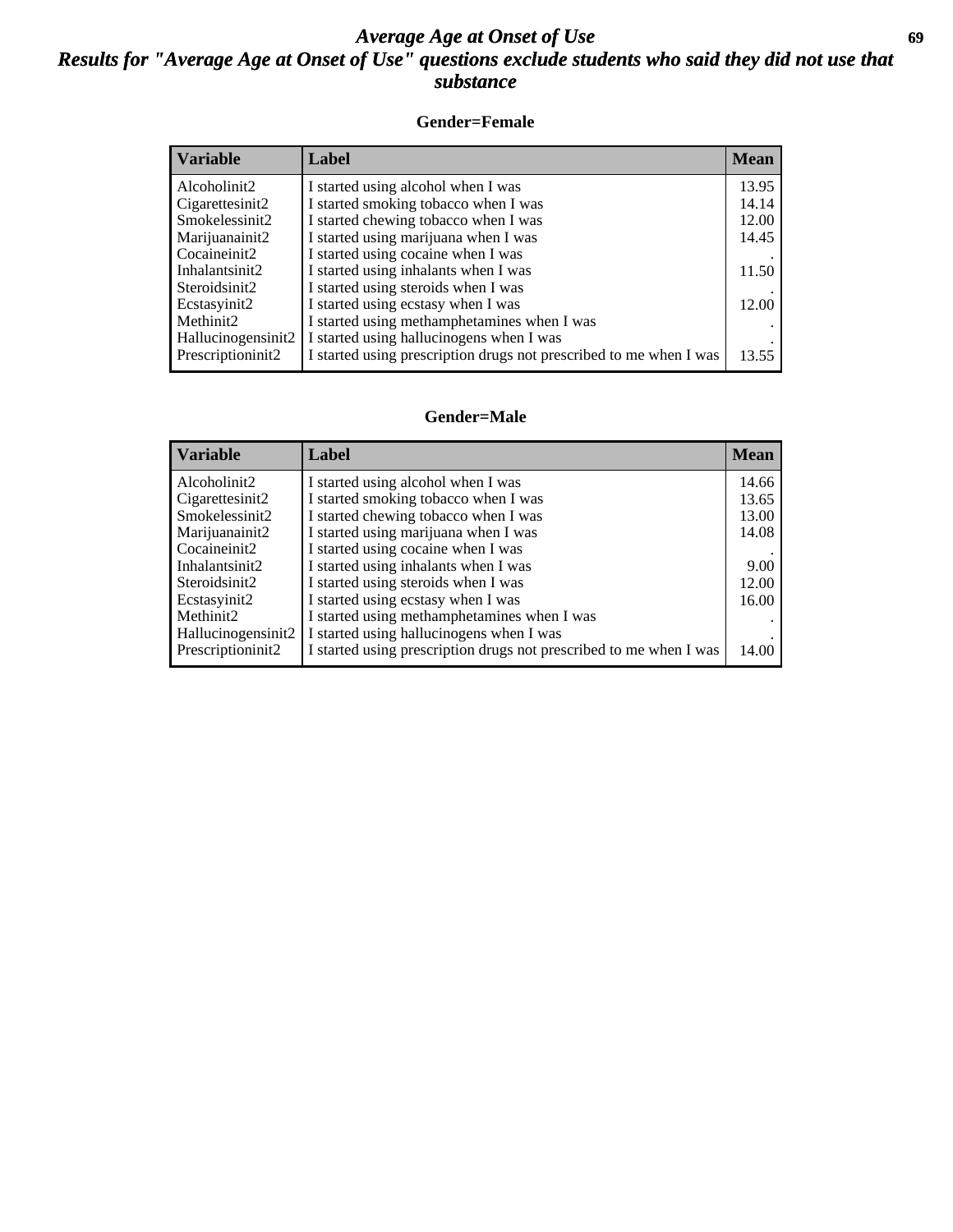# *I Think These Drugs are Harmful* **70**

| <b>Frequency</b> | <b>Table of Gender by Alcoholharmdich</b> |                                                   |                |              |
|------------------|-------------------------------------------|---------------------------------------------------|----------------|--------------|
| <b>Row Pct</b>   |                                           | Alcoholharmdich(I<br>think alcohol is<br>harmful) |                |              |
|                  | Gender(Gender)                            | Yes                                               | N <sub>0</sub> | <b>Total</b> |
|                  | <b>Female</b>                             | 123<br>91.11                                      | 12<br>8.89     | 135          |
|                  | <b>Male</b>                               | 98<br>79.03                                       | 26<br>20.97    | 124          |
|                  | <b>Total</b>                              | 221                                               | 38             | 259          |

| Frequency      | <b>Table of Gender by Tobaccoharmdich</b> |                  |                               |              |
|----------------|-------------------------------------------|------------------|-------------------------------|--------------|
| <b>Row Pct</b> |                                           | think tobacco is | Tobaccoharmdich(I<br>harmful) |              |
|                | Gender(Gender)                            | <b>Yes</b>       | N <sub>0</sub>                | <b>Total</b> |
|                | <b>Female</b>                             | 129<br>95.56     | 6<br>4.44                     | 135          |
|                | <b>Male</b>                               | 112<br>90.32     | 12<br>9.68                    | 124          |
|                | <b>Total</b>                              | 241              | 18                            | 259          |

| Frequency      | <b>Table of Gender by Marijuanaharmdich</b> |                                |                     |              |  |
|----------------|---------------------------------------------|--------------------------------|---------------------|--------------|--|
| <b>Row Pct</b> |                                             | think marijuana is<br>harmful) | Marijuanaharmdich(I |              |  |
|                | Gender(Gender)                              | <b>Yes</b>                     | N <sub>0</sub>      | <b>Total</b> |  |
|                | <b>Female</b>                               | 114<br>84.44                   | 21<br>15.56         | 135          |  |
|                | <b>Male</b>                                 | 88<br>70.97                    | 36<br>29.03         | 124          |  |
|                | <b>Total</b>                                | 202                            | 57                  | 259          |  |

| Frequency      | <b>Table of Gender by Otherdrugharmdich</b> |                                                          |                |              |
|----------------|---------------------------------------------|----------------------------------------------------------|----------------|--------------|
| <b>Row Pct</b> |                                             | Otherdrugharmdich(I<br>think other drugs are<br>harmful) |                |              |
|                | Gender(Gender)                              | <b>Yes</b>                                               | N <sub>0</sub> | <b>Total</b> |
|                | <b>Female</b>                               | 129<br>95.56                                             | 6<br>4.44      | 135          |
|                | <b>Male</b>                                 | 113<br>91.13                                             | 11<br>8.87     | 124          |
|                | <b>Total</b>                                | 242                                                      | 17             | 259          |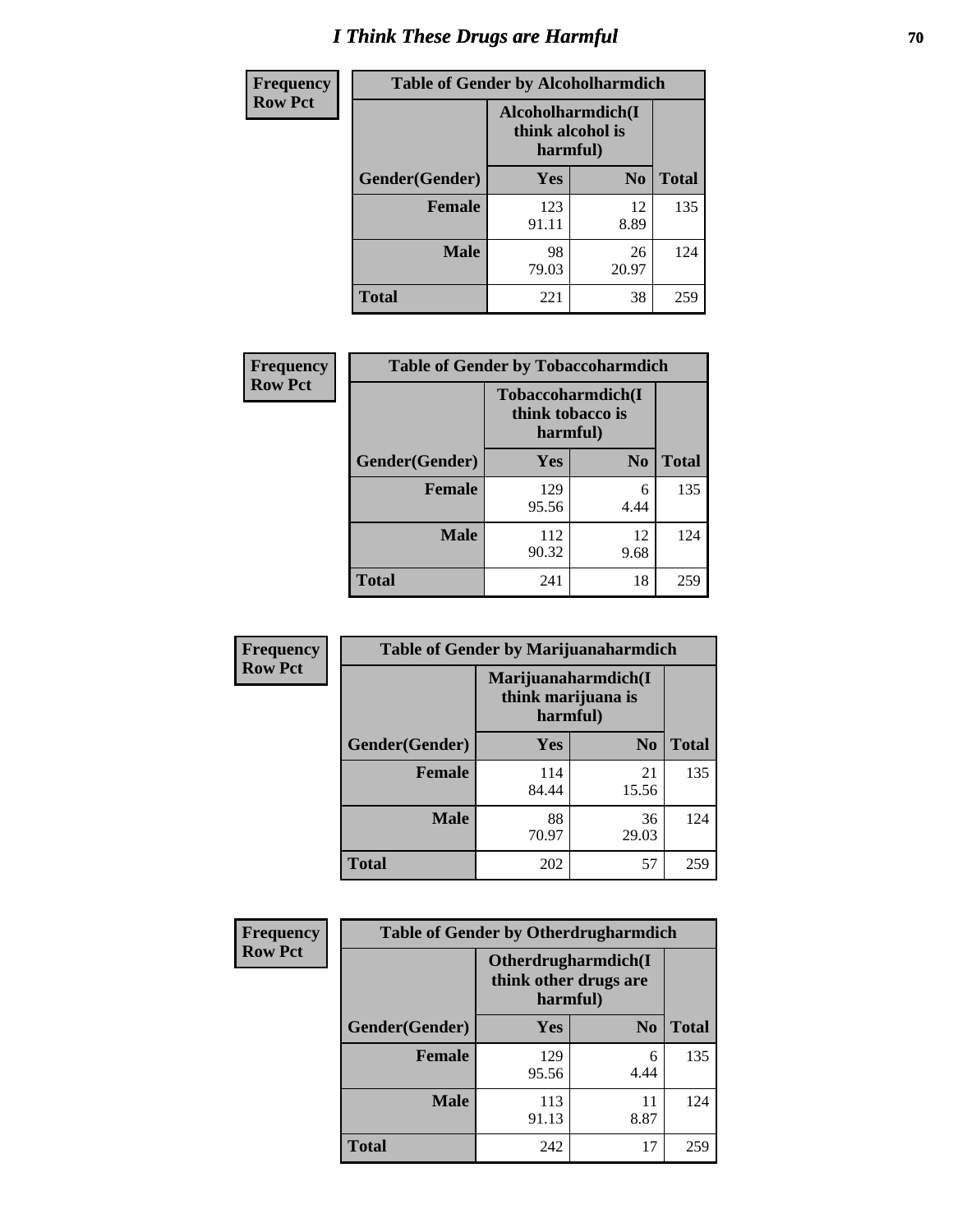| <b>Frequency</b> | <b>Table of Gender by Alcohollocation1</b> |                                                               |             |              |
|------------------|--------------------------------------------|---------------------------------------------------------------|-------------|--------------|
| <b>Row Pct</b>   |                                            | <b>Alcohollocation1(Places</b><br><b>Friends Use Alcohol)</b> |             |              |
|                  | Gender(Gender)                             |                                                               | Do Not Use  | <b>Total</b> |
|                  | <b>Female</b>                              | 68<br>50.37                                                   | 67<br>49.63 | 135          |
|                  | <b>Male</b>                                | 57<br>45.97                                                   | 67<br>54.03 | 124          |
|                  | <b>Total</b>                               | 125                                                           | 134         | 259          |

| <b>Frequency</b> | <b>Table of Gender by Alcohollocation2</b> |             |                                                               |              |
|------------------|--------------------------------------------|-------------|---------------------------------------------------------------|--------------|
| <b>Row Pct</b>   |                                            |             | <b>Alcohollocation2(Places</b><br><b>Friends Use Alcohol)</b> |              |
|                  | Gender(Gender)                             |             | Home                                                          | <b>Total</b> |
|                  | <b>Female</b>                              | 88<br>65.19 | 47<br>34.81                                                   | 135          |
|                  | <b>Male</b>                                | 86<br>69.35 | 38<br>30.65                                                   | 124          |
|                  | <b>Total</b>                               | 174         | 85                                                            | 259          |

| Frequency      | <b>Table of Gender by Alcohollocation3</b> |                                                               |               |              |
|----------------|--------------------------------------------|---------------------------------------------------------------|---------------|--------------|
| <b>Row Pct</b> |                                            | <b>Alcohollocation3(Places</b><br><b>Friends Use Alcohol)</b> |               |              |
|                | Gender(Gender)                             |                                                               | <b>School</b> | <b>Total</b> |
|                | <b>Female</b>                              | 124<br>91.85                                                  | 11<br>8.15    | 135          |
|                | <b>Male</b>                                | 113<br>91.13                                                  | 11<br>8.87    | 124          |
|                | <b>Total</b>                               | 237                                                           | 22            | 259          |

| <b>Frequency</b> | <b>Table of Gender by Alcohollocation4</b> |                                                               |            |              |  |
|------------------|--------------------------------------------|---------------------------------------------------------------|------------|--------------|--|
| <b>Row Pct</b>   |                                            | <b>Alcohollocation4(Places</b><br><b>Friends Use Alcohol)</b> |            |              |  |
|                  | Gender(Gender)                             |                                                               | Car        | <b>Total</b> |  |
|                  | <b>Female</b>                              | 122<br>90.37                                                  | 13<br>9.63 | 135          |  |
|                  | <b>Male</b>                                | 114<br>91.94                                                  | 10<br>8.06 | 124          |  |
|                  | <b>Total</b>                               | 236                                                           | 23         | 259          |  |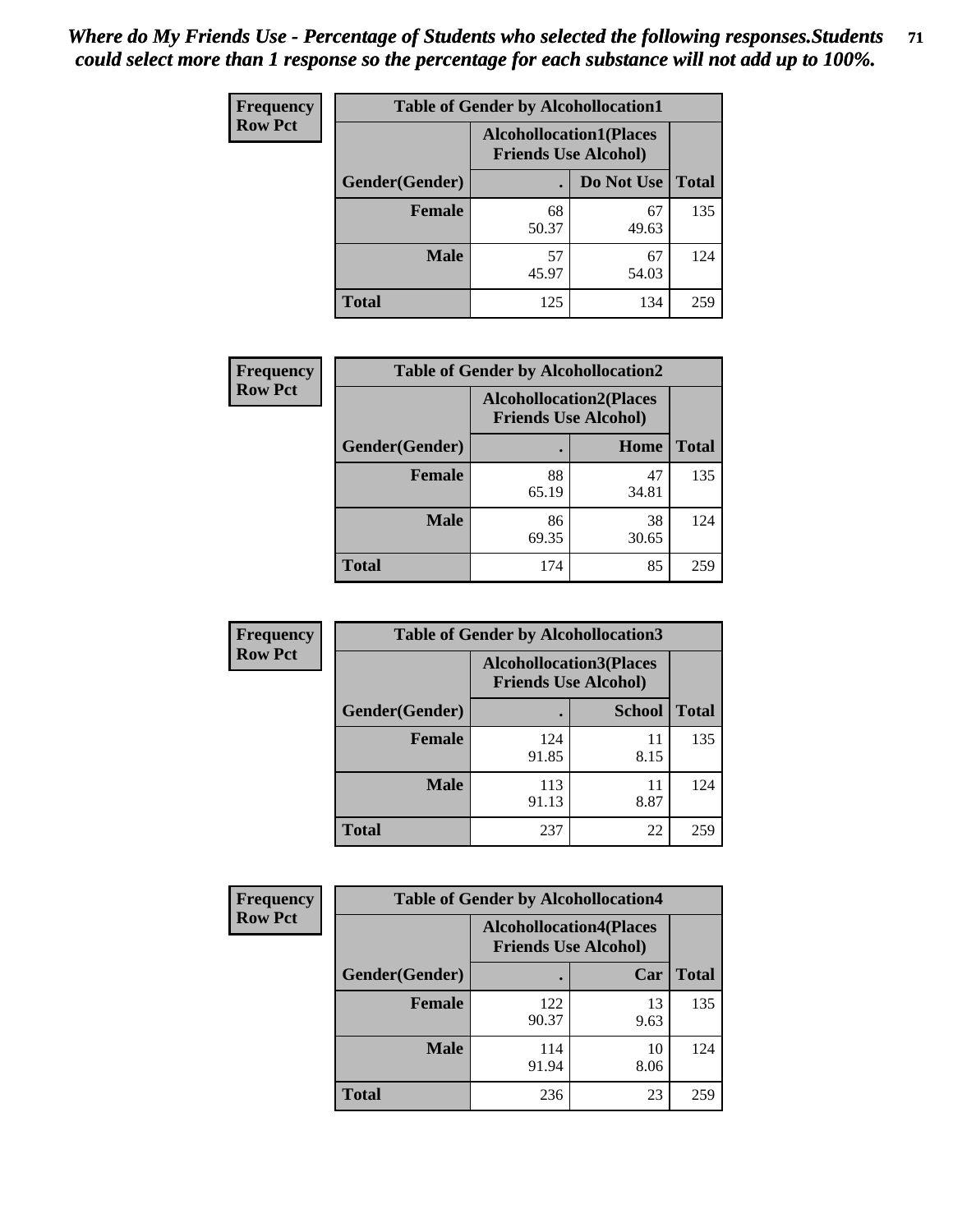| <b>Frequency</b> | <b>Table of Gender by Alcohollocation5</b> |                                                               |                                 |              |
|------------------|--------------------------------------------|---------------------------------------------------------------|---------------------------------|--------------|
| <b>Row Pct</b>   |                                            | <b>Alcohollocation5(Places</b><br><b>Friends Use Alcohol)</b> |                                 |              |
|                  | Gender(Gender)                             | $\bullet$                                                     | <b>Friend's</b><br><b>House</b> | <b>Total</b> |
|                  | <b>Female</b>                              | 89<br>65.93                                                   | 46<br>34.07                     | 135          |
|                  | <b>Male</b>                                | 93<br>75.00                                                   | 31<br>25.00                     | 124          |
|                  | <b>Total</b>                               | 182                                                           | 77                              | 259          |

| <b>Frequency</b> | <b>Table of Gender by Alcohollocation6</b> |                                                               |              |              |
|------------------|--------------------------------------------|---------------------------------------------------------------|--------------|--------------|
| <b>Row Pct</b>   |                                            | <b>Alcohollocation6(Places</b><br><b>Friends Use Alcohol)</b> |              |              |
|                  | <b>Gender</b> (Gender)                     |                                                               | <b>Other</b> | <b>Total</b> |
|                  | <b>Female</b>                              | 110<br>81.48                                                  | 25<br>18.52  | 135          |
|                  | <b>Male</b>                                | 89<br>71.77                                                   | 35<br>28.23  | 124          |
|                  | <b>Total</b>                               | 199                                                           | 60           | 259          |

| Frequency      | <b>Table of Gender by Tobaccolocation1</b> |                                                               |              |              |
|----------------|--------------------------------------------|---------------------------------------------------------------|--------------|--------------|
| <b>Row Pct</b> |                                            | <b>Tobaccolocation1(Places</b><br><b>Friends Use Tobacco)</b> |              |              |
|                | Gender(Gender)                             |                                                               | Do Not Use   | <b>Total</b> |
|                | Female                                     | 30<br>22.22                                                   | 105<br>77.78 | 135          |
|                | <b>Male</b>                                | 43<br>34.68                                                   | 81<br>65.32  | 124          |
|                | <b>Total</b>                               | 73                                                            | 186          | 259          |

| <b>Frequency</b> | <b>Table of Gender by Tobaccolocation2</b> |                                                               |             |              |
|------------------|--------------------------------------------|---------------------------------------------------------------|-------------|--------------|
| <b>Row Pct</b>   |                                            | <b>Tobaccolocation2(Places</b><br><b>Friends Use Tobacco)</b> |             |              |
|                  | Gender(Gender)                             |                                                               | Home        | <b>Total</b> |
|                  | Female                                     | 111<br>82.22                                                  | 24<br>17.78 | 135          |
|                  | <b>Male</b>                                | 93<br>75.00                                                   | 31<br>25.00 | 124          |
|                  | <b>Total</b>                               | 204                                                           | 55          | 259          |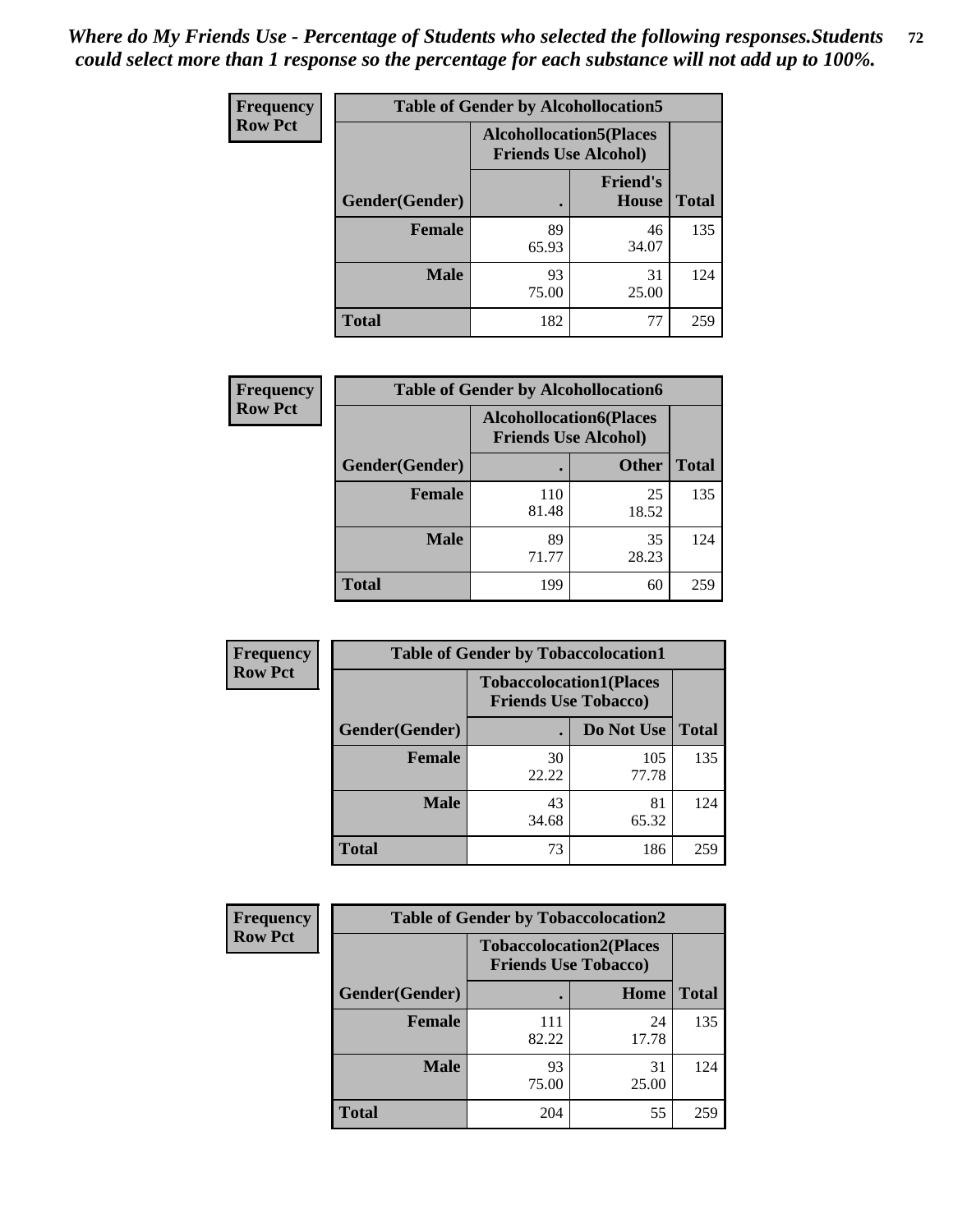| <b>Frequency</b> | <b>Table of Gender by Tobaccolocation3</b> |              |                                                               |              |
|------------------|--------------------------------------------|--------------|---------------------------------------------------------------|--------------|
| <b>Row Pct</b>   |                                            |              | <b>Tobaccolocation3(Places</b><br><b>Friends Use Tobacco)</b> |              |
|                  | Gender(Gender)                             |              | <b>School</b>                                                 | <b>Total</b> |
|                  | Female                                     | 121<br>89.63 | 14<br>10.37                                                   | 135          |
|                  | <b>Male</b>                                | 107<br>86.29 | 17<br>13.71                                                   | 124          |
|                  | <b>Total</b>                               | 228          | 31                                                            | 259          |

| <b>Frequency</b> | <b>Table of Gender by Tobaccolocation4</b> |                             |                                |              |
|------------------|--------------------------------------------|-----------------------------|--------------------------------|--------------|
| <b>Row Pct</b>   |                                            | <b>Friends Use Tobacco)</b> | <b>Tobaccolocation4(Places</b> |              |
|                  | Gender(Gender)                             |                             | Car                            | <b>Total</b> |
|                  | <b>Female</b>                              | 118<br>87.41                | 17<br>12.59                    | 135          |
|                  | <b>Male</b>                                | 104<br>83.87                | 20<br>16.13                    | 124          |
|                  | <b>Total</b>                               | 222                         | 37                             | 259          |

| <b>Frequency</b> | <b>Table of Gender by Tobaccolocation5</b> |                                                               |                                 |              |
|------------------|--------------------------------------------|---------------------------------------------------------------|---------------------------------|--------------|
| <b>Row Pct</b>   |                                            | <b>Tobaccolocation5(Places</b><br><b>Friends Use Tobacco)</b> |                                 |              |
|                  | Gender(Gender)                             |                                                               | <b>Friend's</b><br><b>House</b> | <b>Total</b> |
|                  | <b>Female</b>                              | 111<br>82.22                                                  | 24<br>17.78                     | 135          |
|                  | <b>Male</b>                                | 102<br>82.26                                                  | 22<br>17.74                     | 124          |
|                  | <b>Total</b>                               | 213                                                           | 46                              | 259          |

| <b>Frequency</b> | <b>Table of Gender by Tobaccolocation6</b> |                                                               |              |              |
|------------------|--------------------------------------------|---------------------------------------------------------------|--------------|--------------|
| <b>Row Pct</b>   |                                            | <b>Tobaccolocation6(Places</b><br><b>Friends Use Tobacco)</b> |              |              |
|                  | Gender(Gender)                             |                                                               | <b>Other</b> | <b>Total</b> |
|                  | Female                                     | 117<br>86.67                                                  | 18<br>13.33  | 135          |
|                  | <b>Male</b>                                | 97<br>78.23                                                   | 27<br>21.77  | 124          |
|                  | <b>Total</b>                               | 214                                                           | 45           | 259          |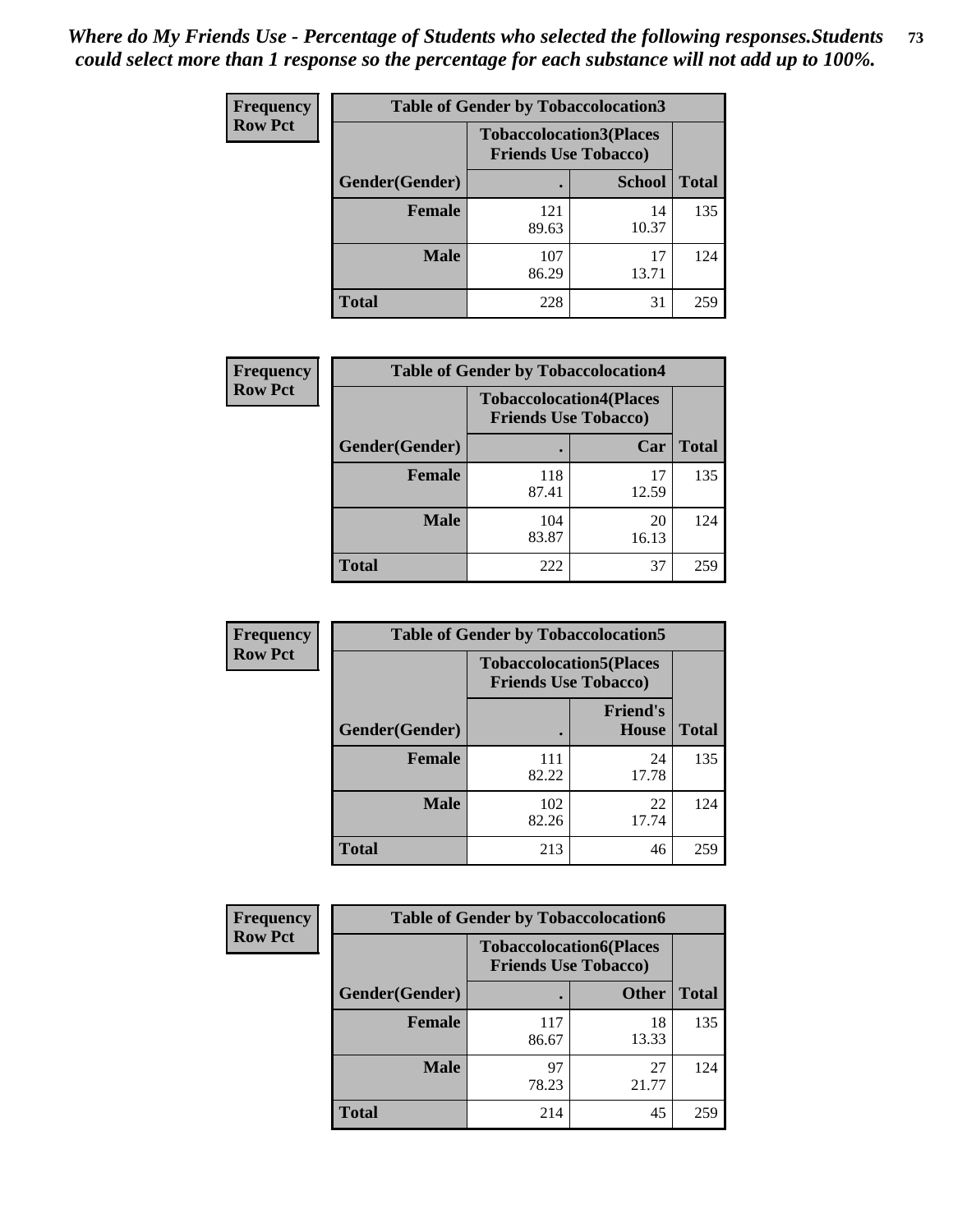| <b>Frequency</b> | <b>Table of Gender by Marijuanalocation1</b> |                                                                    |             |              |
|------------------|----------------------------------------------|--------------------------------------------------------------------|-------------|--------------|
| <b>Row Pct</b>   |                                              | <b>Marijuanalocation1(Places</b><br><b>Friends Use Marijuana</b> ) |             |              |
|                  | Gender(Gender)                               |                                                                    | Do Not Use  | <b>Total</b> |
|                  | <b>Female</b>                                | 61<br>45.19                                                        | 74<br>54.81 | 135          |
|                  | <b>Male</b>                                  | 47<br>37.90                                                        | 77<br>62.10 | 124          |
|                  | <b>Total</b>                                 | 108                                                                | 151         | 259          |

| <b>Frequency</b> | <b>Table of Gender by Marijuanalocation2</b> |                                                                    |             |              |
|------------------|----------------------------------------------|--------------------------------------------------------------------|-------------|--------------|
| <b>Row Pct</b>   |                                              | <b>Marijuanalocation2(Places</b><br><b>Friends Use Marijuana</b> ) |             |              |
|                  | Gender(Gender)                               |                                                                    | Home        | <b>Total</b> |
|                  | <b>Female</b>                                | 90<br>66.67                                                        | 45<br>33.33 | 135          |
|                  | <b>Male</b>                                  | 90<br>72.58                                                        | 34<br>27.42 | 124          |
|                  | <b>Total</b>                                 | 180                                                                | 79          | 259          |

| Frequency      | <b>Table of Gender by Marijuanalocation3</b> |                                                                    |               |              |
|----------------|----------------------------------------------|--------------------------------------------------------------------|---------------|--------------|
| <b>Row Pct</b> |                                              | <b>Marijuanalocation3(Places</b><br><b>Friends Use Marijuana</b> ) |               |              |
|                | Gender(Gender)                               |                                                                    | <b>School</b> | <b>Total</b> |
|                | Female                                       | 111<br>82.22                                                       | 24<br>17.78   | 135          |
|                | <b>Male</b>                                  | 105<br>84.68                                                       | 19<br>15.32   | 124          |
|                | <b>Total</b>                                 | 216                                                                | 43            | 259          |

| <b>Frequency</b> | <b>Table of Gender by Marijuanalocation4</b> |                                                                    |             |              |
|------------------|----------------------------------------------|--------------------------------------------------------------------|-------------|--------------|
| <b>Row Pct</b>   |                                              | <b>Marijuanalocation4(Places</b><br><b>Friends Use Marijuana</b> ) |             |              |
|                  | Gender(Gender)                               |                                                                    | Car         | <b>Total</b> |
|                  | Female                                       | 100<br>74.07                                                       | 35<br>25.93 | 135          |
|                  | <b>Male</b>                                  | 101<br>81.45                                                       | 23<br>18.55 | 124          |
|                  | <b>Total</b>                                 | 201                                                                | 58          | 259          |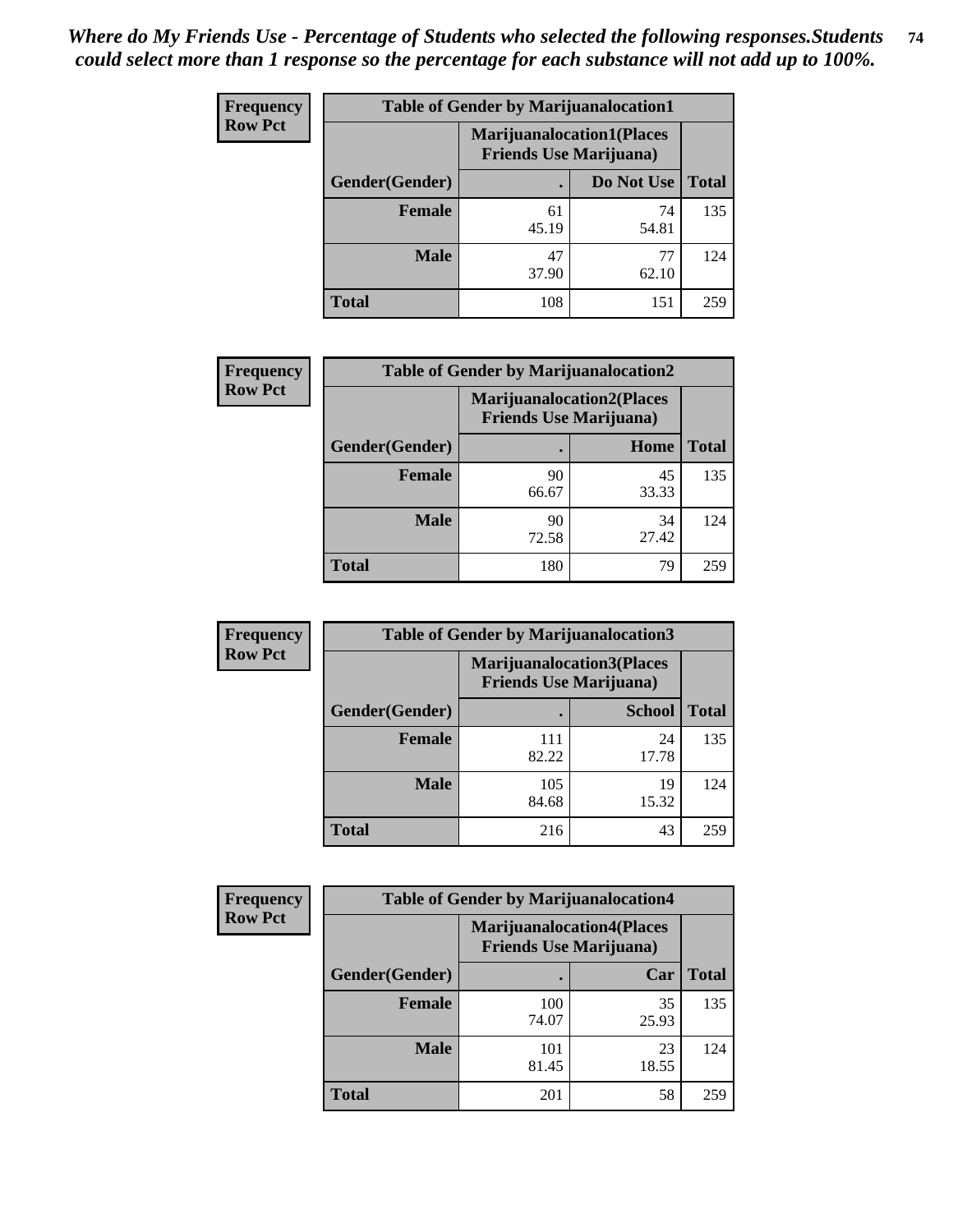| <b>Frequency</b> | <b>Table of Gender by Marijuanalocation5</b> |                                                                     |                          |              |
|------------------|----------------------------------------------|---------------------------------------------------------------------|--------------------------|--------------|
| <b>Row Pct</b>   |                                              | <b>Marijuanalocation5</b> (Places<br><b>Friends Use Marijuana</b> ) |                          |              |
|                  | Gender(Gender)                               |                                                                     | <b>Friend's</b><br>House | <b>Total</b> |
|                  | <b>Female</b>                                | 86<br>63.70                                                         | 49<br>36.30              | 135          |
|                  | <b>Male</b>                                  | 95<br>76.61                                                         | 29<br>23.39              | 124          |
|                  | <b>Total</b>                                 | 181                                                                 | 78                       | 259          |

| <b>Frequency</b> | <b>Table of Gender by Marijuanalocation6</b> |                                |                                  |              |
|------------------|----------------------------------------------|--------------------------------|----------------------------------|--------------|
| <b>Row Pct</b>   |                                              | <b>Friends Use Marijuana</b> ) | <b>Marijuanalocation6(Places</b> |              |
|                  | Gender(Gender)                               |                                | <b>Other</b>                     | <b>Total</b> |
|                  | <b>Female</b>                                | 99<br>73.33                    | 36<br>26.67                      | 135          |
|                  | <b>Male</b>                                  | 94<br>75.81                    | 30<br>24.19                      | 124          |
|                  | <b>Total</b>                                 | 193                            | 66                               | 259          |

| <b>Frequency</b> | <b>Table of Gender by Otherdruglocation1</b> |                                                                                |              |              |
|------------------|----------------------------------------------|--------------------------------------------------------------------------------|--------------|--------------|
| <b>Row Pct</b>   |                                              | <b>Otherdruglocation1(Places</b><br><b>Friends Use Other Illegal</b><br>Drugs) |              |              |
|                  | Gender(Gender)                               |                                                                                | Do Not Use   | <b>Total</b> |
|                  | <b>Female</b>                                | 22<br>16.30                                                                    | 113<br>83.70 | 135          |
|                  | <b>Male</b>                                  | 17<br>13.71                                                                    | 107<br>86.29 | 124          |
|                  | <b>Total</b>                                 | 39                                                                             | 220          | 259          |

| <b>Frequency</b> | <b>Table of Gender by Otherdruglocation2</b> |                                            |                                  |              |
|------------------|----------------------------------------------|--------------------------------------------|----------------------------------|--------------|
| <b>Row Pct</b>   |                                              | <b>Friends Use Other Illegal</b><br>Drugs) | <b>Otherdruglocation2(Places</b> |              |
|                  | Gender(Gender)                               |                                            | Home                             | <b>Total</b> |
|                  | Female                                       | 119<br>88.15                               | 16<br>11.85                      | 135          |
|                  | <b>Male</b>                                  | 112<br>90.32                               | 12<br>9.68                       | 124          |
|                  | <b>Total</b>                                 | 231                                        | 28                               | 259          |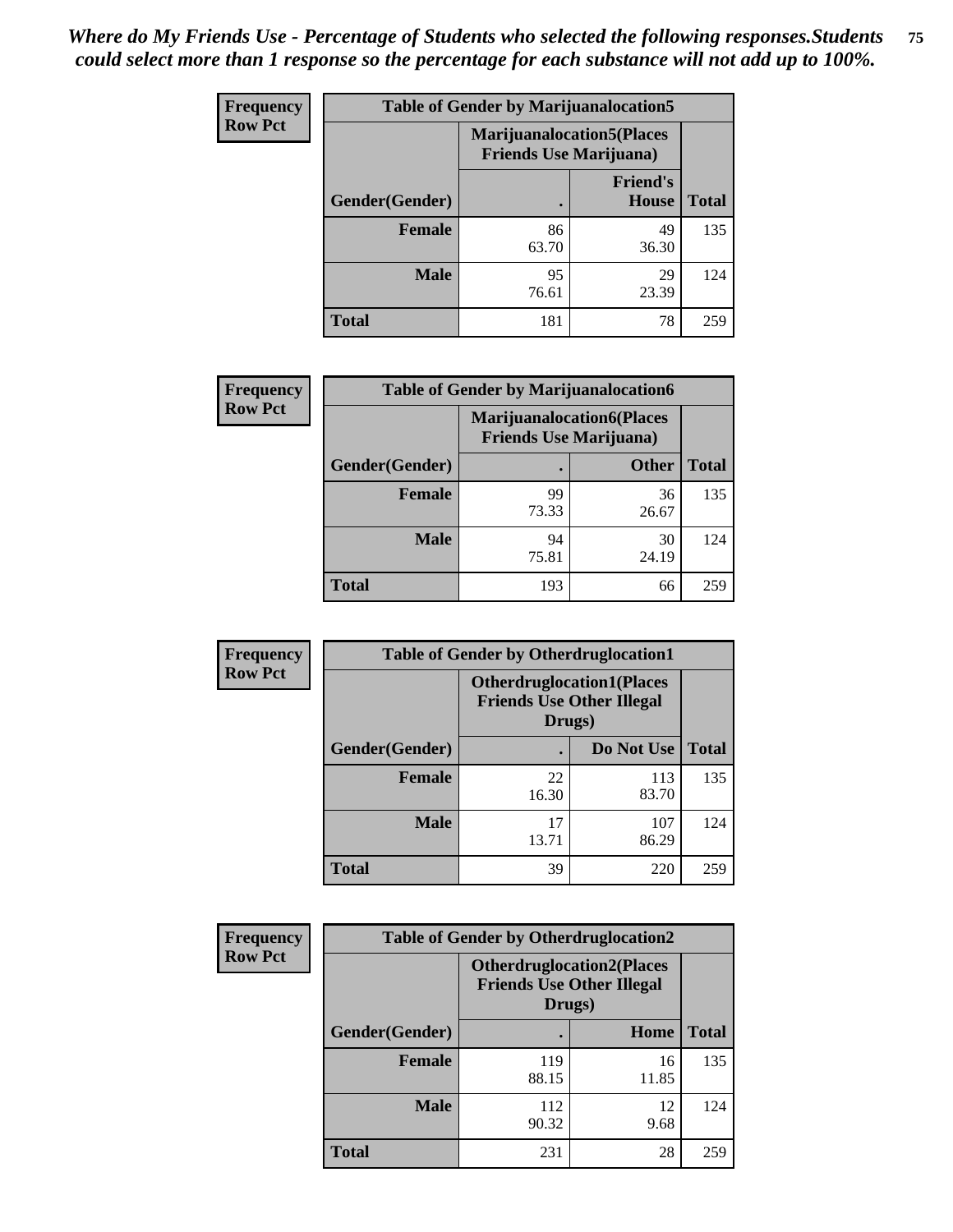| <b>Frequency</b> | <b>Table of Gender by Otherdruglocation3</b> |                                                                                |               |              |
|------------------|----------------------------------------------|--------------------------------------------------------------------------------|---------------|--------------|
| <b>Row Pct</b>   |                                              | <b>Otherdruglocation3(Places</b><br><b>Friends Use Other Illegal</b><br>Drugs) |               |              |
|                  | Gender(Gender)                               |                                                                                | <b>School</b> | <b>Total</b> |
|                  | <b>Female</b>                                | 124<br>91.85                                                                   | 11<br>8.15    | 135          |
|                  | <b>Male</b>                                  | 119<br>95.97                                                                   | 4.03          | 124          |
|                  | <b>Total</b>                                 | 243                                                                            | 16            | 259          |

| Frequency      | <b>Table of Gender by Otherdruglocation4</b> |                                                                                |            |              |
|----------------|----------------------------------------------|--------------------------------------------------------------------------------|------------|--------------|
| <b>Row Pct</b> |                                              | <b>Otherdruglocation4(Places</b><br><b>Friends Use Other Illegal</b><br>Drugs) |            |              |
|                | Gender(Gender)                               |                                                                                | Car        | <b>Total</b> |
|                | <b>Female</b>                                | 123<br>91.11                                                                   | 12<br>8.89 | 135          |
|                | <b>Male</b>                                  | 121<br>97.58                                                                   | 3<br>2.42  | 124          |
|                | <b>Total</b>                                 | 244                                                                            | 15         | 259          |

| Frequency      | <b>Table of Gender by Otherdruglocation5</b> |                                                                                |                                 |              |
|----------------|----------------------------------------------|--------------------------------------------------------------------------------|---------------------------------|--------------|
| <b>Row Pct</b> |                                              | <b>Otherdruglocation5(Places</b><br><b>Friends Use Other Illegal</b><br>Drugs) |                                 |              |
|                | Gender(Gender)                               |                                                                                | <b>Friend's</b><br><b>House</b> | <b>Total</b> |
|                | <b>Female</b>                                | 116<br>85.93                                                                   | 19<br>14.07                     | 135          |
|                | <b>Male</b>                                  | 118<br>95.16                                                                   | 6<br>4.84                       | 124          |
|                | <b>Total</b>                                 | 234                                                                            | 25                              | 259          |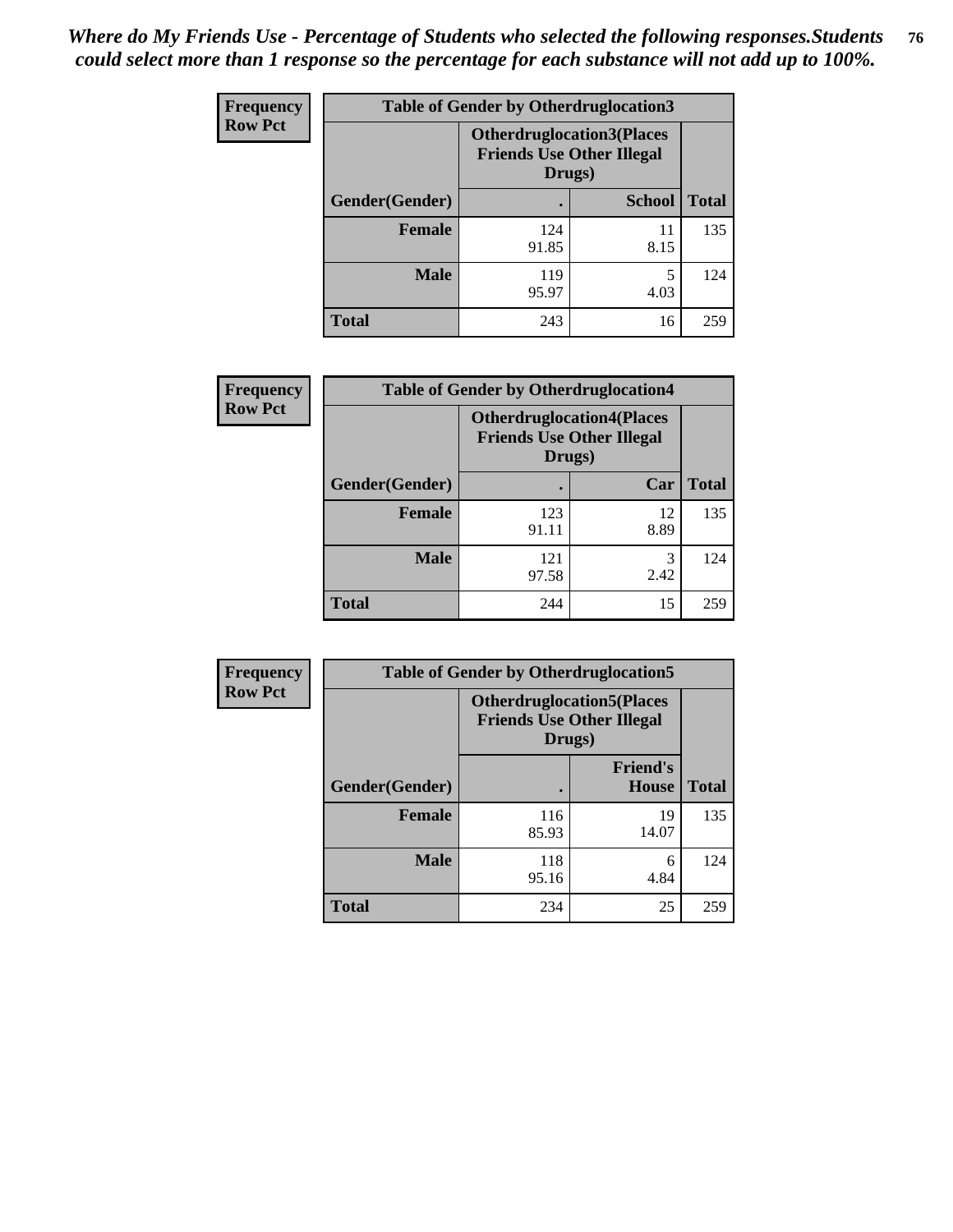| Frequency      | <b>Table of Gender by Otherdruglocation6</b> |                                                                                |              |              |
|----------------|----------------------------------------------|--------------------------------------------------------------------------------|--------------|--------------|
| <b>Row Pct</b> |                                              | <b>Otherdruglocation6(Places</b><br><b>Friends Use Other Illegal</b><br>Drugs) |              |              |
|                | Gender(Gender)                               |                                                                                | <b>Other</b> | <b>Total</b> |
|                | Female                                       | 121<br>89.63                                                                   | 14<br>10.37  | 135          |
|                | <b>Male</b>                                  | 112<br>90.32                                                                   | 12<br>9.68   | 124          |
|                | <b>Total</b>                                 | 233                                                                            | 26           | 259          |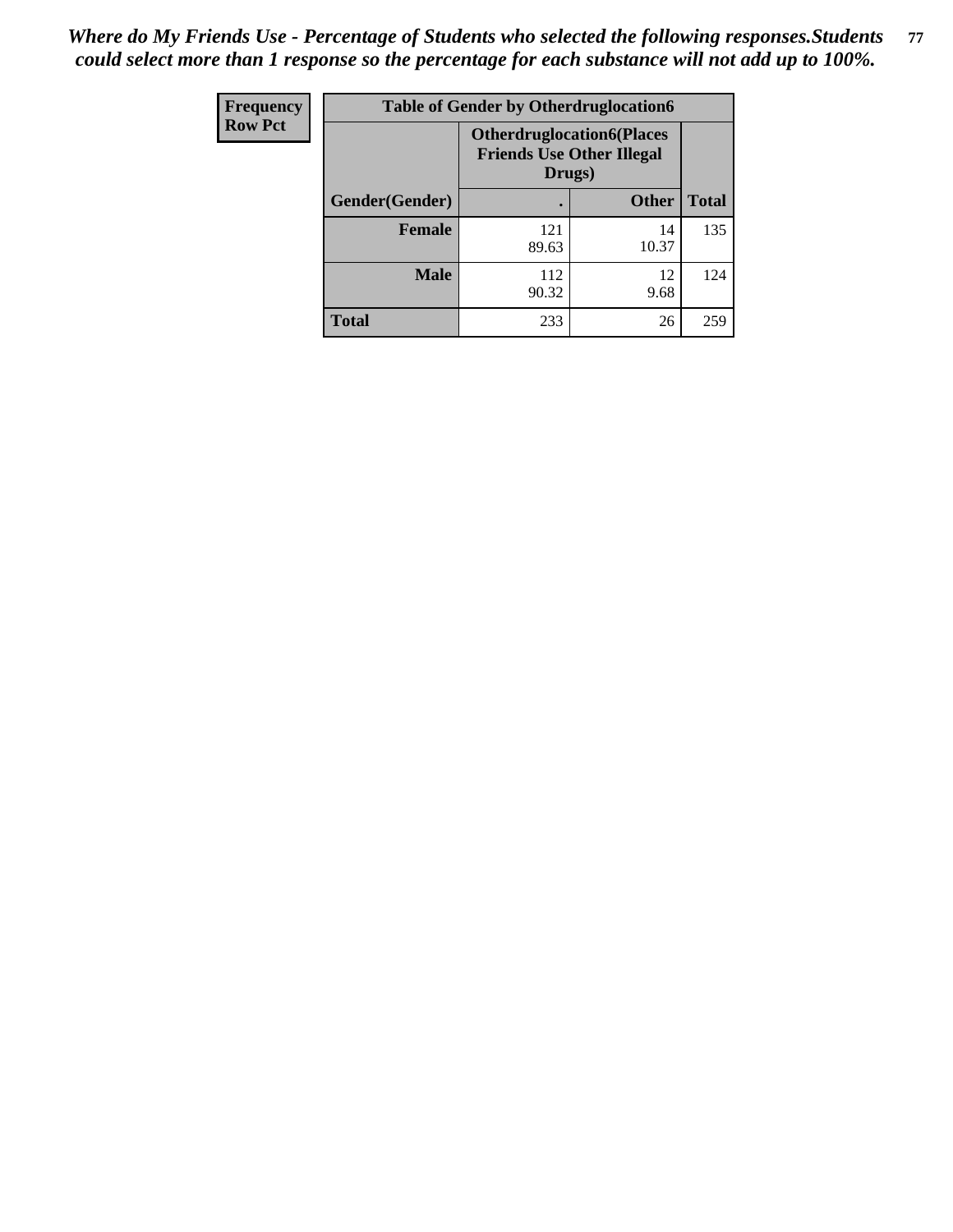| Frequency      | <b>Table of Gender by Alcoholtime1</b> |                                                          |                      |              |
|----------------|----------------------------------------|----------------------------------------------------------|----------------------|--------------|
| <b>Row Pct</b> |                                        | <b>Alcoholtime1(Times</b><br><b>Friends Use Alcohol)</b> |                      |              |
|                | Gender(Gender)                         | $\bullet$                                                | Do Not<br><b>Use</b> | <b>Total</b> |
|                | <b>Female</b>                          | 65<br>48.15                                              | 70<br>51.85          | 135          |
|                | <b>Male</b>                            | 62<br>50.00                                              | 62<br>50.00          | 124          |
|                | <b>Total</b>                           | 127                                                      | 132                  | 259          |

| Frequency      |                | <b>Table of Gender by Alcoholtime2</b>                   |                            |              |  |
|----------------|----------------|----------------------------------------------------------|----------------------------|--------------|--|
| <b>Row Pct</b> |                | <b>Alcoholtime2(Times</b><br><b>Friends Use Alcohol)</b> |                            |              |  |
|                | Gender(Gender) |                                                          | <b>On Way</b><br>to School | <b>Total</b> |  |
|                | <b>Female</b>  | 124<br>91.85                                             | 11<br>8.15                 | 135          |  |
|                | <b>Male</b>    | 112<br>90.32                                             | 12<br>9.68                 | 124          |  |
|                | <b>Total</b>   | 236                                                      | 23                         | 259          |  |

| Frequency      | <b>Table of Gender by Alcoholtime3</b> |                                                   |                                |              |
|----------------|----------------------------------------|---------------------------------------------------|--------------------------------|--------------|
| <b>Row Pct</b> |                                        | Alcoholtime3(Times<br><b>Friends Use Alcohol)</b> |                                |              |
|                | Gender(Gender)                         |                                                   | <b>During</b><br><b>School</b> | <b>Total</b> |
|                | Female                                 | 129<br>95.56                                      | 6<br>4.44                      | 135          |
|                | <b>Male</b>                            | 117<br>94.35                                      | 5.65                           | 124          |
|                | <b>Total</b>                           | 246                                               | 13                             | 259          |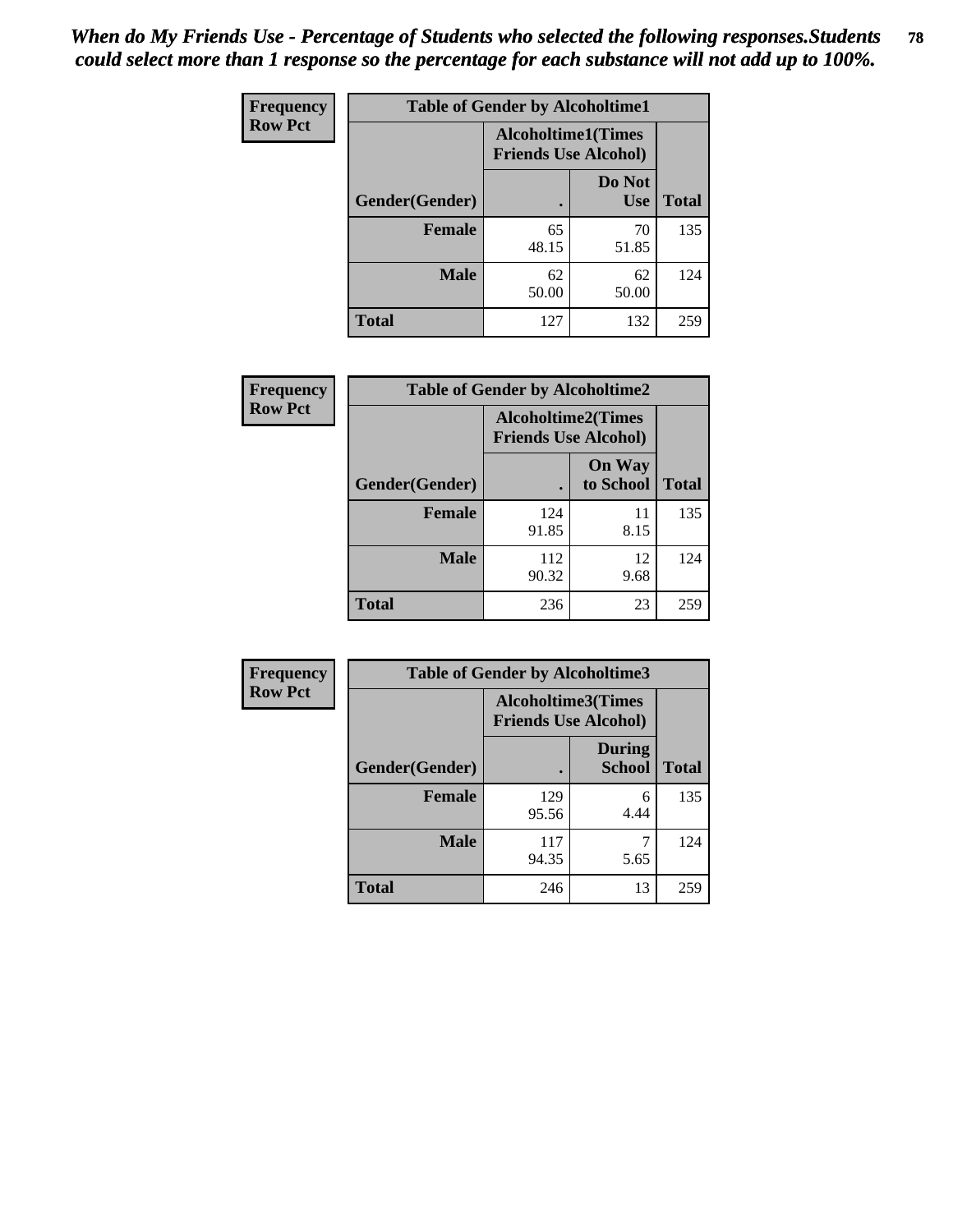*When do My Friends Use - Percentage of Students who selected the following responses.Students could select more than 1 response so the percentage for each substance will not add up to 100%.* **79**

| <b>Frequency</b> | <b>Table of Gender by Alcoholtime4</b> |                                                          |                                                       |              |
|------------------|----------------------------------------|----------------------------------------------------------|-------------------------------------------------------|--------------|
| <b>Row Pct</b>   |                                        | <b>Alcoholtime4(Times</b><br><b>Friends Use Alcohol)</b> |                                                       |              |
|                  | Gender(Gender)                         | $\bullet$                                                | <b>On Way</b><br>Home<br><b>From</b><br><b>School</b> | <b>Total</b> |
|                  | <b>Female</b>                          | 121<br>89.63                                             | 14<br>10.37                                           | 135          |
|                  | <b>Male</b>                            | 114<br>91.94                                             | 10<br>8.06                                            | 124          |
|                  | <b>Total</b>                           | 235                                                      | 24                                                    | 259          |

| <b>Frequency</b> | <b>Table of Gender by Alcoholtime5</b> |              |                                                           |              |
|------------------|----------------------------------------|--------------|-----------------------------------------------------------|--------------|
| <b>Row Pct</b>   |                                        |              | <b>Alcoholtime5</b> (Times<br><b>Friends Use Alcohol)</b> |              |
|                  | Gender(Gender)                         |              | Weeknights                                                | <b>Total</b> |
|                  | <b>Female</b>                          | 107<br>79.26 | 28<br>20.74                                               | 135          |
|                  | <b>Male</b>                            | 102<br>82.26 | 22<br>17.74                                               | 124          |
|                  | <b>Total</b>                           | 209          | 50                                                        | 259          |

| <b>Frequency</b> | <b>Table of Gender by Alcoholtime6</b> |             |                                                           |              |
|------------------|----------------------------------------|-------------|-----------------------------------------------------------|--------------|
| <b>Row Pct</b>   |                                        |             | <b>Alcoholtime6</b> (Times<br><b>Friends Use Alcohol)</b> |              |
|                  | Gender(Gender)                         |             | <b>Weekends</b>                                           | <b>Total</b> |
|                  | <b>Female</b>                          | 74<br>54.81 | 61<br>45.19                                               | 135          |
|                  | <b>Male</b>                            | 63<br>50.81 | 61<br>49.19                                               | 124          |
|                  | Total                                  | 137         | 122                                                       | 259          |

| <b>Frequency</b> | <b>Table of Gender by Tobaccotime1</b> |                                                          |                      |              |
|------------------|----------------------------------------|----------------------------------------------------------|----------------------|--------------|
| <b>Row Pct</b>   |                                        | <b>Tobaccotime1(Times</b><br><b>Friends Use Tobacco)</b> |                      |              |
|                  | Gender(Gender)                         |                                                          | Do Not<br><b>Use</b> | <b>Total</b> |
|                  | Female                                 | 29<br>21.48                                              | 106<br>78.52         | 135          |
|                  | <b>Male</b>                            | 43<br>34.68                                              | 81<br>65.32          | 124          |
|                  | <b>Total</b>                           | 72                                                       | 187                  | 259          |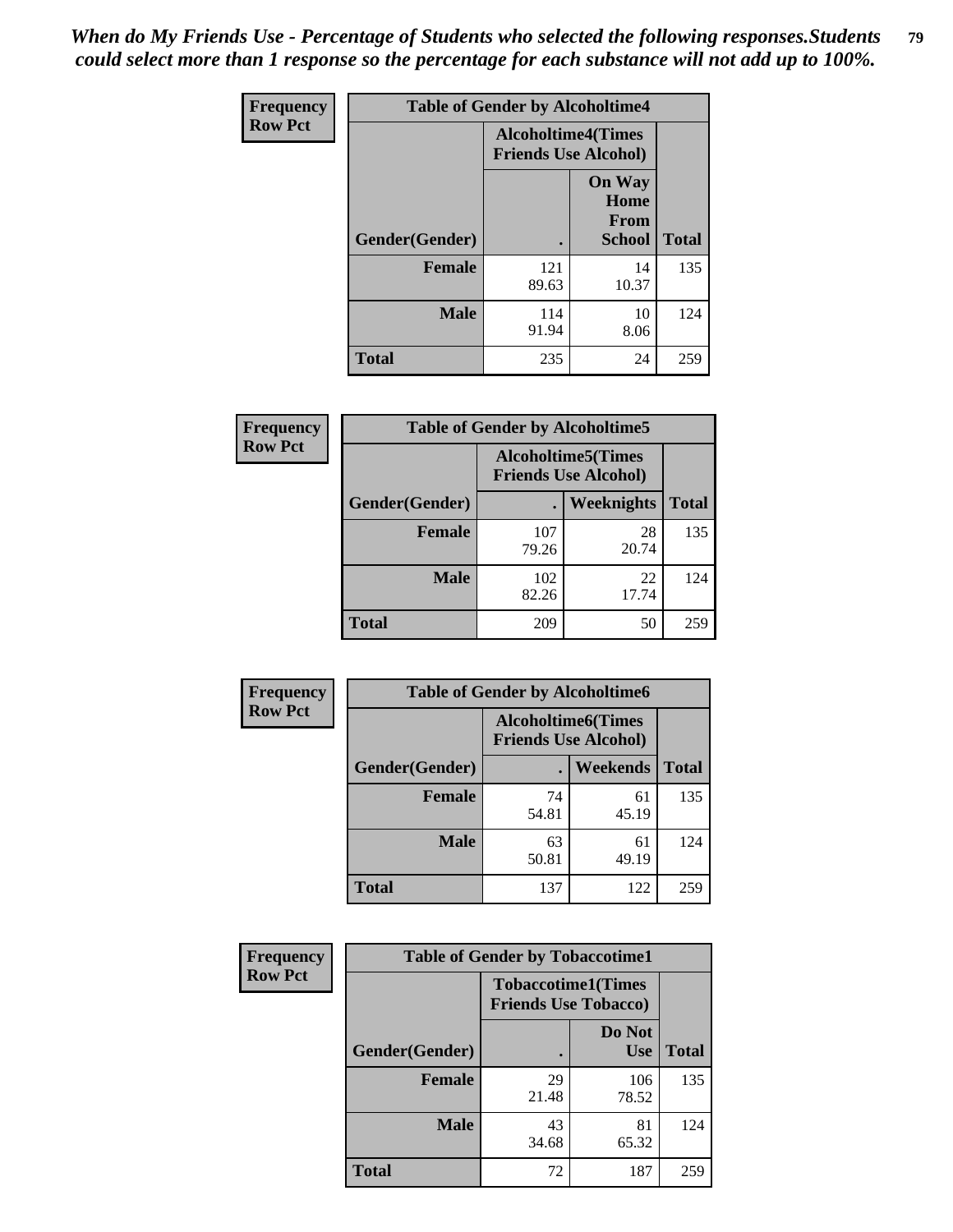| <b>Frequency</b> | <b>Table of Gender by Tobaccotime2</b> |                             |                            |              |
|------------------|----------------------------------------|-----------------------------|----------------------------|--------------|
| <b>Row Pct</b>   |                                        | <b>Friends Use Tobacco)</b> | <b>Tobaccotime2(Times</b>  |              |
|                  | Gender(Gender)                         |                             | <b>On Way</b><br>to School | <b>Total</b> |
|                  | <b>Female</b>                          | 116<br>85.93                | 19<br>14.07                | 135          |
|                  | <b>Male</b>                            | 103<br>83.06                | 21<br>16.94                | 124          |
|                  | <b>Total</b>                           | 219                         | 40                         | 259          |

| Frequency      | <b>Table of Gender by Tobaccotime3</b> |                                                          |                                |              |
|----------------|----------------------------------------|----------------------------------------------------------|--------------------------------|--------------|
| <b>Row Pct</b> |                                        | <b>Tobaccotime3(Times</b><br><b>Friends Use Tobacco)</b> |                                |              |
|                | Gender(Gender)                         |                                                          | <b>During</b><br><b>School</b> | <b>Total</b> |
|                | <b>Female</b>                          | 120<br>88.89                                             | 15<br>11.11                    | 135          |
|                | <b>Male</b>                            | 107<br>86.29                                             | 17<br>13.71                    | 124          |
|                | <b>Total</b>                           | 227                                                      | 32                             | 259          |

| Frequency      | <b>Table of Gender by Tobaccotime4</b> |                                                          |                                                |              |
|----------------|----------------------------------------|----------------------------------------------------------|------------------------------------------------|--------------|
| <b>Row Pct</b> |                                        | <b>Tobaccotime4(Times</b><br><b>Friends Use Tobacco)</b> |                                                |              |
|                | Gender(Gender)                         |                                                          | <b>On Way</b><br>Home<br>From<br><b>School</b> | <b>Total</b> |
|                | <b>Female</b>                          | 121<br>89.63                                             | 14<br>10.37                                    | 135          |
|                | <b>Male</b>                            | 114<br>91.94                                             | 10<br>8.06                                     | 124          |
|                | <b>Total</b>                           | 235                                                      | 24                                             | 259          |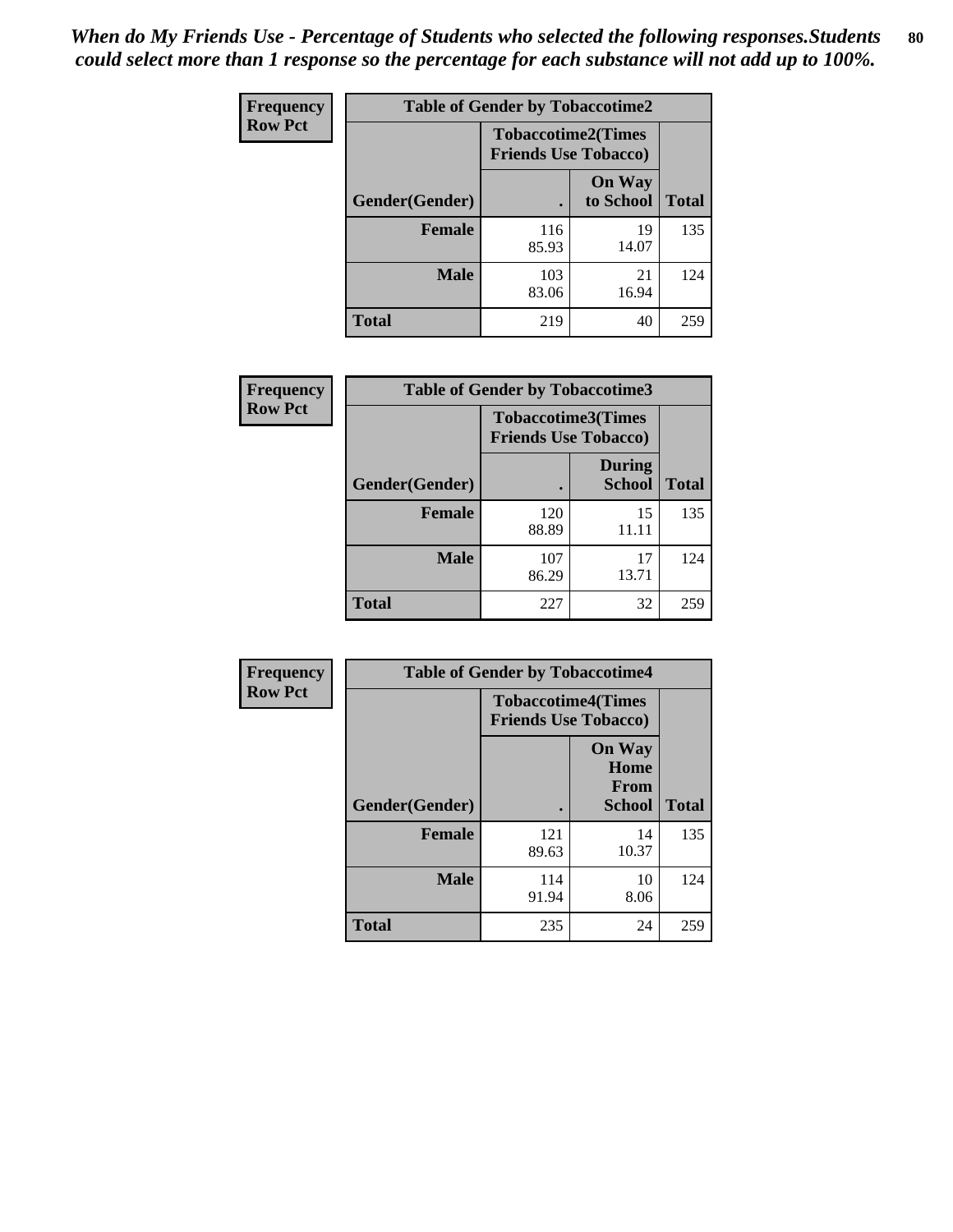| <b>Frequency</b> | <b>Table of Gender by Tobaccotime5</b> |                                                          |                   |              |  |
|------------------|----------------------------------------|----------------------------------------------------------|-------------------|--------------|--|
| <b>Row Pct</b>   |                                        | <b>Tobaccotime5(Times</b><br><b>Friends Use Tobacco)</b> |                   |              |  |
|                  | <b>Gender</b> (Gender)                 |                                                          | <b>Weeknights</b> | <b>Total</b> |  |
|                  | <b>Female</b>                          | 109<br>80.74                                             | 26<br>19.26       | 135          |  |
|                  | <b>Male</b>                            | 91<br>73.39                                              | 33<br>26.61       | 124          |  |
|                  | <b>Total</b>                           | 200                                                      | 59                | 259          |  |

| <b>Frequency</b> |                | <b>Table of Gender by Tobaccotime6</b>                   |             |              |
|------------------|----------------|----------------------------------------------------------|-------------|--------------|
| <b>Row Pct</b>   |                | <b>Tobaccotime6(Times</b><br><b>Friends Use Tobacco)</b> |             |              |
|                  | Gender(Gender) |                                                          | Weekends    | <b>Total</b> |
|                  | Female         | 109<br>80.74                                             | 26<br>19.26 | 135          |
|                  | <b>Male</b>    | 83<br>66.94                                              | 41<br>33.06 | 124          |
|                  | <b>Total</b>   | 192                                                      | 67          | 259          |

| <b>Frequency</b> | <b>Table of Gender by Marijuanatime1</b> |                                |                             |              |
|------------------|------------------------------------------|--------------------------------|-----------------------------|--------------|
| <b>Row Pct</b>   |                                          | <b>Friends Use Marijuana</b> ) | <b>Marijuanatime1(Times</b> |              |
|                  | Gender(Gender)                           |                                | Do Not Use                  | <b>Total</b> |
|                  | <b>Female</b>                            | 57<br>42.22                    | 78<br>57.78                 | 135          |
|                  | <b>Male</b>                              | 47<br>37.90                    | 77<br>62.10                 | 124          |
|                  | <b>Total</b>                             | 104                            | 155                         | 259          |

| <b>Frequency</b> | <b>Table of Gender by Marijuanatime2</b> |                                                        |                            |              |
|------------------|------------------------------------------|--------------------------------------------------------|----------------------------|--------------|
| <b>Row Pct</b>   |                                          | Marijuanatime2(Times<br><b>Friends Use Marijuana</b> ) |                            |              |
|                  | Gender(Gender)                           |                                                        | On Way to<br><b>School</b> | <b>Total</b> |
|                  | <b>Female</b>                            | 102<br>75.56                                           | 33<br>24.44                | 135          |
|                  | <b>Male</b>                              | 100<br>80.65                                           | 24<br>19.35                | 124          |
|                  | <b>Total</b>                             | 202                                                    | 57                         | 259          |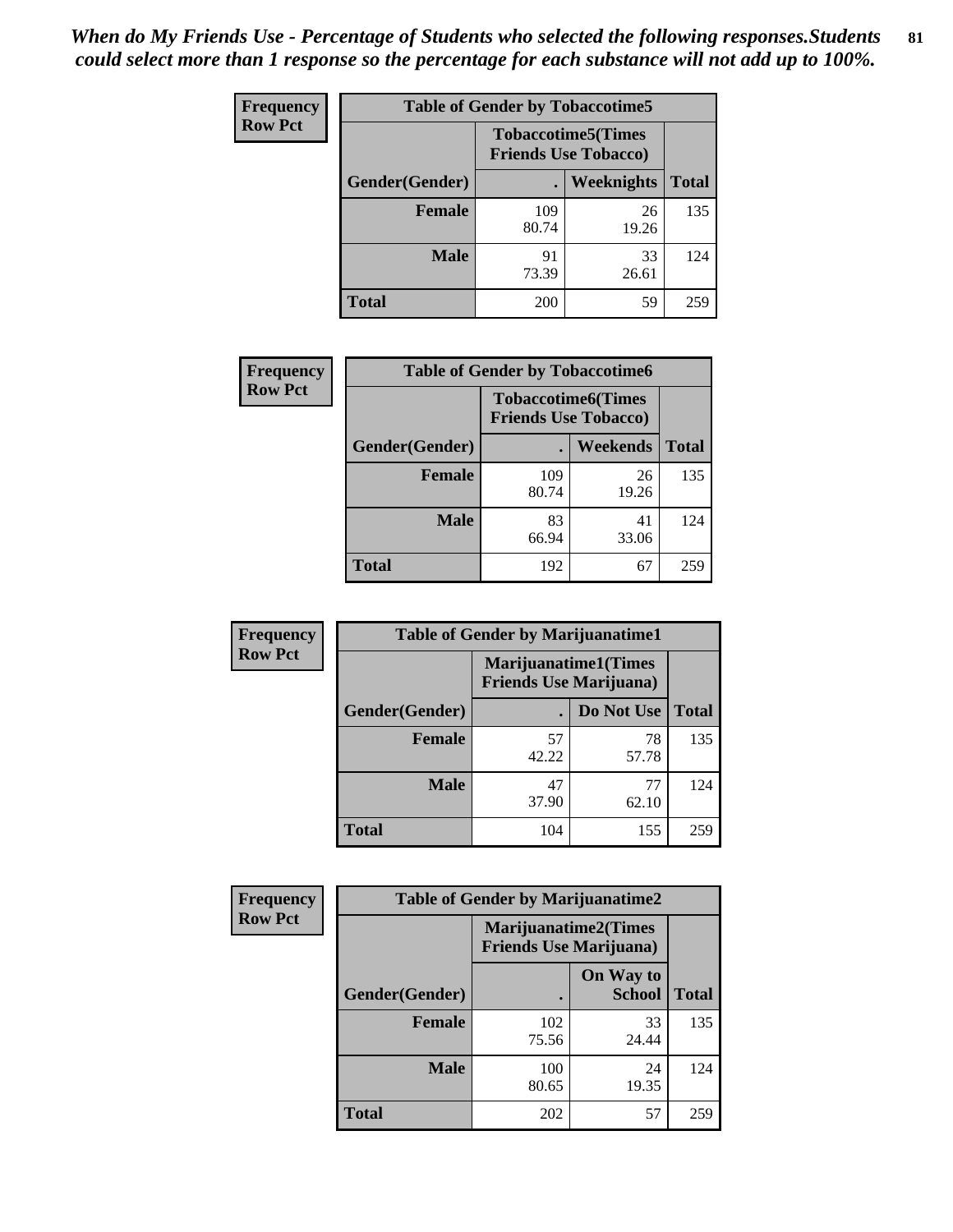*When do My Friends Use - Percentage of Students who selected the following responses.Students could select more than 1 response so the percentage for each substance will not add up to 100%.* **82**

| <b>Frequency</b> | Table of Gender by Marijuanatime3 |                                                        |                                |              |
|------------------|-----------------------------------|--------------------------------------------------------|--------------------------------|--------------|
| <b>Row Pct</b>   |                                   | Marijuanatime3(Times<br><b>Friends Use Marijuana</b> ) |                                |              |
|                  | Gender(Gender)                    |                                                        | <b>During</b><br><b>School</b> | <b>Total</b> |
|                  | <b>Female</b>                     | 120<br>88.89                                           | 15<br>11.11                    | 135          |
|                  | <b>Male</b>                       | 109<br>87.90                                           | 15<br>12.10                    | 124          |
|                  | <b>Total</b>                      | 229                                                    | 30                             | 259          |

| Frequency      | <b>Table of Gender by Marijuanatime4</b> |                                                                |                                                       |              |
|----------------|------------------------------------------|----------------------------------------------------------------|-------------------------------------------------------|--------------|
| <b>Row Pct</b> |                                          | <b>Marijuanatime4</b> (Times<br><b>Friends Use Marijuana</b> ) |                                                       |              |
|                | Gender(Gender)                           |                                                                | <b>On Way</b><br>Home<br><b>From</b><br><b>School</b> | <b>Total</b> |
|                | <b>Female</b>                            | 102<br>75.56                                                   | 33<br>24.44                                           | 135          |
|                | <b>Male</b>                              | 100<br>80.65                                                   | 24<br>19.35                                           | 124          |
|                | <b>Total</b>                             | 202                                                            | 57                                                    | 259          |

| Frequency      |                | <b>Table of Gender by Marijuanatime5</b> |                                                                |              |
|----------------|----------------|------------------------------------------|----------------------------------------------------------------|--------------|
| <b>Row Pct</b> |                |                                          | <b>Marijuanatime5</b> (Times<br><b>Friends Use Marijuana</b> ) |              |
|                | Gender(Gender) | ٠                                        | <b>Weeknights</b>                                              | <b>Total</b> |
|                | <b>Female</b>  | 99<br>73.33                              | 36<br>26.67                                                    | 135          |
|                | <b>Male</b>    | 92<br>74.19                              | 32<br>25.81                                                    | 124          |
|                | <b>Total</b>   | 191                                      | 68                                                             | 259          |

| <b>Frequency</b> | <b>Table of Gender by Marijuanatime6</b> |                                                               |             |              |  |
|------------------|------------------------------------------|---------------------------------------------------------------|-------------|--------------|--|
| <b>Row Pct</b>   |                                          | <b>Marijuanatime6(Times</b><br><b>Friends Use Marijuana</b> ) |             |              |  |
|                  | Gender(Gender)                           |                                                               | Weekends    | <b>Total</b> |  |
|                  | <b>Female</b>                            | 80<br>59.26                                                   | 55<br>40.74 | 135          |  |
|                  | <b>Male</b>                              | 80<br>64.52                                                   | 44<br>35.48 | 124          |  |
|                  | <b>Total</b>                             | 160                                                           | 99          | 259          |  |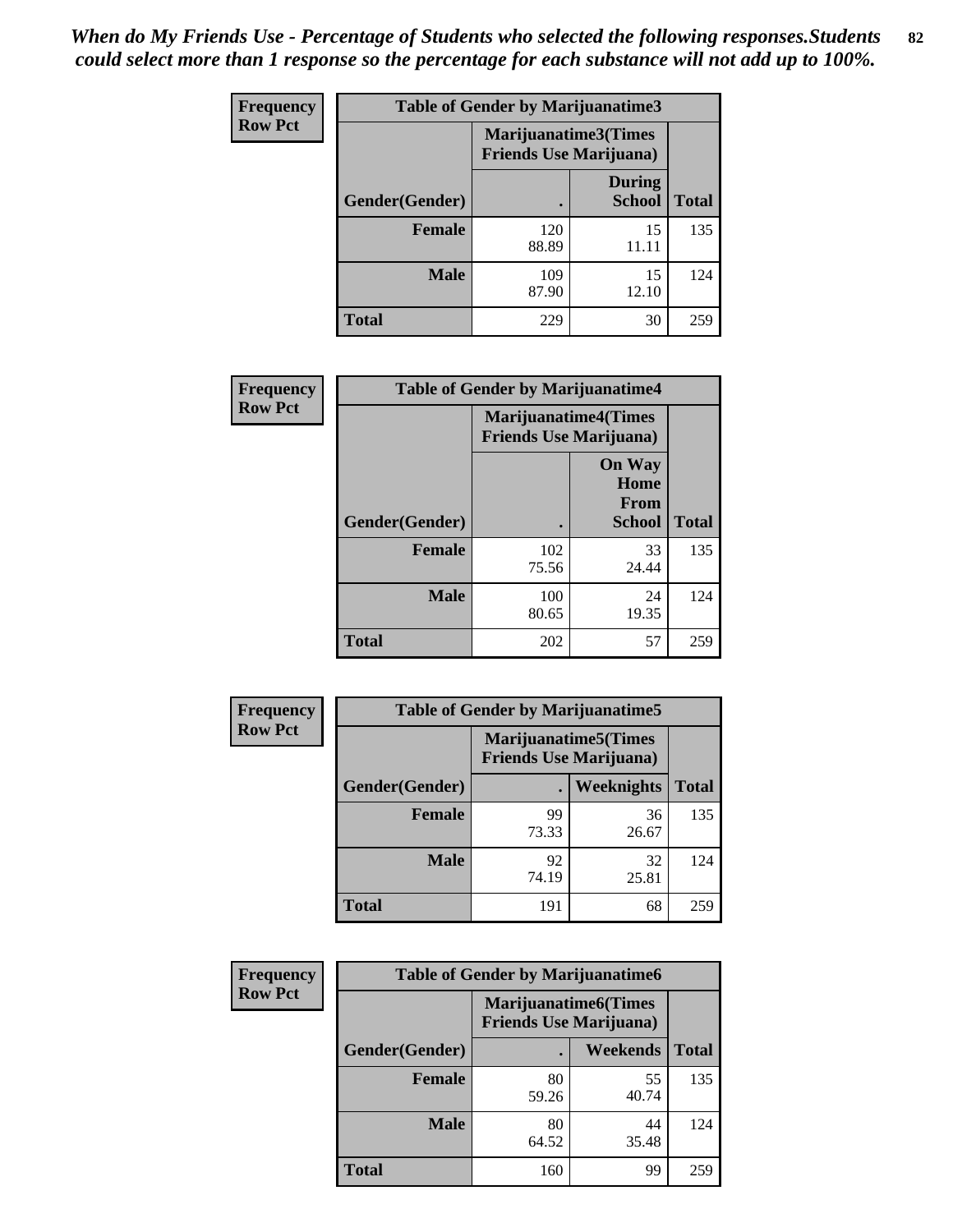*When do My Friends Use - Percentage of Students who selected the following responses.Students could select more than 1 response so the percentage for each substance will not add up to 100%.* **83**

| <b>Frequency</b> | <b>Table of Gender by Otherdrugtime1</b> |                                                                                    |              |              |
|------------------|------------------------------------------|------------------------------------------------------------------------------------|--------------|--------------|
| <b>Row Pct</b>   |                                          | <b>Otherdrugtime1</b> (Times<br><b>Friends Use Other</b><br><b>Illegal Drugs</b> ) |              |              |
|                  | Gender(Gender)                           |                                                                                    | Do Not Use   | <b>Total</b> |
|                  | <b>Female</b>                            | 19<br>14.07                                                                        | 116<br>85.93 | 135          |
|                  | <b>Male</b>                              | 16<br>12.90                                                                        | 108<br>87.10 | 124          |
|                  | <b>Total</b>                             | 35                                                                                 | 224          | 259          |

| Frequency      | <b>Table of Gender by Otherdrugtime2</b> |                                                                                   |                            |              |
|----------------|------------------------------------------|-----------------------------------------------------------------------------------|----------------------------|--------------|
| <b>Row Pct</b> |                                          | <b>Otherdrugtime2(Times</b><br><b>Friends Use Other</b><br><b>Illegal Drugs</b> ) |                            |              |
|                | Gender(Gender)                           |                                                                                   | On Way to<br><b>School</b> | <b>Total</b> |
|                | <b>Female</b>                            | 123<br>91.11                                                                      | 12<br>8.89                 | 135          |
|                | <b>Male</b>                              | 120<br>96.77                                                                      | 4<br>3.23                  | 124          |
|                | <b>Total</b>                             | 243                                                                               | 16                         | 259          |

| Frequency      |                | <b>Table of Gender by Otherdrugtime3</b>                                          |                                |              |  |
|----------------|----------------|-----------------------------------------------------------------------------------|--------------------------------|--------------|--|
| <b>Row Pct</b> |                | <b>Otherdrugtime3(Times</b><br><b>Friends Use Other</b><br><b>Illegal Drugs</b> ) |                                |              |  |
|                | Gender(Gender) |                                                                                   | <b>During</b><br><b>School</b> | <b>Total</b> |  |
|                | <b>Female</b>  | 130<br>96.30                                                                      | 5<br>3.70                      | 135          |  |
|                | <b>Male</b>    | 120<br>96.77                                                                      | 4<br>3.23                      | 124          |  |
|                | <b>Total</b>   | 250                                                                               | 9                              | 259          |  |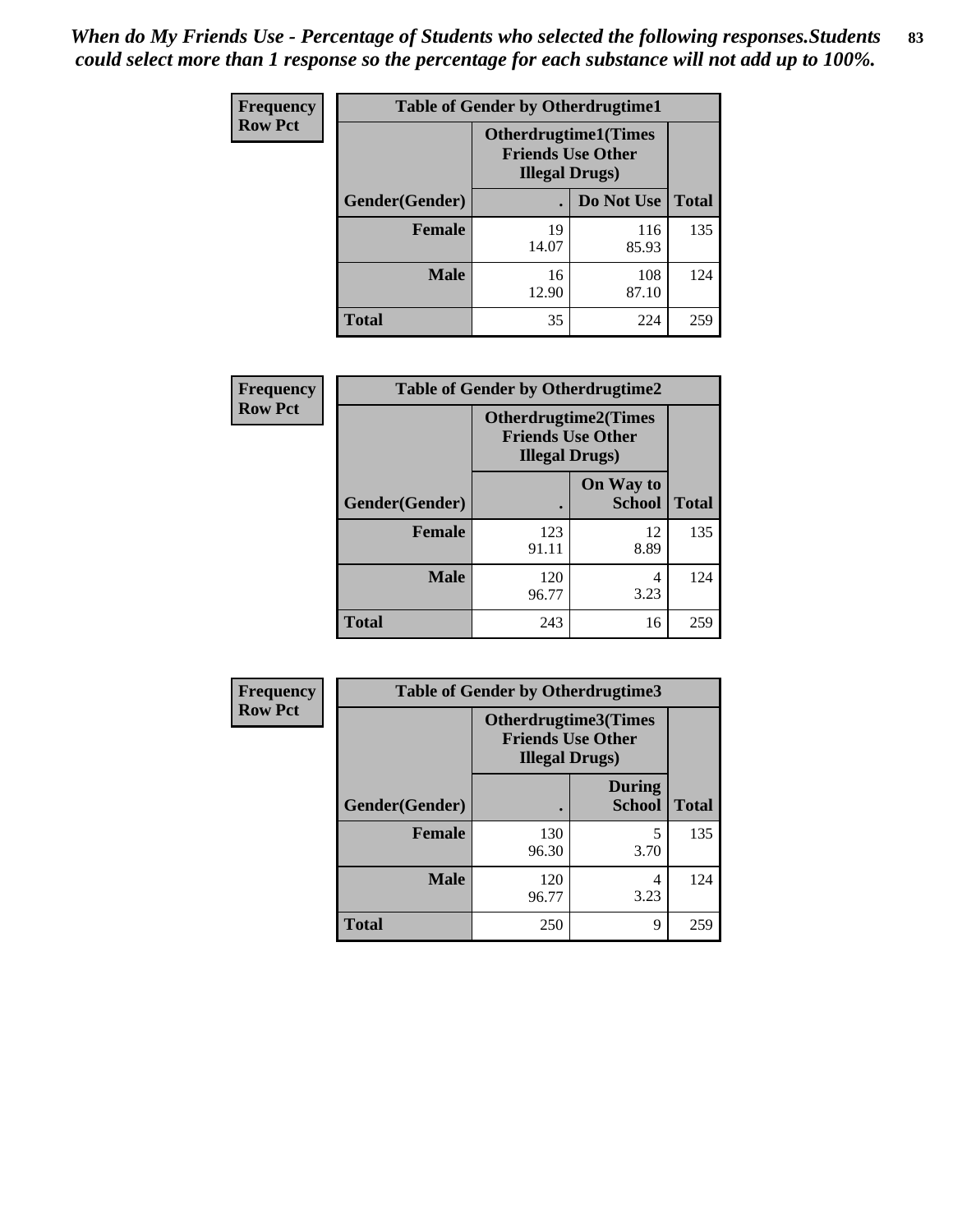*When do My Friends Use - Percentage of Students who selected the following responses.Students could select more than 1 response so the percentage for each substance will not add up to 100%.* **84**

| <b>Frequency</b> | <b>Table of Gender by Otherdrugtime4</b> |                        |                                                         |              |  |
|------------------|------------------------------------------|------------------------|---------------------------------------------------------|--------------|--|
| <b>Row Pct</b>   |                                          | <b>Illegal Drugs</b> ) | <b>Otherdrugtime4(Times</b><br><b>Friends Use Other</b> |              |  |
|                  | Gender(Gender)                           |                        | <b>On Way</b><br>Home<br><b>From</b><br><b>School</b>   | <b>Total</b> |  |
|                  | <b>Female</b>                            | 125<br>92.59           | 10<br>7.41                                              | 135          |  |
|                  | <b>Male</b>                              | 120<br>96.77           | 4<br>3.23                                               | 124          |  |
|                  | <b>Total</b>                             | 245                    | 14                                                      | 259          |  |

| <b>Frequency</b> |                | <b>Table of Gender by Otherdrugtime5</b>                                           |             |              |
|------------------|----------------|------------------------------------------------------------------------------------|-------------|--------------|
| <b>Row Pct</b>   |                | <b>Otherdrugtime5</b> (Times<br><b>Friends Use Other</b><br><b>Illegal Drugs</b> ) |             |              |
|                  | Gender(Gender) |                                                                                    | Weeknights  | <b>Total</b> |
|                  | <b>Female</b>  | 120<br>88.89                                                                       | 15<br>11.11 | 135          |
|                  | <b>Male</b>    | 114<br>91.94                                                                       | 10<br>8.06  | 124          |
|                  | <b>Total</b>   | 234                                                                                | 25          | 259          |

| <b>Frequency</b> | <b>Table of Gender by Otherdrugtime6</b> |                                                                                   |             |              |  |
|------------------|------------------------------------------|-----------------------------------------------------------------------------------|-------------|--------------|--|
| <b>Row Pct</b>   |                                          | <b>Otherdrugtime6(Times</b><br><b>Friends Use Other</b><br><b>Illegal Drugs</b> ) |             |              |  |
|                  | Gender(Gender)                           |                                                                                   | Weekends    | <b>Total</b> |  |
|                  | <b>Female</b>                            | 118<br>87.41                                                                      | 17<br>12.59 | 135          |  |
|                  | <b>Male</b>                              | 108<br>87.10                                                                      | 16<br>12.90 | 124          |  |
|                  | <b>Total</b>                             | 226                                                                               | 33          | 259          |  |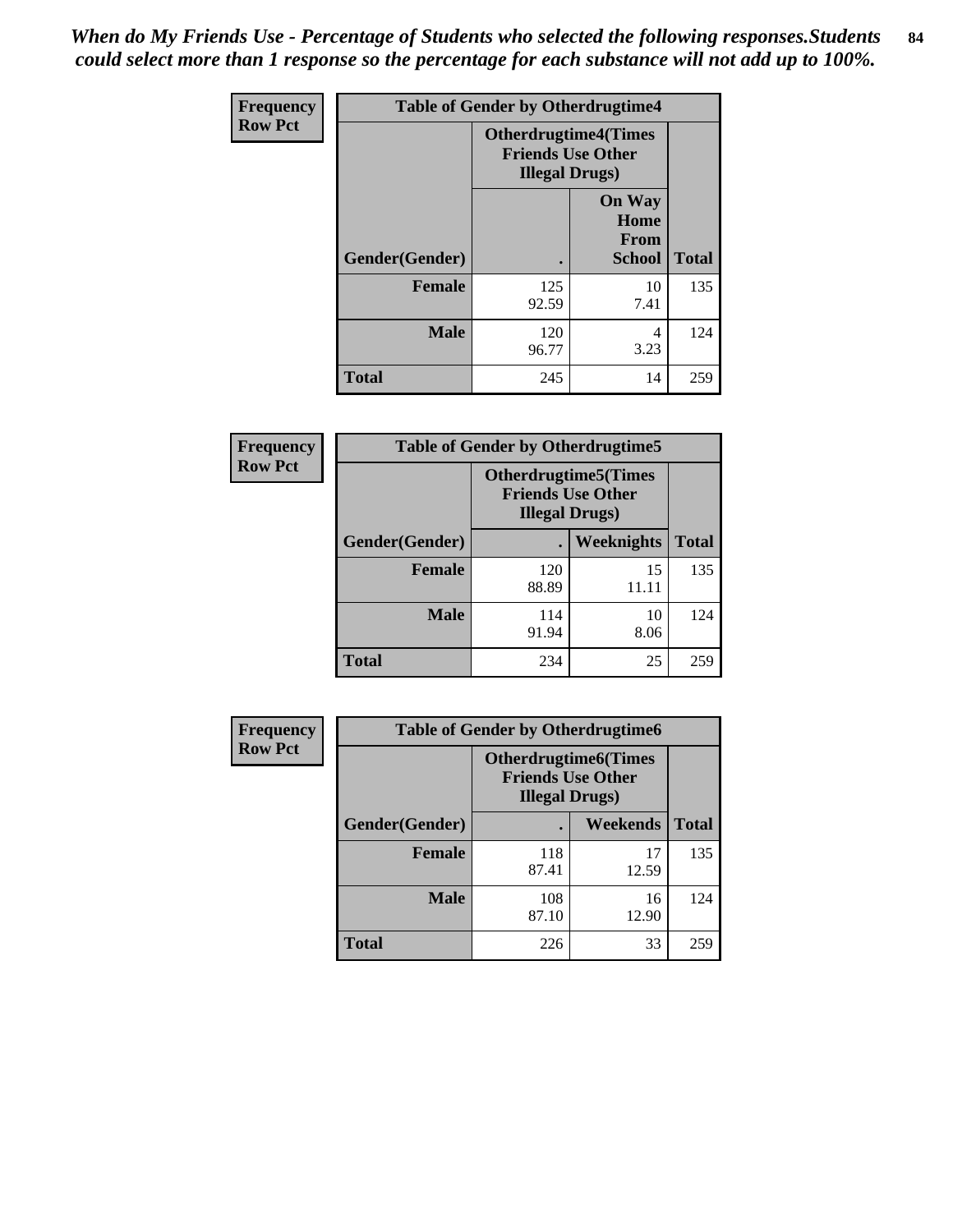# *Other Questions* **85**

| <b>Frequency</b> | <b>Table of Gender by Educationalcohol</b> |                                                                                                                               |                |              |
|------------------|--------------------------------------------|-------------------------------------------------------------------------------------------------------------------------------|----------------|--------------|
| <b>Row Pct</b>   |                                            | Educationalcohol(I<br>have been taught<br>about alcohol,<br>tobacco,<br>and other drugs<br>within the last year<br>at school) |                |              |
|                  | Gender(Gender)                             | <b>Yes</b>                                                                                                                    | N <sub>0</sub> | <b>Total</b> |
|                  | <b>Female</b>                              | 104<br>77.04                                                                                                                  | 31<br>22.96    | 135          |
|                  | <b>Male</b>                                | 100<br>80.65                                                                                                                  | 24<br>19.35    | 124          |
|                  | <b>Total</b>                               | 204                                                                                                                           | 55             | 259          |

| Frequency      | <b>Table of Gender by Rodedrinking</b> |                                                                                                                     |                |              |  |
|----------------|----------------------------------------|---------------------------------------------------------------------------------------------------------------------|----------------|--------------|--|
| <b>Row Pct</b> |                                        | Rodedrinking(In<br>the past 30 days I<br>have ridden in a<br>car with a driver<br>who had been<br>drinking alcohol) |                |              |  |
|                | Gender(Gender)                         | Yes                                                                                                                 | N <sub>0</sub> | <b>Total</b> |  |
|                | <b>Female</b>                          | 20<br>14.81                                                                                                         | 115<br>85.19   | 135          |  |
|                | <b>Male</b>                            | 17<br>13.71                                                                                                         | 107<br>86.29   | 124          |  |
|                | <b>Total</b>                           | 37                                                                                                                  | 222            | 259          |  |

| Frequency      | <b>Table of Gender by Drugsschool</b> |                                                                                                                                     |                |              |
|----------------|---------------------------------------|-------------------------------------------------------------------------------------------------------------------------------------|----------------|--------------|
| <b>Row Pct</b> |                                       | <b>Drugsschool</b> (During<br>the past 12 months,<br>I have been offered,<br>sold,<br>or given illegal drugs<br>on school property) |                |              |
|                | Gender(Gender)                        | Yes                                                                                                                                 | N <sub>0</sub> | <b>Total</b> |
|                | <b>Female</b>                         | 19<br>14.07                                                                                                                         | 116<br>85.93   | 135          |
|                | <b>Male</b>                           | 28<br>22.58                                                                                                                         | 96<br>77.42    | 124          |
|                | <b>Total</b>                          | 47                                                                                                                                  | 212            | 259          |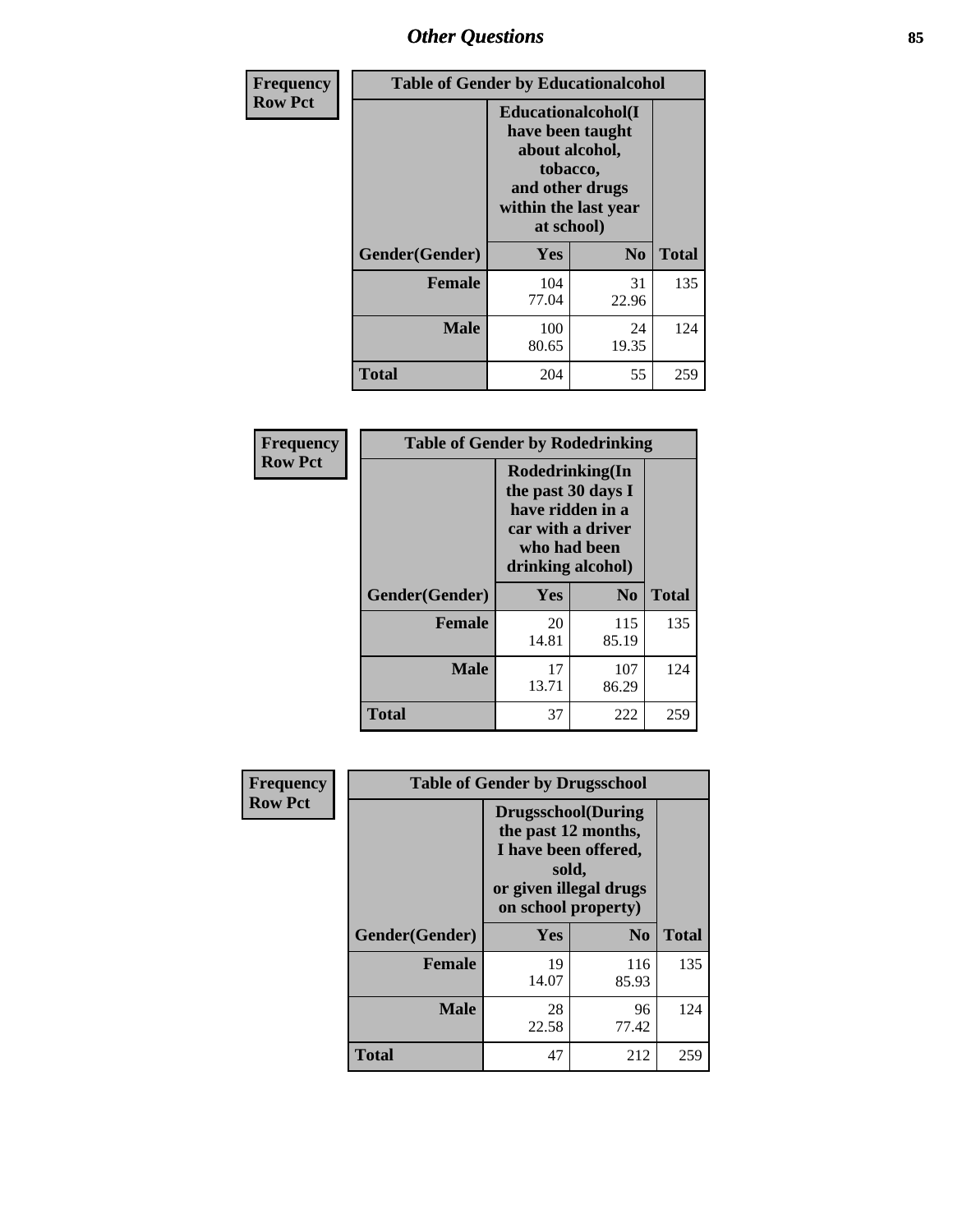# *Other Questions* **86**

**Frequency Row Pct**

| <b>Table of Gender by Bingedrinking</b> |                             |                                                                                                         |                        |                        |                        |                               |                   |              |
|-----------------------------------------|-----------------------------|---------------------------------------------------------------------------------------------------------|------------------------|------------------------|------------------------|-------------------------------|-------------------|--------------|
|                                         |                             | Bingedrinking(I have drunk five or more<br>drinks of alcohol at one sitting during the<br>last 30 days) |                        |                        |                        |                               |                   |              |
| Gender(Gender)                          | $\mathbf{0}$<br><b>Days</b> | 1 or<br>2<br>days                                                                                       | 3 to<br>5<br>days      | 6 to<br>q<br>days      | 10<br>to<br>19<br>days | <b>20</b><br>to<br>29<br>days | All<br>30<br>days | <b>Total</b> |
| <b>Female</b>                           | 131<br>97.04                | 0.74                                                                                                    | 2<br>1.48              | 0<br>0.00              | $\theta$<br>0.00       | 0<br>0.00                     | 0.74              | 135          |
| <b>Male</b>                             | 113<br>91.13                | 2<br>1.61                                                                                               | $\overline{2}$<br>1.61 | $\mathfrak{D}$<br>1.61 | 3<br>2.42              | 0.81                          | 0.81              | 124          |
| <b>Total</b>                            | 244                         | 3                                                                                                       | $\overline{4}$         | $\mathfrak{D}$         | 3                      |                               | $\overline{2}$    | 259          |

| Frequency      | <b>Table of Gender by Educationaids</b> |                                                                                                 |            |              |  |
|----------------|-----------------------------------------|-------------------------------------------------------------------------------------------------|------------|--------------|--|
| <b>Row Pct</b> |                                         | <b>Educationaids</b> (I<br>have been taught<br>about HIV/AIDS<br>at school in the<br>past year) |            |              |  |
|                | Gender(Gender)                          | Yes                                                                                             | $\bf N_0$  | <b>Total</b> |  |
|                | <b>Female</b>                           | 122<br>90.37                                                                                    | 13<br>9.63 | 135          |  |
|                | <b>Male</b>                             | 113<br>91.13                                                                                    | 11<br>8.87 | 124          |  |
|                | <b>Total</b>                            | 235                                                                                             | 24         | 259          |  |

| Frequency      | <b>Table of Gender by Suicideconsider</b> |                        |                |              |
|----------------|-------------------------------------------|------------------------|----------------|--------------|
| <b>Row Pct</b> |                                           | <b>Suicideconsider</b> |                |              |
|                | Gender(Gender)                            | Yes                    | N <sub>0</sub> | <b>Total</b> |
|                | <b>Female</b>                             | 17<br>12.59            | 118<br>87.41   | 135          |
|                | <b>Male</b>                               | 4.03                   | 119<br>95.97   | 124          |
|                | <b>Total</b>                              | 22                     | 237            | 259          |